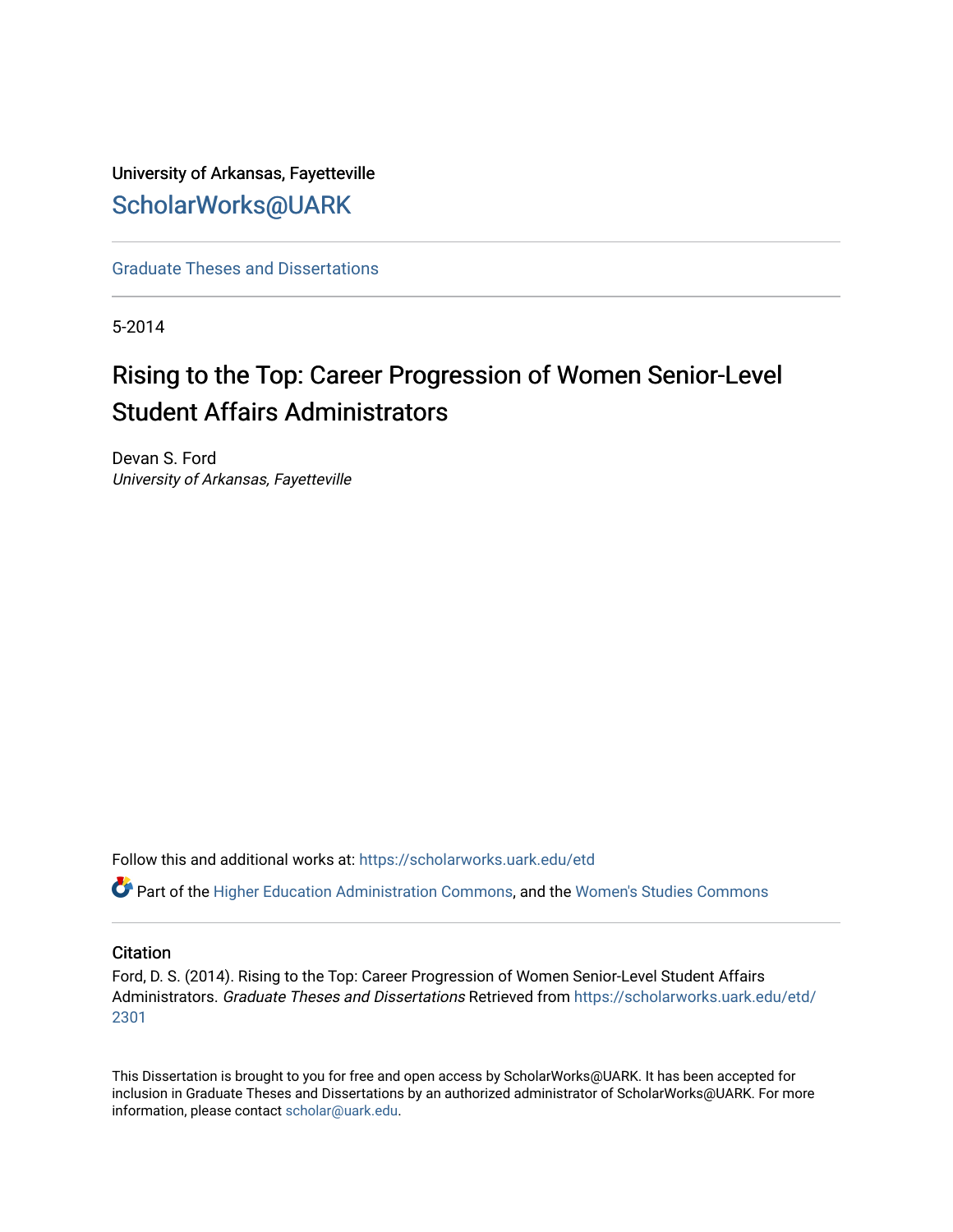Rising to the Top: Career Progression of Women Senior-Level Student Affairs Administrators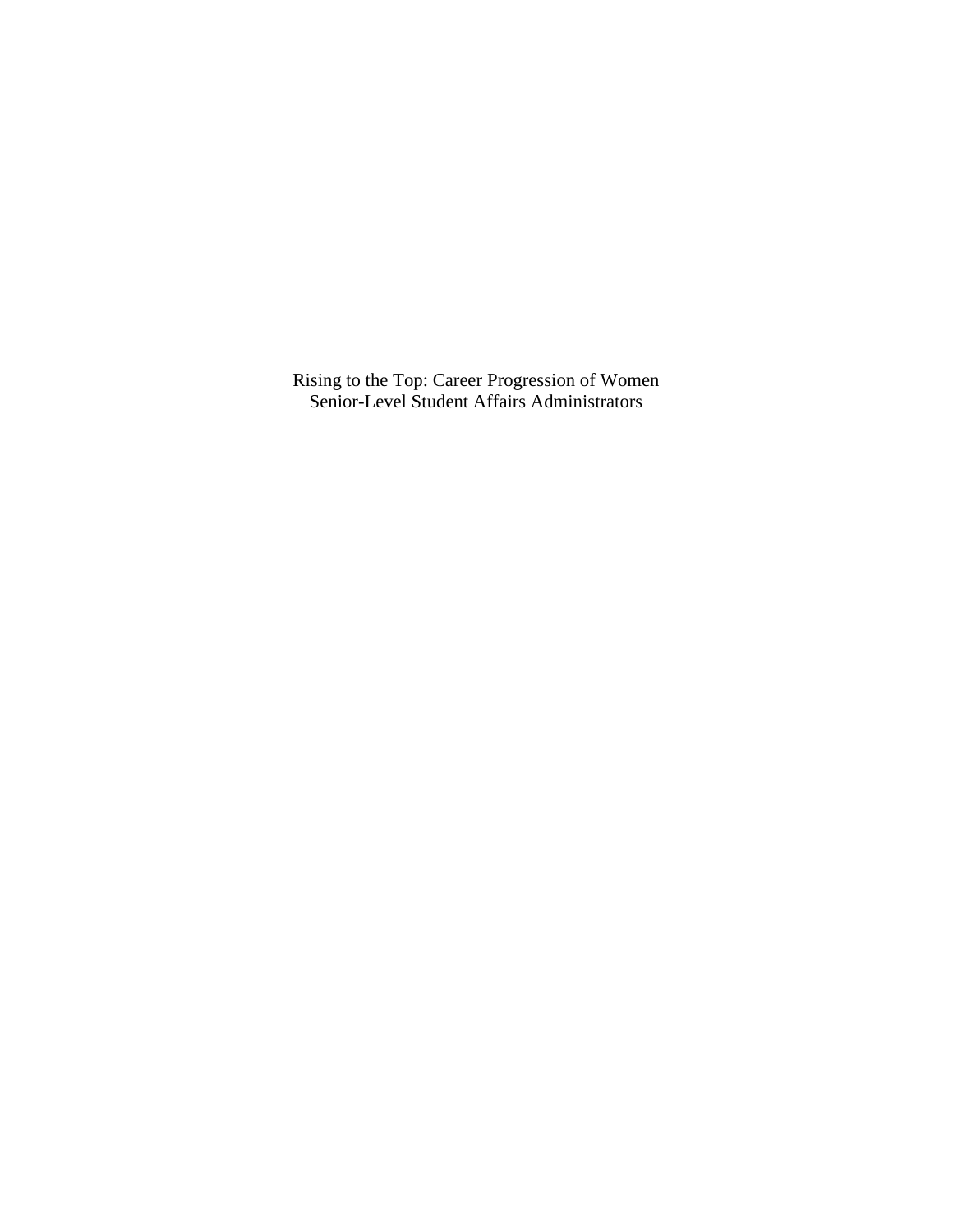### Rising to the Top: Career Progression of Women Senior-level Student Affairs Administrators

A dissertation submitted in partial fulfillment of the requirements for the degree of Doctor of Education in Higher Education

By

## Devan Ford Texas Southern University Bachelor of Arts in Communication, 2008 Texas A&M University Master of Science in Higher Education Administration, 2010

## May 2014 University of Arkansas

This dissertation is approved for recommendation to the Graduate Council.

\_\_\_\_\_\_\_\_\_\_\_\_\_\_\_\_\_\_\_\_\_\_\_\_\_\_\_\_\_\_ \_\_\_\_\_\_\_\_\_\_\_\_\_\_\_\_\_\_\_\_\_\_\_\_\_\_\_

John W. Murry, Jr. Ed.D. Dissertation Director

\_\_\_\_\_\_\_\_\_\_\_\_\_\_\_\_\_\_\_\_\_\_\_\_\_\_\_\_\_\_

Committee Member Committee Member

Michael T. Miller, Ed.D. Katevan Mamiseishvili, Ph.D.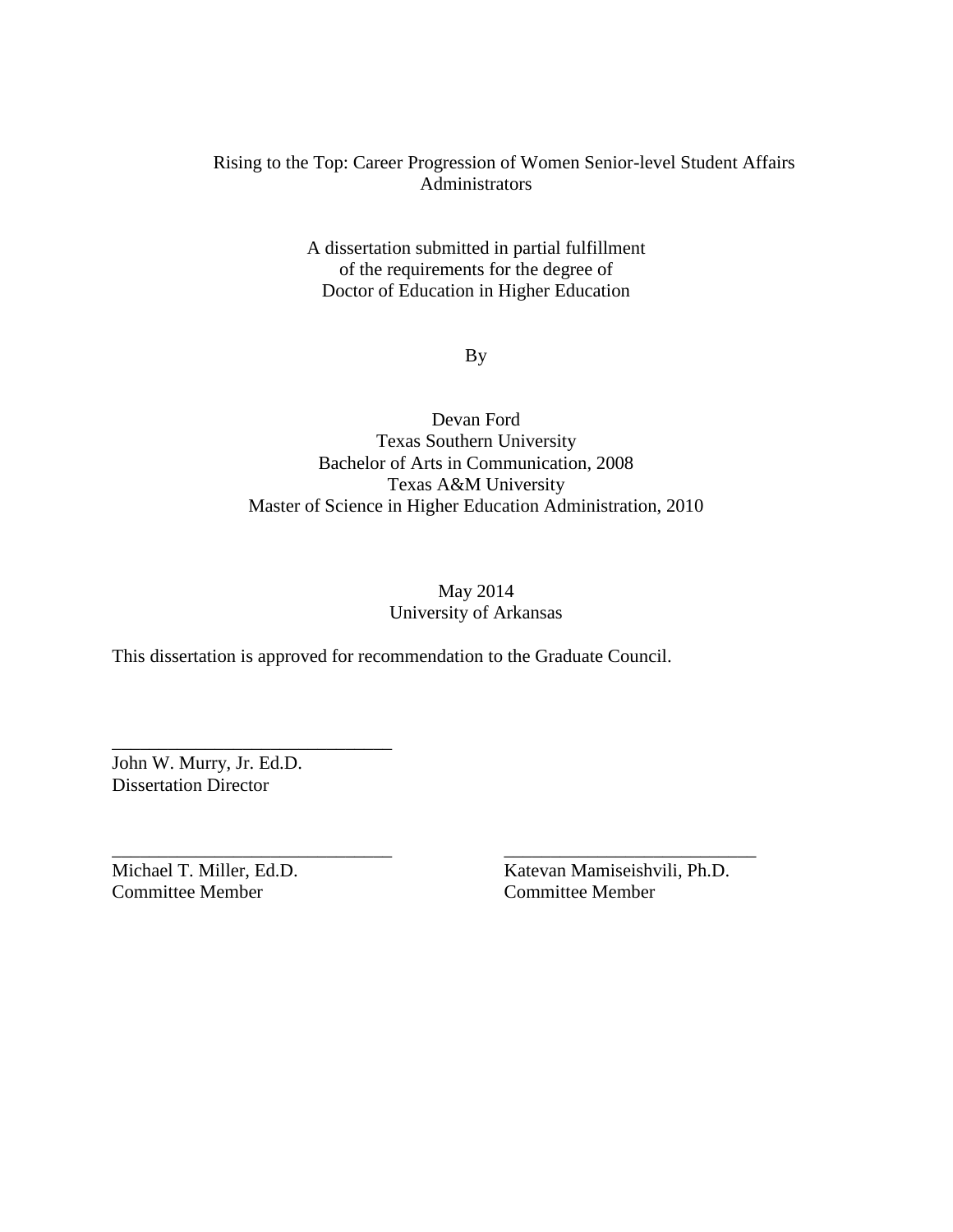#### **ABSTRACT**

Women account for over half of the populations of enrolled students and employed staff and administrators in higher education. In student affairs, women current accounts for over 60% of employees at the entry and mid-levels of administration, but less than half of all senior-level executive positions are filled by women. Furthermore, the majority of the women in senior-level student affairs administrative roles work at two-year institutions; doctoral granting research intensive universities have the lowest numbers of women student affairs professionals in seniorlevel positions. The career pathway to advance from entry-level to senior-level positions is unclear, and as a result, many women are remaining stagnant at the mid-level without a clear understanding of how to advance. The purpose of this study was to gain an understanding of how women professionals entering the field of student affairs in public research universities can chart a career pathway from their entry point to senior-level student affairs administrator positions. Because the numbers of female students and women in student affairs administration is continuing to grow, it is important that women are equally represented at the senior-levels at the top institutions in the U.S.

Five current senior-level student affairs administrators, holding jobs at public four-year doctoral granting research universities in two states in the south central region of the U.S. were the participants for this study. Through purposeful sampling, the participants were identified to engage in this qualitative comparative case study inquiry. Various methods of data collection were used including: face-to-face semi-structured interviews (the primary source of data), document collection, and journaling. The research questions for this inquiry encompassed three broad inquiries including: (a) the reason female senior-level student affairs administrators choose to enter and remain in the field of student affairs, while attempting to chart a career pathway to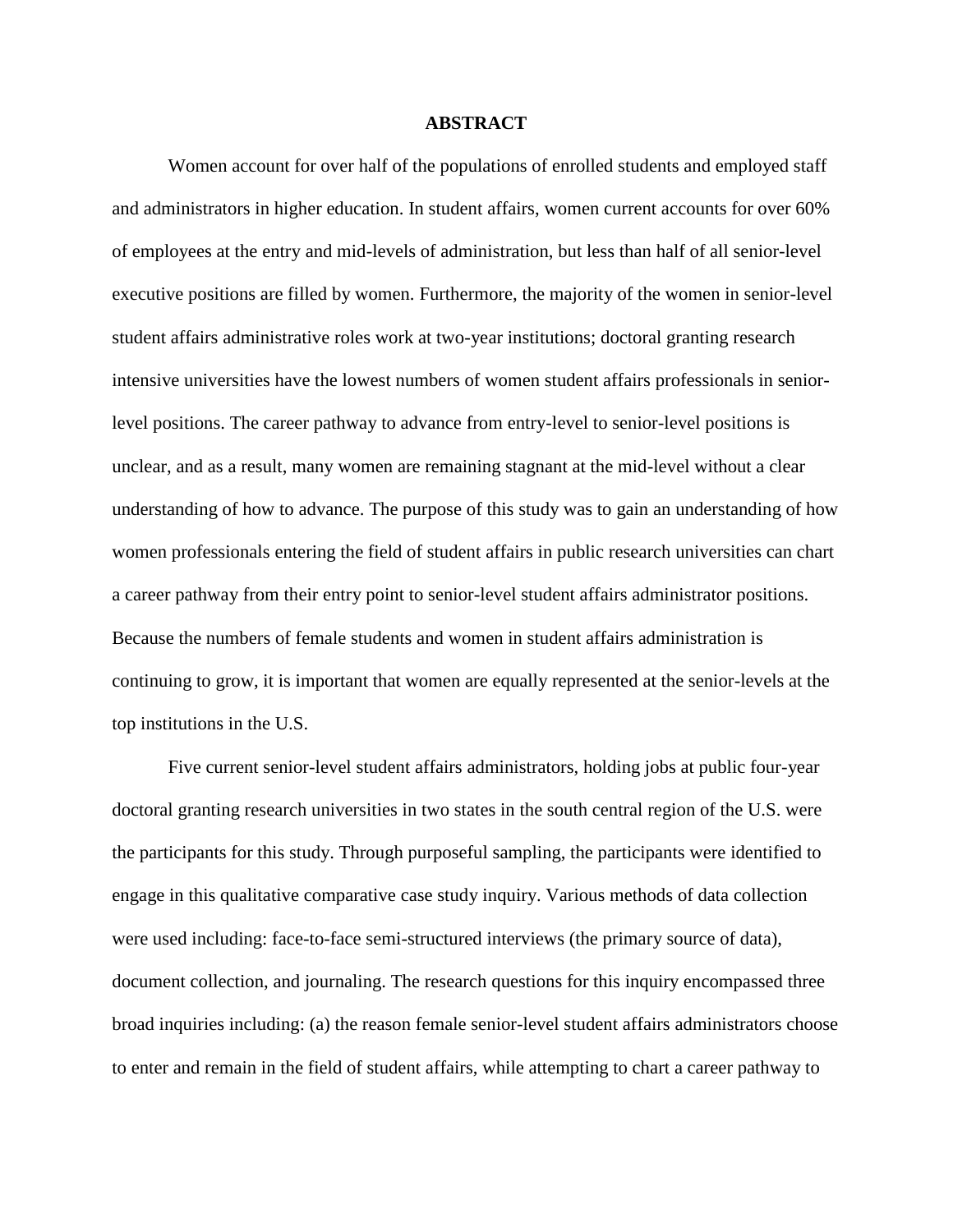senior-level positions at public four-year doctoral granting research institutions; (b) the experiences of women senior-level student affairs administrators, and how these experiences impacted their successful advancement to their current roles; and (c) advice for aspiring women senior-level student affairs administrators.

The findings suggested that women can expect to experience both positive and negative encounters that will affect their career progression. The participants provided insight and advice for women in student affairs who aspire to become senior-level administrators that incorporated the importance of building a strong professional network of colleagues, embracing and leading change, and continuing education and professional development. Women must be intentional in creating a meaningful and rewarding career in student affairs and play a major part in developing their pathway to the top.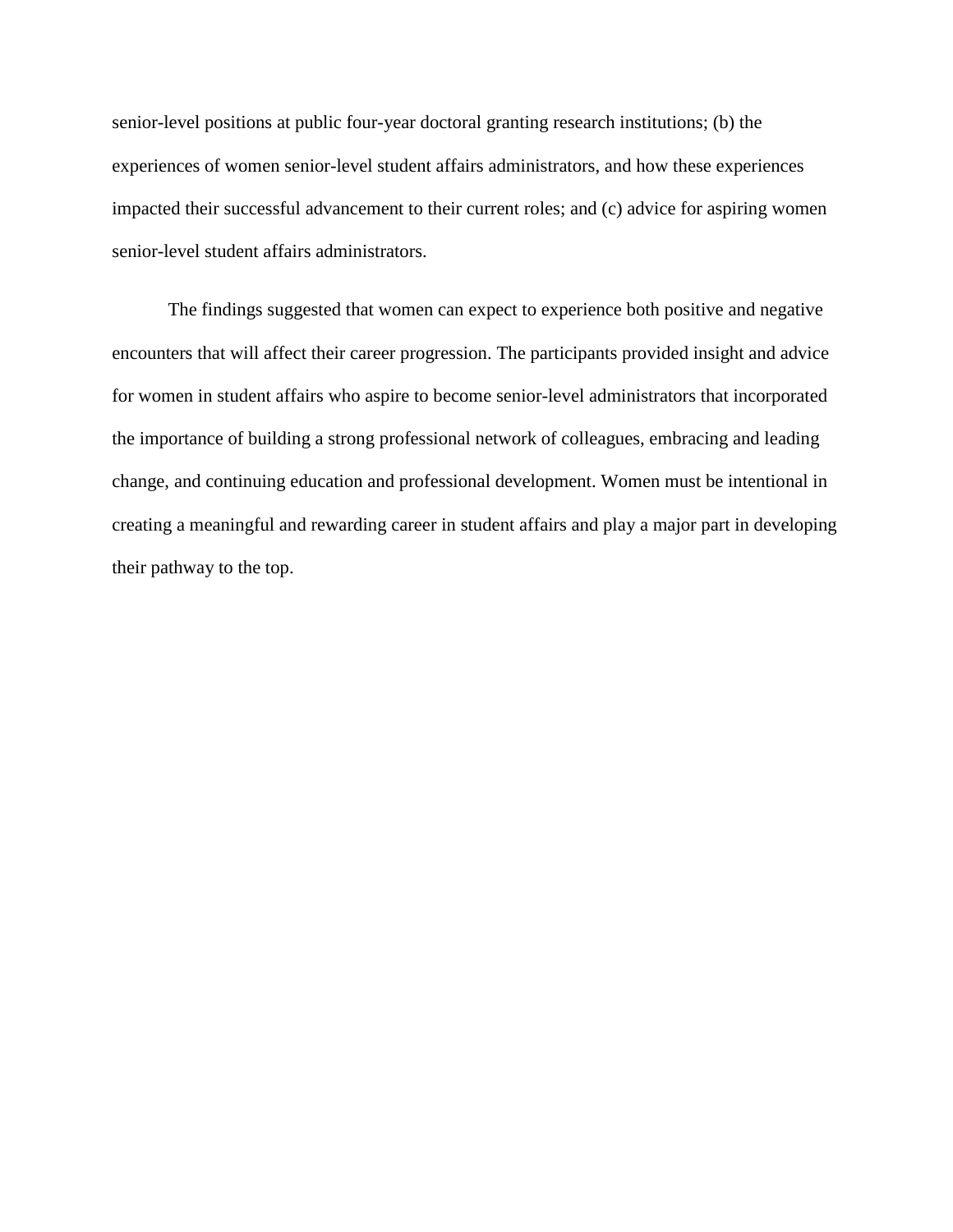#### **ACKNOWLEDGEMENTS**

I am truly grateful to Dr. Murry for welcoming me to the University of Arkansas and the doctoral program with open arms. I am also grateful for his support as my faculty advisor, dissertation chair, and mentor. I am also thankful to the participants of this study for sharing your experiences, insight, and advice on career progression to the senior-level of student affairs administration for women.

To my Texas A&M family, thank you for the guidance through my master's program in student affairs. I would also like to express my sincere gratitude to my supervisor Dr. Laura Wimberley, and colleagues Jenny McIntosh and Grace Nelson. Your patience and support truly helped me along the way. Also, I would like to acknowledge my dear friends Dr. MarTeze Hammonds, Deven Chambers, Remell Boyer, Tiva Tuck, Sheena Pridgen, Angel Wright, Arthur Watson, and Monica Watkins for your constant love, and for pushing me to continue throughout all of the setbacks.

To my wonderful parents- thank you mom (Pam Ford) and Dad (Don Ford) for implanting the importance of education into my value system from a young age. You two have always believed in my abilities to attain my educational goals and to "dream bigger than my biggest dream." To my brother and best friend (Donielle), you have always been there for me and I thank you. To all of my family and friends, thank you for your support and love.

Finally, to my wonderful fiancé, I am eternally grateful for your love, support and the way that you pushed me through this process. You allowed me to lean on you, but never allowed me to give up. Your patience through my time completing this dissertation was instrumental.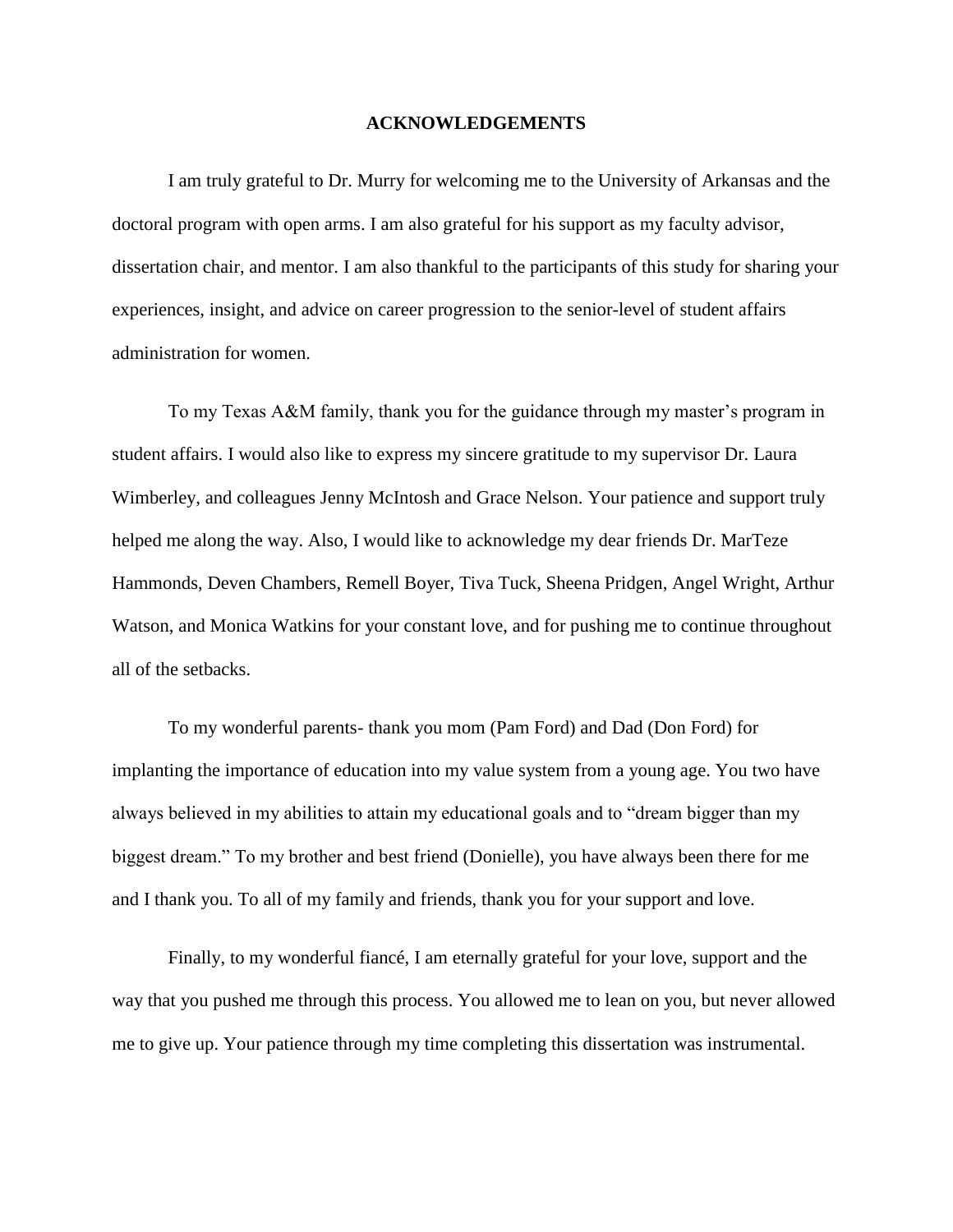# **TABLE OF CONTENTS**

| I.   | <b>INTRODUCTION</b>                       | $\mathbf{1}$ |
|------|-------------------------------------------|--------------|
|      | A. Statement of the Problem               | 4            |
|      | B. Purpose of the Study                   | 6            |
|      | C. Research Questions                     | 6            |
|      | D. Delimitations and Limitations          | 7            |
|      | E. Significance of the Study              | 8            |
|      | F. Definition of Terms                    | 9            |
|      | G. Conceptual Framework                   | 11           |
|      | H. Summary                                | 14           |
| Π.   | <b>LITERATURE REVIEW</b>                  | 16           |
|      | A. Women in the Workforce                 | 16           |
|      | B. Women in Higher Education              | 19           |
|      | C. Women in Student Affairs               | 22           |
|      | D. Factors Influencing Career Progression | 25           |
|      | 1. Career Paths in Student Affairs        | 26           |
|      | 2. Perception                             | 27           |
|      | 3. The Glass Ceiling Effect               | 28           |
|      | 4. Job Satisfaction                       | 29           |
|      | 5. Work-life Balance                      | 31           |
|      | E. Summary                                | 33           |
| III. | METHODOLOGY                               | 36           |
|      | A. Research Design                        | 36           |
|      | B. Sample                                 | 37           |
|      | C. Data Collection                        | 42           |
|      | 1. Researcher as Instrument               | 43           |
|      | 2. Field Tests                            | 44           |
|      | 3. Interviews                             | 45           |
|      | 4. Journaling                             | 47           |
|      | 5. Data Collection and Document Analysis  | 47           |
|      | D. Data Analysis                          | 48           |
|      | 1. Coding                                 | 49           |
|      | 2. Themes                                 | 49           |
|      | E. Rigor of the Research Study            | 50           |
|      | 1. Credibility                            | 50           |
|      | 2. Transferability                        | 50           |
|      | 3. Dependability                          | 51           |
|      | Summary<br>F.                             | 51           |
| IV.  | DATA PRESENTATION AND ANALYSIS            | 53           |
|      | A. Biographical Data of Participants      | 53           |
|      | <b>B.</b> Research Questions              | 55           |
|      | C. Data Analysis                          | 55           |
|      | D. Coding Results                         | 57           |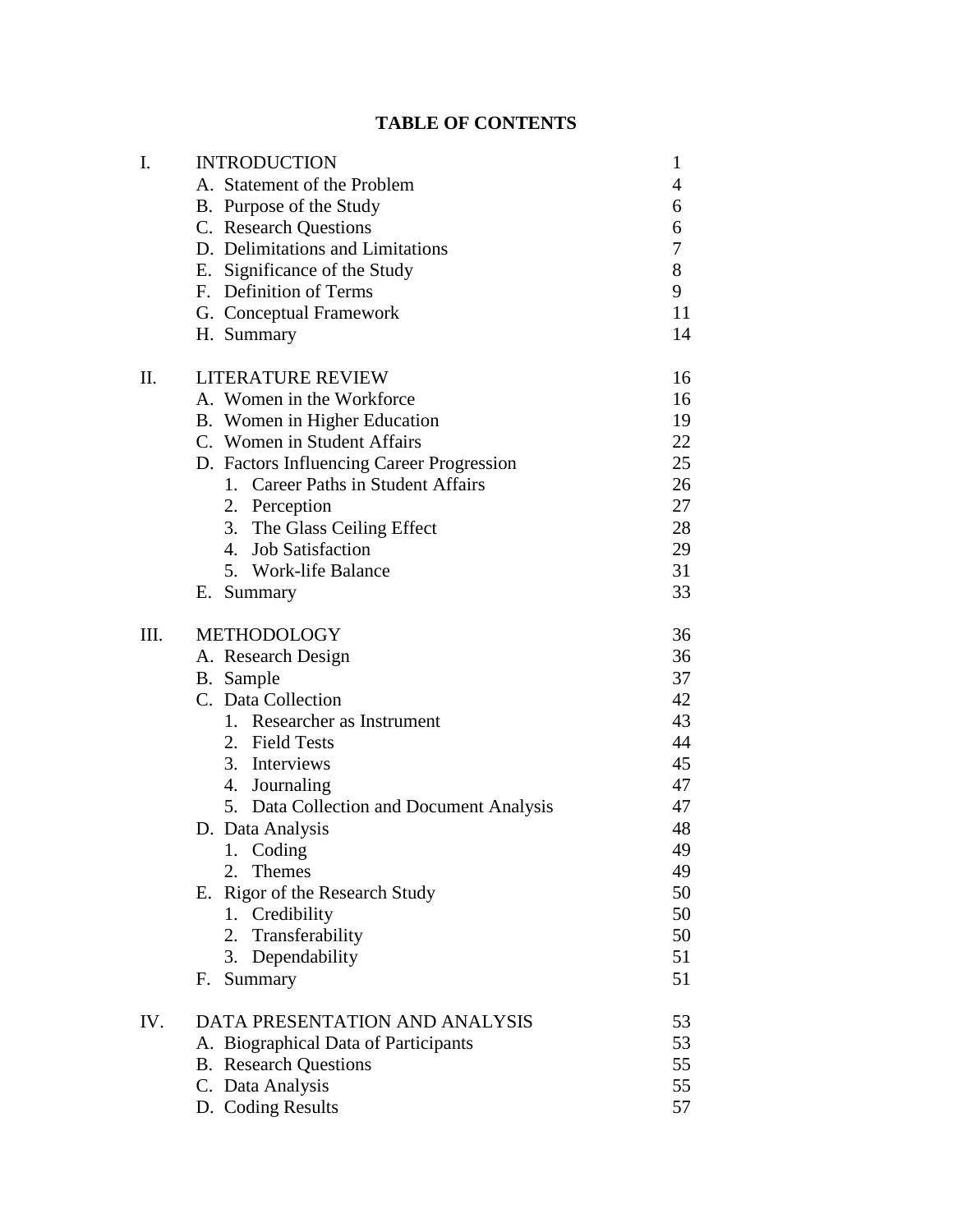|      |                                 | E. Emergent Themes                                               | 58  |  |  |
|------|---------------------------------|------------------------------------------------------------------|-----|--|--|
|      |                                 | Research Question 1: Student Affairs Career Choice<br>1.         | 58  |  |  |
|      |                                 | Theme 1: Involvement in College<br>a.                            | 59  |  |  |
|      |                                 | Theme 2: Job Opportunities<br>b.                                 | 59  |  |  |
|      |                                 | <b>Research Question 2: Career Progression Experiences</b><br>2. | 62  |  |  |
|      |                                 | Theme 1: Working with Others<br>a.                               | 62  |  |  |
|      |                                 | Theme 2: Personal Challenges<br>b.                               | 63  |  |  |
|      |                                 | b1. Relocation                                                   | 63  |  |  |
|      |                                 | b2. Sacrifices                                                   | 63  |  |  |
|      |                                 | c. Theme 3: Male Leadership                                      | 66  |  |  |
|      |                                 | d. Theme 4: Mentoring                                            | 66  |  |  |
|      |                                 | Research Question 3: Advice for Aspiring SSAAs<br>3.             | 68  |  |  |
|      |                                 | Theme 1: Patience<br>a.                                          | 68  |  |  |
|      |                                 | b. Theme 2: Establishing a Professional Network                  | 69  |  |  |
|      |                                 | c. Theme 3: Embracing Change                                     | 69  |  |  |
|      |                                 | d. Theme 4: Advanced Education and Experience                    | 71  |  |  |
|      | F.                              | Summary                                                          | 73  |  |  |
| V.   |                                 | <b>CONCLUSIONS AND RECOMMENDATIONS</b>                           | 74  |  |  |
|      |                                 | A. Summary of the Study Results                                  | 74  |  |  |
|      |                                 | B. Discussion of the Findings and Conclusions                    | 79  |  |  |
|      |                                 | C. Limitations                                                   | 89  |  |  |
|      |                                 | D. Recommendations for Future Research                           | 90  |  |  |
|      |                                 | E. Recommendations for Improved Practice                         | 91  |  |  |
|      | F.                              | Summary                                                          | 94  |  |  |
| VI.  |                                 | <b>REFERENCES</b>                                                | 97  |  |  |
|      |                                 |                                                                  |     |  |  |
| VII. | <b>APPENDICES</b>               |                                                                  |     |  |  |
|      | A. Request for Participation    |                                                                  |     |  |  |
|      | <b>B.</b> Informed Consent Form |                                                                  |     |  |  |
|      | C. Demographic Survey<br>106    |                                                                  |     |  |  |
|      |                                 | D. Interview Guide                                               | 107 |  |  |
|      |                                 | E. Confirmation Email                                            | 108 |  |  |
|      |                                 | F. Thank You Letter                                              | 109 |  |  |
|      |                                 | G. Member Checking Correspondence                                | 110 |  |  |
|      |                                 | H. IRB Approval Memo                                             | 111 |  |  |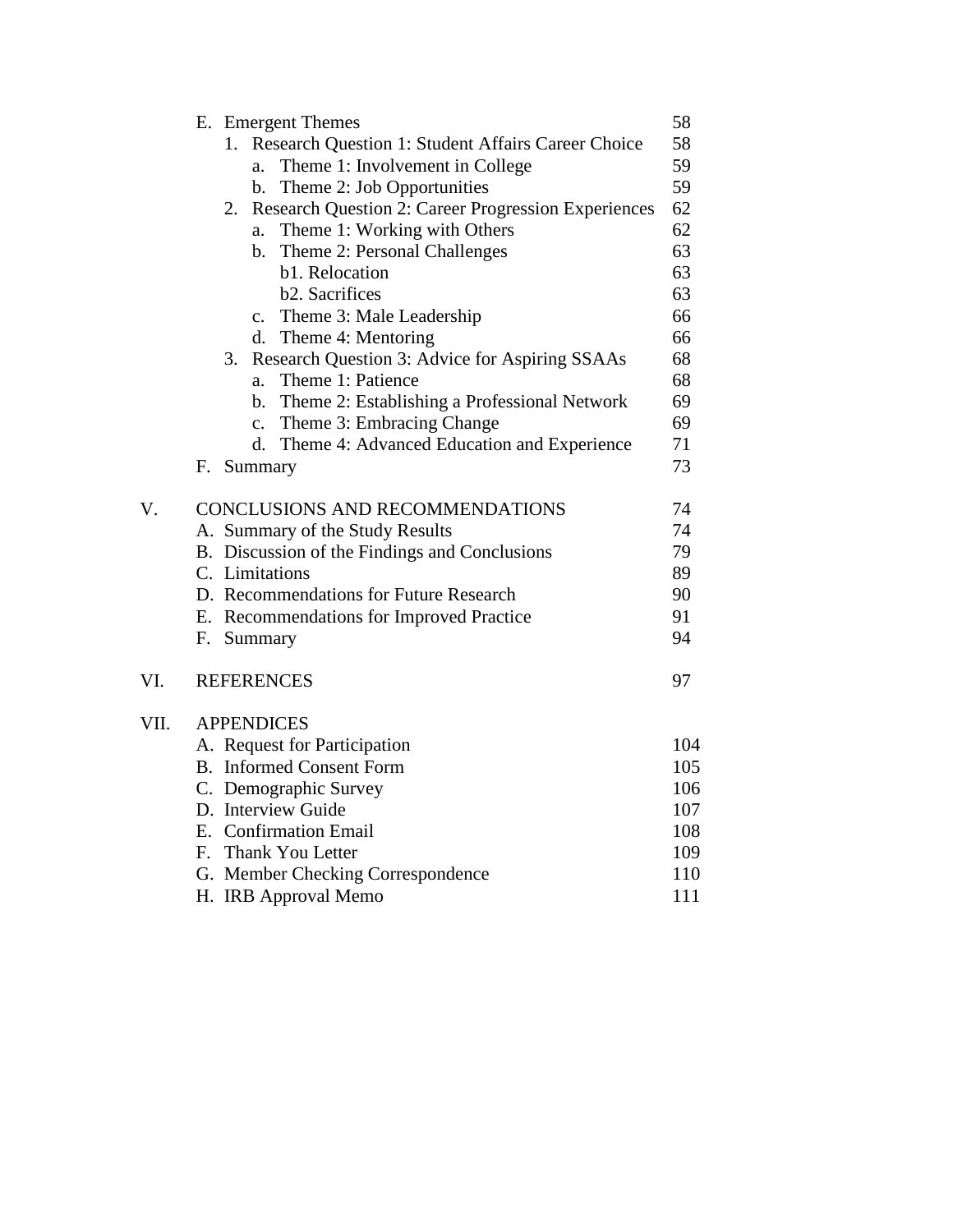# **LIST OF TABLES**

| Table 1 | Participants' selected Biographical Information | 54  |
|---------|-------------------------------------------------|-----|
| Table 2 | <b>Emergent Themes and Sub-themes</b>           | 58. |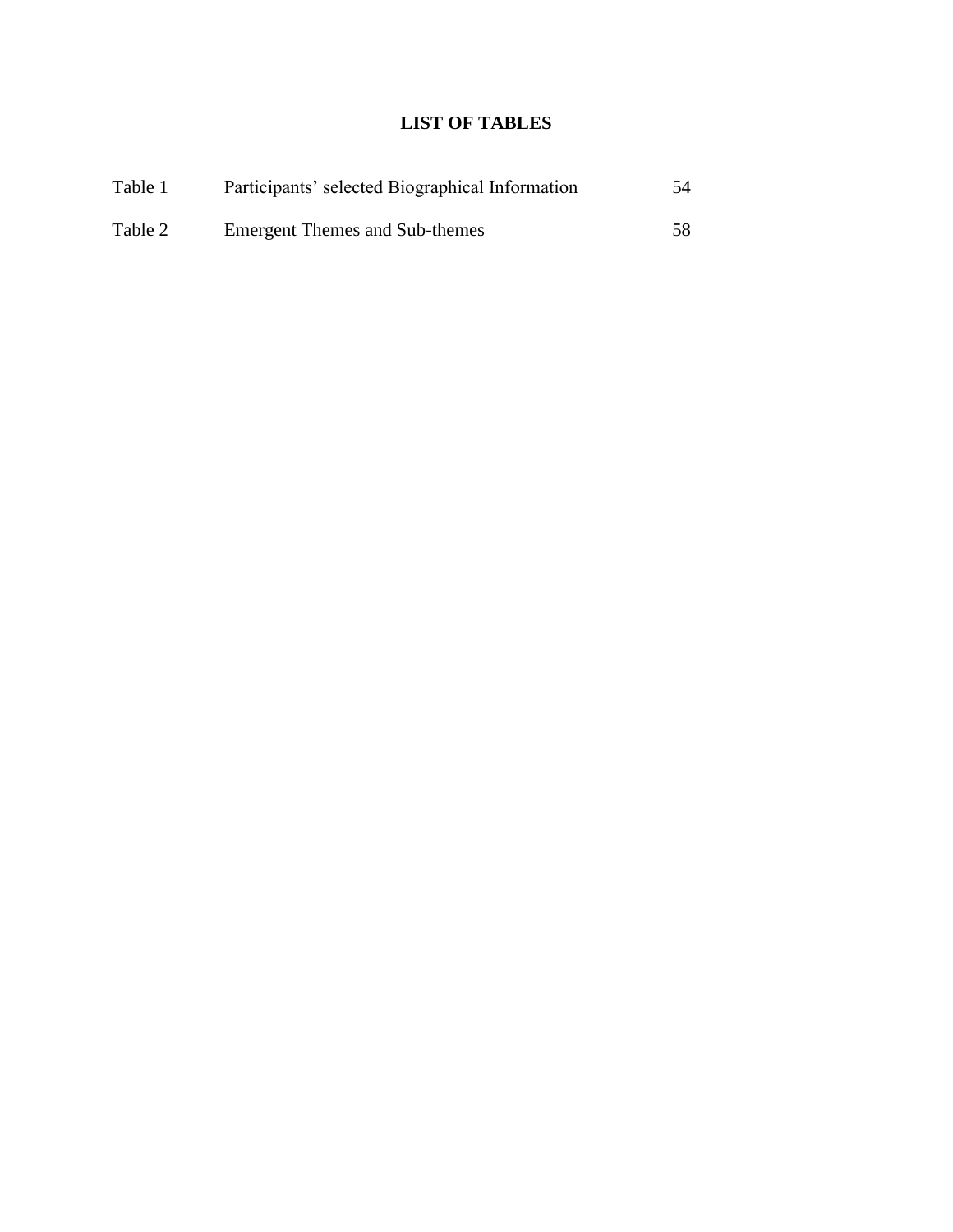#### **CHAPTER I**

#### **INTRODUCTION**

During the last decade, a significant increase in women who hold executive and managerial positions at both public and private institutions of higher education in the United States has occurred. Although women currently make up approximately 56.8% of all non-faculty staff positions at colleges and universities across the country, their representation lags behind that of males in senior-level administrative positions (NCES, 2013). Statistical data from the National Center for Education Statistics (NCES) indicated that between 1998 and 2012, there has been a 64% increase in the number of female administrators as compared to the 29% increase of males (NCES, 2013). These numbers indicate the increasing number of women entering the administrative ranks in higher education, however, not necessarily in top-level administrative positions.

#### **Women Students in Higher Education**

Historical literature provides a record of the struggle endured by women in higher education dating back to the early nineteenth century when they first set foot on college campuses. Women were not readily accepted as college students, faculty, or administrators. Since 1742 when women were initially afforded the opportunity to attend college, and later in 1851 when the first degree was awarded to a female student, their numbers have continually progressed (Thelin, 2004). In 1870, it was reported that women comprised approximately 21% of the total population of undergraduate students in the United States (Biddix, 2011; Schwartz, 1997). Since then, the enrollment numbers have continually increased with a reported 29% in 1947, 50% in 1967, 54% in 1990, 56% in 2000, and 57% in 2010, 2011 and 2012 (NCES, 2013).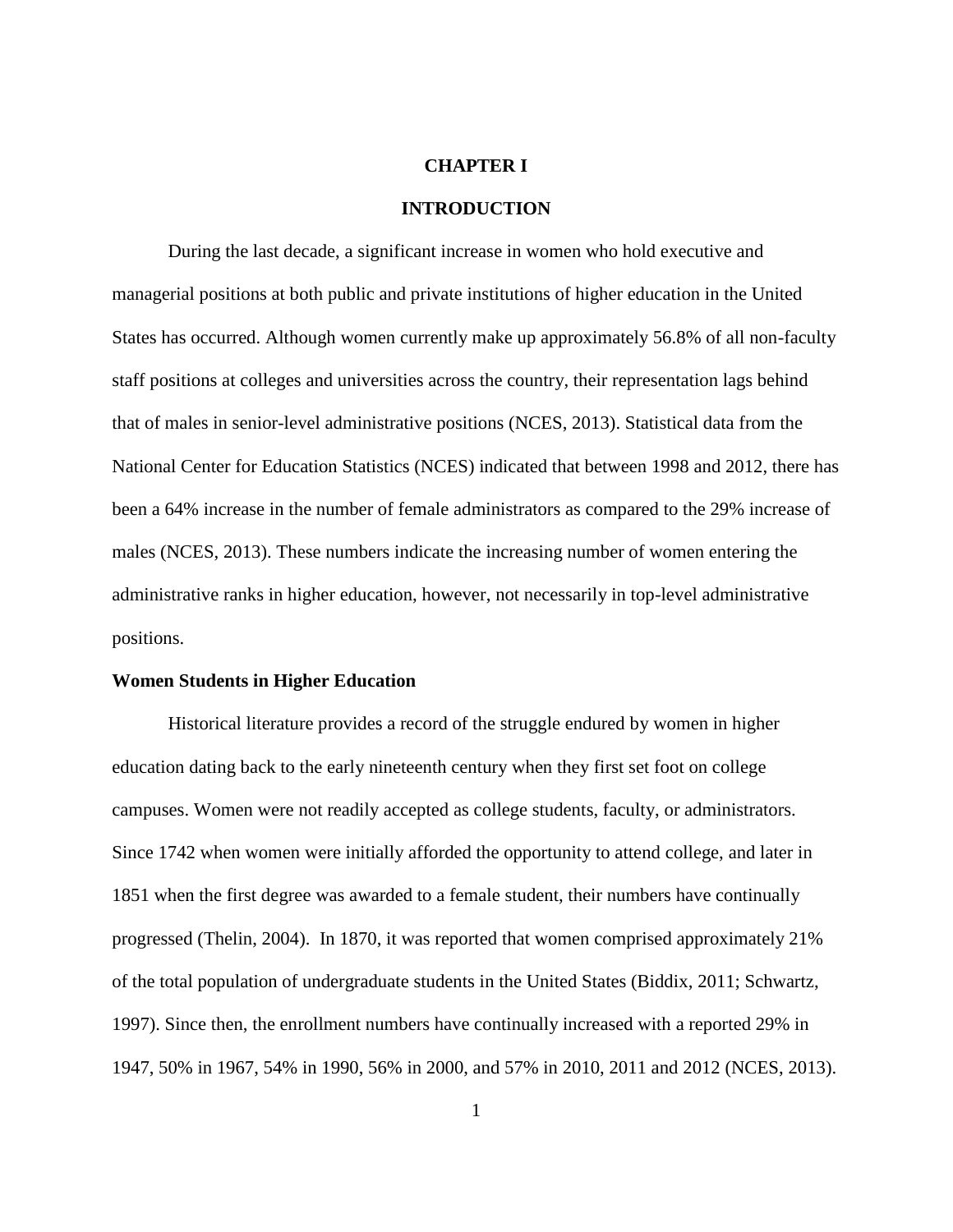Women currently lead the way in earning college degrees at all levels. In 2012, women earned approximately 68% of bachelor's degrees, and at the graduate level, 59% of the master's degrees, and 52% of the doctorate degrees conferred at colleges and universities across the country (NCES, 2013). Women have long since represented more than half (as compared with men) of not only degree seeking students, but also degree recipients (at both the undergraduate and graduate levels). According to Manning (2009), in the 1990s women accounted for over half of the overall undergraduate degrees attained. At the graduate level in the same decade, women accounted for over 60% of the master's degrees and over 47% of the doctoral degrees earned (Manning, 2009). For over three decades, females have continued to comprise the majority of the student population and degree recipients in higher education.

#### **Female Employment in Higher Education**

Women have made great strides in securing faculty and administrative positions in higher education. In 2011, women comprised 54% of administrative and 48% of faculty positions at all institutions of higher education (NCES, 2012). Documented through the literature, the increasing representation of women in the "workforce" of higher education can largely be attributed to federal legislation in the 1960s and 1970s. Prior to this time period there was little focus on the equality and protection of rights for women in higher education. The 1960s and 1970s spurred a movement for significant changes in the legal climate as well as the organizational landscape of higher education for female students, faculty, administrators, and staff.

Title IX of the Education Amendments of 1972 provided equal protection under the law for women participating in educational programs and activities associated with colleges and universities that received federal financial assistance. The Pregnancy Discrimination Act of 1987 was enacted to prohibit discrimination in the workplace on the basis of pregnancy, childbirth, or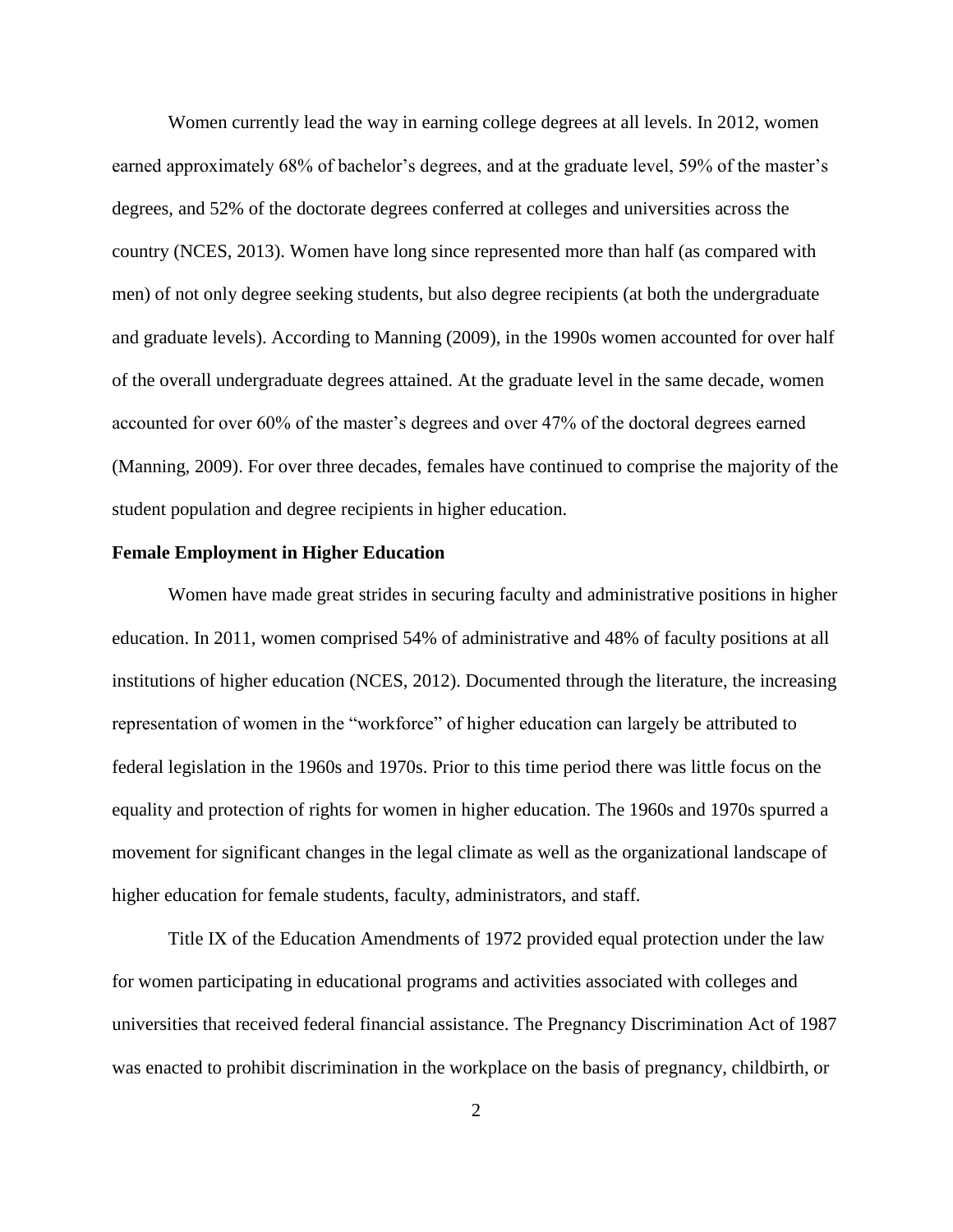related medical conditions. Similar to this act is the Family Medical Leave Act of 1993, as amended, protects the employment of women who take medical leave for the purposes of pregnancy, childbirth, care of a family member, or related medical conditions. Finally, the Equal Pay Act of 1963, was enacted to eliminate wage disparity based on sex or gender (Spangler, 2011).

Though great advances were made to ensure and enforce "equality" for women's opportunities for both academic study and employment, many argue that the "male-dominated culture" of higher education has never truly changed, particularly in America's doctoral-granting research universities (Blakhurst, 2000; Morely, 2005; Patil, 2008).

#### **Women in Student Affairs**

In terms of employment, there is more evidence of the representation and experiences of women as faculty and academicians overall, than there is of women who are in senior-level student affairs positions (Schwartz, 1997; Scott, 2003). In senior-level student affairs positions, administrators typically have oversight of multiple offices, departments/or areas within a division. Women who advance to the highest levels of leadership as senior or executive administrators in postsecondary institutions are underrepresented in comparison to their share of all faculty and senior-administrative positions (Dale, 2007). Moreover, "career mobility and access to senior level positions for women in student affairs are significant issues in the profession…the route to the senior student affairs position is not always clear, and the pathway is particularly difficult for women" (p. 3).

During the last decade, the number of women holding student affairs administrative positions has increased. Although the increase in women student affairs administrators has occurred, the current literature is limited. More specifically, there is little literature focused on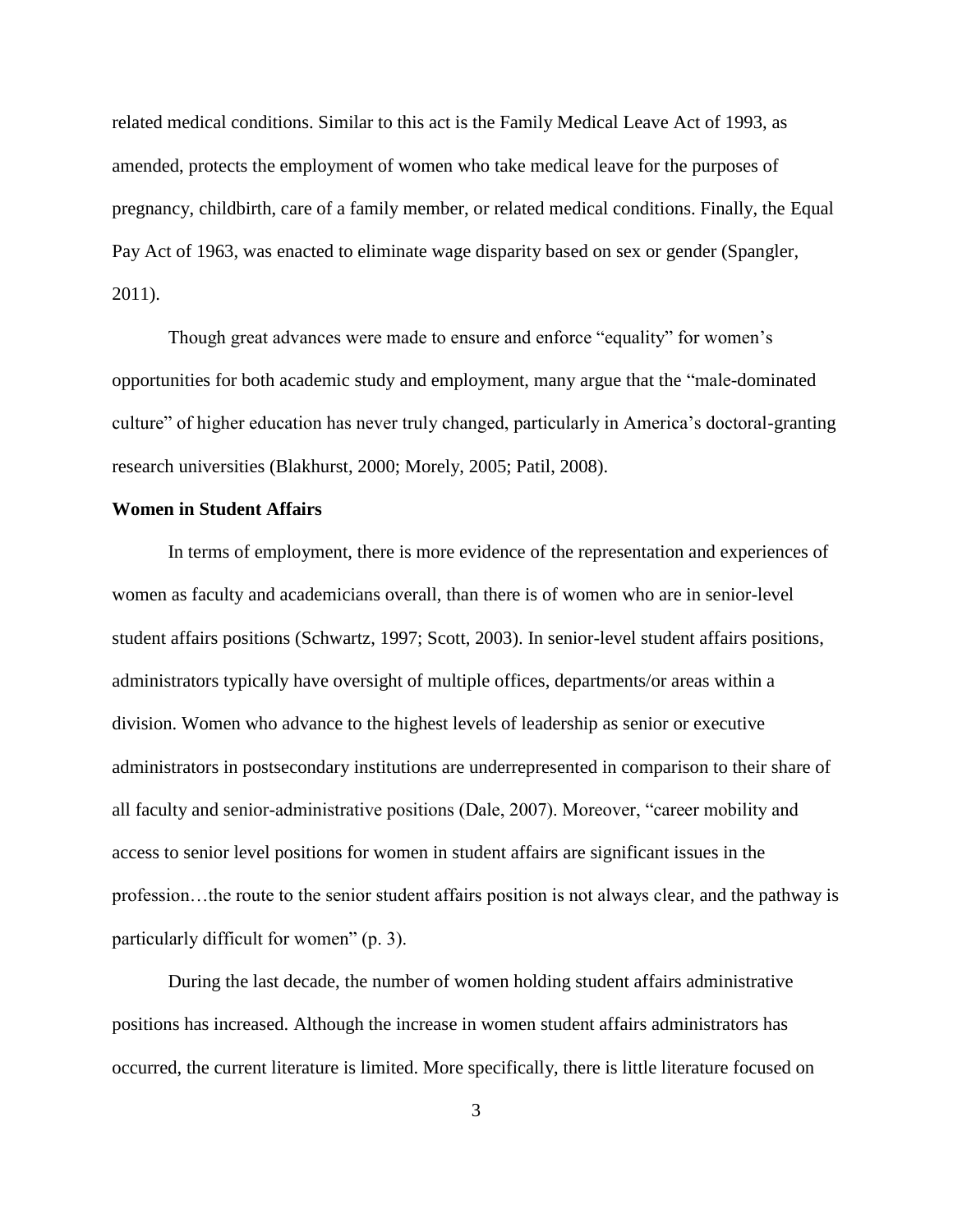female leadership at the senior-level doctoral granting research universities (Blackhurst, 2000; Dale, 2007).

According to the National Center for Education Statistics (NCES), women held over 60% of the administrative positions at four-year doctoral granting institutions across the nation in 2012. Of this 60%, women held less than 15% of the executive level administrative/managerial positions. In the same year, women also comprised over 60% of all entry-level positions professional staff/non-teaching positions. Student affairs employment positions are included in those labeled as professional/non-teaching, administrative and executive administrative. This data suggests that women and other minority groups still face challenges in entering and progressing within the field of student affairs (NCES, 2012).

#### **Statement of the Problem**

Over the years, the demographics of higher education have trended upward in terms of the numbers and percentage of female students, faculty, and administrators. According to Manning (2009), though the field of student affairs is "often called a feminized profession, there is still evidence, which suggests that over time the influx of female participation has not changed the leadership or opportunities for advancement for women in the field" (Manning, 2009, p. 2).

Although women are well represented overall in the student affairs profession, they are found predominately at mid-level and entry-level positions, yet still underrepresented at the senior-level. (Jones & Komives, 2011). Mid-level positions include those that have responsibilities for overseeing student employees including graduate students, and may be responsible for particular programs or services offered within a department or office. These professionals may be called assistant or associate directors, and usually report to a director or executive director; however, director level positions can be considered mid-level as well. "In the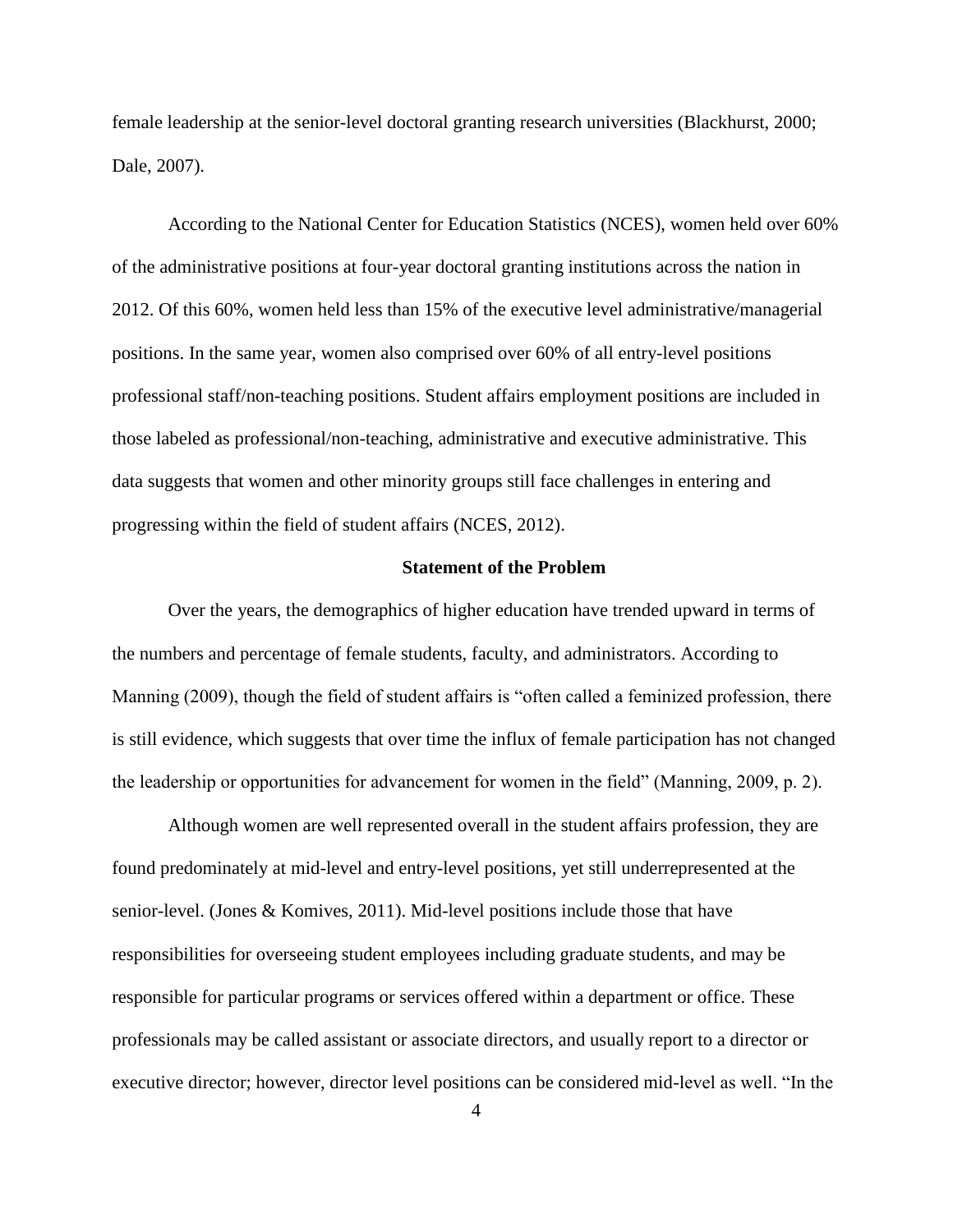last 25 years, women progressed to midlevel positions at significantly higher rates than did men…overrepresented at director, associate, or assistant levels….but are missing from senior leadership positions" (Biddix, 2011, p. 444).

The Chronicle of Higher Education reported that in 2007, women held only 44.6% of the senior college administrator positions among doctoral, master's, baccalaureate, and two-year institutions. In a review of literature focused on the status of women in student affairs professions, Blackhurst (2000), found that the research on women in student affairs has been focused primarily in three areas:

> (a) Equity in salary promotion…(b) attrition, including comparisons of men and women's actual or anticipated rates of departure from the field…and (c) barriers to women's satisfaction and success, including the identification of systemic, often subtle forms of sex discrimination and gender bias. (p. 573)

More recent research has added to our knowledge of women in student affairs. These studies have focused on mentoring (Blackhurst, 2000), perceptions of female/women leaders (Simmons, 2008; Spurlock, 2009), and the intersection between dual roles of balancing careers with personal lives (specifically motherhood) (Bailey, 2011; Biddix, 2011; Dale, 2007).

A pathway for how women can progress to the senior-level of student affairs administration has not been researched in-depth in the literature. A survey from the National Association of Student Affairs Administrators (NASPA), reported that at four-year institutions specifically, women have advanced into nearly 49% of the senior-level student affairs administrative positions, though the numbers vary among institutional type, with public research intensive universities having the lowest (43%), and two-year institutions having the highest (61%) (NASPA, 2004). Although there has been a call for research on this issue, there has not been a significant amount of research conducted to directly explore this phenomenon (Blackhurst, 2000; Tull & Freeman, 2008).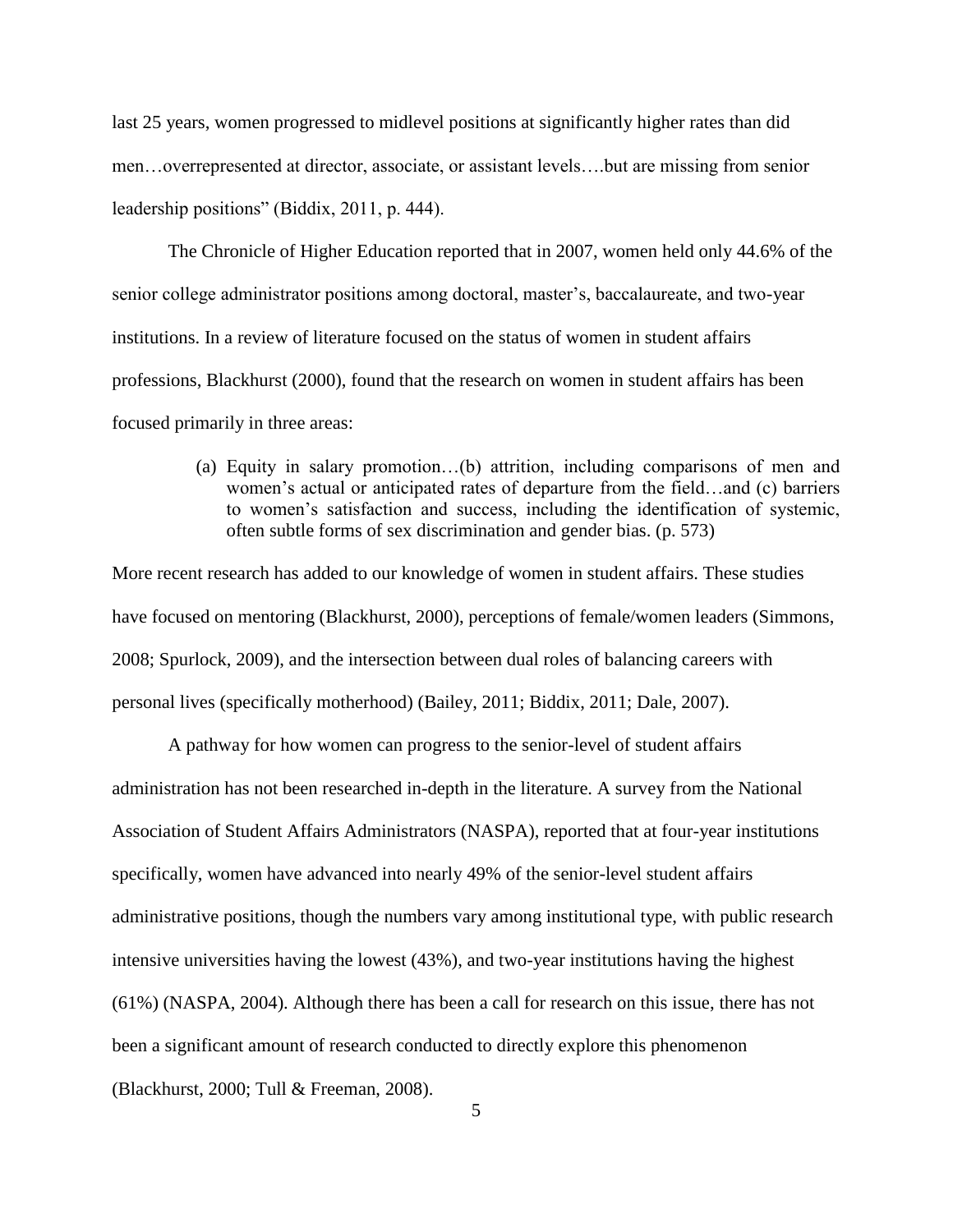#### **Purpose of the Study**

The purpose of this study was to gain an understanding of how women professionals entering the field of student affairs in public, doctoral granting research universities can chart a career pathway from their entry point to senior-level student affairs administrator (SSAA) positions. Taking an introspective look at this phenomenon, the shared experiences of current female SSAAs (study participants) were documented. This qualitative study was an attempt to inform women about the challenges they may encounter along their journeys to SSAA positions. SSAAs from four-year public, doctoral granting institutions were included in the study, because research data confirms that this institutional type has the least percentage of female SSAAs. It is hoped that this study will help to close the gap in the existing literature concerning how entrylevel female student affairs administrators become senior-level administrators in doctoral granting universities.

#### **Research Questions**

The primary purpose of the study was to explore how women entering into the field of student affairs chart a career pathway to successfully becoming an SSAA in a public, four-year doctoral granting research institution. The study was guided by three research questions, to aid in better examining the purpose and problem of the research:

- 1. What is the reason why women SSAAs chose to work in the field of higher education and primarily in student affairs at public, doctoral granting institutions?
- 2. What are the experiences (events, interactions, positive and negative encounters) that lead female SSAAs to stay in the student affairs profession and progress to their current position?

6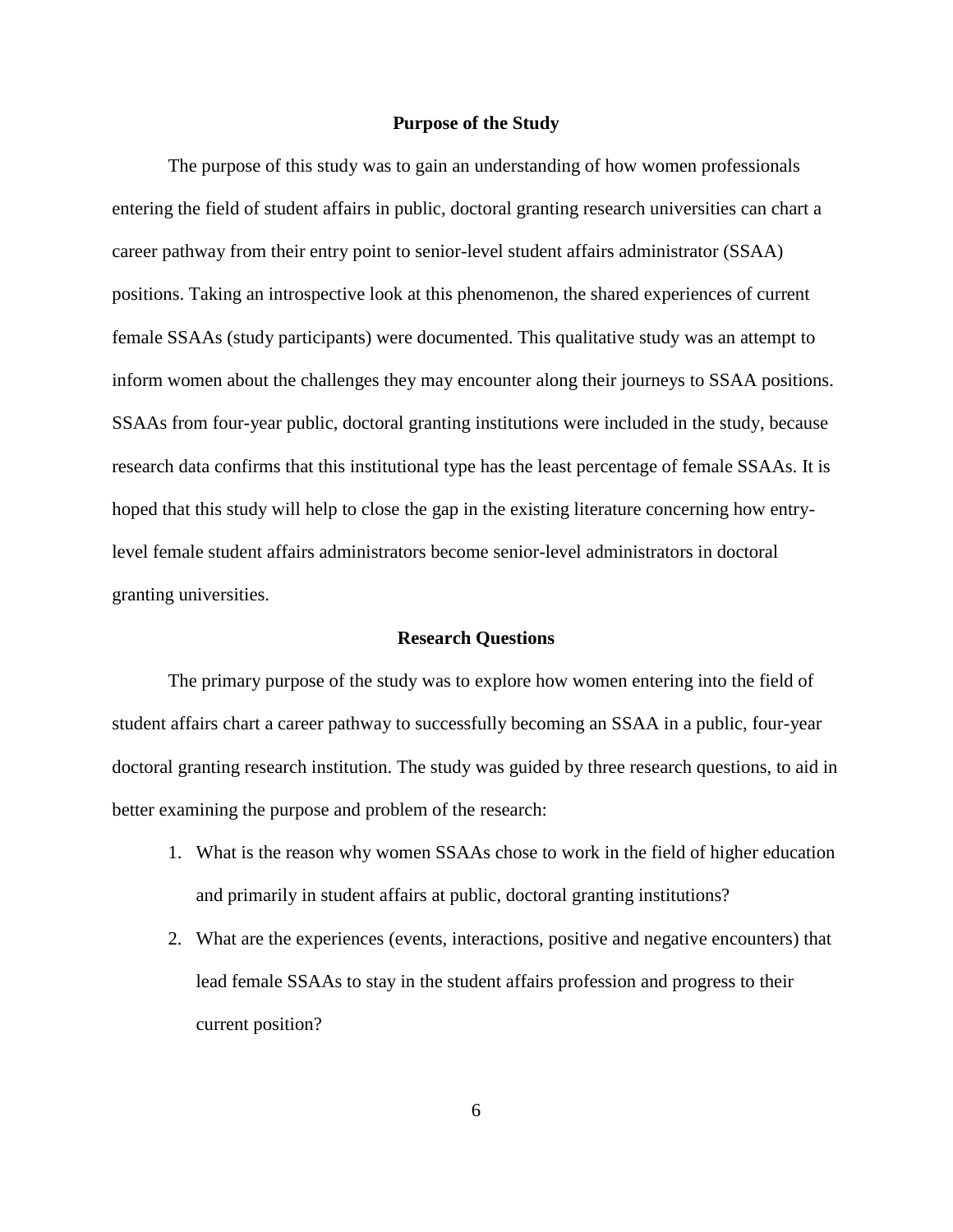3. What advice would female SSAAs provide to other women in planning their pathway for career advancement to a senior-level student affairs administrative position?

#### **Delimitations and Limitations**

This study had three primary delimitations. The first delimitation was the use of a small number of participants that included only female senior-level student affairs administrators. Participants in this study did not include female student affairs administrators at other levels (entry-level, mid-level, and Senior Student Affairs Officers (which are usually vice presidents for student affairs, student life, or student services, one level removed from the SSAO). The second delimitation regarding this study was the use of a single institutional type. For this study, the institutional type was delimited to institutions with a Carnegie classification of RU/VH (Doctoral Granting, Research University with very high levels of research activity) because this is the institutional type that has the lowest numbers of female SSAA representation. The third delimitation was the use of institutions in a limited geographical location. Participants were selected from public four-year doctoral granting research institutions in two bordering states in the Southern region of the United States.

All research designs have the potential for limitations. The limitations of this study come from the self-limiting parameters of the delimitations. Like many qualitative studies, the sample size used in this study was a limitation. Although the study included a small number of participants, which could potentially limit the transferability beyond the parameters of the study, it was the researcher's intention to focus on the actual personal experiences of the participants. This limited focus was done to provide an in-depth and rich analysis that could contribute to the existing body of literature regarding the topic of the career progression of women senior-level student affairs administrators, and more specifically, their career progression from entry-level to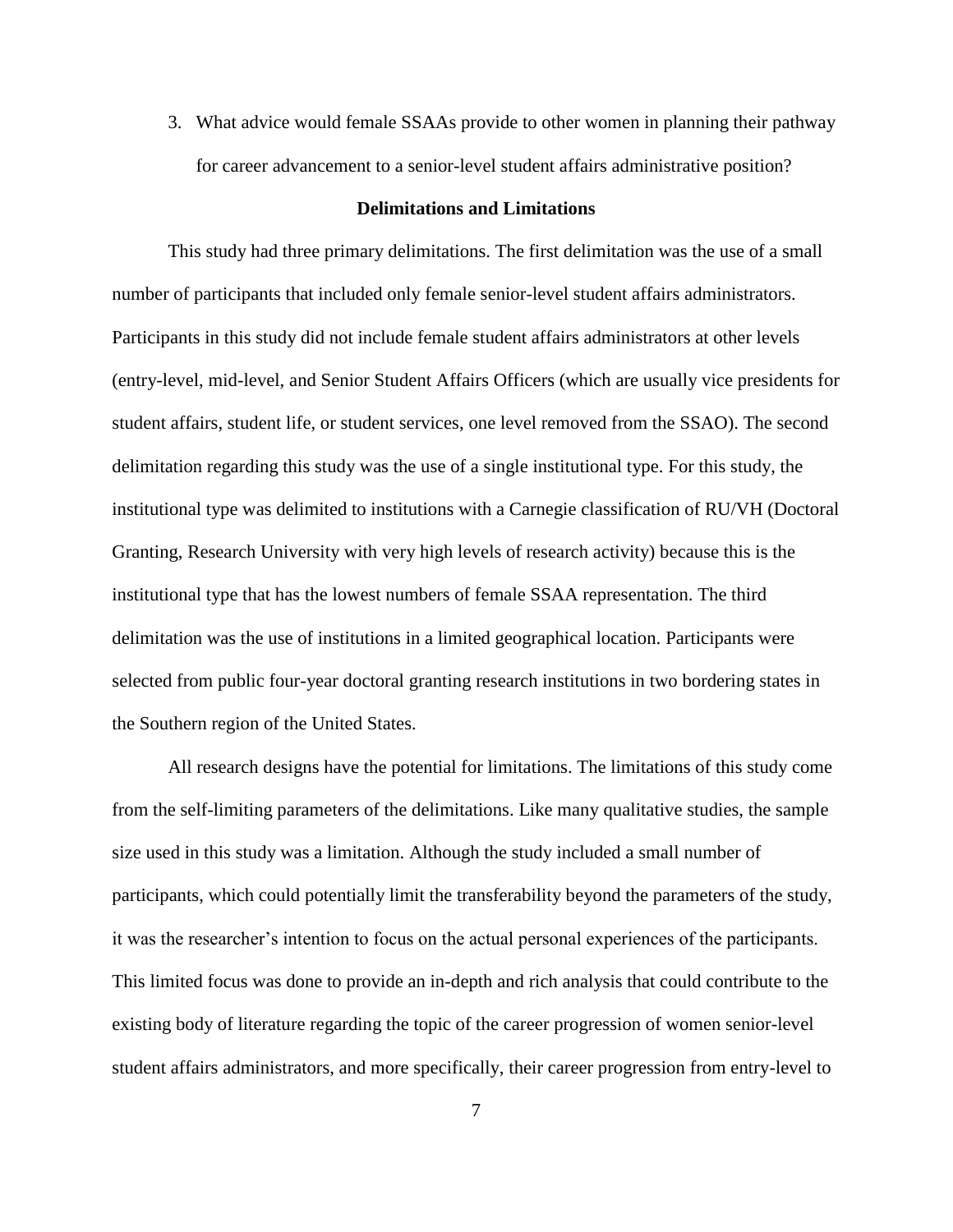SSAA status. Additionally, the data for this study was collected over the course of two months. This was limiting because it involved placing an actual timeline on the data collection portion of the study, which could be seen as having an effect on the amount of data collected and analyzed. Also, the geographical delimitation resulted in a limitation on the transferability of the study beyond institutions outside of this region. Despite these limitations, the researcher included multiple cases with a limited number of participants in an effort to thoroughly examine the issue of concern and phenomenon within the study. Creswell (2007), asserted that in case study designs, researchers must decide whether to use a single case or multiple cases based on the need for a full examination of the issue of concern that is the focus of the study.

#### **Significance of the Study**

The continual increase in women as graduate students in higher education and student affairs programs, as well as high numbers of women in the field provided the basis for the need of this study. Women entering the field of student affairs who seek to progress to senior-level administrative positions need an understanding of what it takes to become an SSAA. The study sought to accomplish this through incorporating the personal anecdotes and perspectives provided by the SSAA participants.

Moreover, it is essential to understand what current female SSAAs have done in the way of intentionally planning their career pathway. Providing insight from first-hand accounts of these women can also assist aspiring SSAAs in identifying barriers and issues that they may face along the way. The participants addressed other related issues such as career satisfaction, retention, relocation, and institutional choice. These personal experiences will allow women entering the field to understand what key factors contributed to overcoming barriers, resolving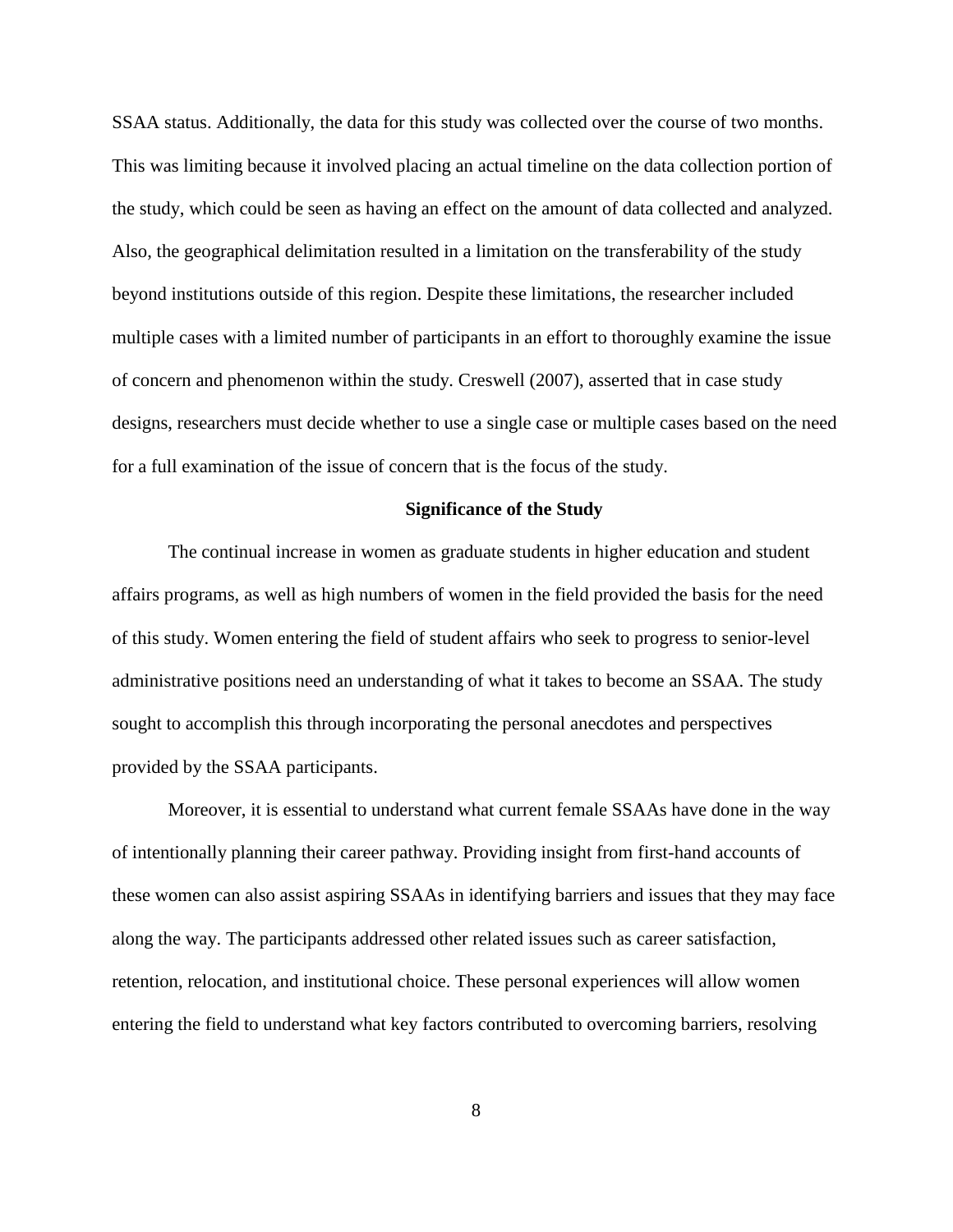issues, and the motivation for continuing in the field and ultimately progressing to the SSAA level.

This study also provides insight for student affairs and higher education professional organizations (such as NASPA and ACPA) to consider when identifying supportive services and specific developmental programs and practices for the success and retention of women in student affairs. Professional organizations can utilize this study for key information regarding research and other practices for mentoring programs, graduate research, strategic initiatives committees, and professional conference sessions.

Finally, this study could be beneficial to male student affairs administrators at all levels who seek to understand the phenomena surrounding the gap between the numbers of females who graduate from master's programs and enter the field and those who obtain senior-level positions. Understanding the issues that female administrators face may help provide the necessary experience and professional development opportunities needed for retention and advancement of women entering the field of student affairs. Overall this study helps close the gap in the existing literature by bringing together crucial pieces of information to provide an understanding of the experiences of women in student affairs administration and their pathways to progressing into SSAA positions.

#### **Definition of Terms**

As a means of providing understanding, unity, and clarity of terms and acronyms that were used throughout the study, the following definitions are provided. The researcher developed all of the definitions not accompanied by citations.

Senior-level student affairs administrators (SSAA or SSAAs) - Is one of the highestranking student affairs administrators at an institution who typically have oversight of multiple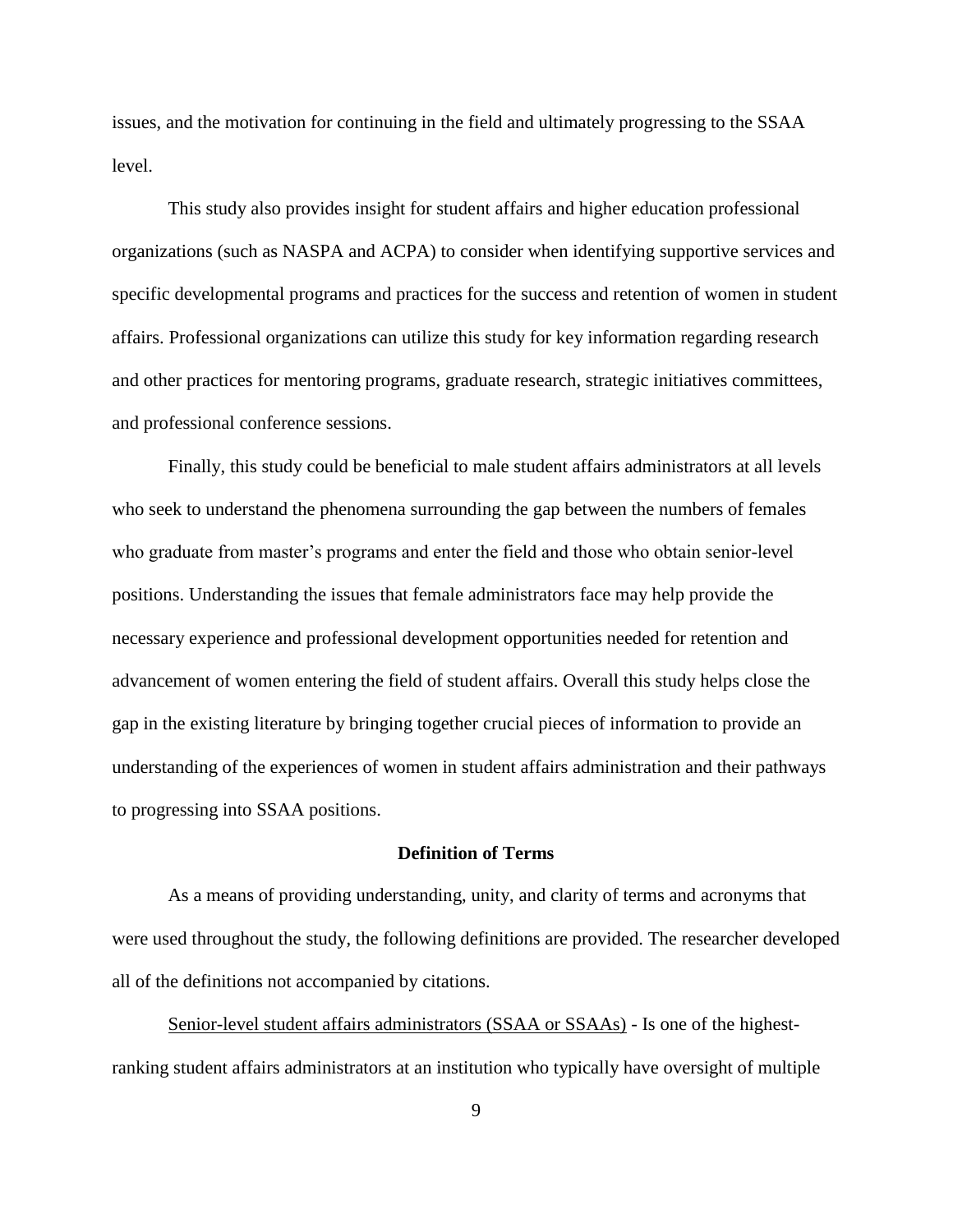departments/areas within a division. For the purposes of this study, the positions considered as senior-level student affairs administrators included assistant/associate and senior deans of students (Winegard, 2010).

Senior student affairs officers (SSAO or SSAOs) - Is the highest-ranking student affairs administrator/officer at an institution that has oversight over the entire division of student affairs. Employment titles often associated with people at this level are vice president, or vice chancellor for student affairs.

Mid-level student affairs administrators- A student affairs administrator that is between the entry-level and senior-level who has responsibilities for overseeing non full-time employees and may be responsible for programs or services offered within a department or office. They usually report to a director or higher authority in charge of program oversight.

Entry-level student affairs administrator- A lower-level student affairs position purposed at utilizing student affairs knowledge and education to gain various experiences. Position titles may include coordinator or assistant coordinator.

Student affairs - This is the organizational structure or division on a campus responsible for the education and development of students outside of the classroom. The terms student affairs, student personnel, and student services are often used interchangeably within literature. To date, the most commonly used terms are student personnel and student affairs (Spurlock, 2009).

Public doctoral granting research intensive universities - In this study, four-year public doctoral granting institutions included those from which the sample was drawn that are public institutions of higher education, which award doctoral degrees, as well as masters and baccalaureate degrees, and have a high research focus. These institutions were also classified by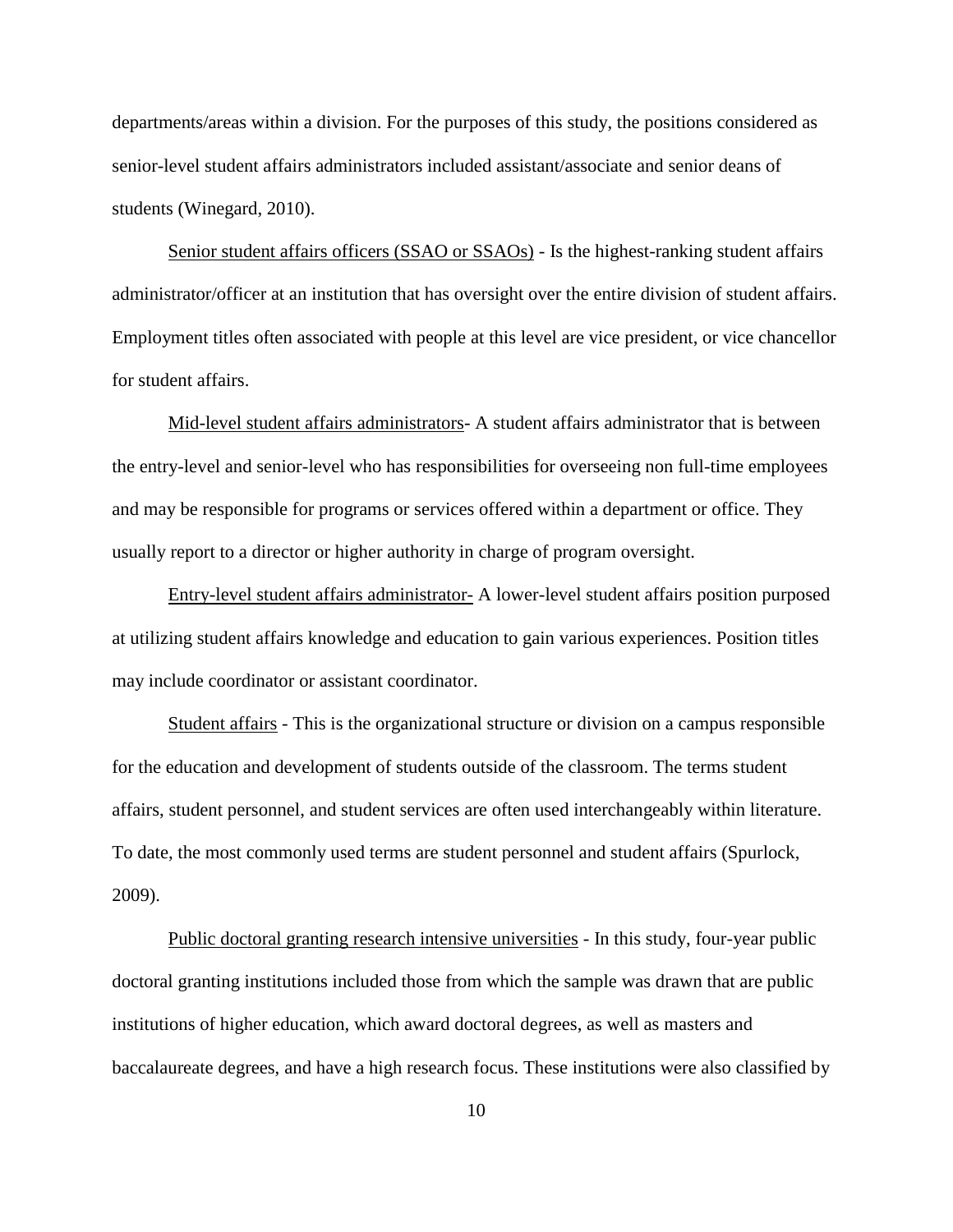a Carnegie classification of RU/VH, and included institutions of any student population size (Carnegie Foundation for the Advancement of Teaching, 2010).

Career progression - In this study, the term career progression was defined as the employment positions and experiences of women SSAAs from their entrance into higher education and/or student affairs to their current role as SSAAs at a four-year public doctoral granting research institution.

It should be noted that the terms administrator, personnel, professionals, practitioners, and staff were used in accordance with the participants' language and - experiences provided during data collection.

#### **Conceptual Framework**

#### **Invisible Majority: The Glass Ceiling Effect**

Despite the increasing presence of female administrators in higher education, there is still a difference in the levels at which women serve. The conceptual framework of this study was based on two interrelated theories: the "invisible majority: The glass ceiling effect" and "Feminist Theory." Although women constitute a majority of the student population in postsecondary education, the profession has 'overlooked' almost entirely women's roles as shapers and interpreters of the academy, thus rendering them an "invisible majority" (Bensimon & Marshall, 2000, p. 134). The principal internal/structural barrier to the "invisible majority" is the "glass ceiling effect" which is defined as "a set of impediments and/or barriers to career advancement for women and people of color" (Jackson & O'Callaghan, 2009, p. 460). From these impediments are barriers and practices of discrimination that effect women (and other minority groups) in the higher education workplace.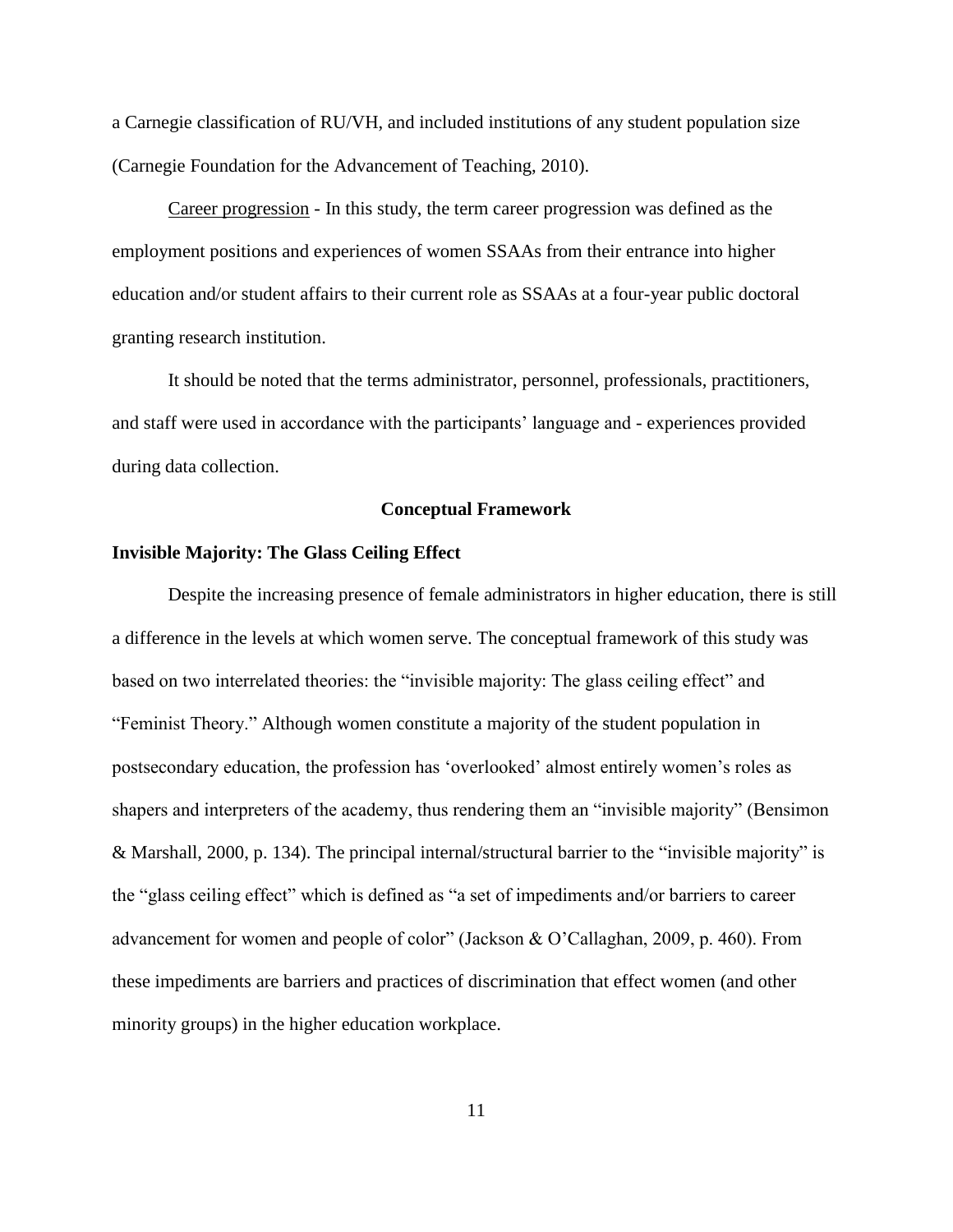There are three classes of barriers for women (and other minorities) seeking to achieve top-level administrative positions that define and describe the idea of the "invisible majority." Three classes of barriers that continue to hinder the advancement of women and other minorities in the workplace can be characterized as societal, internal/structural, and government barriers (Jackson & O'Callaghan, 2009; Williams, 2005).

Although the glass ceiling effect was first coined and applied to corporate America, it has since become a term used to describe disenfranchised minority groups in all areas of the labor force, including higher education. Many researchers have asserted that the glass ceiling exists in both the academic and student affairs divisions within institutions (Bailey, 2011; Collins, 2009; Spangler, 201; Spurlock, 2009; Williams, 2005). Collins (2009) asserted that because of the glass ceiling effect, women seeking to climb the career ladder in student affairs endure work related stressors, which affect their advancement and satisfaction. Though strides have been made to "diversify" employment ranks including postsecondary education, there is still a disparity in numbers for women in senior-level administrative positions.

Two researchers established explanations of the glass ceiling effect in an organizational context, and have contributed to the conceptual framework of this study. The first theory of DiMaggio and Powell (1991) and later revised by Frankforter (1996) asserted that there are hierarchies of male managers/administrators and policies in place that are barriers to equal opportunity for minorities by maintaining the "status quo" of traditional white male organizational leadership (DiMaggio & Powell, 1991; Frankforter, 1996; Jackson & O'Callaghan, 2009). Secondly, there are social theories that "rely on cultural biases which define leadership and competence as masculine characteristics" (Jackson & O'Callaghan, 2009, p. 463). Furthermore, "the implication is that women or people of color, who do not model their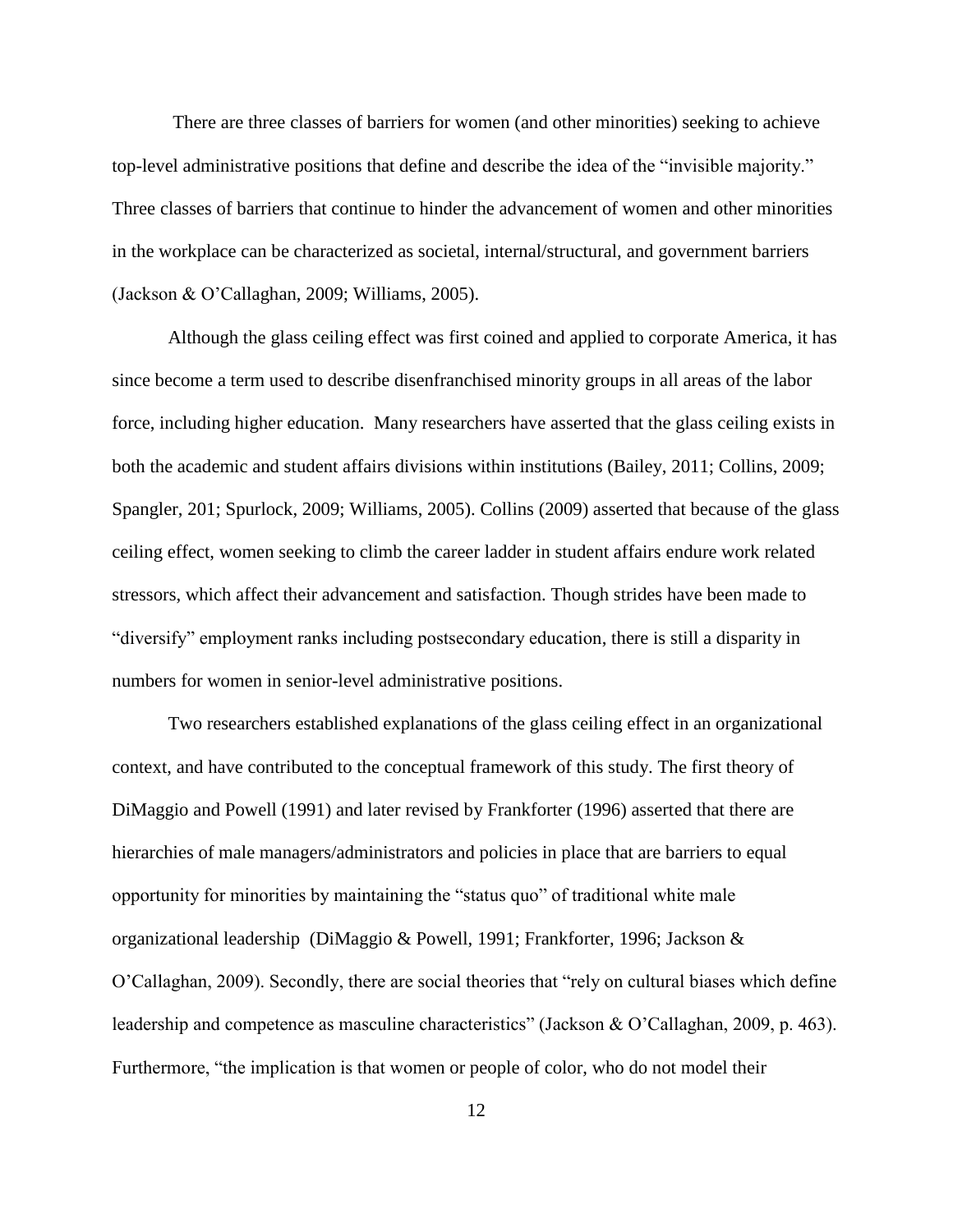leadership behavior after traditional white male styles of management, will not be successful or recognized for their effectiveness in the workplace" (p. 463). While organizational management is thought to be gender-neutral, historical practices of traditionally male management characteristics are still valued.

#### **Feminist Theory**

Feminism was used as a lens through which the conceptual framework of the study and data collected were interpreted as a way to view the environment of higher education, and student affairs administration in particular. "Feminist research [theory], by definition, is committed to considering how gender implicates or is implicated by the phenomenon of interest" (Jackson & O'Callaghan, 2009, p. 670) and therefore, it was used to make meaning of the theories surrounding the glass ceiling effect, as well as the experiences shared by the participants in this study. Integrating the lived experiences of women into their work styles can prove useful in ascertaining women's leadership styles, career decisions, and the correlation between personal and professional values. As a result, feminist theory can contribute a great deal to the understanding and addressing of gender related contexts on universities, educational policy, and the nature of gender differences among professional and educational experiences (Hart, 2006; Ropers-Huilman & Winters, 2011).

According to Ropers-Huilman and Winters, 2011 p. 668 "feminist theory'' places gender at the center of its analysis, suggesting that gender is a primary organizing characteristic in society." Although it was used as part of the conceptual framework and lens from which the study was guided, it is also important to understand its place in the mainstream of higher education research. Hart (2006) noted, "even though women have made advances in higher education on multiple levels, research that is explicitly feminist is underrepresented in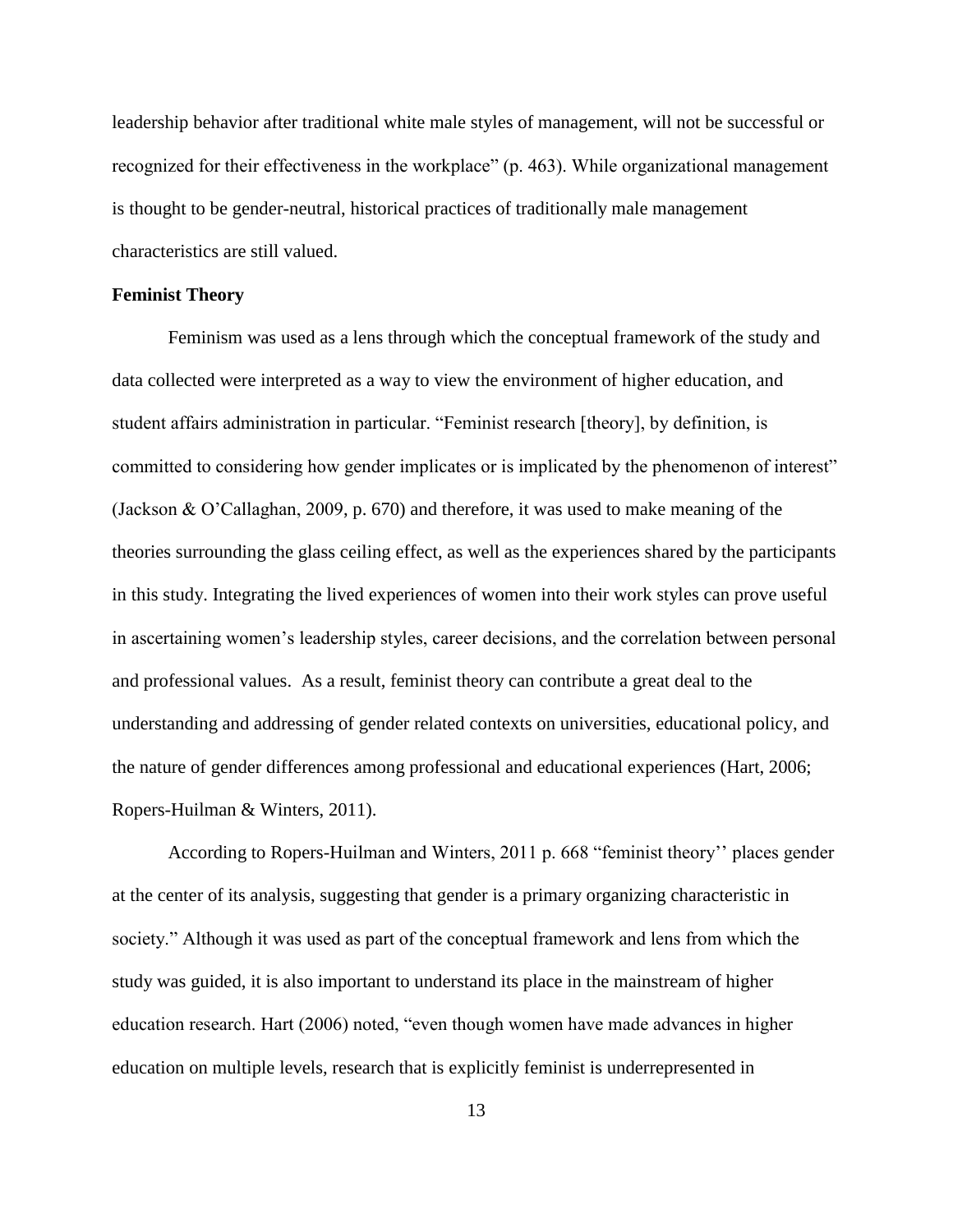mainstream higher education academic journals" (p. 40). Thus, conventional higher education practices are dominated by male perceptions of female leadership and abilities, and are a reason for the limited growth in numbers of women in SSAA positions.

#### **Chapter Summary**

The number of women student affairs administrators has continually increased over the last 25 years, and especially within the last decade. Historically, women have struggled to reach senior-level administrative roles in public doctoral granting research universities. The literature regarding female participation in higher education includes policy implementation, professional organizations, mentoring, and networks of support as a primary means of attempting to recruit and provide equality for this population. Contrary to these efforts, there is a lack of recent studies targeted specifically on women successfully progressing to senior-level administrative roles at this particular institutional type (Blackhurst, 2000; Morley, 2005; Patil, 2004).

The purpose of this study was to gain an understanding of how new women professionals entering the field of student affairs can successfully chart a career pathway to SSAA positions. It is hoped that this study will help to close the gap in the existing literature concerning women student affairs administrators, senior-level administrators, and career progression. In order to achieve this goal, the study focused on the personal and professional perspectives shared by SSAAs concerning their career progression.

Chapter I provided an introduction to the study including background information, the statement of the problem, purpose and significance of the study, as well as the delimitations, limitations, definition of key terms, and finally a conceptual framework. Chapter II presents a review of the literature including the history of women in higher education and student affairs, career pathways in student affairs, and factors affecting career progression. Next, Chapter III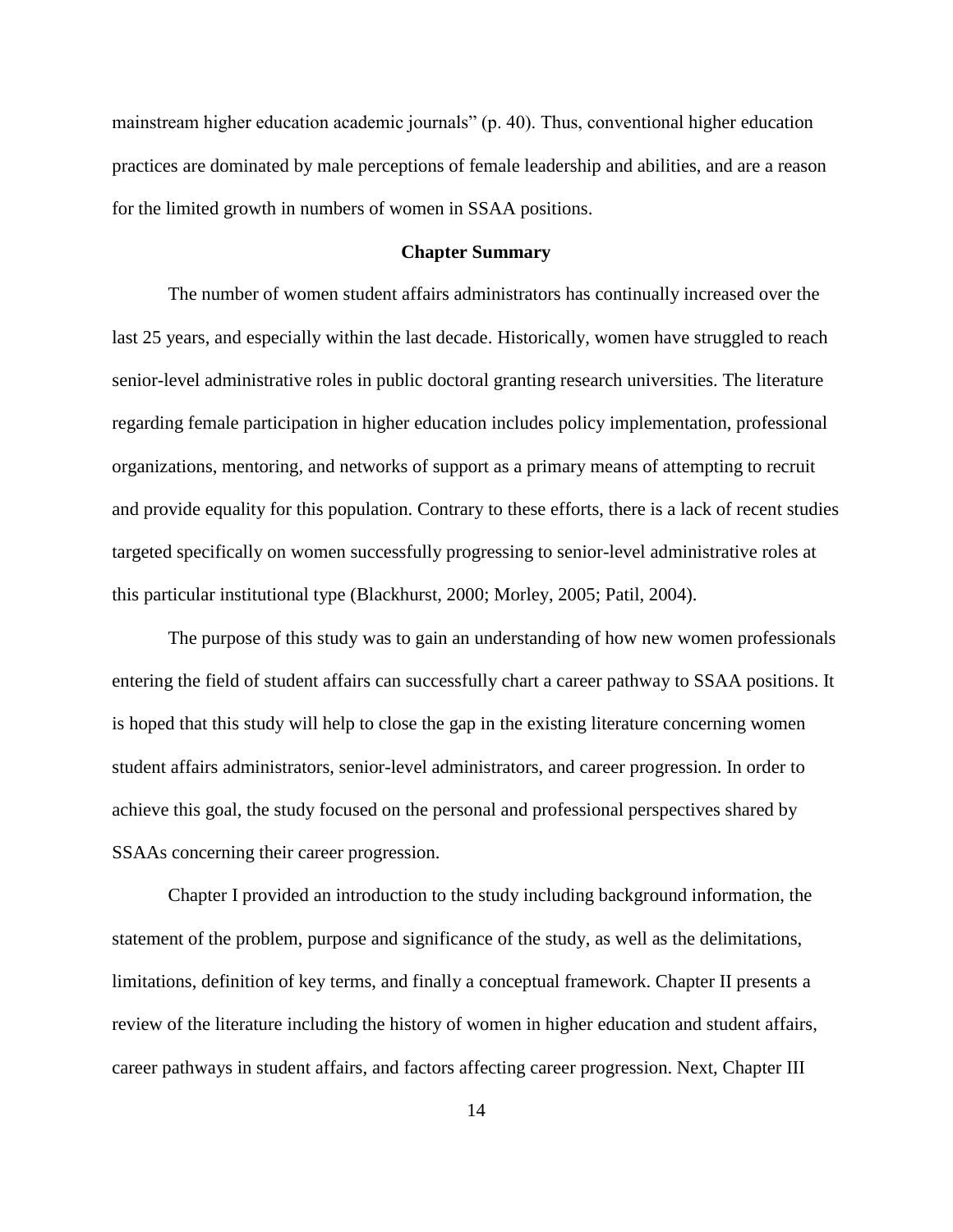discusses the methodology used in the study. Finally, the last two chapters are the results of the study (Chapter IV), and Chapter V, the findings, implications, and recommendations for future research and improved practice.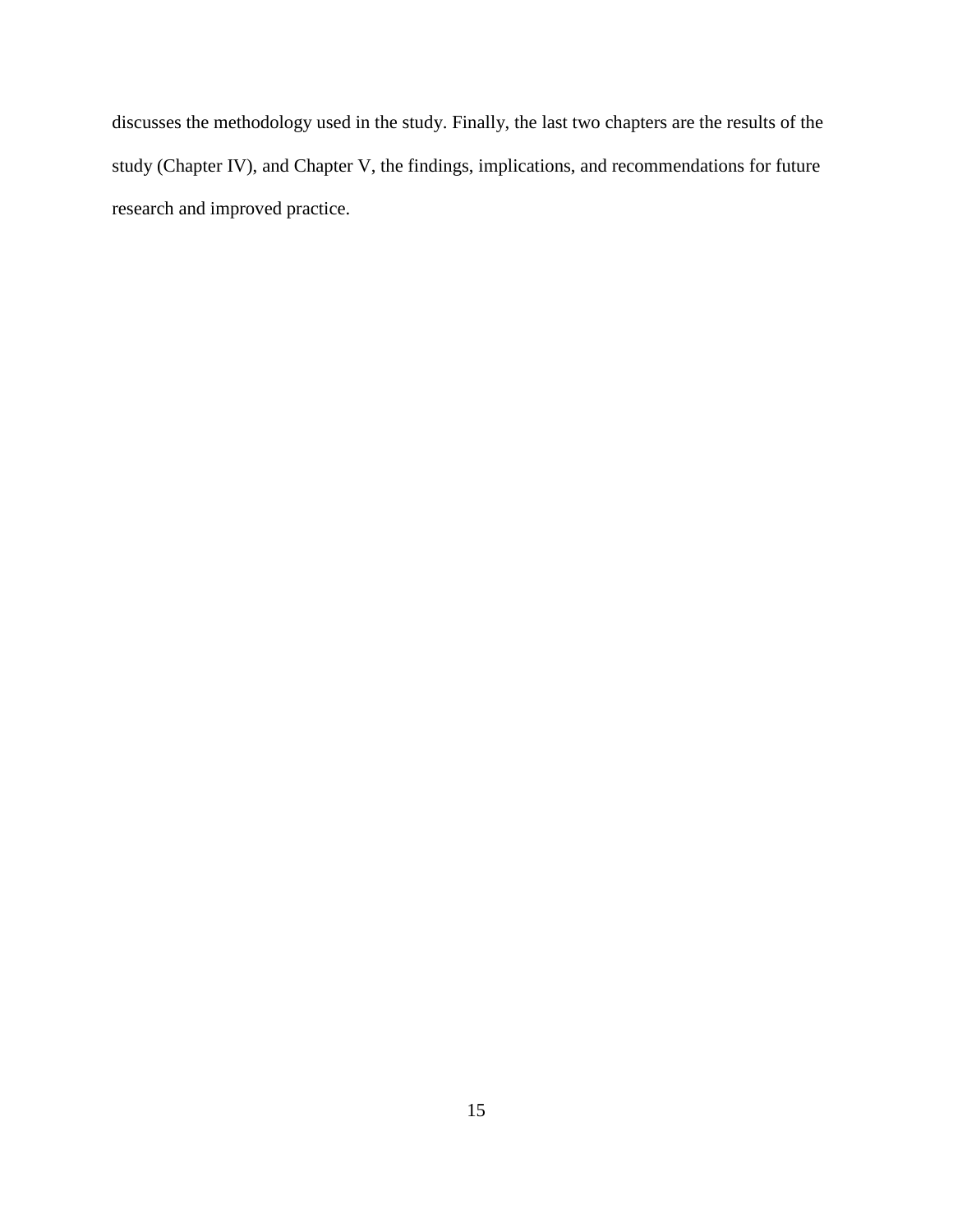#### **CHAPTER II**

#### **LITERATURE REVIEW**

The following literature review provides a means to better understand the complexity of factors that influence the career progression of women to senior-level student affairs administrative positions. The review of the literature is presented in four sections. The initial section of this chapter focuses on women in the workforce and provides an overview of literature concerning the historical and current roles of women in the U.S. workplace. The second section, women in higher education, is a review of the literature concerning women's roles in higher education as students, faculty, and administrators. Section three contains an overview of research studies and literature of women in student affairs. The final section comprises an overview of the literature and research studies of various factors influencing the career progression of women in student affairs, with particular interest on women in senior-level administrative roles. This section is followed by the chapter summary.

#### **Women in the Workforce**

Women have played an important role in shaping the United States workforce. The feminist movements of the 1960s and 1970s marked time periods of substantial growth in the numbers of women employed across the nation. In discussing the feminist movement Patil (2008, p. 41) explained, "during those years, government and society worked to decrease discrimination against women in the workplace to create fair hiring policies and to provide equal employment opportunities." Title VII of the Civil Rights Act, The Equal Pay Act, and Title IX of the Education Amendments are noted throughout the literature as important measures contributing to the acceptance and increase of employed women, as well as women seeking and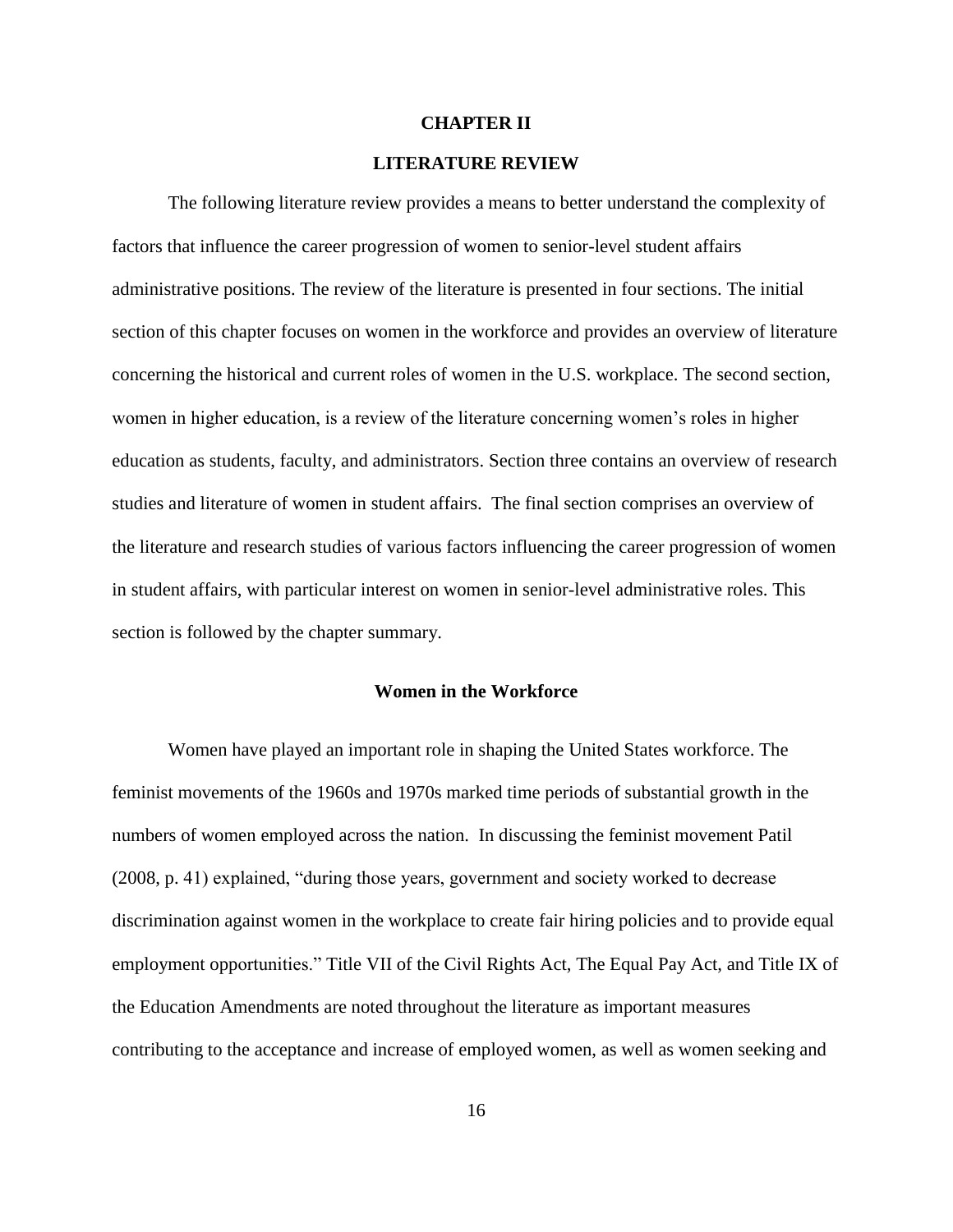obtaining higher education for the purpose of advanced career opportunities (Collins, 2009; Bailey, 2001; Blackhurst, 2000; Patil, 2008). In 2006, "almost three-quarters of women were employed in management, professional, sales, and office occupations as compared to men," and in 2010, women accounted for 47% of the total U.S. workforce (U.S. Department of Labor, 2006; 2010). This means that women have become highly represented in the workforce and in professional appointments. Contrarily, research has shown that "women, especially at the managerial level, continue to face numerous obstacles pertaining to matters, such as compensation, promotion, and representation" (Patil, 2008, p. 41). These trends factor into the career advancement of women to executive and senior-level roles in a variety of career fields within the labor force.

Although women are increasing in numbers in the workforce, a myriad of challenges continues to exist for this group to gain equality with men. These challenges have affected their overall career progression and attrition in the labor workforce. MacDermid and Wittenborn (2007) contributed to the literature regarding women in the workforce by asserting that there is an overall lack of gender equality that poses two important issues for working women. These issues are: (a) inequities in the representation of women in leadership positions, and (b) the inequities in pay for women as compared to males in the same positions This means that men continue to hold the majority of upper-level leadership and executive positions and women have been unable to progress comparatively. Moreover, it was noted that women in mid-level leadership positions often do not have decision-making authority and therefore cannot bring about the necessary change in gender inequalities. The prevalence of gender bias and the inability for many corporations and organizations to understand the demands and dual roles of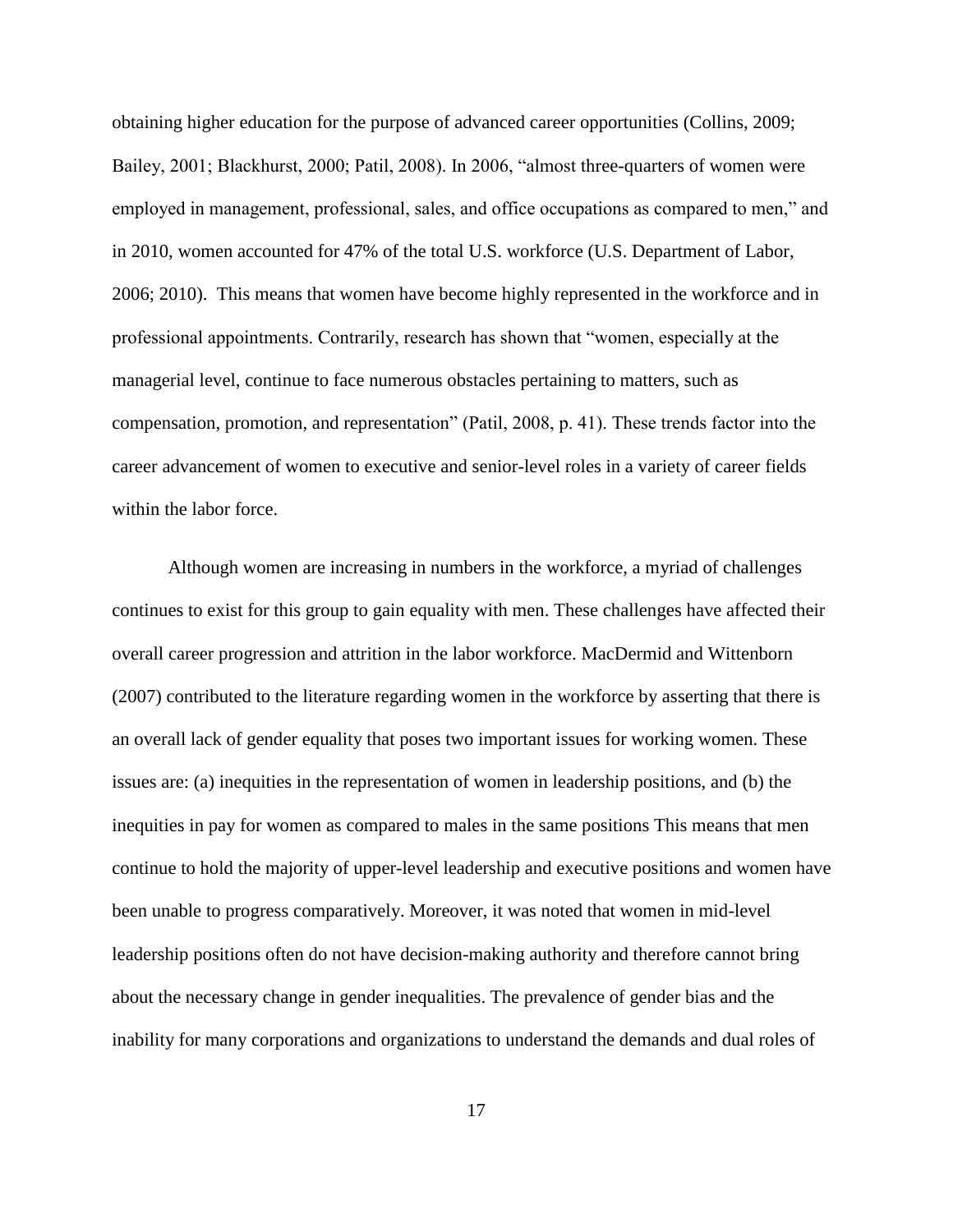women as employees and having family responsibilities continue to create strains for women moving forward into executive and senior-level positions (Tischler, 2004).

Bailey (2011) suggested that the low numbers of women who have "gone against the grain of traditional careers" (p. 17) contributes to the lack of women in executive level positions. As an example, women may choose alternative forms of career advancement, meaning they choose career paths or career fields that are seen as less demanding to their current career path. In terms of student affairs, this would mean that a woman may choose not to take on a role such as Vice President of Student Affairs (which is the highest-level or chief student affairs position), and may choose to either remain in a Dean of Students role, or leave the field of higher education for another less demanding career field.

Tischler (2004) provided context for this issue by writing about two women in the business professional world, who turned down CEO positions with fortune 500 companies and chose alternative career paths in "less demanding" industries in order to avoid having to make personal sacrifices that they felt would hinder their personal lives. The first woman turned down the opportunity to advance into a CEO position at her current company, in order to avoid "giving up her life" (p. 52). The second woman, who progressed to a high-ranking position within her company, quit her job for a "less demanding" role that would allow her to spend more time with her family (husband and two children). She described not having good relationships with her children because of having to be heavily engaged in work duties such as traveling two or more times per week, as a reason for her departure from her position as vice president of a major investment banking firm. Although she quit her job, she continued to work, obtaining an executive role with a company that incorporated practices that would allow her to spend more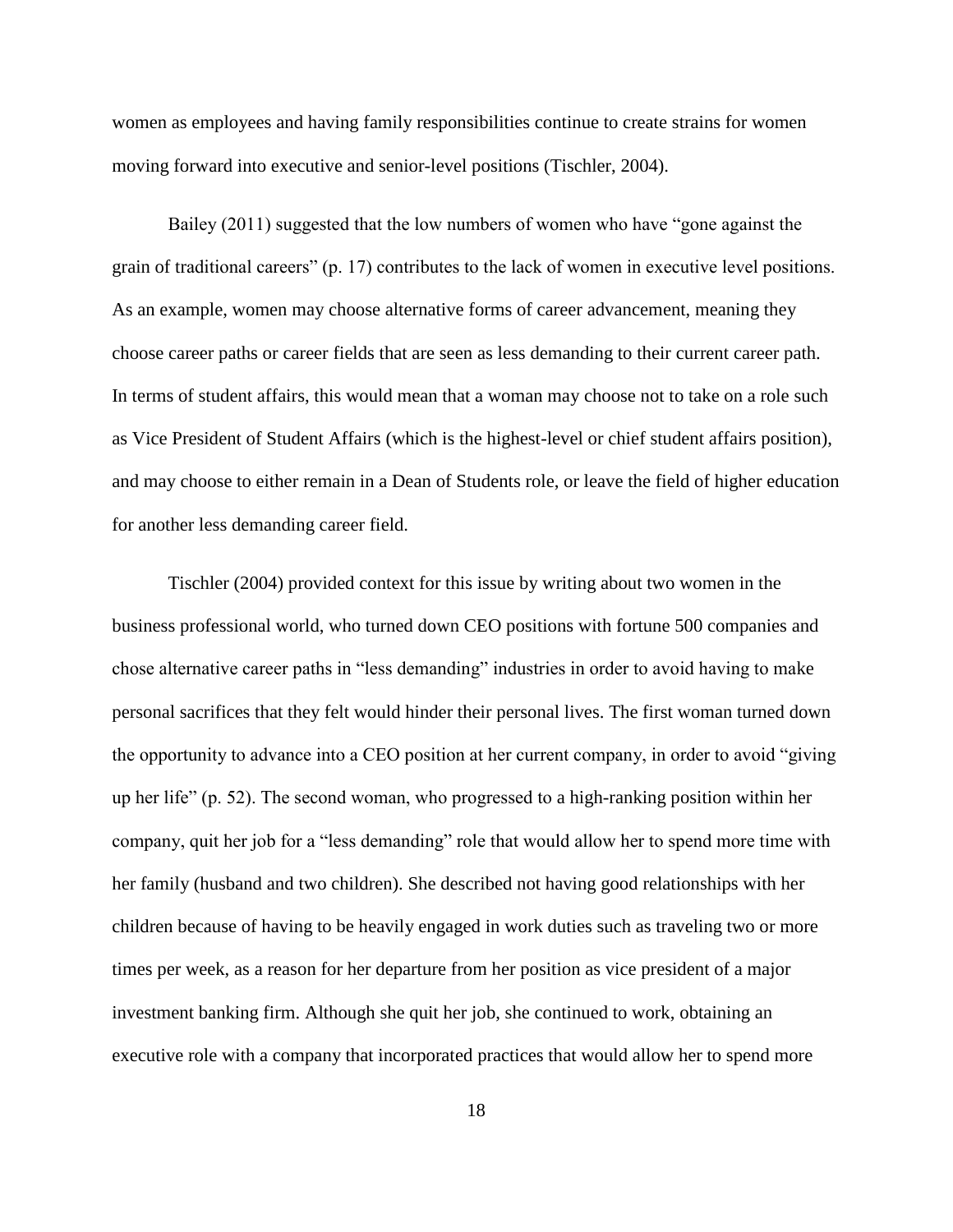time with her family. These practices including allowing employees to work from home for half of the work week (Tischler, 2004). Researchers have suggested that such practices within higher education and student affairs in particular, would allow for less burn-out of women in entry and mid-level positions and more desire to advance to senior-level roles (Bailey, 2011; Collins, 2009; Spangler, 2011).

#### **Women in Higher Education**

The first major push for educating women in the United States beyond grade school came from three women known throughout history as "pioneers" of higher education for women. They established the first institutions of higher education for women, (female seminaries) in the 1820s and 1830s. Emma Willard established the Troy Female Seminary, Catherine Beecher established the Hartford Seminary, and Mary Lyon established Mount Holyoke Seminary. Not only did these women establish the first female institutions of higher education, they also served as the first women higher education administrators in the U.S. (Ihle, 1991; Nidiffer et al., 2001; Spangler, 2011). As a result of their work, women were able to obtain advanced education and become educators teaching other women. Additionally, their roles were broadened to provide support and advisement for women outside of the "classroom setting."

Regarding the emergence of institutions admitting women in the 1800s, Spangler (2003) commented:

> Many of these (institutions) were run in coordination with men's colleges (nearby) and included Barnard College established by Columbia University and Radclife established by Harvard…Coeducational institutions also emerged including Oberlin College in Ohio…The first public institutions to open their doors to women were the University of Washington, the University of Wisconsin, and the University of Iowa. The University of Virginia was the last to open its doors to women as undergraduates in 1971 by court order. (p. 33)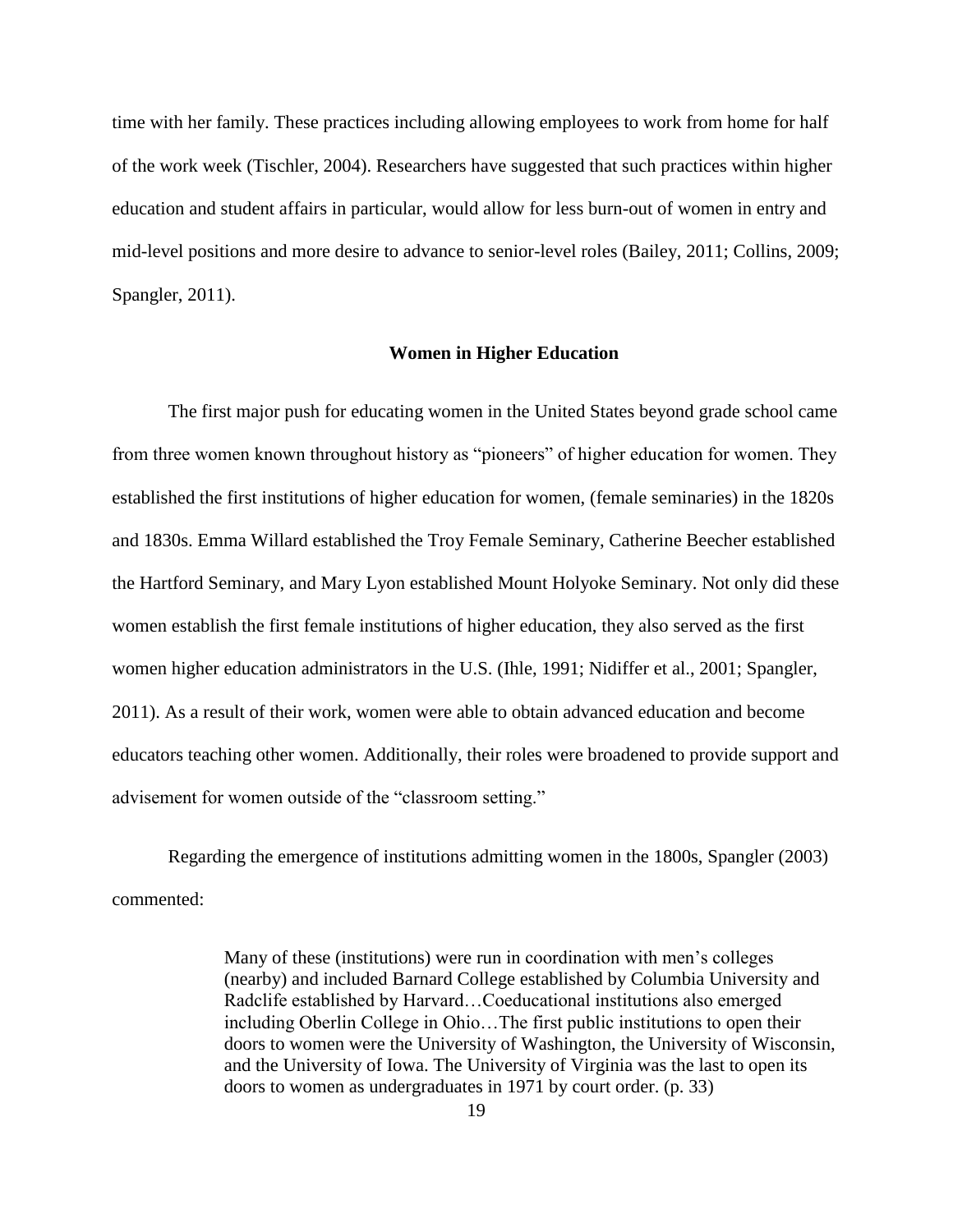In addition to the increase in coeducational opportunities came other societal forces such as the state of the economy after the civil war, which led colleges to "recruit" women to make up the difference in the lack of male enrollment. Women were also recruited to serve as teachers due to the increase in elementary school enrollment (Nidiffer et al., 2001; Spangler, 2003).

The increase in female college students at both all-female and coeducational institutions created a need for women employees to educate and provide additional services for women to survive and thrive in college. Ihle (1991, p. 1) noted that "before women were admitted to colleges as students, the only avenue to men's colleges was through domestic employment like kitchen work and room cleaning." Accordingly, Spangler (2011) wrote, "the history of female professors and administrators in colleges and universities in the United States is related to the history of women's access to higher education" (Spangler, 2011, p. 30).

At the time of the feminist movement when the U.S. saw a rise in the number of women entering the workforce, there was also an increase in the number of women who enrolled in colleges across the nation. In 1970, women composed 41% of all undergraduate students enrolled in institutions of higher education in the U.S. By the mid-1990s, the percentage increased to 55% and then to 57% in 2010 (Spangler 2011; NCES, 2011). Comparatively, women have also made great strides in degree attainment, with women earning approximately 57.1% of bachelor's degrees, 58.9% of master's degrees, and 51.5% of doctorate degrees earned (NCES, 2011).

It is important to note that although women have made a positive impact in enrollment and degree attainment in higher education, historically, there have been systematic struggles and issues faced by women, that have continued to spill over into the professional side of higher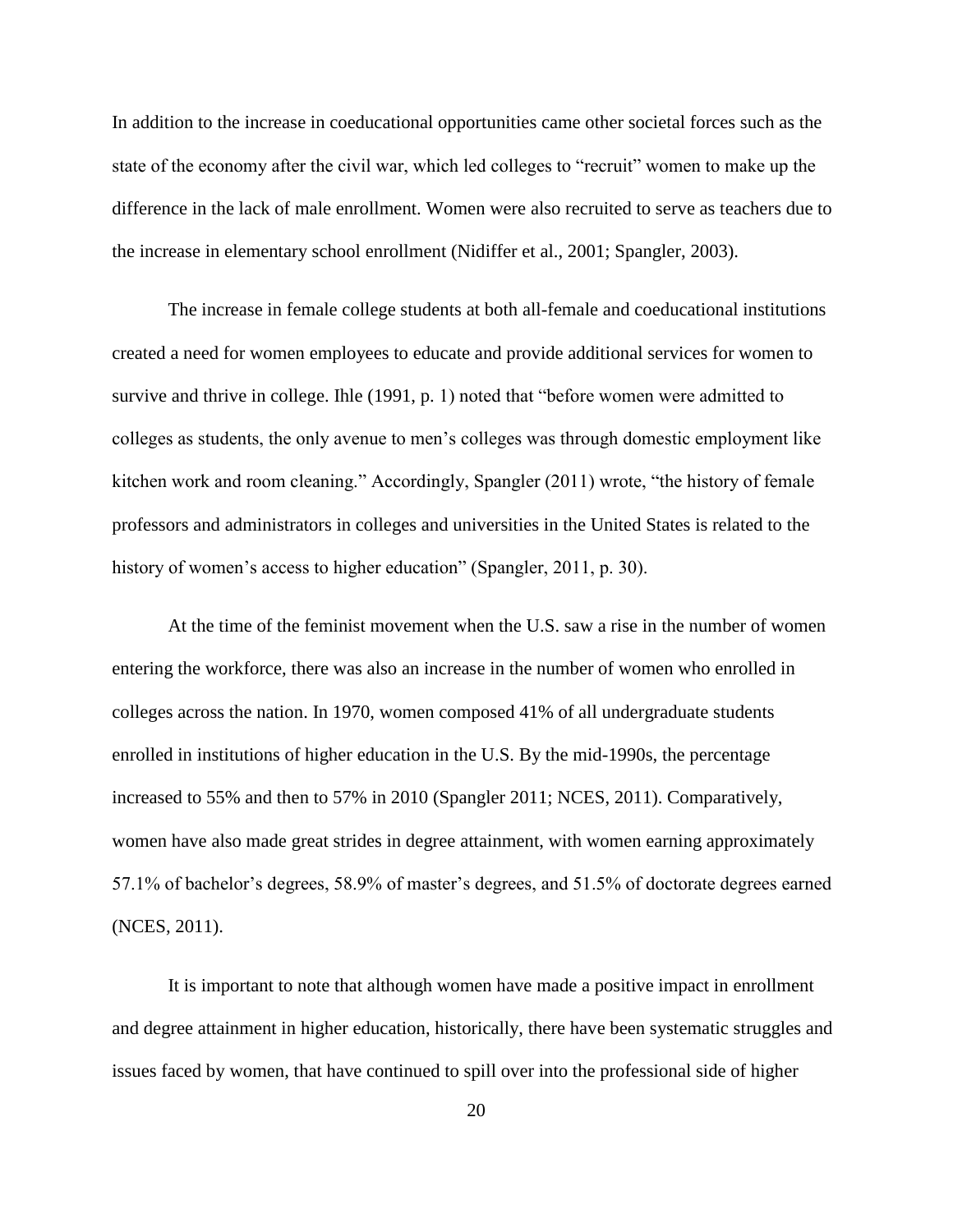education and has negatively impacted women staff, faculty, and administrators. Schwartz (1997) examined the historical literature on women in higher education and concluded that women have suffered from overt discrimination for years. For example, historically women college students were seen as inferior and undeserving of being in coeducational environments with their male counterparts. At some institutions such as the University of Chicago, male faculty and students "successfully lobbied President Harper to segregate classes by sex to exclude women" (p. 504).

In an attempt to bring women to campus as administrators to help support female students and oversee their educational process, the dean of women position was created on many coeducational college campuses. According to Nidiffer et al. (2001, p. 135), "any woman who graduated from a coeducational college or university between the turn of the century and the early-1960s, probably had a dean of women on her campus." As an example, Alice Freeman Palmer, was one of the first and most well-known women to hold a dean of women position. She was serving as the president of Wellesley College at the time of the gender segregation issues occurring on many coeducational campuses. President Harper of the University of Chicago recruited her to become the institution's first dean of women and a professor of history at the in 1892 in an attempt to serve as an administrator for women and handle women's issues on campus. After being on campus and realizing that the issues far exceeded her abilities to assist female students, Alice Palmer persuaded President Harper to hire Marion Talbot as an assistant professor of domestic sciences, and dean of women for the University College. Shortly after Marion Talbot, other coeducational campuses adopted the dean of women position as enrollment for women continually increased across the county (Nidiffer et al., 2001; Schwartz, 1997).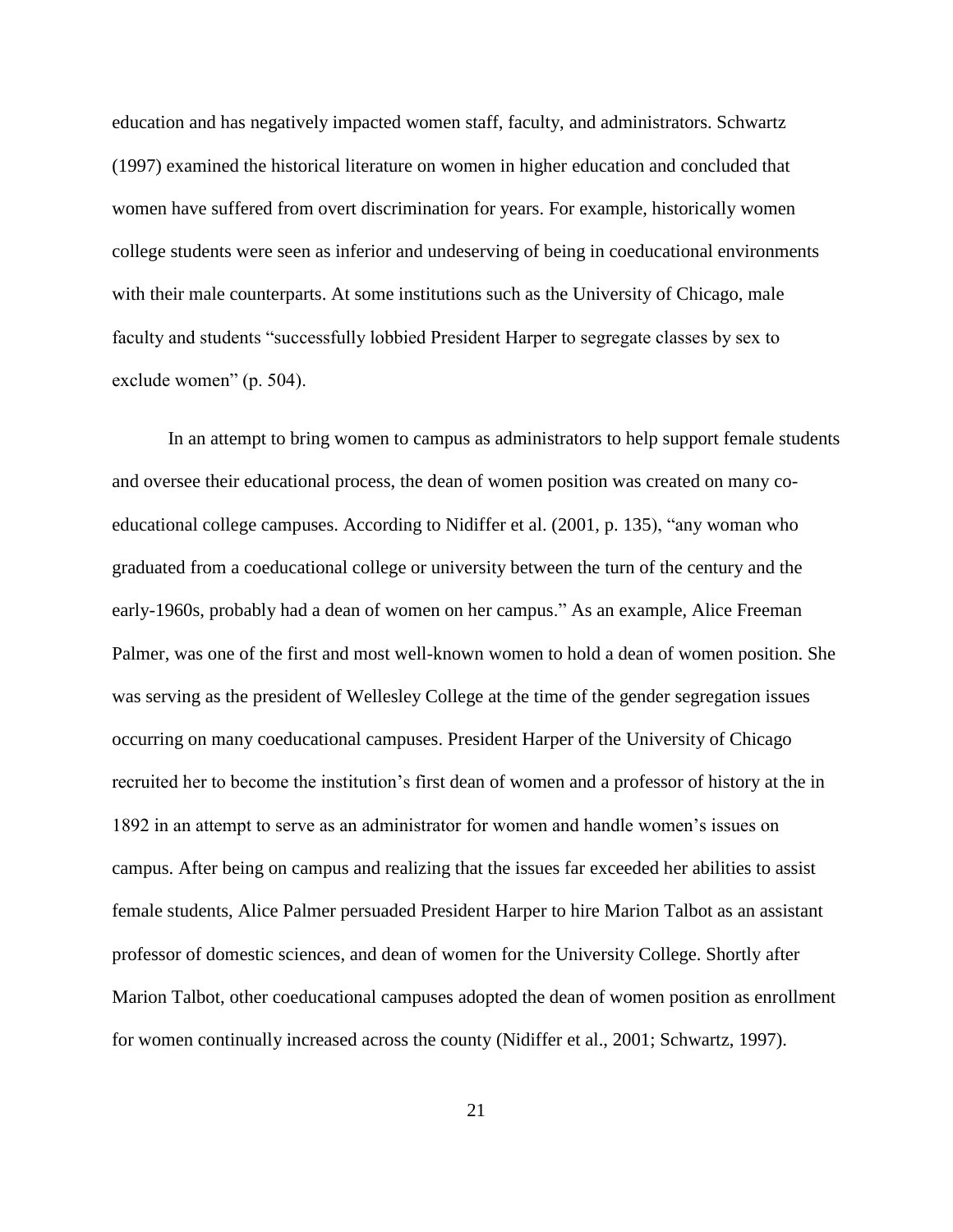#### **Women in Student Affairs**

The dean of women position served as the first student affairs practitioner position for women in higher education. As the deans of women became increasingly popular in higher education, so did their need for professional development. Schwartz (1997) wrote about the first meeting of the deans of women in 1903, which was led by Marion Talbot from the University of Chicago:

Seventeen deans, representing the Universities of Illinois, Wisconsin, Colorado, Kansas, Iowa, Ohio State, Michigan, and Indiana University, as well as Northwestern, Ripon, Carelton, Barnard, Oberlin, Beloit, and Illinois College convened in Chicago. Their agenda at the meeting included discussion on the housing of women students, training in etiquette and social skills, women's self-government, leadership opportunities for women students, and women's intercollegiate athletics. (p. 507)

The meeting agenda was focused on the "student affairs" of women beyond the traditional classroom education setting (Schwartz, 1997). As a result of this initial meeting, many organizations were formed to represent deans of women at various institutional types including state colleges, teachers colleges, and private colleges. Additionally, a national organization was formed in 1917 called the National Association of Deans of Women (NADW). Moreover, as a response to the desire for deans of women to obtain specific skills, education, and training for their position, a graduate program was formed at the Teachers College of Columbia University (Nidiffer et al., 2001; Schwartz, 1997).

The deans of women connected the academic and social components of education for female college students by combining scholarship, research, and student services practices to "improve the lot of women students" (Nidiffer et al., 2001, p. 135). They also created "a professional identity for themselves as the first senior women administrators and in many cases the first student affairs administrators on coeducational campuses" (Spangler, 2001, p. 35). The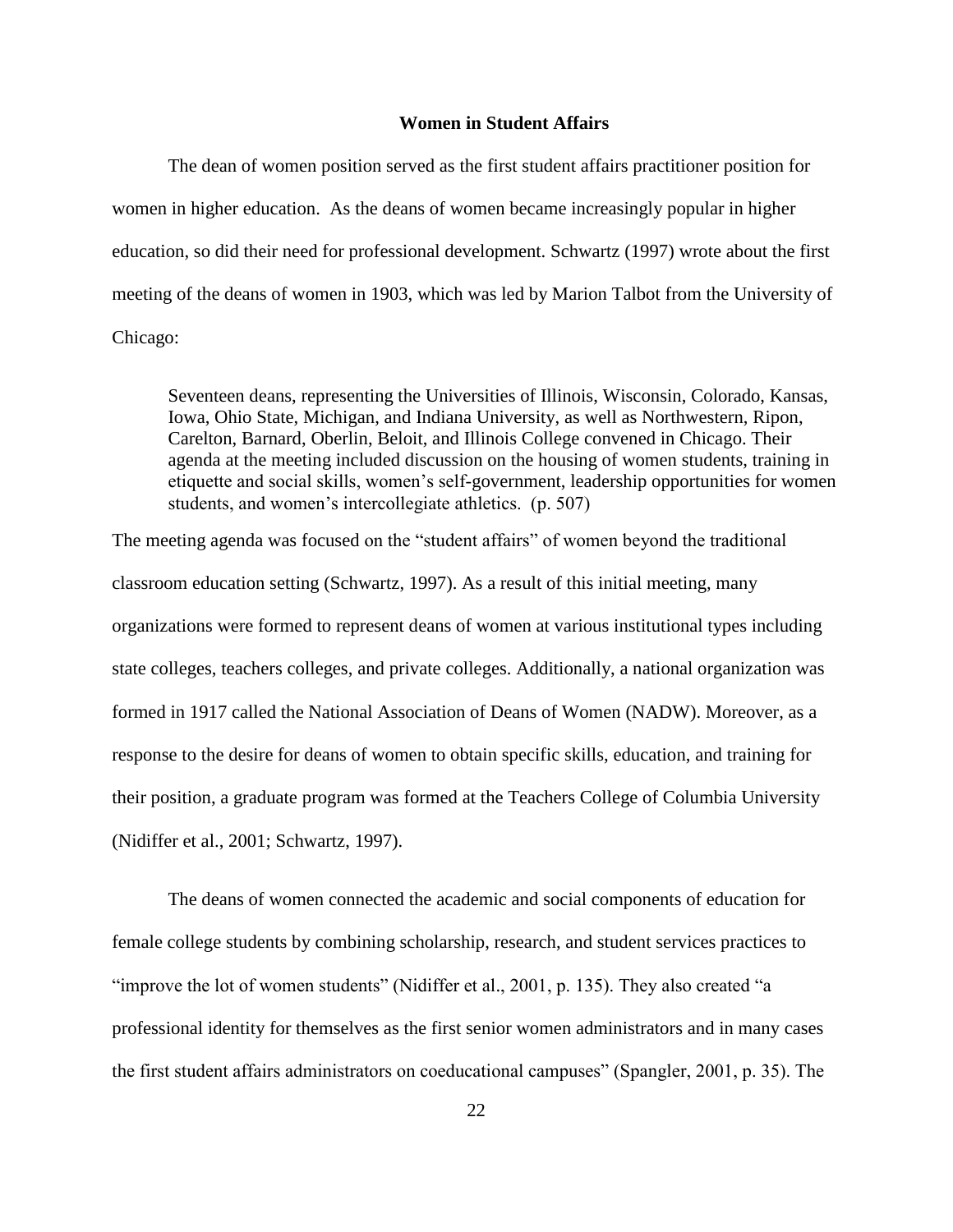decline of the dean of women position across institutions constituted to first career progression issue for women in higher education. There are several factors cited throughout the literature as contributing to the decline of the deans of women in student affairs and higher education in general. Spangler (2011), reported that "in 1940 almost 90% of deans of women reported directly to the presidents of their institutions" (p. 36). However, these figures began to decline in the 1960s and by 1971 only about 10% were reporting directly to presidents, while the other 90% were no longer seen as senior administrators. They reported to other male administrators (often the deans of men) and deans of students. The decline of the deans of women continued as many were demoted or lost their position and title due to the increase in the new senior administrative role, the deans of students which were mostly occupied by men (Spangler, 2011; Tuttle, 2004).

In a study on the elimination of the dean of women position in higher education conducted by Tuttle (2004), six former deans of women from various institutions were interviewed. These former deans provided insight on why they believe the position declined through the 1960s and 1970s and was ultimately eliminated. Factors such as gender discrimination, the rise of all-male senior leadership on college campuses, and the increase in deans of student positions (who were all men) were mentioned. Additional factors cited in the study were a need for a wider variety of student resources such as counseling services, and the call from higher administrators (such as college presidents) for increased administrative efficiency Ultimately, the elimination of the deans of women position contributed to the current roles that women play in student affairs and the beginning of the inequality that women have long since had to endure in their attempts to rise to the senior-level.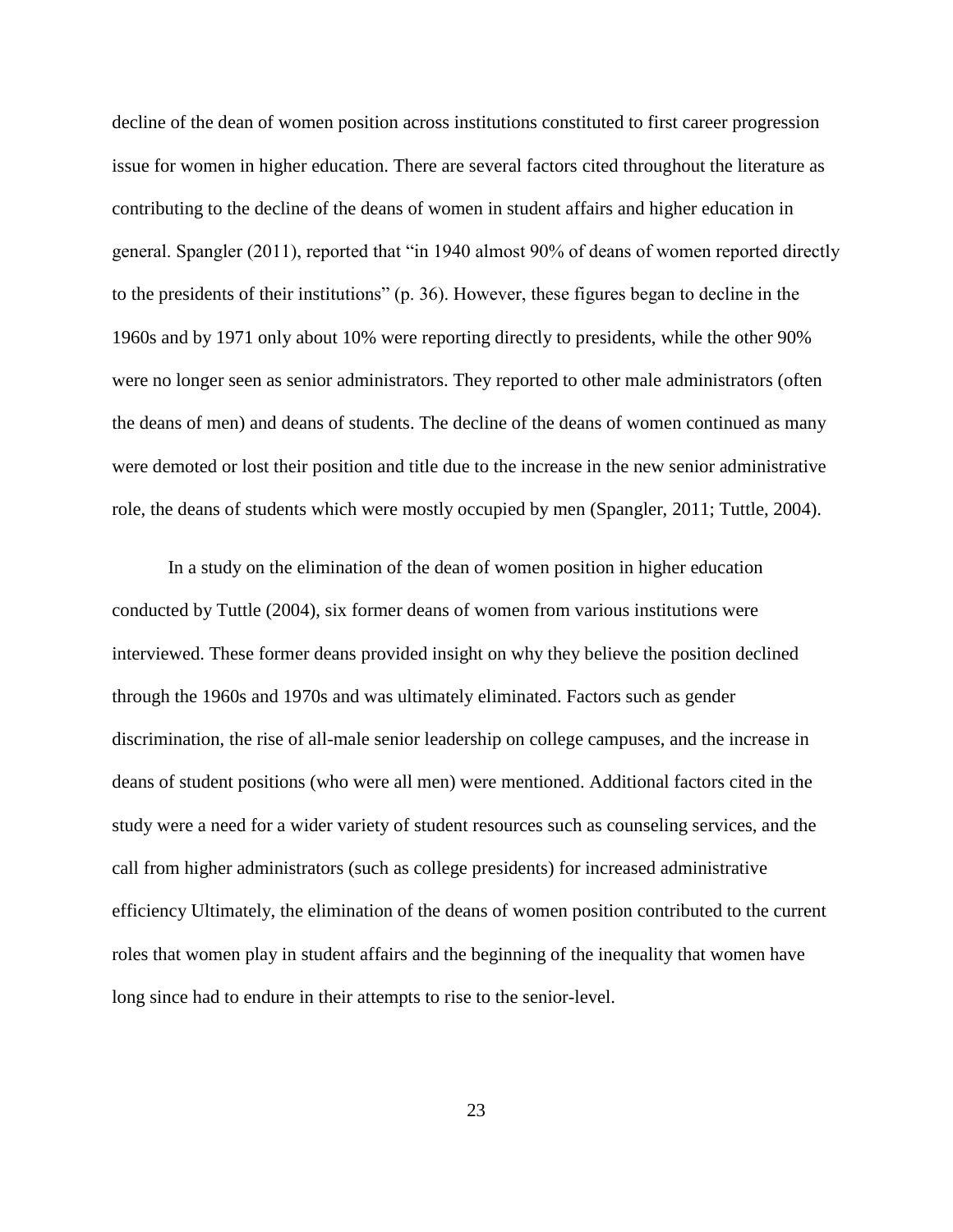Although the student affairs profession has seen continued growth between the 1970s and present times, women have not seen much growth in attaining senior-level positions. With the changing nature of student needs and efficiency on campus, college presidents and boards saw an influx in responsibilities of student affairs administrators to address such issues as retention, and an increase in legal issues and student liability. This shaped the practice of student affairs and brought forth a need for another layer of administration, typically known as the vice president of student life, student services, or student affairs with respect to the individual institutions. The vice president role became the "chief" or highest senior-level student affairs administrative position that women have still yet to occupy in significant numbers. According to Spangler (2011):

although the student affairs profession along with the SAA (student affairs administrator) and SSAA (senior student affairs administrator) positions emerged as a result of the dean of women's positions on college campuses, the numbers of women holding senior student affairs positions have not increased significantly in the last 30 years and have actually remained stagnant for the last several years. (p. 42)

Further research has included that in the last 25 years, there has been a faster progression of women to midlevel positions over men. At the director, associate, and assistant levels, women are well represented, yet this is not the case for senior leadership positions (Blackhurst, 2000; Kuh, Evans, & Duke, 1983).

To date, women still make up the majority of those employed in higher education and student affairs specifically. Blackhurst (2000) provided employment data within her study on the employment and career experiences of women in the field. According to the study, women are currently underrepresented at the highest levels of students affairs, and "in fact women's share of SSAO positions has increased only slightly if at all, since the 1980s, when women held only 26%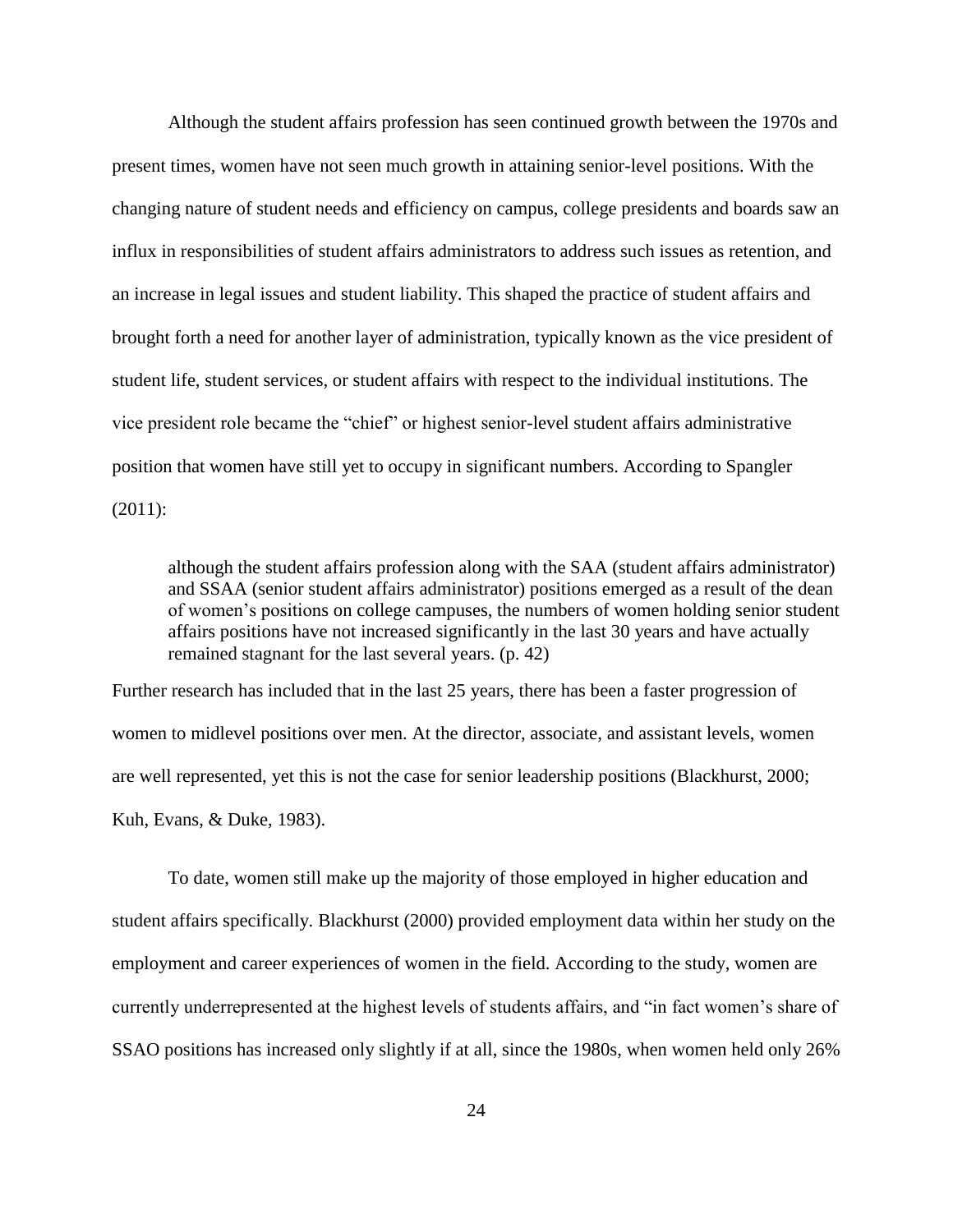of the top positions in the field" (Blackhurst, 2000, p. 574). More current estimates have indicated that women hold between 25% and 33% of senior-level positions, which has not increased significantly despite the increase in the numbers of women in the field at entry-level and mid-level positions (Blackhurst, 2000). In a study of gender comparisons of the National Association of Student Personnel Administrators (NASPA) in 1995, it was determined from the increase in women members, that the numbers of women enrolling and graduating from student affairs and student personnel master's programs is continually increasing, and that women hold the highest numbers of participation (Spurlock, 2009).

#### **Factors Influencing Career Progression**

Research findings and other literature have brought forth a number of key factors that have influenced the career progression of women. These factors include a lack of a clearly defined career path from entry to senior-level positions, issues of perception, job satisfaction, work-life balance, and the glass ceiling effect. These factors have brought forth barriers that continually prohibit women from rising to the top, as well as influence the attrition of women in student affairs. Bailey (2011) wrote that the current "condition" of women in student affairs and their inability to advance to senior-level positions:

creates a barrier for women to advance to executive positions, which are often viewed as requiring masculine competencies and characteristics. Women in student affairs battle systemic barriers in a male-constructed profession, have a high attrition rate, and experience high levels of stress, specifically at the mid-level. (p. 26)

The remaining sub-sections in this chapter provide an overview of the literature and studies regarding the factors that influence the career progression of women in student affairs to the senior-level.

25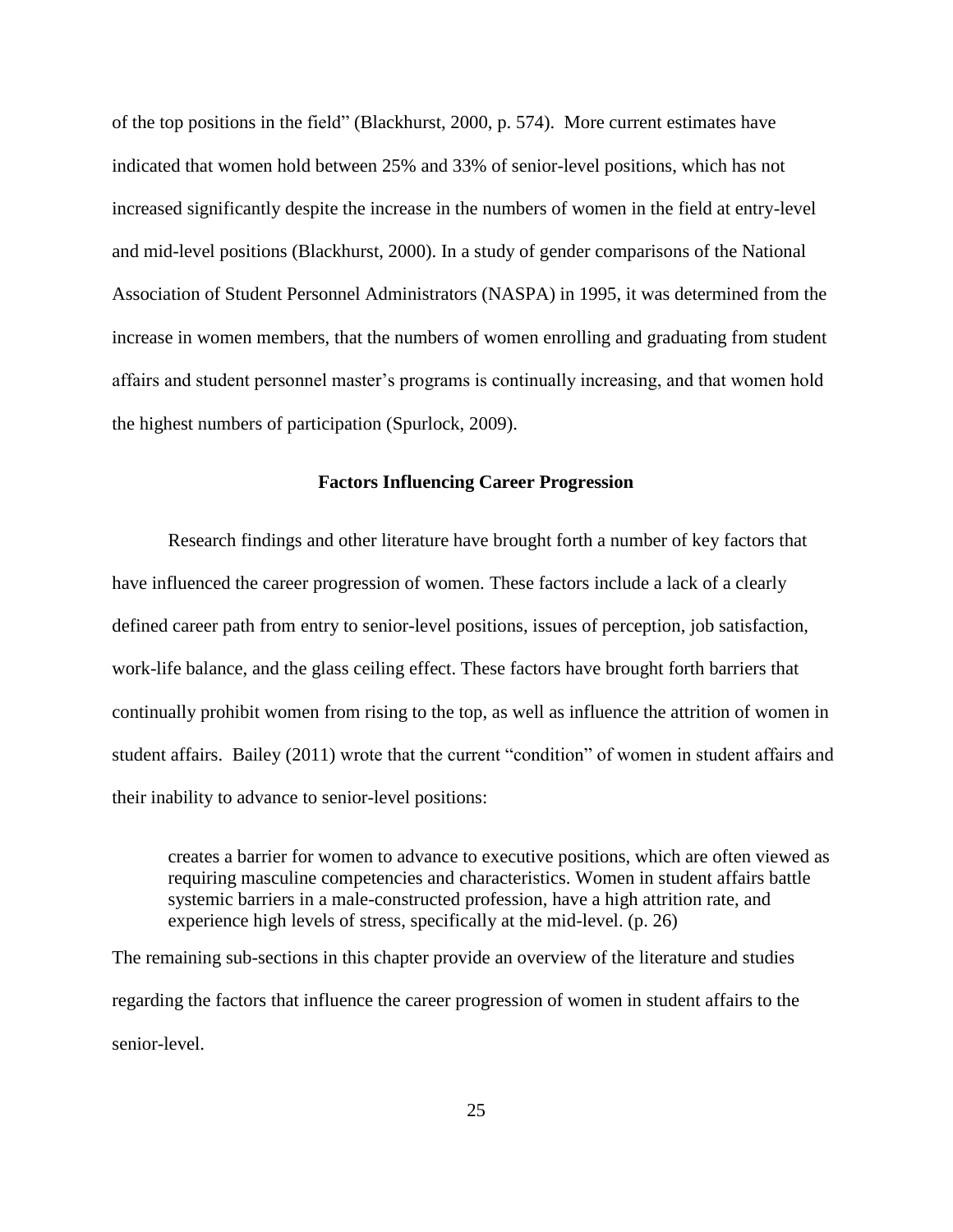#### **Career Paths in Student Affairs**

Perhaps one of the most alarming issues of all student affairs aspirants who desire to advance to senior-level positions during their career, is the lack of a clearly defined pathway to achieving such status. Kuh, Evans, and Duke (1983) conducted a study on career paths in student affairs, to determine the "stepping stones" associated with successful career progression. The researchers found that chief student affairs officers came from a variety of backgrounds within and outside of higher education. Furthermore, their analysis concluded that there was no specific functional area or career path that served as a "stepping stone" to senior-level status (Kuh et al., 1983). The study's participants were current chief student affairs officers who had risen to their current roles through experience gained in various functional areas such as residence life and housing, admissions, counseling services, student activities, and academic affairs. Contrarily, the study also included participants who became senior-level administrators by entering student affairs from another field outside of higher education

Despite the lack of a clearly defined pathway to SSAA status, the literature provides career pathway trends that have affected the interest and research of the topic among scholars in the field. Tull and Freeman (2008) reported in their study that institutional choice played a significant role in the career paths and advancement of women in student affairs. Four-year doctoral granting research institutions have the lowest numbers of women SSAAs (Biddix, 2011; Tull & Freeman, 2008). Biddix's (2011) study on career paths in student affairs was limited to four-year institutions, "because of the significant variation identified in research on career paths at 2-year institutions, particularly among women" (p. 444). Within this study, the researcher noted career path trends such as entry-level positions in residential life and student activities at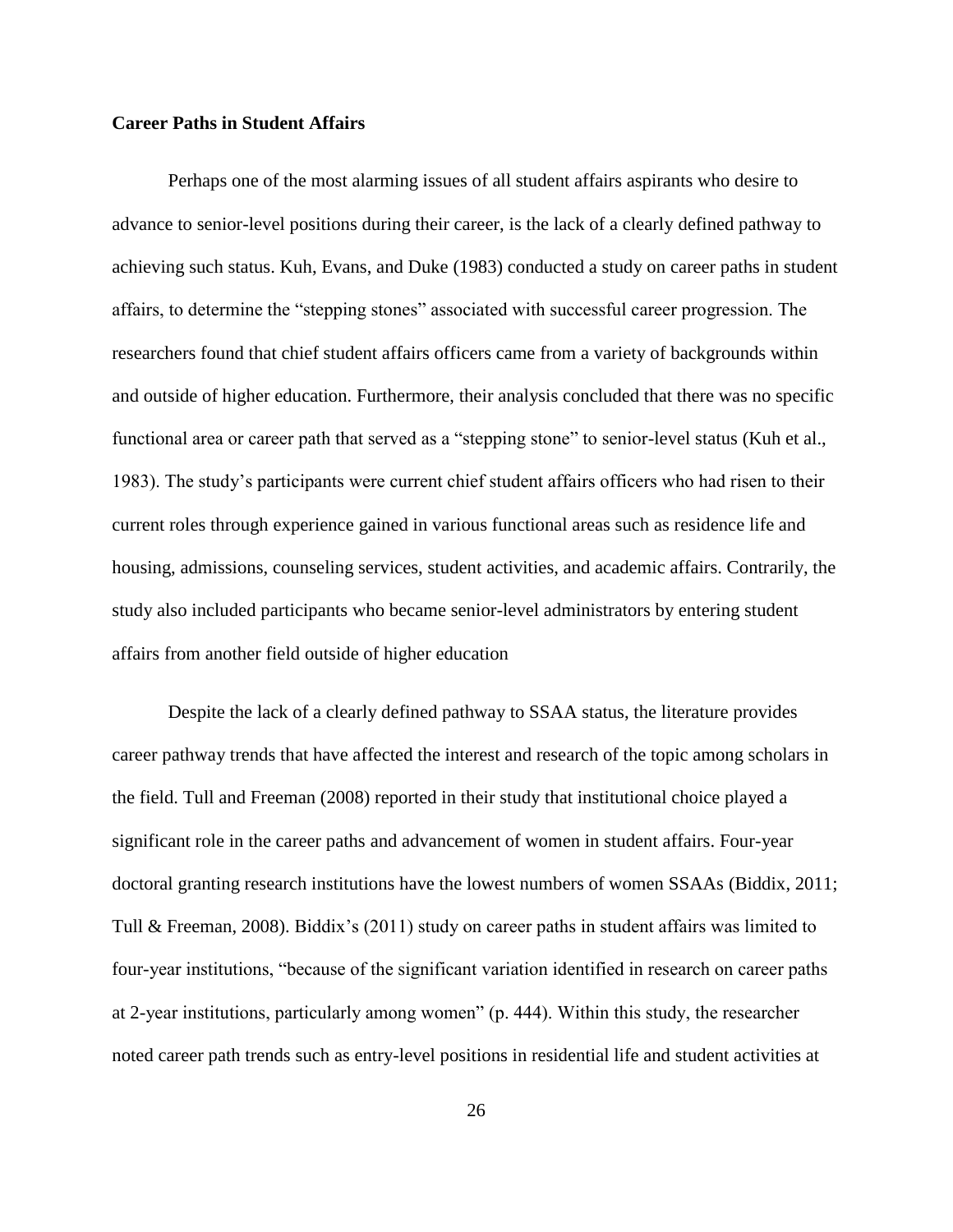the coordinator/assistant director level, mid-career positions as directors/assistant deans in residential life and other administrative areas as being practical. According to Biddix (2011) ascending into dean of student roles however, raises challenges since there is a lack of knowledge on the experiences of women administrators in various functional levels beyond residence life and student activities. After three decades of research and the identification of career path trends, a well-defined pathway to becoming an SSAA remains unclear.

#### **Perception**

As previously stated, the leadership of higher education and student affairs has historically been heavily dominated by men in top positions. Women often take on roles more likely to be considered "socially acceptable" which include titles such as director, manager, and coordinator (Spangler, 2011). Perception is one of the factors contributing to a lack representation for women senior-level leadership in many organizations, including higher education and in student affairs specifically. Patil (2008) conducted a study on the effects of perceptions of female managers in male-dominated industries. Within the study, perception was defined in terms of organizational behavior theory as "the way in which people observe, view, and interpret others and events around them to create a sense of order for their environment" (Patil, 2008, p. 41). The researcher pointed out that "perception greatly affects the attitudes employees have of others and themselves, as well as the decisions they make within an organization" (p. 41). A conclusion drawn from the study was "perceptions of how female managers must act in an organization relative to male managers negatively adds to their feelings of distress and the constant need to prove themselves" (p. 72).

27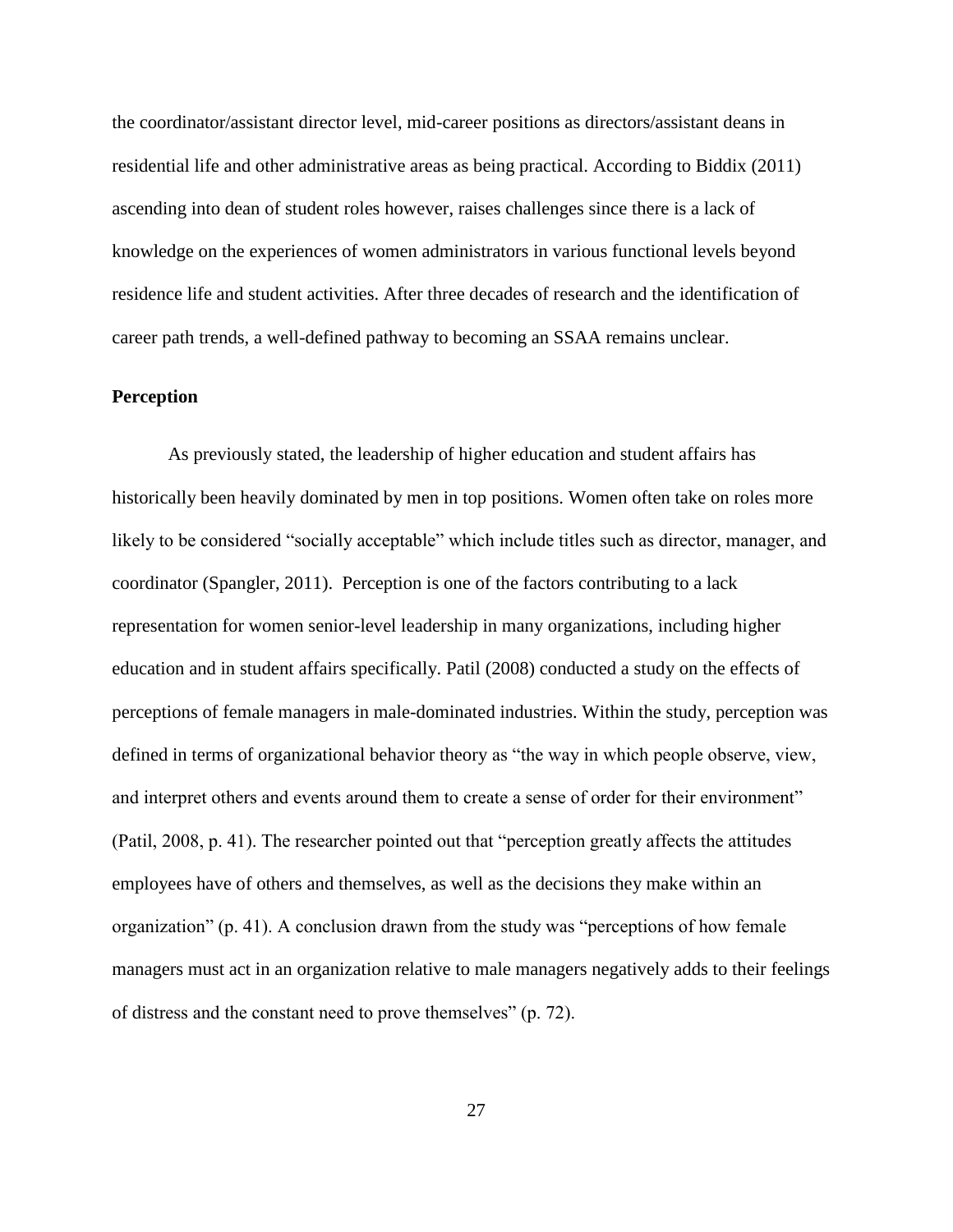The choices that women make regarding their careers often cause males within their organization to misinterpret their attitudes towards their roles as employees. "Women must make choices regarding their careers that men are less likely to need to make with regard to family, relationships, children and career advancement" (Bailey, 2011, p. 30). Furthermore, "women's career development is characterized by issues related to work-family balance, career interruptions, and diverse career patterns, all intimately associated with their socialization as females in a male-dominated work world" (Schreiber, 1998, p. 10). The perception of career paths and advancement for women includes the consideration of factors different from men and the male perception.

Finally, perception effects the advancement of women in more formalized ways including the use of performance appraisals as a means for promotion and pay increase. One researcher, sought to "provide a deeper understanding of the performance appraisal experiences" of women to learn how these experiences contributed to their development and advancement opportunities (Corral, 2009, p. 102). Fourteen women who were current mid-level student affairs professionals at four-year public institutions participated in this study. The study indicated an existing correlation between career progression and the appraisal process for women mid-level student affairs professionals when it is structured, formalized, and provides the opportunity for meaningful dialogue between the women and their supervisors regarding their job performance and goals (Corral, 2009). Consequently, "women administrators in higher education face barriers in career advancement and satisfaction, and are paid less…lack career strategies and political savvy, and are promoted with less frequency" (Dale, 2007, p. 3).

### **The Glass Ceiling Effect**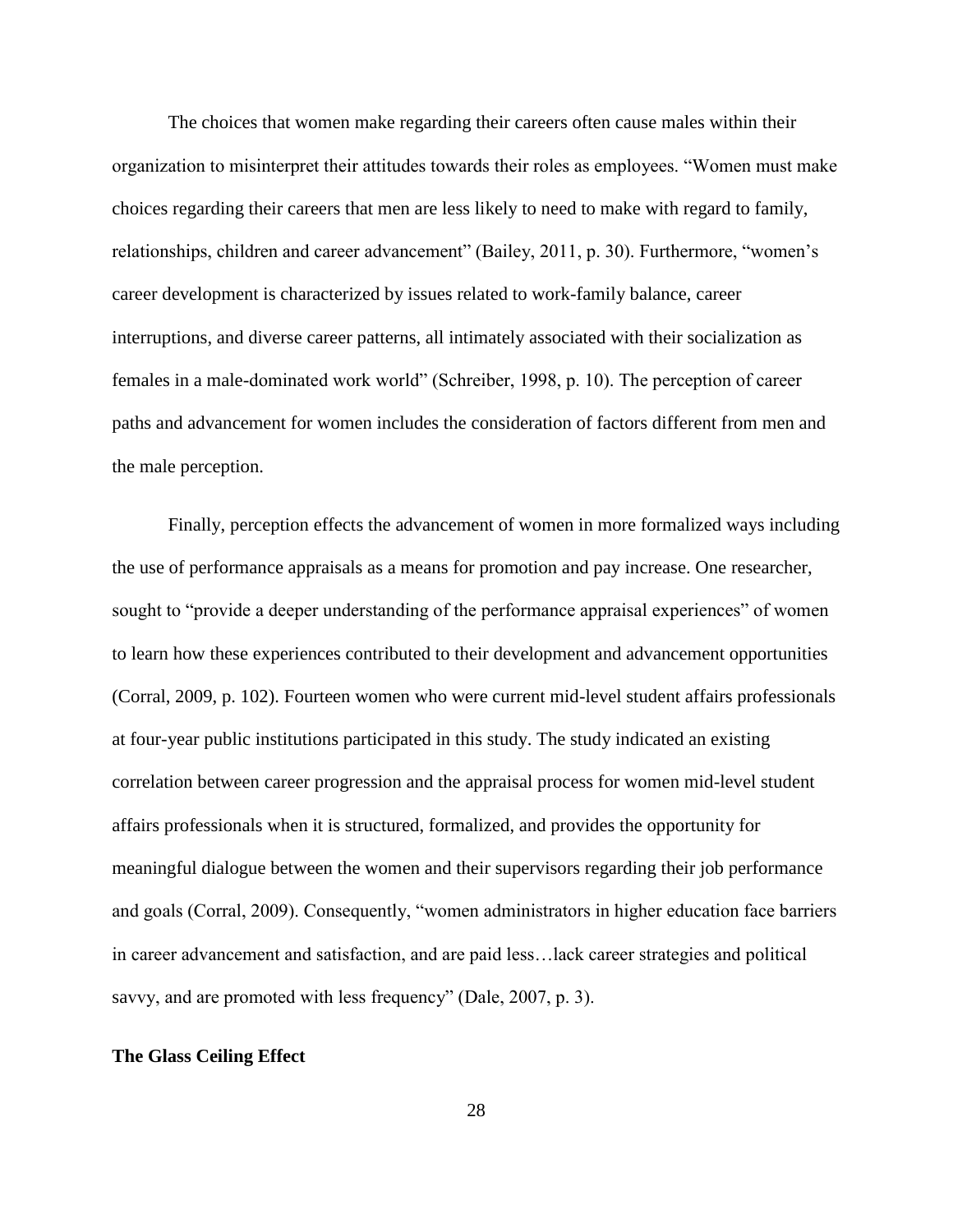Women are highly concentrated in mid-level positions in student affairs. Women in midlevel positions serve an important role within student affairs, and bring a wealth of talent, skills, and successful practices to the profession. Although this level of professional status is essential, it can be a place of role ambiguity, affecting a women's advancement (Bailey, 2011; Collins, 2009; Houdyshell, 2007). The "glass ceiling effect" in student affairs describes the lack of opportunity that women have to progress to senior-level administrative roles, thereby causing them to remain stagnant at the mid-management level. Belch and Strange (1995) studied the glass ceiling effect on women in student affairs and asserted through their research that there is a limited number of women being promoted from directors (mid-level) to deans (senior-level) and further to vice presidents of student affairs (chief status).

Although the glass ceiling effect has impacted the career progression of women seeking to advance to SSAA positions, researchers and professional organizations have shed light on this issue and offered suggestions for practice to assist in counteracting the problem. Several professional development opportunities exist for mid-level professionals in the form of midmanagement institutes held at annual conferences. National organizations such as NASPA and the American College Personnel Association (ACPA) host mid-level institutes during their conferences. Additionally, there are opportunities for women student affairs professionals at the mid-level such as the Women's Leadership Institute (Bailey, 2011). Despite these professional opportunities, "There are no programs designed specifically for women in mid-level positions to address their unique needs at this point" (p. 37). Lorden (1998) stated, "administrators should seek out innovative ways of providing formal opportunities for advancement" (p. 213).

### **Job Satisfaction**

29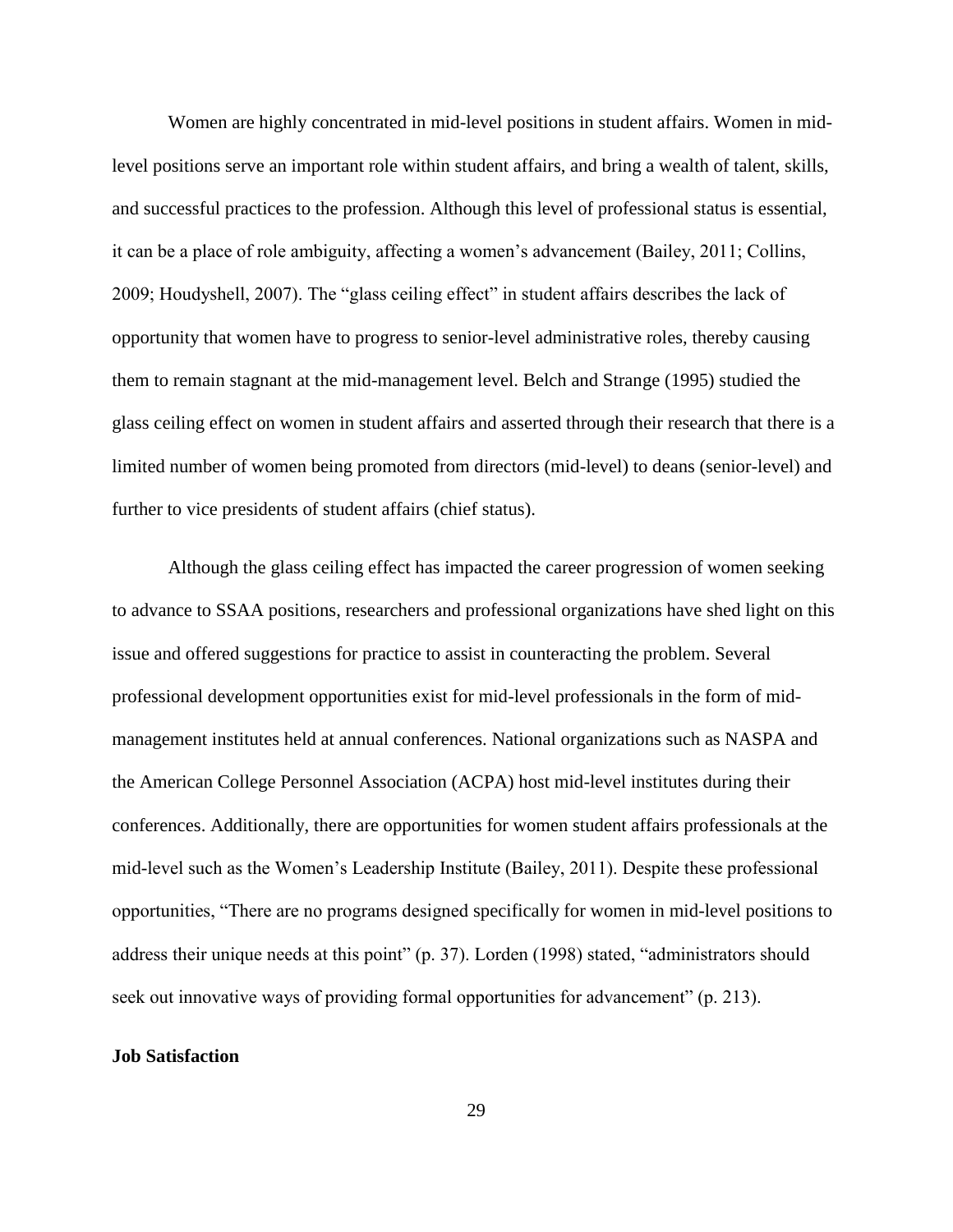Mentoring is one of the factors mentioned throughout the literature as contributing to the job satisfaction of women in student affairs. Mentoring contributes to one's professional development, transition, and acclimation to student affairs culture. Mentoring exists at both the informal and formal levels, and has been proven through research, to assist women student affairs professionals with their future and long-term career planning (Blackhurst, 2000). Blackhurst's (2000) study included 307 women of which 264 (or 54%) self-identified as seniorlevel administrators. The study focused on examining differences in four areas including career satisfaction. According to the researcher, "The results of this study indicate that mentoring may have important benefits for women student affairs professionals in particular having a mentor in the work setting may reduce role conflict and ambiguity and increase organizational commitment" (p. 580). Mentoring is also believed to assist a professional in creating career goals, and obtaining access to valuable social networks (Blackhurst, 2000). The implications and recommendations of the study included: implementing formal mentoring programs for student affairs administrators in order to reduce turnover among women; individual efforts by current SSAAs to mentor aspiring women professionals, and finally, the inception of formal mentoring programs within professional organizations outside of their actual workplace.

In another study, Anderson (1998) asserted that male senior-level student affairs administrators are overall more satisfied with their jobs than their female counterparts. It was further suggested that there is a positive correlation that exists between job satisfaction and overall life satisfaction. For women, these two factors are crucial to their overall desire to progress in their careers (Anderson, 1998).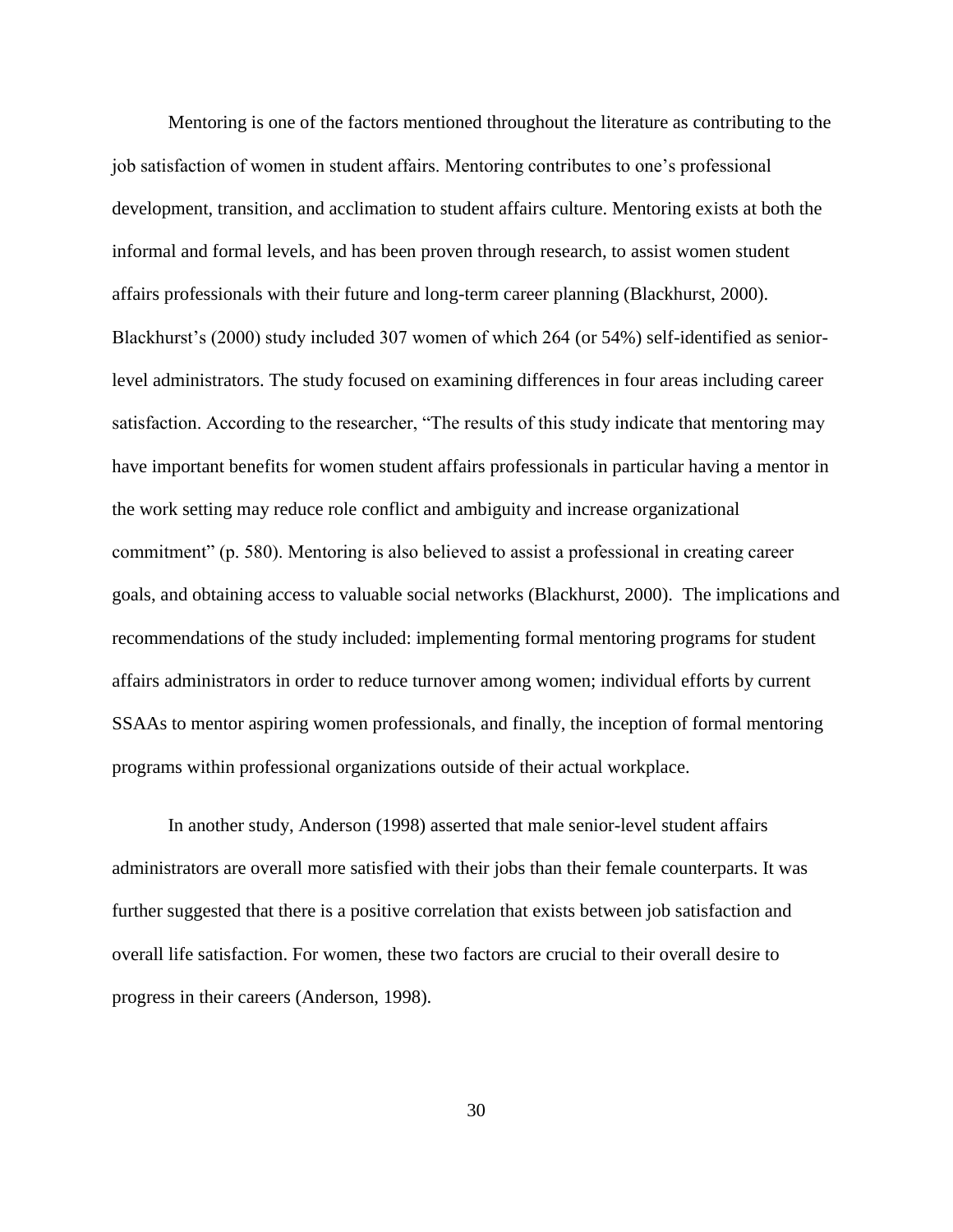Finally, Blackhusrt, Brandt, and Kalinowski (1998) studied the job satisfaction of women in student affairs positions at various levels. Within their study, they proclaimed "women in associate or assistant director positions reported among the lowest levels of satisfaction" (p. 29). Moreover, women holding senior-level positions reported being dissatisfied with life in and outside of work. "Work related stressors also have affected women's advancement and satisfaction" (Collins, 2009, p. 22). Researchers have concluded that some of these stressors include role ambiguity, role conflict and work-life balance" (Bailey, 2011; Biddix, 2011; Collins, 2009).

### **Work-life Balance**

Women student affairs administrators face many challenges similar to that of their malecounterparts; contrarily, they also face challenges unique to balancing multiple roles of employee with mother, caregiver, and/or spouse. Researchers have focused on this unique set of challenges and how it affects women's career progression including their decision to remain in the field and seek progression to senior-level positions in student affairs. Throughout the studies, stress and guilt were highlighted as key issues among women in student affairs (Bailey, 2011; Collins, 2009; Guendouzi, 2006; Marshall, 2004; 2009; Spangler, 2011; Spurlock, 2009). According to Bailey (2011), "women's dual roles of mother and administrator can cause conflict and stress resulting in mixed feelings and emotions" (p. 39) and presents women with unique challenges not typically faced by their male counterparts.

Today, more women are entering the workforce and entering higher education administration. Women student affairs administrators have to balance the needs of both work and home. "Student affairs roles on campus are becoming more demanding with increased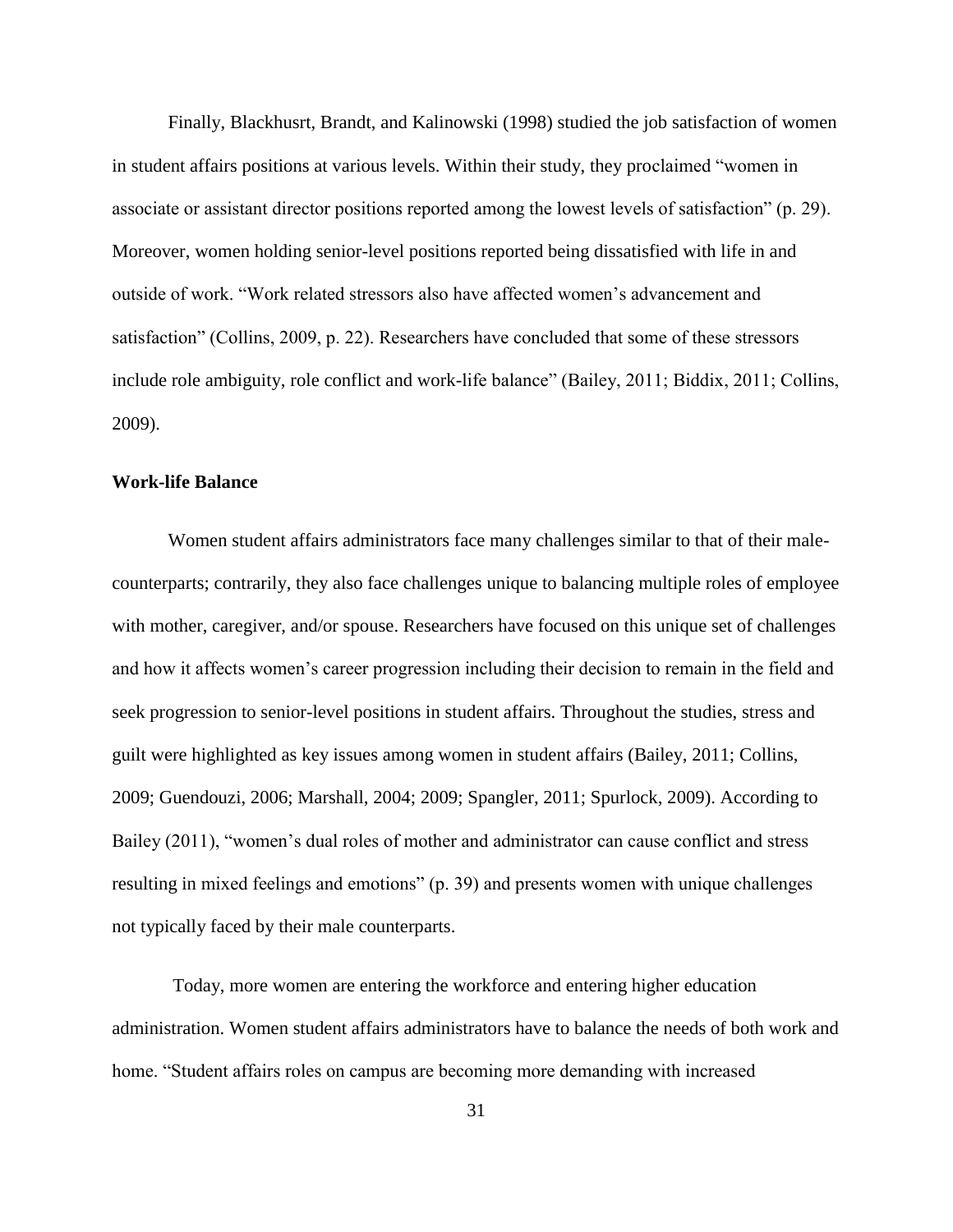enrollment and student needs" (Spangler, 2011, p. 46). Many of these needs extend the workday for women administrators making it difficult to balance multiple responsibilities of work and home**.** A systemic issue prevails because "institutions have historically been more concerned with separating the public, linear, formal work world than integrating the traditionally, repetitive, multi-tasking 'feminine' world and its rituals of household, childrearing, and the private spear" (Kramarae, 2001, p. 29). Gutherie, Woods, Cusker, & Gregory (2005) conducted an inquiry of student affairs professionals identified by their peers as having a good work-life balance. Eleven participants were included in the qualitative study. A model including four key components of balance (Self-knowledge; intentionality; commitment to self-care; and reflection) was developed. In the study's conclusion, the four key components are stated as "foundation for attaining and maintaining a sense of personal and professional balance" (p. 121) with a recommendation for a future study of the model.

Marshall (2004) wrote about the need for increased an intentional discussion about the work-life balance challenges for women working in student affairs. Within the article, the researcher also called for more research exploring challenges of women who balance multiple roles of student affairs administrator with mother, caregiver to elderly parents or grandparents, and being a spouse. Subsequently, in a (2009) study on women higher education administrators, Marshall interviewed 17 participants in an attempt to understand the complexities of balancing their careers with motherhood. Conclusions drawn from the study indicated that women student affairs administrators often compromised their career goals for the needs of their family. As an example, one participant described taking a lower paying job and not seeking to advance in order to have less responsibility and more time for her family at home. She felt that career advancement would jeopardize the amount of time she was able to spend with her school-aged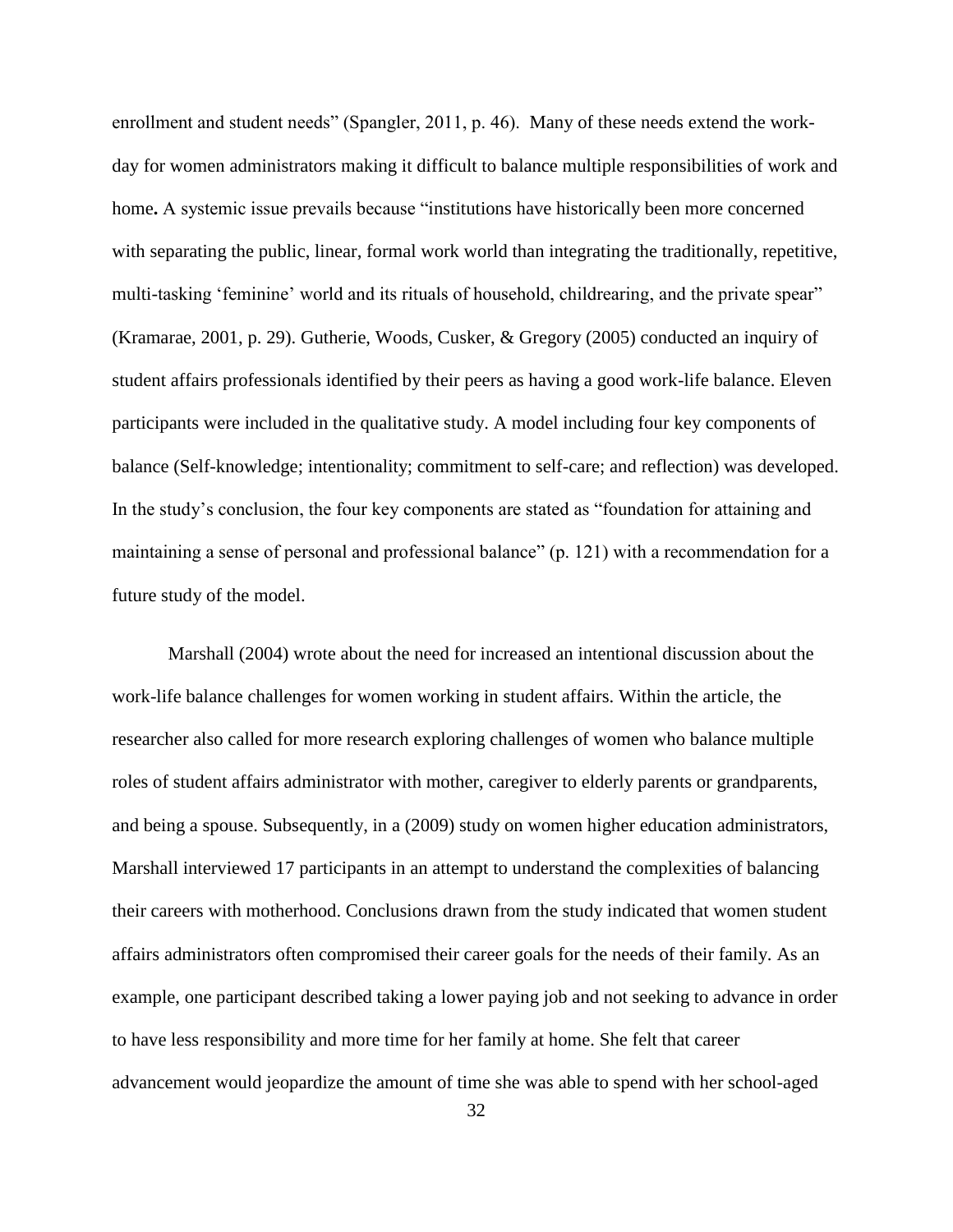children and feared missing out on important events in their life during adolescence. Additional finding suggested that women also chose to take jobs near family support networks instead of relocating for career advancement, as well as restricting the amount of participation in professional organizations and professional development opportunities outside of regular work hours (Marshall 2004; 2009).

In another study on women who purposely chose not to pursue obtaining SSAA jobs, Collins (2009) explored the experience of six women student affairs administrators in mid-level management positions. Each of the women held doctorate degrees and experience qualifying them for SSAA roles, but chose not to climb the ladder for personal reasons including maintaining a work-life balance. Not all of the participants in the study were mothers, but all sought to achieve and maintain a balance between their professional and personal lives that they felt would be compromised by advancing the career ladder to a senior-level administrative position. All of the women who participated in the study revealed that they once aspired to progress to SSAA roles, however their perceptions of the sacrifices and compromises associated with career progression led them to remain in their current positions.

### **Chapter Summary and Analysis**

The overview of the literature evidences the fact that over the years, women have played a crucial role in shaping higher education and the field of student affairs. Since the inception of women into the field as deans of women, there have been professional struggles that have hindered their career progression. Spangler (2011) asserted:

Although women have remained a driving force for the student affairs profession it is evident (based on research) that female student affairs administrators have a higher rate of attrition and lower job satisfaction. Lack of satisfaction can be attributed to a variety of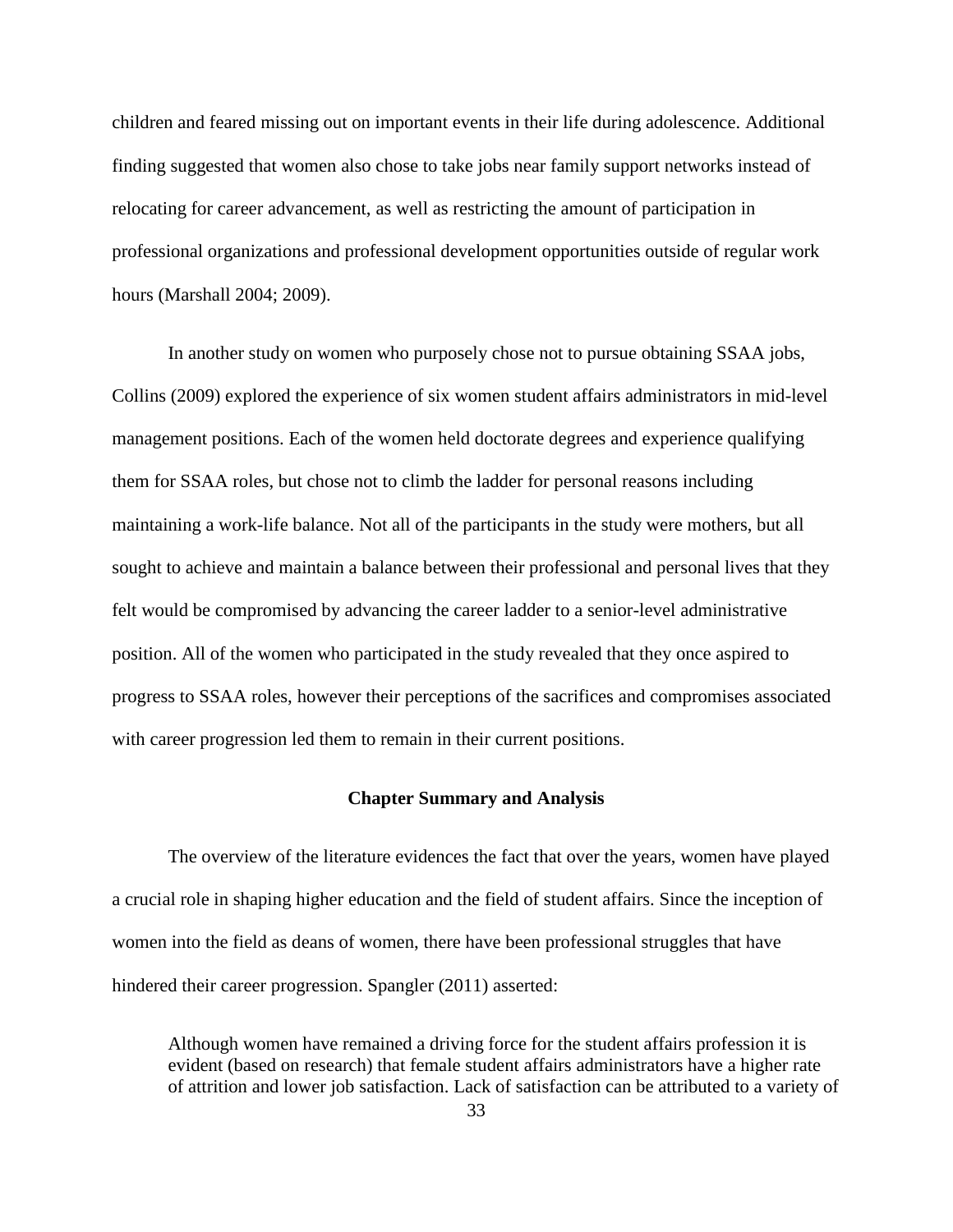different factors including perceived discrimination, desire to spend time with family, or burnout.  $(p. 45)$ 

The literature suggested that the roles of women at the mid-management level have remained stagnant due to historical practices and events that have led to systematic barriers which have carried over into present times.

Furthermore, "career paths in student affairs administration include a broad range of choices for advancement" (Biddix, 2011, p. 443). However, there is little evidence to suggest that clearly defined career paths exist for those who enter the field (in entry-level positions) and ultimately seek to navigate the system to advance to senior-level positions. An overview of the research has shown that the opportunities for progression offer a broad range of choices that lead to unclear points of entry into the field and although they provide an analysis of career path trends, a career path has yet to be defined.

Women comprise the highest numbers of student affairs professionals at institutions of higher education across the nation. At four-year doctoral granting institutions, they have the lowest numbers in senior-level positions (Biddix, 2011). A review of the literature and statistics has shown that with the steady increase in women in undergraduate studies as well as higher education and student affairs graduate degree programs, it is likely that this trend will continue. The review of research on the attrition, retention, and satisfaction of women in student affairs is essential to understanding their needs and how to support them. Additionally, there is a plethora of studies examining female participation in student affairs primarily at the mid-management level. These studies indicate an importance on implementing programs and initiatives to aid in their career planning, work-life balance, and overall support.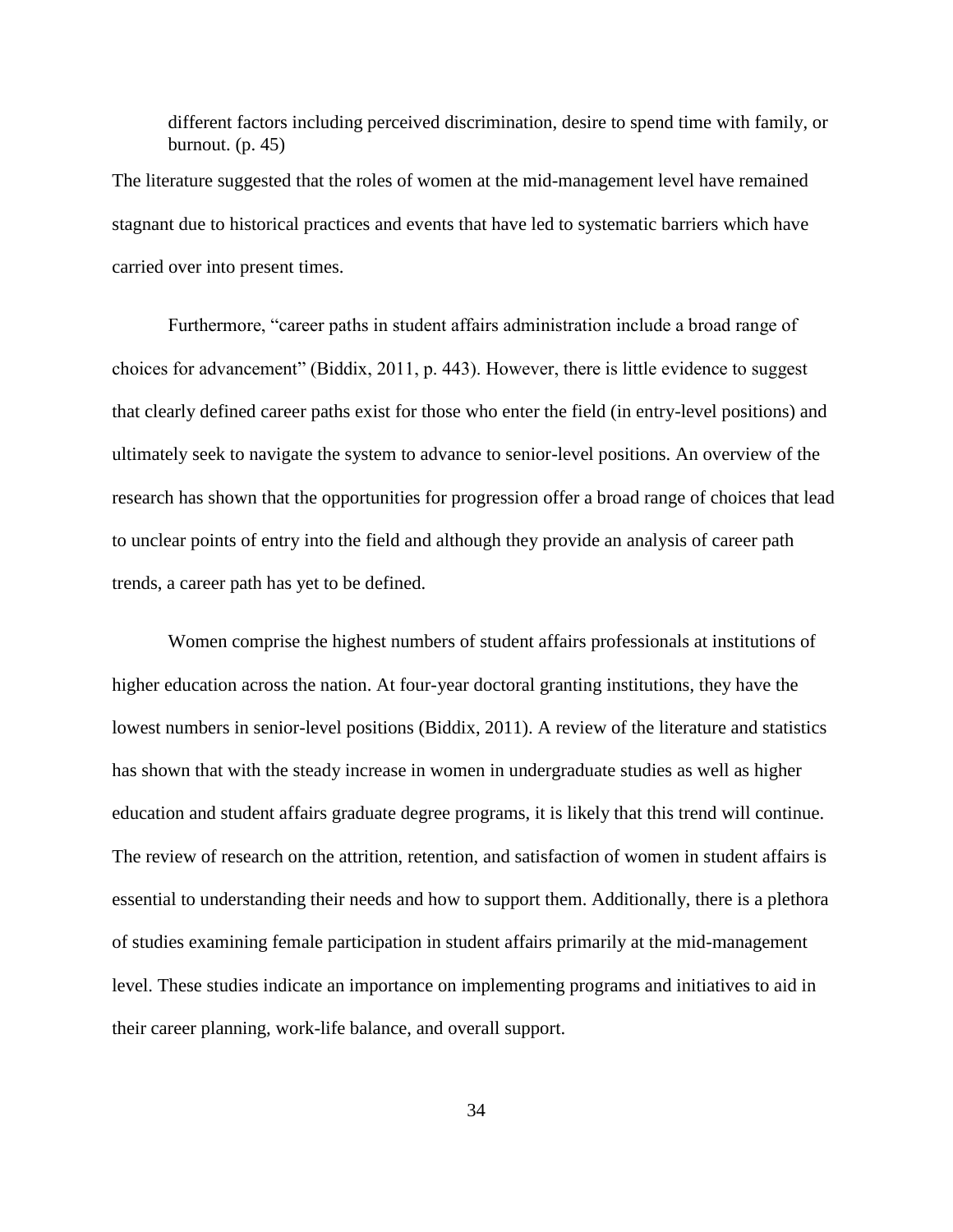What remains unclear causing a gap in the existing literature and research are studies focusing on women who have progressed to SSAA roles, and the experiences that have impacted their successful career progression. According to Marshall (2009), "studying those who have assumed senior-level leadership positions may provide insight into how others can do the same" (p. 190). This studies seeks to fill the gap in the existing research and literature by exploring the experiences that women at four-year public doctoral granting institutions face when seeking to progress to SSAA roles. By examining the experiences of current SSAAs, more insight into their experiences and factors contributing to their successful career progression will help to identify a potential career path for women in student affairs who aspire to become SSAAs.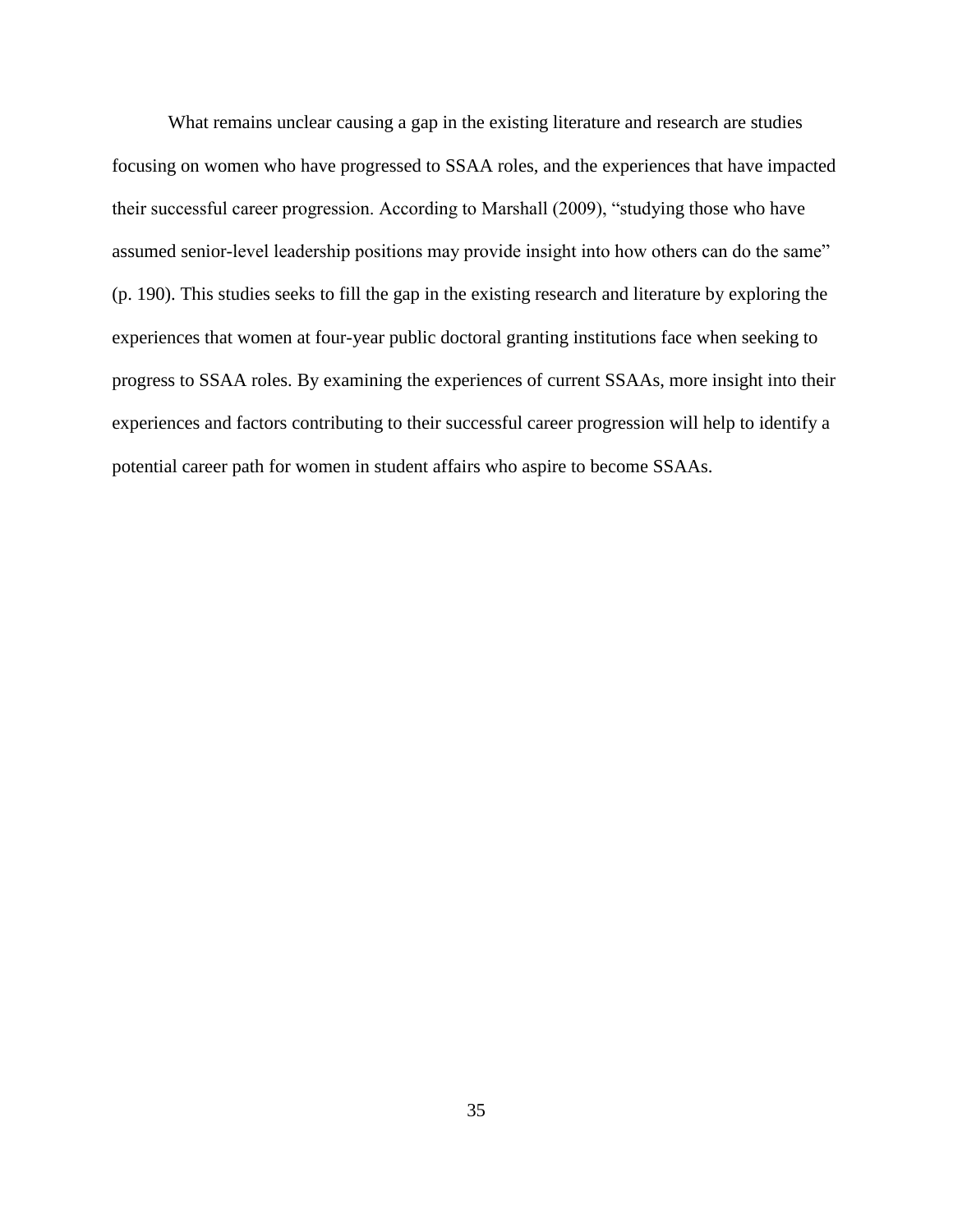### **CHAPTER III**

### **METHODOLOGY**

The purpose of this study was to gain an understanding of how women professionals entering the field of student affairs in public, research universities can chart a career pathway from their entry point to senior-level student affairs administrator (SSAA) positions. Taking an introspective look at this phenomenon, the shared experiences of current female SSAAs (study participants) were documented. In order to gain a clear and thorough examination and understanding of the experiences of these women, a case study design was utilized.

# **Research Design**

In order to provide an in-depth analysis of the phenomenon of a research study, it is crucial to find the most appropriate design. For this reason, a qualitative approach was employed. As the researcher, it was my goal to allow the participants to shape the data that was collected through the testimonies and experiences that they shared. Furthermore, this research design allowed me to bring out the themes in the data to shape the analysis. Creswell (2008) discussed qualitative research by describing it in the following way:

Qualitative research is a type of educational research in which the researcher relies on the views of participants, asks broad, general questions; collects data consisting largely of words from participants, describes and analyzes these words for themes and conducts the inquiry in a subjective, biased manner. (p. 46)

As the researcher, I sought to conduct a study using a design that would allow me to gain a better understanding of the phenomenon through the process of inquiry as opposed to the preconceived outcome. A collective case study was selected as the research design in order to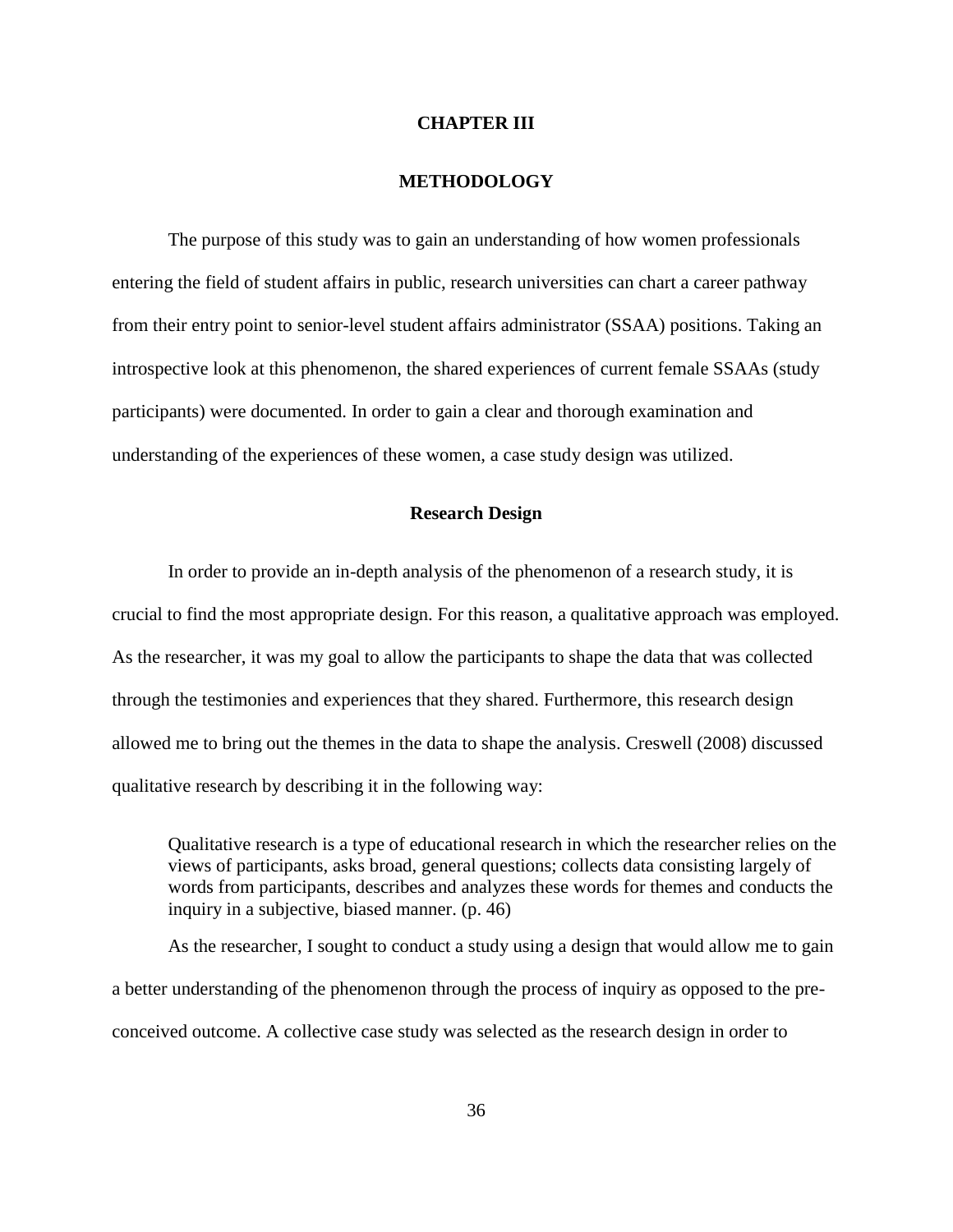examine the issue presented in the statement of the problem. This approach to the process of inquiry was further described by Merriam (1998) in the following statement:

Those with little or no preparation in qualitative research often designate the case study as a sort of catch-all category for research that is not a survey or experiment and is not statistical in nature. While case studies can be quantitative and can test theory, in education they are more likely to be qualitative. (p. 19)

Using the comparative case study design allowed me to compare segments of data from the cases to identify similarities and differences in order to gain a better understanding of the issue (Merriam, 1998).

Qualitative case studies are prevalent throughout the field of education, and are the most common type of qualitative research design. "A qualitative case study is an intensive, holistic description and analysis of a single instance, phenomenon, or social unit" (p. 21). Creswell (2009) noted that collective case studies utilize multiple cases to illustrate the issue of concern. Within this collective case study design, the researcher repeated the procedures for each case as suggested through the explanation of collective case study methods by Yin (2003).

### **Sample**

The population targeted for this study was made up of current senior-level student affairs administrators who were all women currently employed at public doctoral granting research universities, with more than one year of experience in their current position. The sample of potential participants derived from a total of 11 four-year doctoral granting research universities within 6 states in the south central region of the United States. The research study included five cases, selected from a pool of 15 potential participants. The selected sample size was small to increase the overall effectiveness and detail of the study. "The more cases an individual studies,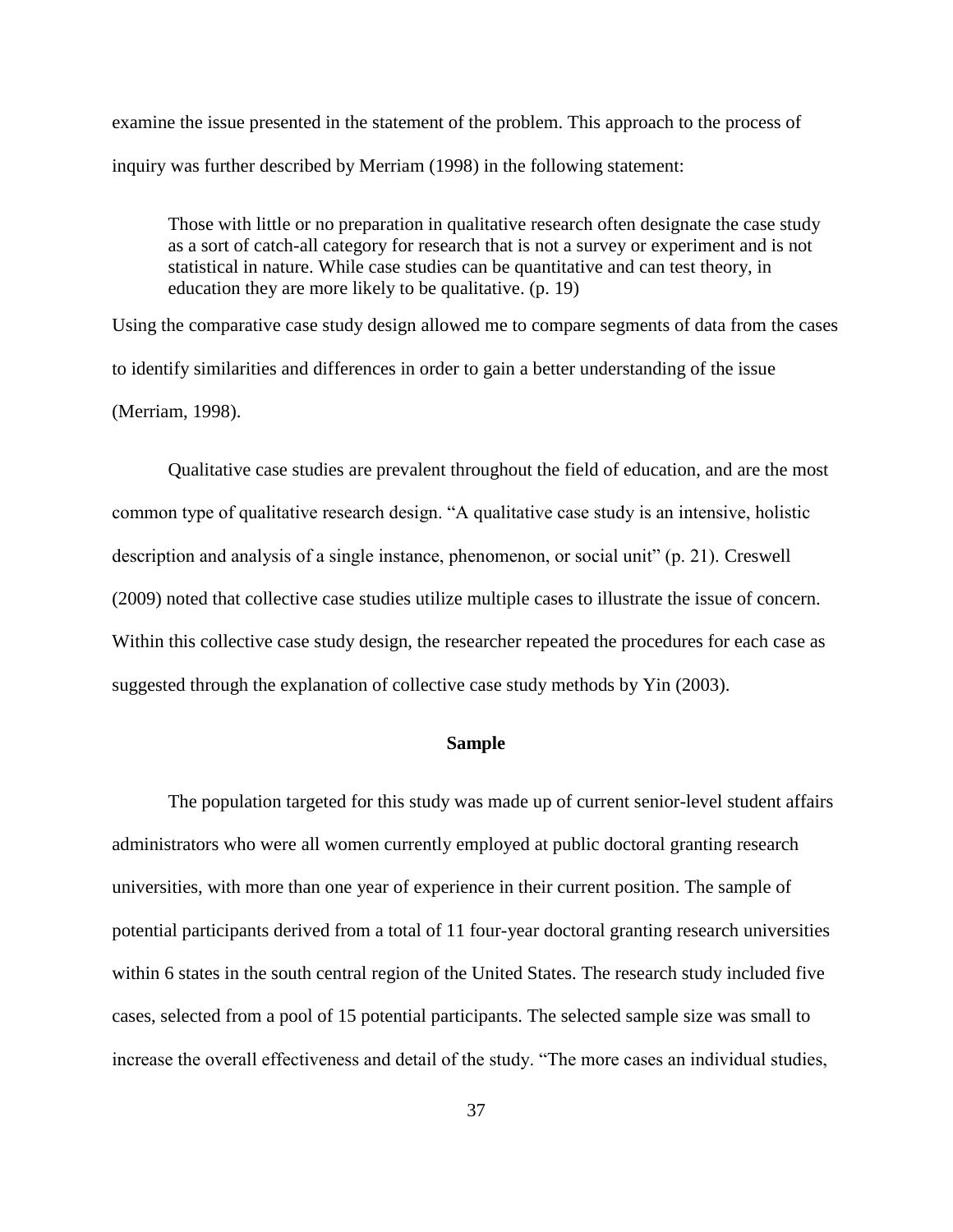the less the depth in any single case" (Creswell, 2009, p. 76). Although case study research does not have a requirement for a particular number of cases "typically, the researcher chooses no more than four or five" (p. 76). "The study of more than one case dilutes the overall analysis" (p. 76). Therefore, five participants were selected to provide an in-depth analysis of the issue.

The parameters of the population were predetermined based on the understanding that specific job titles, responsibilities, and other duties varied among institution. Participants were selected by experience, job duties, and responsibilities, as opposed to specific job titles. Homogenous sampling was utilized to identify the women senior-level student affairs administrators that were asked to participate in this study in order to include participants who met the selection criteria (Creswell, 2008).

Several steps were utilized to develop a pool of potential participants. First, I researched and prepared a list of the institutions of higher education by state that were identified as RU/VH (Doctoral Granting, Research University with very high levels of research activity) by the Carnegie Classification System (established by the Carnegie Foundation for the Advancement of Teaching) because these institutions were the focus for the study. Additionally, I created a smaller list of institutions concentrated within the southern region where I would be able to conduct on-site in-person interviews. Next, I contacted several resources including national and regional organizations such as the American Association of University Women (AAUW), the Philanthropic Educational Organization (P.E.O.), the National Association for Campus Activities (NACA), the American Association of Higher Education (AAHE), the Association of College Administration Professionals, the National Association of College and University Student Personnel Administrators (NASPA), the and the Southern Association for College Student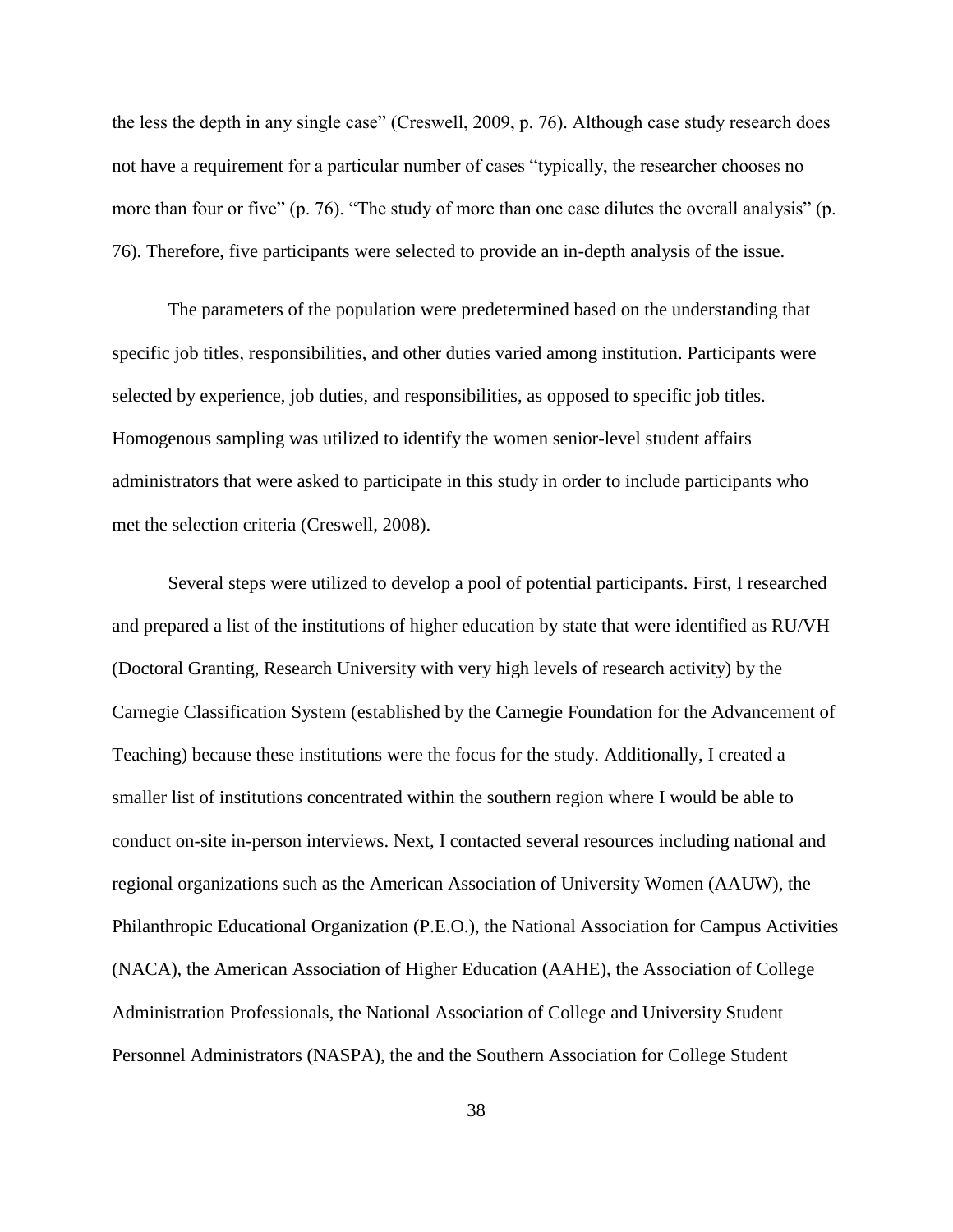Affairs (SACSA). These organizations were contacted to help identify women SSAAs who met the study's criteria.

Two of the professional organizations provided information and online resources that helped to identify female student affairs administrators that fit the criteria for the study. One of the organizations provided me with directory information from the previous year's annual conference. The directory information included the names, professional titles, institution names, and email addresses of members who self-selected to include their contact information. I received an email from the other professional organization with links to directory information on their website. I used information from both sets of directories to look up potential participants at various institutions; however the institutions where the administrators worked were outside of my targeted population region.

Finally, five higher education/student affairs professionals that I have established a rapport with that currently or formerly worked at public, doctoral granting universities were contacted to obtain names of women SSAAs. Three of the five professionals provided names, institution names, and contact information for seven potential participants. Each of these names was included in the participant pool.

Of the 11 institutions within the region I then reviewed and analyzed their websites in an effort to find directory and contact information under the division of student affairs web pages to further identify potential participants. From all of this information, I was able to develop a pool of 15 potential participants. I created an excel spreadsheet which included the names, institutions, position titles, email addresses, contact numbers, and other information for purpose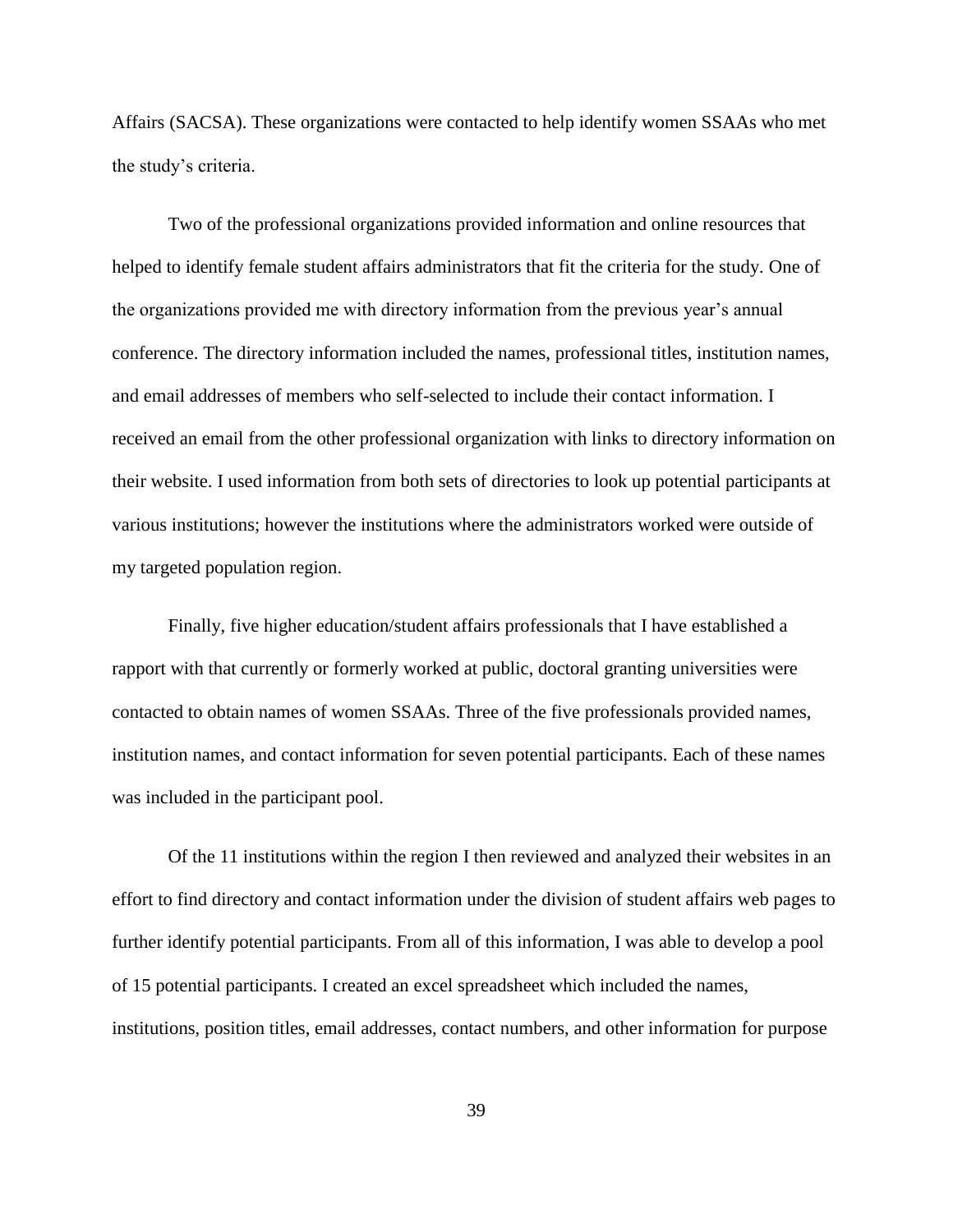of the selected sample. The region included 11 qualifying institutions located in four states and within these institutions there were 15 potential participants identified.

After creating a list of potential participants, the next step was to gain approval from the University of Arkansas's Institutional Review Board (IRB) (See Appendix H). I completed and submitted the IRB protocol that included specific information on the safety and ethics of conducting the research study. The protocol also included copies of the initial correspondence email (request for participation), the informed consent form, confirmation email, demographic survey, and information on the rights and confidentiality for study participants.

I sent each of the 15 participants in the pool an initial correspondence email (request to participate) to inform them of the purpose of my qualitative study and to provide them with demographic information to ensure that they met the criteria for participation in the study (Appendix A). Additionally, I called three of the participants that I had business contact numbers for and left messages informing them that they would receive an email regarding participating in the research study. Initially, I received email responses from two of the 15 perspective participants indicating their interest and willingness to participate in the study. I sent a follow-up email to schedule a time to conduct a site visit with them and attached the demographic survey (Appendix D) for them to complete. When the site visit date and time was confirmed, I sent the two participants a confirmation email (Appendix D), which included a copy of the interview protocol guide (Appendix E) and the informed consent form (Appendix B) for their review. The email indicated that I would need a signed and dated copy of the informed consent form for my records and to ensure that they fully understood the terms of their participation in the study.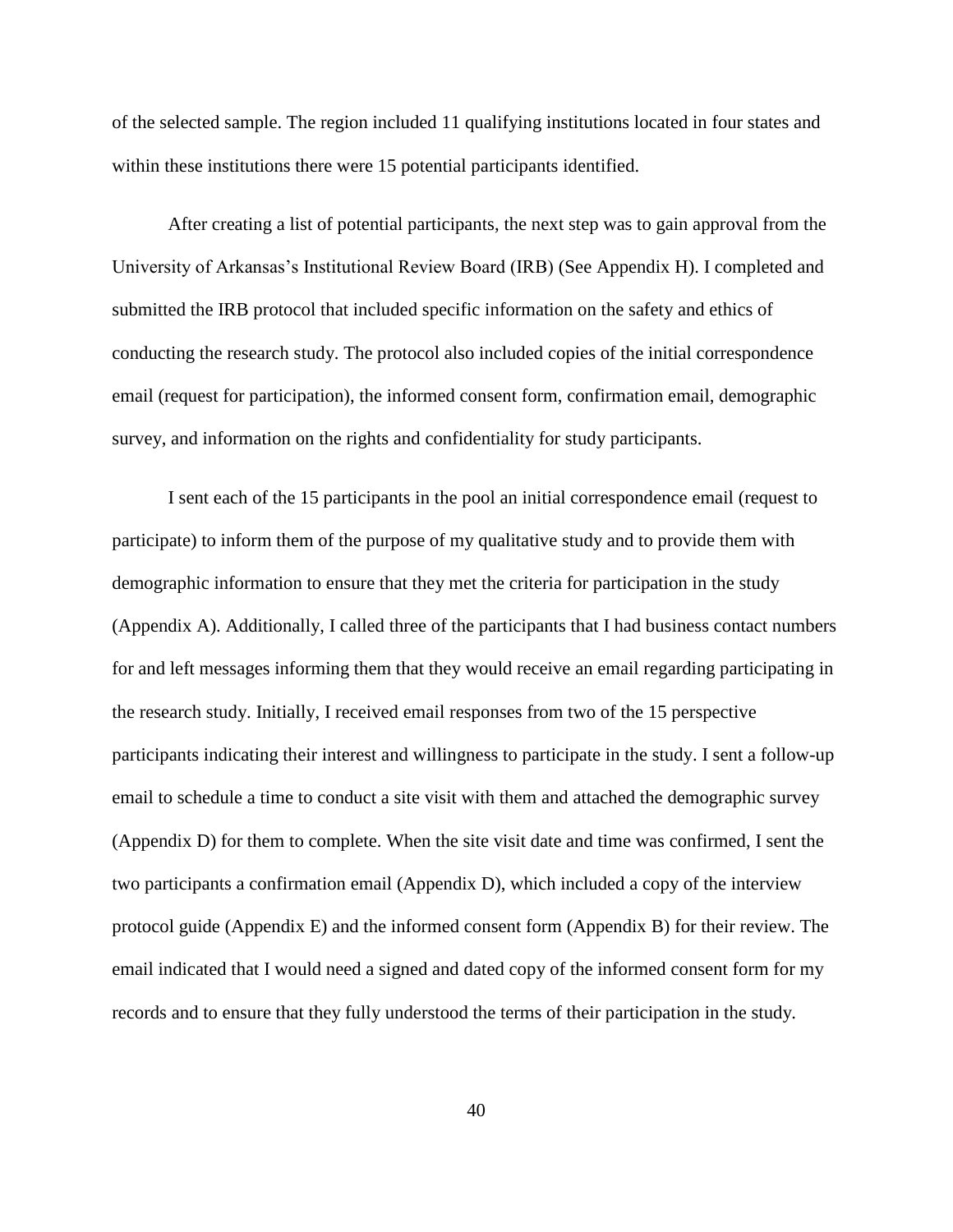I sent follow-up emails with the initial email correspondence to the other 13 perspective participants. Six of these participants responded to the email; two declined the invitation to participate, and four expressed interest in participation. I selected three of the participants for the study, and expressed gratitude to the other SSAA for her willingness to participate. I also informed the SSAA, who was not selected, that if I needed an additional participant, I would contact her within 30 days of that email. The process for establishing participation based on the IRB protocol and interviews were repeated for the additional participants. I requested that each of the five participants select a pseudonym to be used during on-site interviews. This pseudonym would also be used along with a pseudonym for the names of their institutions. The names, institutions, locations, and people were all changed in order to ensure confidentiality to the limit that was described in the informed consent letter that each participant signed. These pseudonyms were maintained throughout the course of the study.

Finally, the informed consent forms (see Appendix B) that the participants signed contained pertinent information about their participation in the study and their rights as participants. The purpose of the study was included along with what they could expect during and after the study was conducted. The confirmation email (see Appendix D) included a request for the participant's current resume and/or curriculum vitae. These documents were also collected with all names, places, and other identifiable information removed and replaced with the selected pseudonyms for confidentiality. I provided the participants with my contact information to allow them to pose questions and contact me regarding possible changes and/or cancellations for the site visits.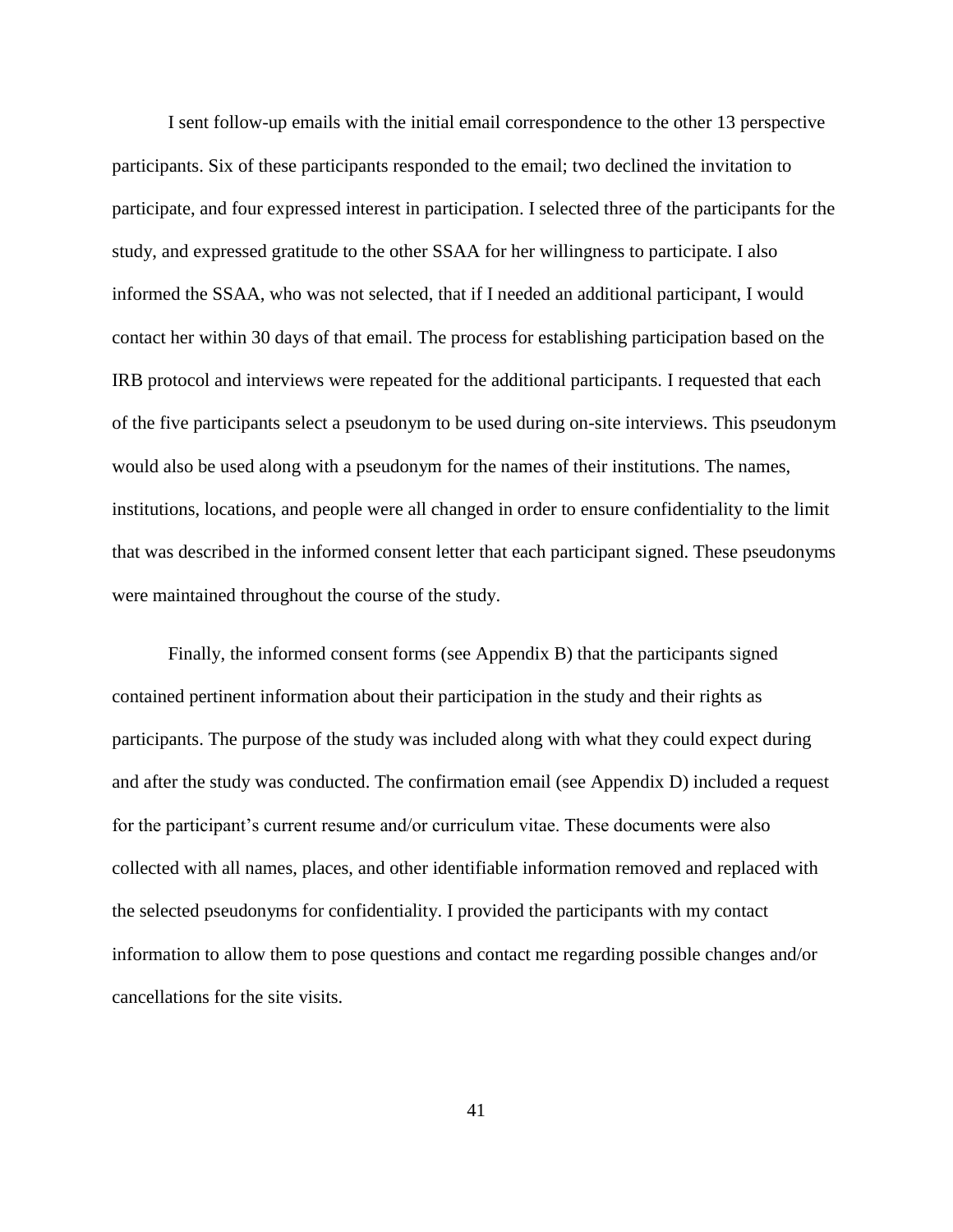### **Data Collection**

Data collection can be seen as "a series of interrelated activities aimed at gathering good information to answer emerging research questions" (Creswell, 2007, p. 118). As the researcher, my goal was to engage in a variety of activities in order to build an in-depth picture of each case. For this study, I used three types of data: interviews, journaling, and document collection. These four data sources were used in order to "convey the depth and complexity of the case studies" (p. 132). Notes were taken during the entire data collection process. Notes were taken on the documents collected and analyzed from each of the cases, as well as the surroundings and environment of each participant, also outlining their body language and other important observations not recorded through the interviews. These notes were included in the journaling process. I kept a reflexive journal of the experience of conducting the interviews and analyzing the data and.

Onsite open-ended interviews served as the primary method for data collection. All interviews were performed onsite to allow for each of the five case studies to develop within their natural contexts. According to Denzin and Guba (2005), "qualitative researchers study things in their natural settings, attempting to make sense of, or interpret, phenomena in terms of the meanings people bring to them" (p. 3). Each of the five case study interviews was in-depth, and developed naturally with the use of a set of questions (interview protocol) that were provided to the participants in advance. The interviews were between 75 and 90 minutes long. Moreover, document collection, journaling, and notes based on observations within the field, served as secondary sources of data. These methods of data collection were selected in an effort to provide valid documentation and strengthen the trustworthiness of the study. Notes were taken on the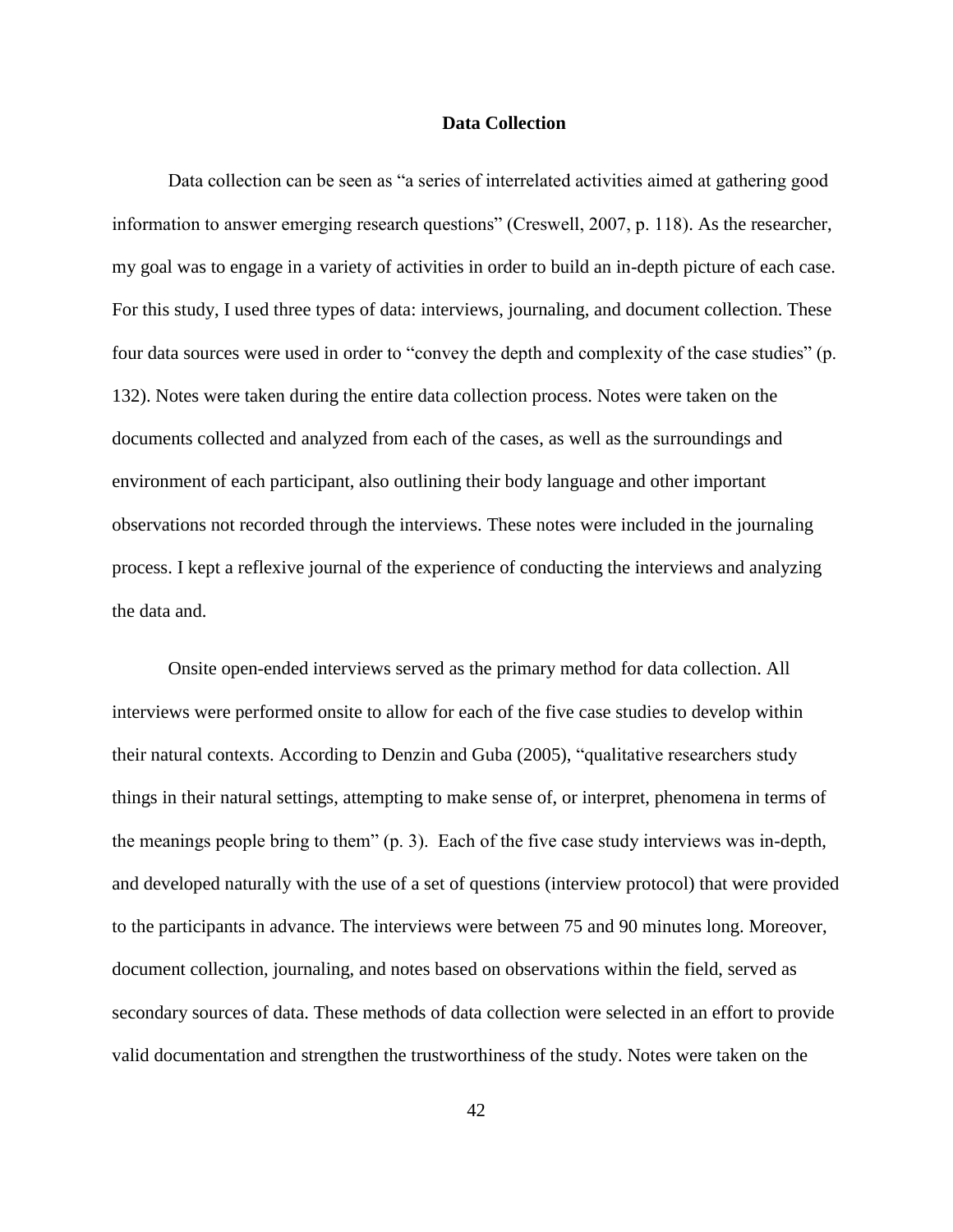environment where the SSAAs worked. The resume/curriculum vitae that were collected as secondary sources of data were used to provide more insight into experiences shared by each participant. The researcher reviewed and made notes on the documents and referenced them while transcribing the interviews for further explanation and information regarding insight shared by the participants.

#### **Researcher as Instrument**

I viewed this topic through a feminist lens. As a female higher education professional in a student affairs setting, I aspire to make meaning of the issues women face in terms of career progression because I ultimately seek to progress to a senior-level student affairs administrative position in my own career. My interest in the topic was generated from my personal experience in student affairs, and a desire to realistically understand my opportunities as a woman. I served as the primary instrument for data collection and analysis in this qualitative study.

As a female student affairs professional, I was able to gain insight into the experiences of the participants, and clearly articulate meaning and interpretation to their stories. My goal as the researcher was to convey the experiences of the participants by using a "down-to-earth and attention-holding" approach to research that "makes sense to the readers because it resembles our own understanding of the naturalistic world through our personal experiences" (Stake, 2005, p. 19). In return, this means that my personal reflections could not be completely separated from the interpretations of the data. However, my ability to be "ever-reflective" (p. 444), and dig "into meanings, working to relate them to contexts and experiences," justified my intentions as the primary researcher (Stake, 2005, p. 444). Furthermore, I did not rely on a specific instrument developed by another researcher, nor did I rely exclusively on the interview guide. Instead the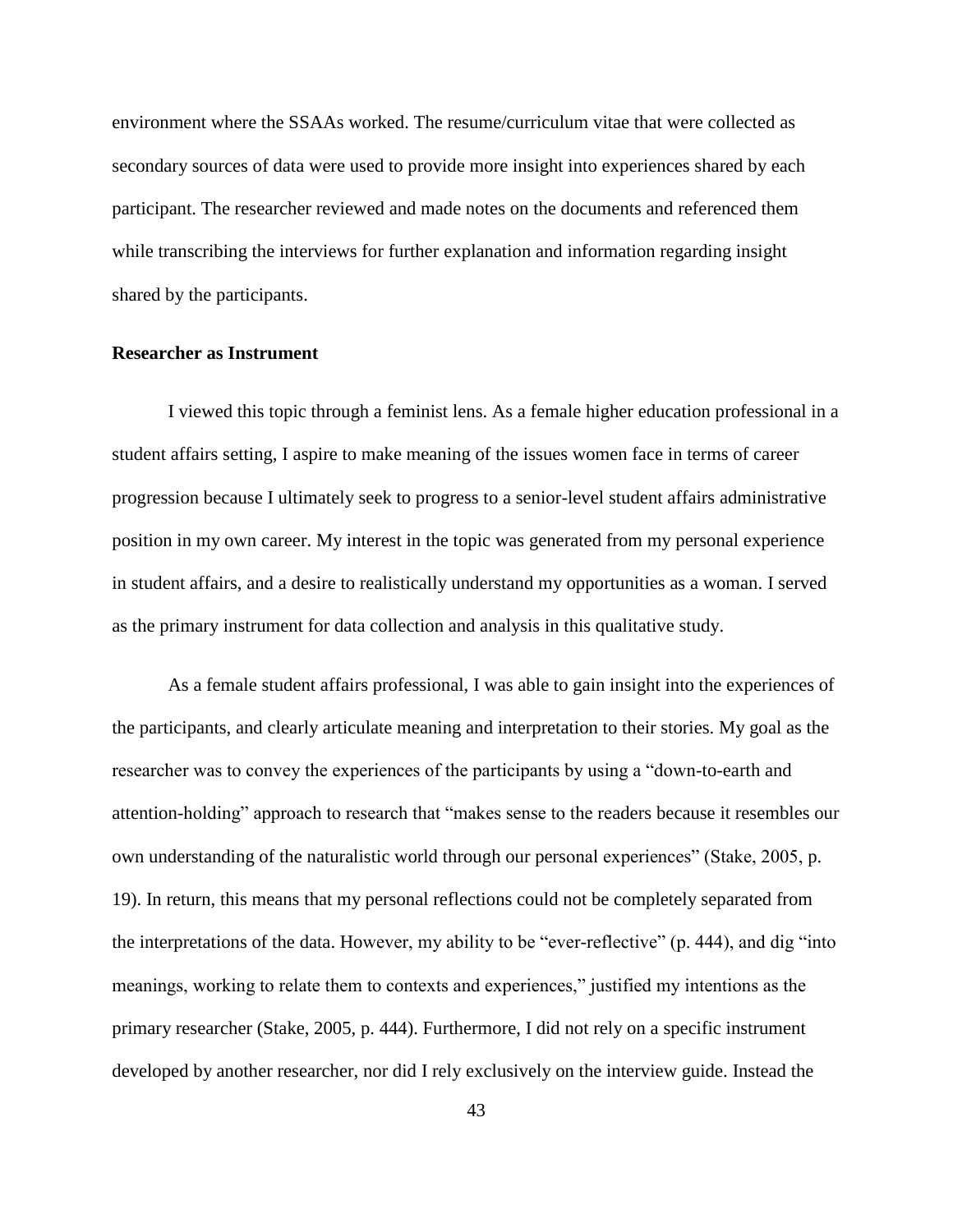interview protocol was used as a guide for the progression of each interview and case study, thereby reinforcing the role of the researcher as the key instrument in the study (Creswell, 2007).

# **Field Tests**

Before conducting interviews with the participants, I used the interview guide (Appendix E) to conduct two field tests. It was important to find an audience that mirrored the population to be used in the study. Both field tests were conducted with women that were in senior-level student affairs administrative positions at public doctoral granting research-intensive institutions not included in the sample population. The first field test included a SSAA who has been in her current position for 10 years, while the second has been in her current position for less than two years.

I selected the two field test subjects based on their expertise in student affairs administration as well as qualitative research, and because their employment at the same institution made it feasible to work with them within the data collection time period. Their confidential interviews were conducted on-site at their respective institution within the 90 minute allotted time period. Each of the field test interviews was audio-recorded using the Evernote Application Program downloaded on my Apple Macintosh IPad 3. The Evernote Application Program was used because it provided easy synchronization and transferability of the audio recordings from my IPad to my personal computer to be securely stored for transcription. After the field test interviews were conducted, I was able to review the protocol with the field test subjects. Overall, the field tests helped to strengthen the study by ensuring that the interview questions were concise and could be clearly understood by the participants. I was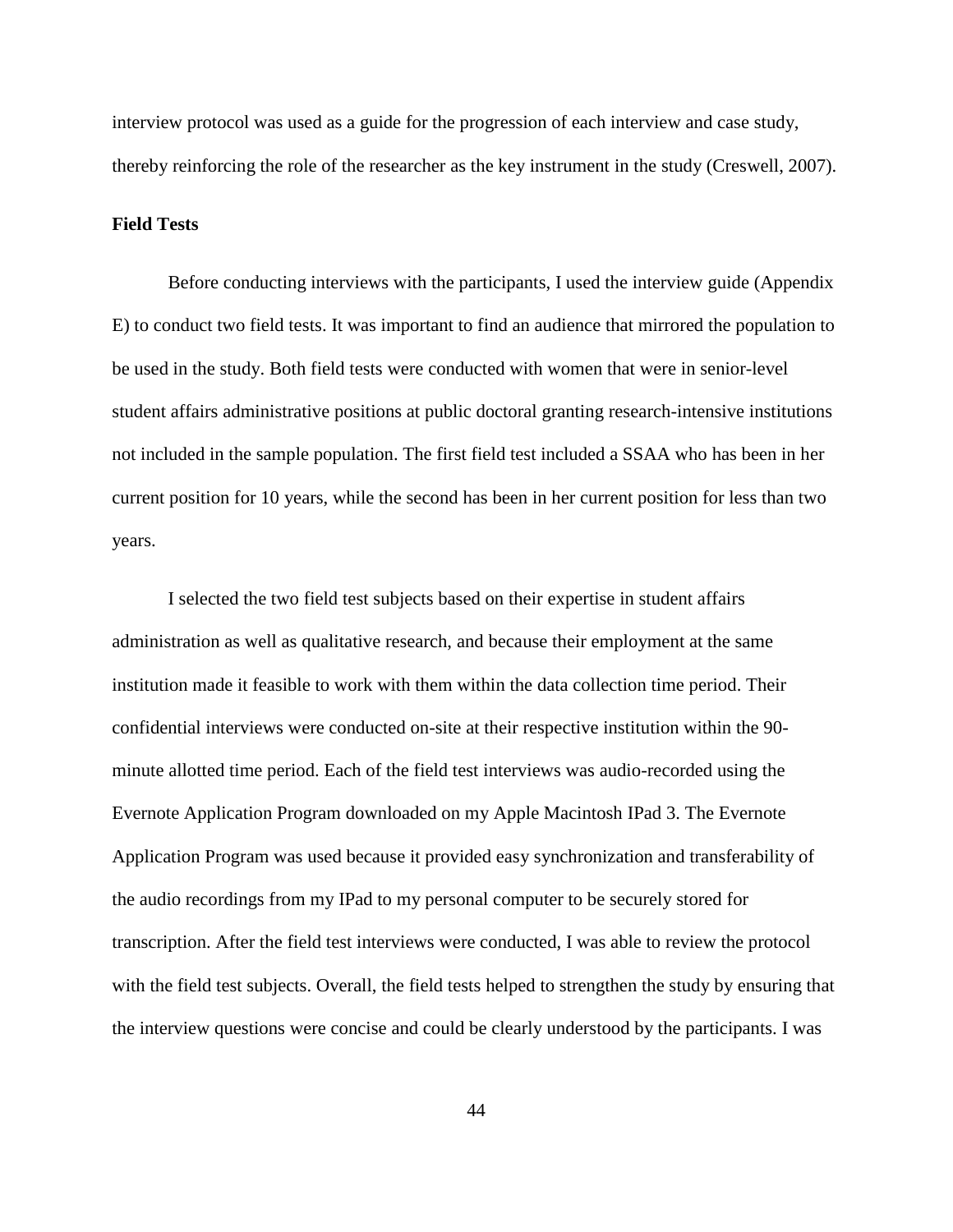also able to ensure that each interview was properly audio-recorded, synchronized, and transferred to a file on my personal computer for transcription.

# **Interviews**

A series of carefully planned steps were taken with each participant before, during, and after each interview. As previously stated, each participant was provided with two documents prior to their site-visit. One document was a demographic survey or participant profile form, used for the purpose of collecting demographic data. The second document was a copy of the interview guide to review in advance to ensure the most efficient use of the 90-minute timeframe for interviews.

Next, the participants were engaged in face-to-face interviews using the interview protocol of open-ended questions to guide the discussion of their experiences. The interviews were the foundation and key element of the study. Each site visit and interview was conducted using the same format to ensure consistency among the cases. The interviews were audiorecorded using the same format as the two field tests.

Each question on the interview guide was posed and answered, however the responses varied based on personal experiences and the willingness of participants to be open and candid. Additionally, clarification questions varied based on the responses provided by the participant in an effort for the researcher to gain maximum understanding of the rich data. Conducting the interviews on-site allowed for a better interpretation of the natural environment in which the SSAAs work. Personalized questions were also formed based on the documents collected from each participant for clarification and maximization of information that they provided. Follow-up and clarification questions were posed during the interview and not in advance in order to enrich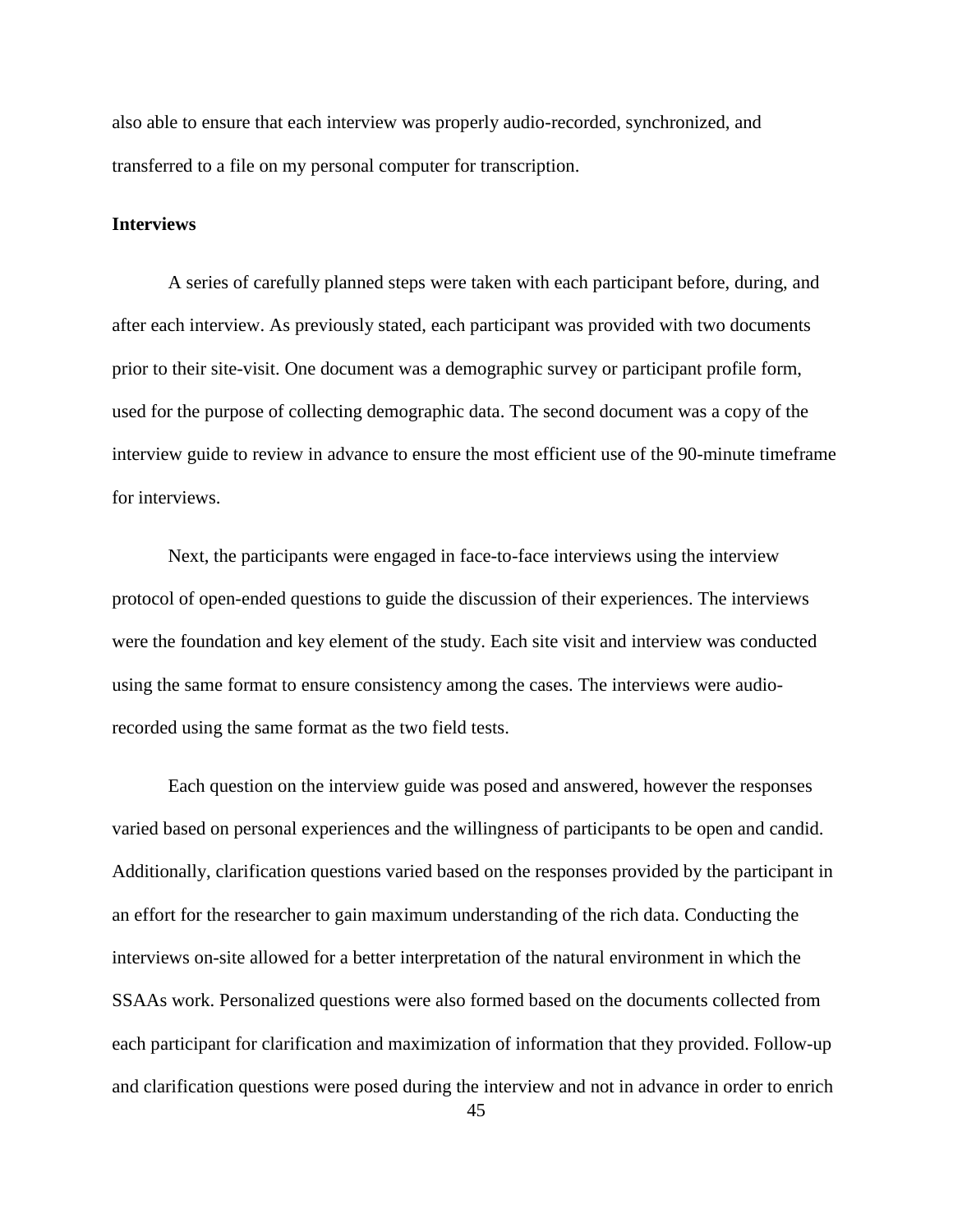the study, and provide maximum understanding of the personal anecdotes and insight shared by each participant. Observations were made and journaled based on key words, and important information shared by the participants; these notes were synchronized and transferred to files on my computer that included the audio-recordings and interview guide notes within each case file.

At the end of each interview, each participant was asked to provide advice or words of wisdom for women entering or currently in professional positions within student affairs that ultimately seek to advance to SSAA roles. This allowed the participants a final opportunity to provide insight and information on career progression for women to SSAA roles, and provided a means for the researcher to bring each interview to a close in a consistent matter. After each site visit I immediately transcribed the audio recordings of the interviews. I implemented a series of standard steps for the transcription of each interview. First, I read through the interview protocol questions with my notes from each interview. Next, I listened to the entire audio recording of each interview and typed the questions and responses statement by statement. This gave me the opportunity to recall the interviews and deepen my familiarity with each case. After each recording was transcribed, I reread it, saved it, and sent an electronic copy to the respective participant to begin the process of member checking. The member checking correspondence (Appendix I) included a statement expressing my gratitude for each volunteer's participation in the study. Additionally, the correspondence included a brief statement on the importance of member checks to the rigor of the study, as well as my own desire as the researcher to provide their insight in an accurate manner. Each correspondence also included instructions for correcting the transcript and submitting changes/confirmations to me. Finally, the member check correspondences were sent electronically with a copy of the interview transcript. Corrections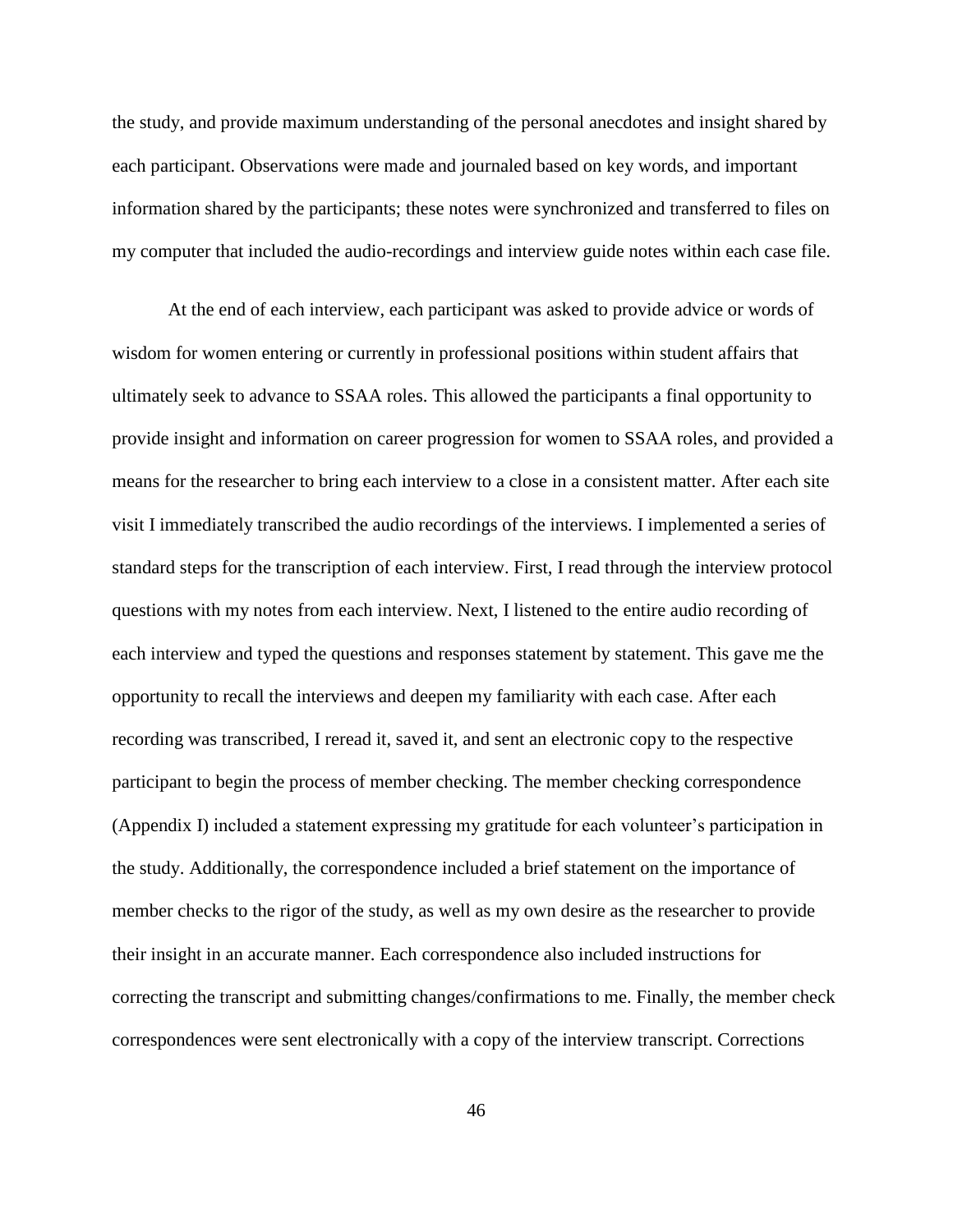were made to each transcript as needed, and were resubmitted to the participants for final confirmation of accuracy. Finally, participants approved their transcript.

### **Journaling**

As the primary researcher, it was important for me to fully capture the essence of the environment as well as reflect on observations and experiences while in the field. Creswell (2007) described journaling as a "popular data collection process in case studies" (p. 141). I kept a reflexive journal including information regarding my observations of the environment in which the SSAAs worked, as well as their mannerisms and behavior during the interviews, and my overall interpretation of the experience of the formation of each case. Journaling also allowed me to fully understand my own perceptions and lens through which I interpreted the data.

#### **Document Collection and Document Analysis**

According to Creswell (2008), "collecting personal documents can provide a researcher with a rich source of information" (Creswell, 2008, p. 231). In addition to the resumes and vitae provided by the participants, I also conducted online research in order to find additional documents to be analyzed for each case. Online biographies, press releases, and organizational charts were supplemental documents collected. Continuous data analysis occurred throughout the data collection process and the interpreted information was recorded in the data collection matrix.

I reviewed the documents that I collected as well as those submitted to me by the participants before each interview. This allowed me the opportunity to gain better insight into the career progression and development of each SSAA. I made notes on the documents in order to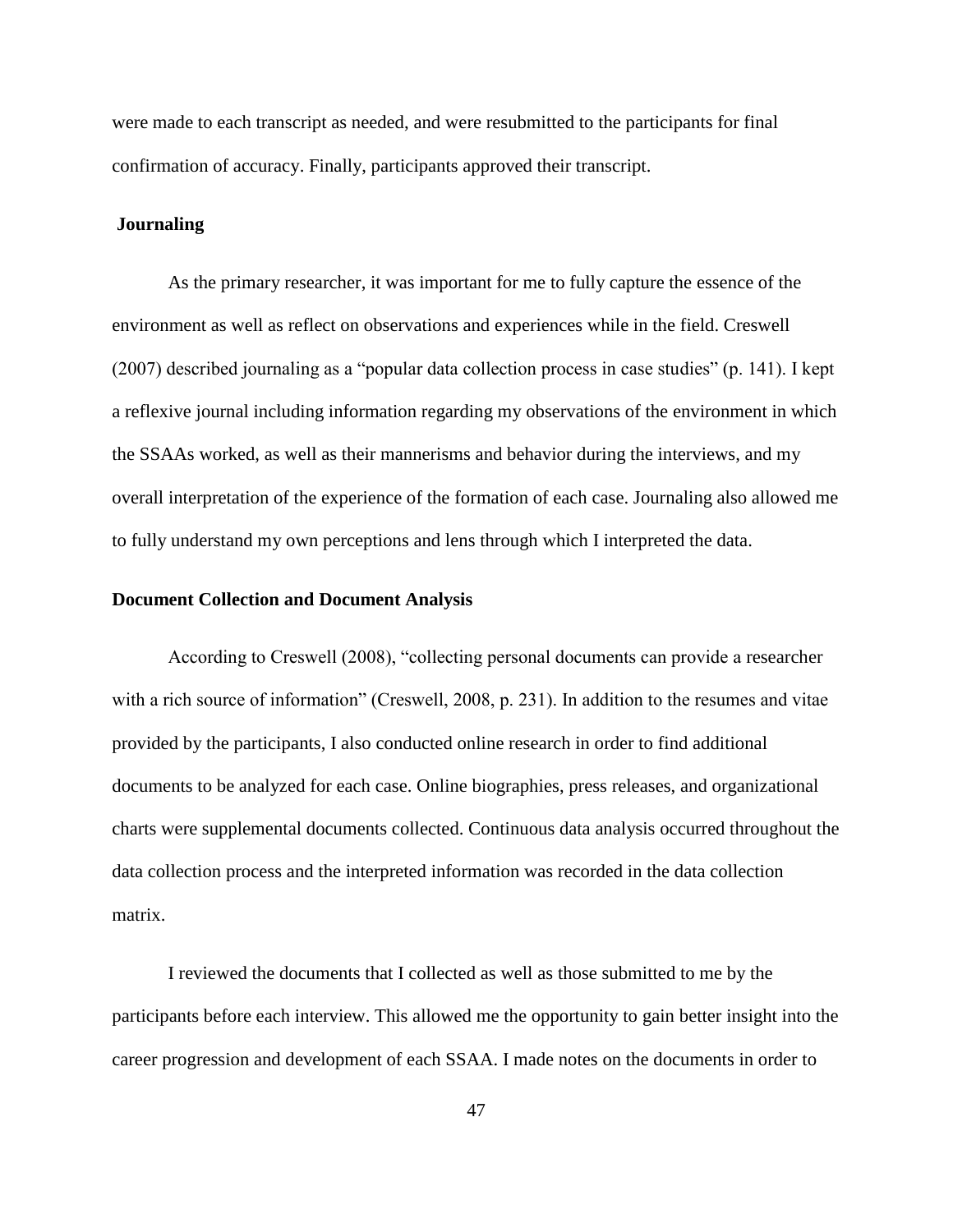pose questions for clarification and further explanation to each SSAA participant. Furthermore, the secondary information that was collected and reviewed about the participants also allowed me to create a safe and open environment to establish a rapport and optimize the information shared during each interview.

### **Data Analysis**

Data analysis is described as the process of making meaning out of data collected. In order to make meaning of data in a qualitative study, the researcher must undergo a series of steps to gain an in-depth understanding of the data and interpret this larger meaning within the contexts of the research purpose and questions. As the researcher, I implemented the following six steps of "organizing and preparing the data for analysis, reading through and exploring all of the data, coding the data, describing the data and bringing out themes to report the findings, interpreting the meaning of the findings and how they convey the purpose of the study, and assuring the validity of the findings" outlined by Creswell (2008). These steps were completed in an interrelated way to move from the specific to the general through multiple layers of analysis (Creswell, 2008).

I created a database for the analysis of the data collected during the study. This database included data collected from interviews (transcripts), document collection (demographic surveys, resumes, vitae, biographies, articles), journal entries and other notes. The database was stored in a dedicated file on my personal computer. The file contained individual folders of transcripts, and documents collected, as well as journal entries and other notes for each participant.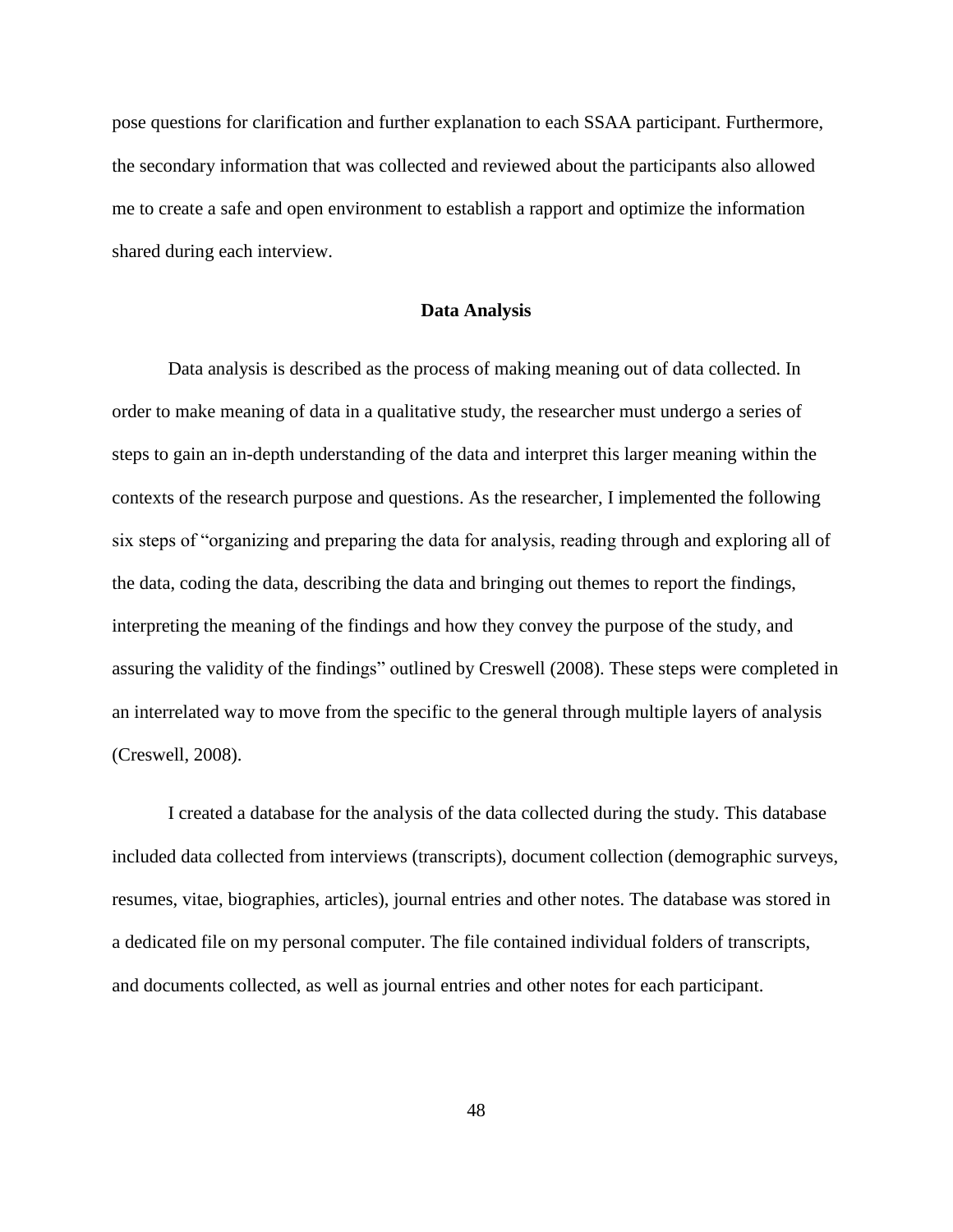## **Coding**

Data analysis was conducted continuously throughout the data collection process. I followed the strategies of Creswell (2012), to code the data. Creswell stated, "Coding is a process of segmenting and labeling text to form descriptions and broad themes in the data" (p. 173). In order to get a general sense of the data and to prepare for organization, I read through each transcript carefully and made notes in the margins. Next, I examined each line of the transcript, placed brackets around text segments, and assigned a code word or phrase which accurately described the meaning of each segment. This completed the initial coding of the transcripts. I then grouped similar coded text segments and eliminated redundant codes. This reduced the number of codes to a small number. After reducing the number of codes I revisited the transcripts to see if new codes emerged and included them in my grouped list. Finally, I highlighted and organized quotes from the transcript into each code group.

#### **Themes**

From the codes five major themes were developed. Themes are "similar codes aggregated together to form a major idea" (Creswell, 2009, p. 245). Within case study research, it is essential to provide a thorough description of the research setting and the individuals involved and limit the number of themes and descriptions to no more than eight in order to "report findings providing detailed information about a few themes rather than general information about many themes" (p. 245). I created descriptions, which are "detailed rendering of people, places, or events in a setting in qualitative research" (p. 245) for each of the five major themes. Finally, I was able to revisit the major research questions to form answers and an understanding of the central phenomenon of the study.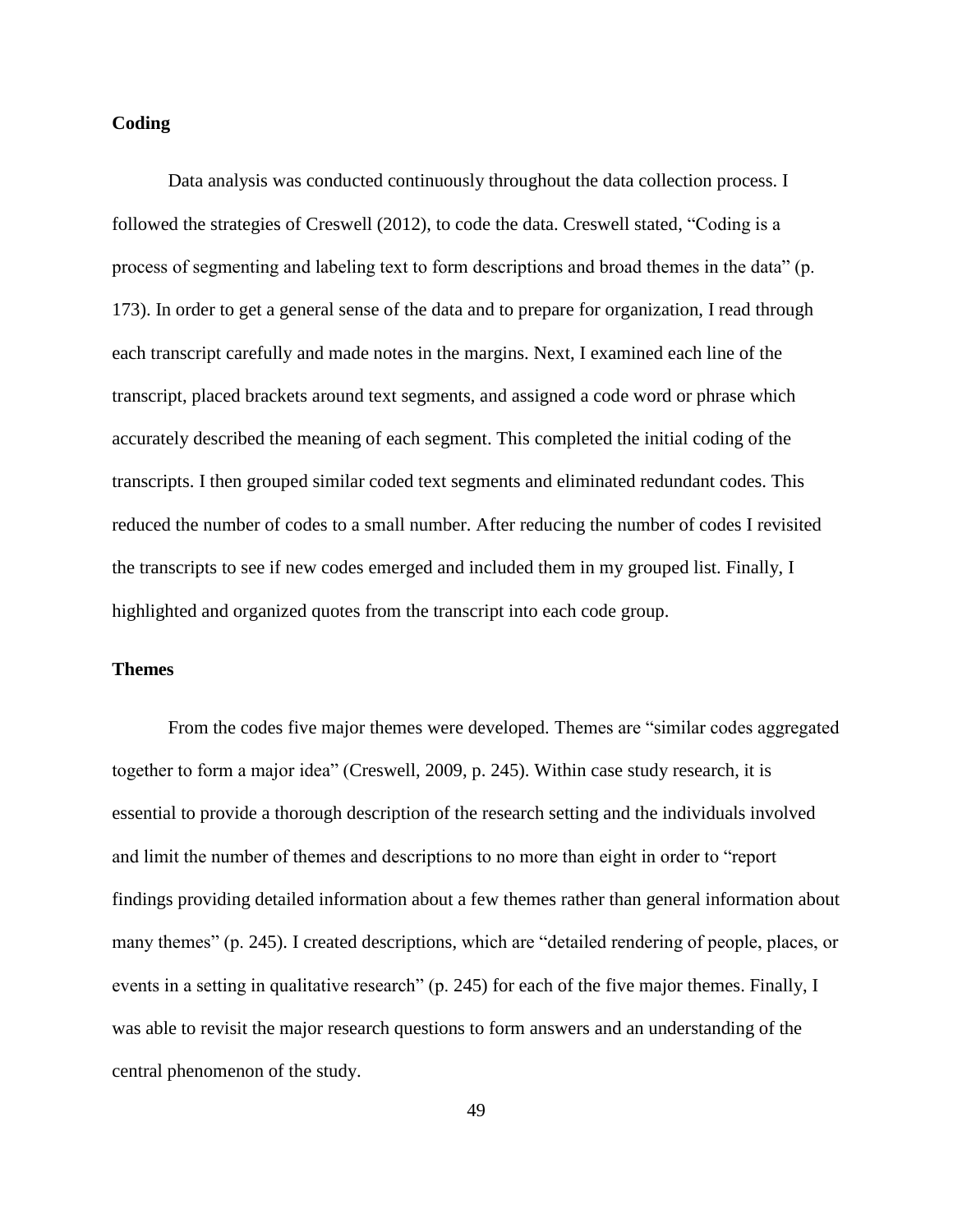### **Rigor of the Research Study**

Several procedures were utilized to ensure the trustworthiness of the research study. Yin (2003) suggested that "qualitative researchers need to document the procedures of their case studies and to document as many steps of the procedures as possible" in order to prove the trustworthiness of a study (p. 190). Moreover, in qualitative research, it is essential to document measures taken to prove that research is transferable and dependable (trustworthy), and that the researcher is credible.

### **Credibility**

As the primary researcher I spent a significant amount of time reviewing related literature and procedures for conducting qualitative studies in order to ensure that the research study was credible. The participant interviews were conducted on-site in a one-on-one manner and were used by the research as the primary data source for this study. Each interview was transcribed, reviewed, coded, and themes and rich descriptions were created by the researcher. Member checks were also done by each participant to ensure the accuracy of the interview transcripts. Lincoln and Guba (1985), consider member checks to be "the most critical technique for establishing credibility" (p. 314). The participants were given the opportunity to request that changes be made to the transcripts from their interviews.

### **Transferability**

To increase transferability, documents provided by the participants, the field notes, journal, interview notes, and transcripts were all triangulated. According to Merriam (1998), triangulation involves using "multiple sources of data, or multiple methods to confirm the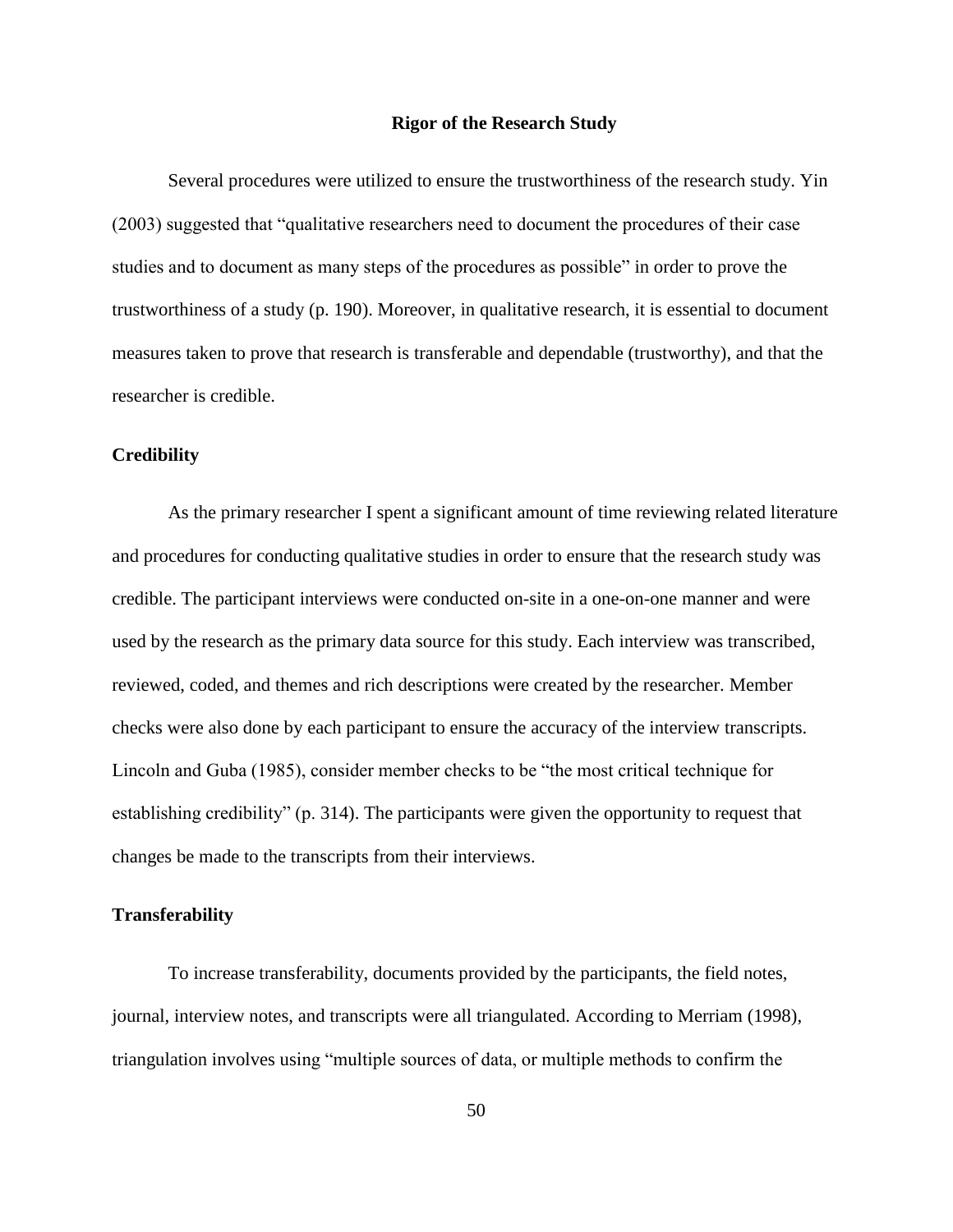emerging findings" (p. 204). After the researcher transcribed the interviews, they were sent to the participants for "member checks" in order to confirm and revise them if necessary for trustworthiness and data validity. The participants were also asked to review notes made on other documents for clarification of my interpretation of them as sources of data. Transcripts and other notes confirmed by each participant were then placed in dedicated electronic folders within the database on the researcher's computer. Furthermore, the researcher incorporated the use of a peer for debriefing of the study to review and ask questions about the study so that it would resonate with people other than the researcher, ultimately increasing the transferability of the study (Creswell, 2012).

# **Dependability**

In order to prove the dependability of a study, the researcher must clarify the bias he or she brings to the study, and conduct the study with specific and consistent measures that can be withdrawn by an external auditor or a peer to debrief the strategy of inquiry (Creswell & Miller, 2000). Although qualitative studies do not follow a specific research design, the researcher utilized consistent procedures throughout the course of the study. To increase the dependability of the study, an external auditor who was unfamiliar with the research reviewed the procedures and data analysis of the study. The auditor provided an objective assessment and understanding of the study.

# **Chapter Summary**

This qualitative study was conducted using a comparative case study design where the researcher was the primary instrument for the research. The purpose of this research study was to gain a comprehensive understanding of the career progression challenges faced by female senior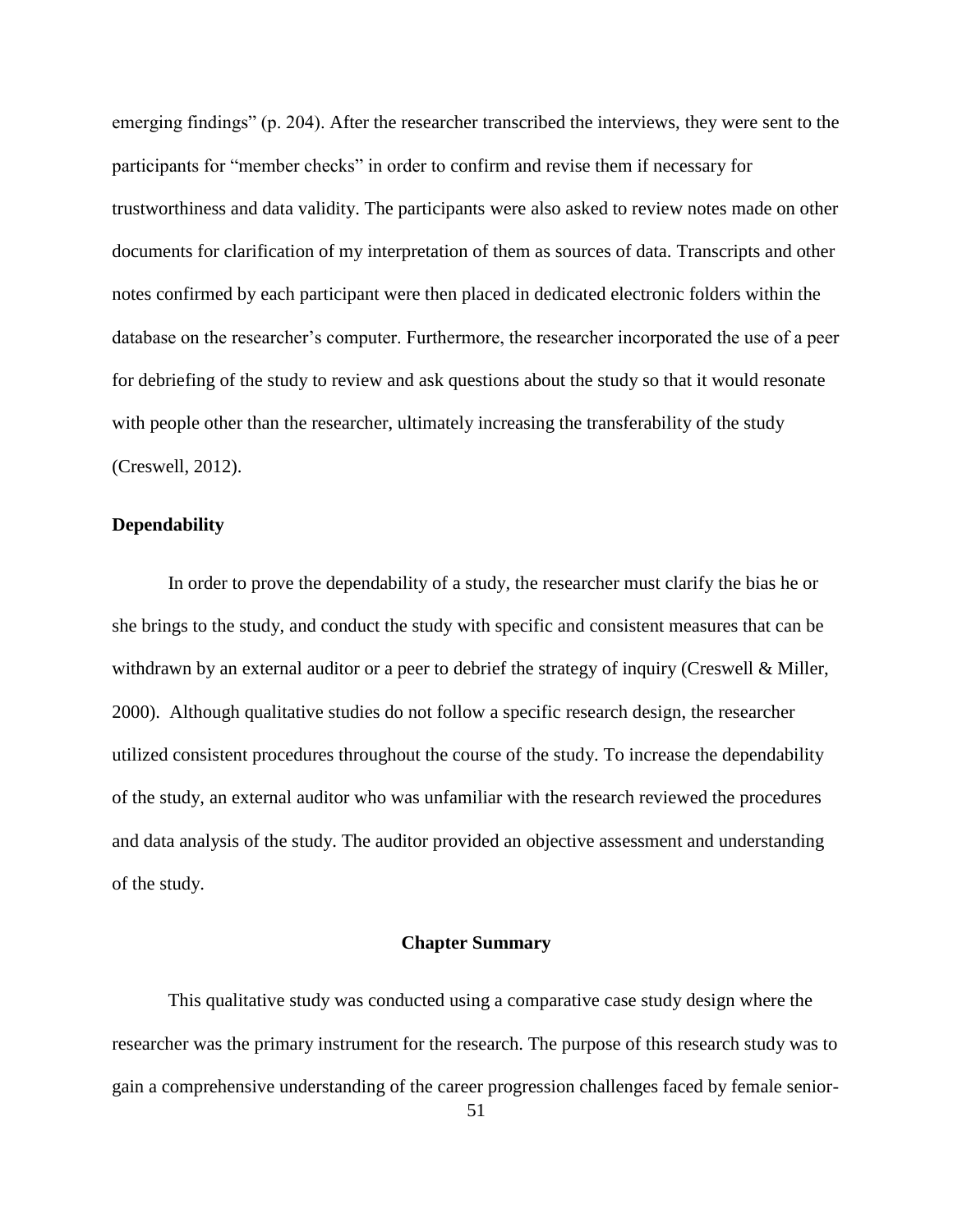level student affairs administrators (SSAA) by exploring their personal experiences. Face-toface, on-site, semi-structured interviews were conducted as the primary method of data collection. Additionally, document collection, and journaling served as secondary sources of data. Data analysis consisted of open coding to categorize the data into themes that emerged from data collection, and criteria confirming the rigor of the study and design were implemented to evaluate the trustworthiness of the study and credibility of the researcher.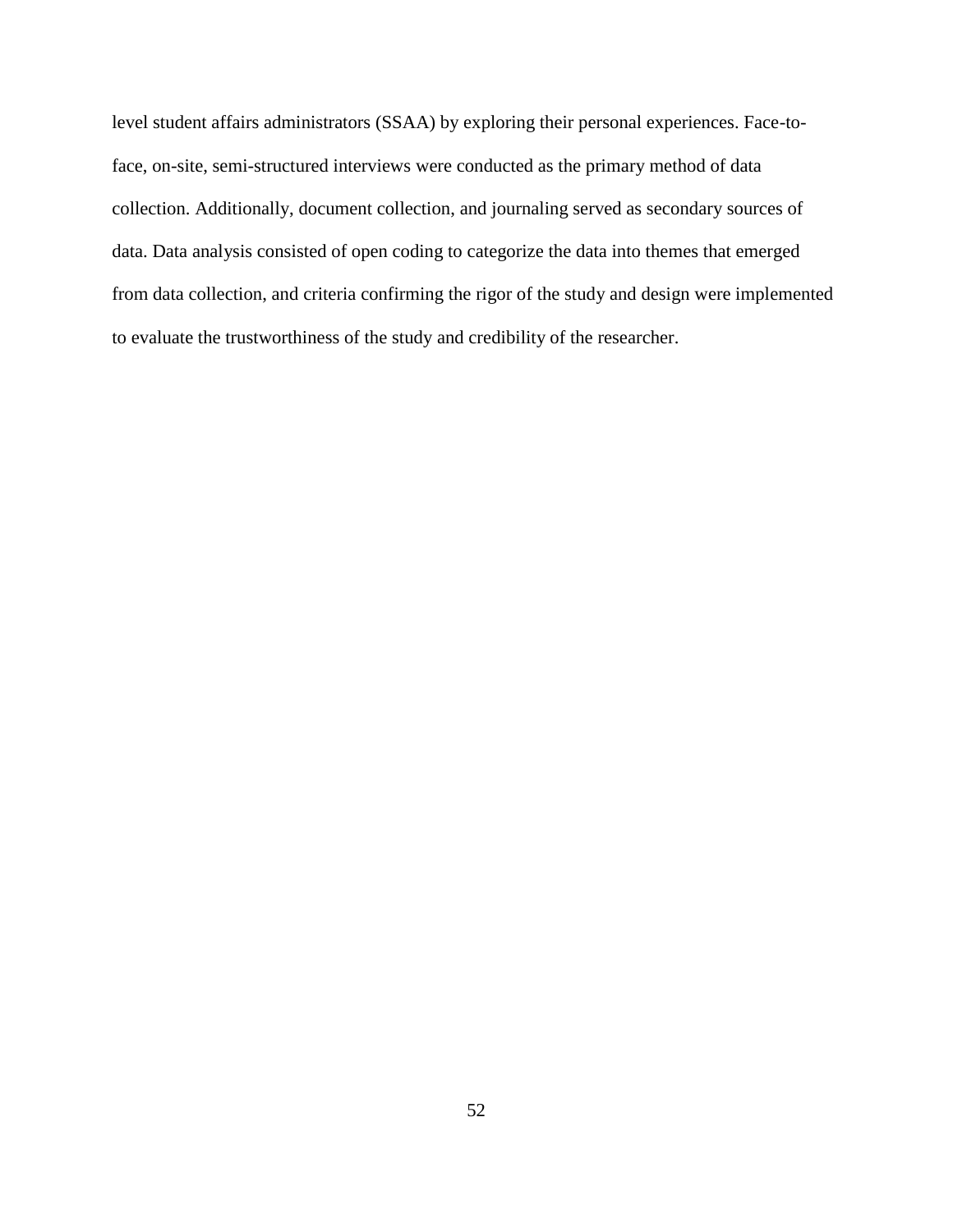#### **CHAPTER IV**

### **RESULTS**

The purpose of this qualitative comparative case study was to explore the challenges and experiences that led to the career progression of women student affairs administrators into SSAA roles. Five participants were selected for this study and were engaged in in-depth face-to-face interviews by the primary researcher, using an interview guide as the primary source of data collection. Additionally, document collection, and journaling served as secondary sources of data collected. Data collection from the interviews took place over the course of three weeks; however, thorough preparation, data collection, and analysis took place continuously and simultaneously over the course of a 12 month period.

The results of the data collected and analyzed are presented in this chapter. It is important to note that the researcher was the primary instrument for the study, and was solely responsible for collecting and analyzing the data using open coding, themes, and several measures of trustworthiness and accuracy. The chapter includes biographical information, and a brief review of the methods of data collection and analysis. Detailed descriptions of the cases are included to establish the context and experiences of each participant and each case study.

# **Biographical Data of Participants**

A sample of five women senior-level student affairs administrators was identified. The participants were current SSAAs at public doctoral granting institutions in two states in the south central region of the U.S, ranging in size from 25,000 to over 50,000 students. This qualitative sample was intentionally small in order to provide an in-depth depiction of the individual cases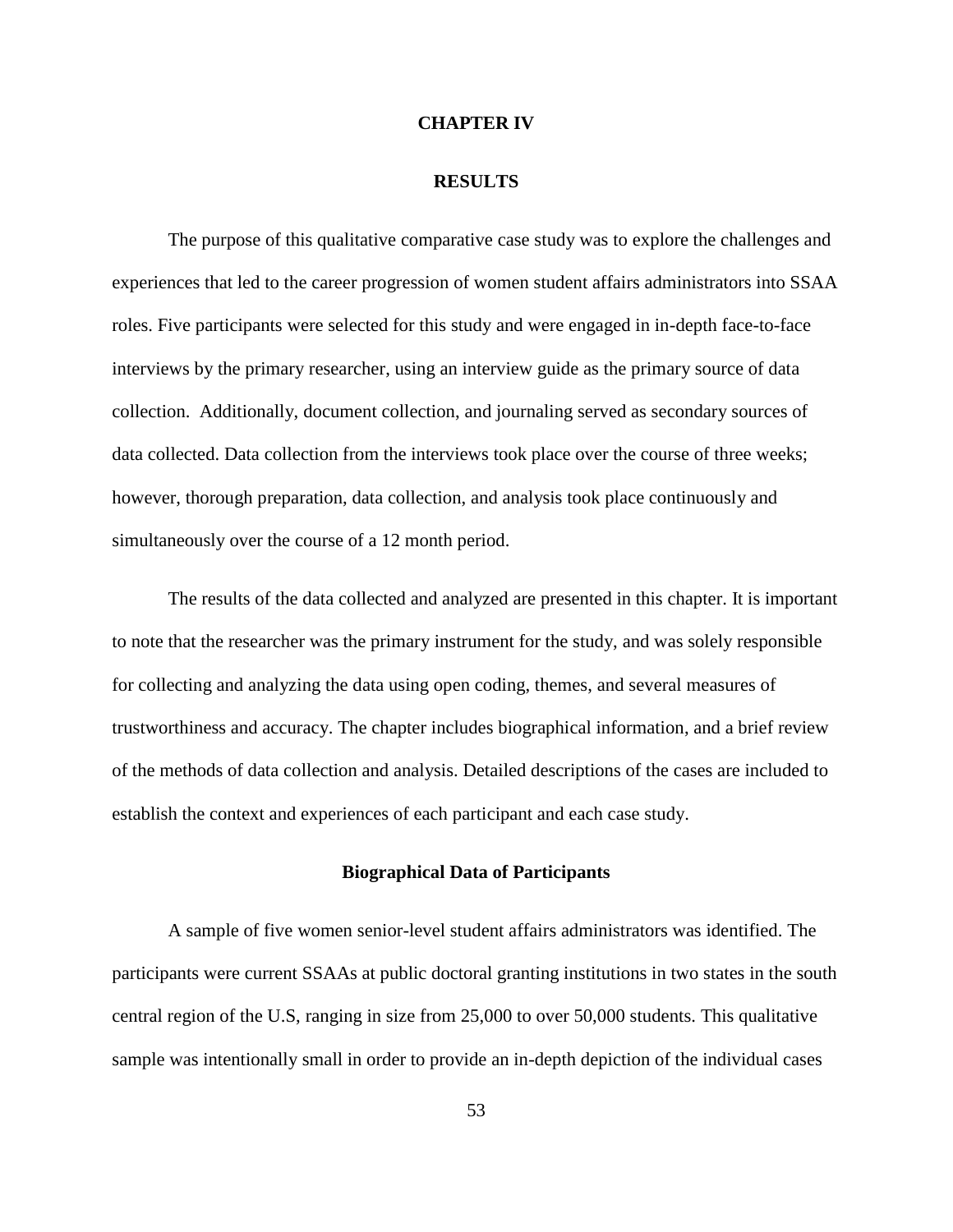and for the most thorough and complex understanding of the data collected. The researcher did not want to diminish the analysis by including too many participants (Creswell, 2008). At the time of the study, all participants were serving in SSAA roles at institutions of higher education classified by the Carnegie Classification System as public, four-year, doctoral granting, high research institutions (The Carnegie Foundation for the Advancement of Teaching). Each participant selected pseudonyms as a means of anonymity. Along with the selected pseudonym, the researcher assigned one of the following participant codes for identification and organization of data: SSAA 1, SSAA 2, SSAA 3, SSAA 4, and SSAA 5. The participant codes were assigned based on the order of the interviews with each participant. The pseudonyms and participant codes were maintained throughout the study.

Table 1 displays the following selected biographical data of each participant: the participants' selected pseudonym and assigned participant code, the number of years in their current position, the highest degree obtained, and the major field of study during the highest degree program. The biographical data was collected through a demographic survey (Appendix C). The research and participant confirmed the accuracy of the demographic information during each interview.

| Pseudonym    | Codes  | Years as SSAA | <b>Highest Degree</b> | Field of Study         |
|--------------|--------|---------------|-----------------------|------------------------|
| Susie Smith  | SSAA 1 | $6 - 10$      | Ph.D.                 | <b>Adult Education</b> |
| Maria Rose   | SSAA 2 | $4-6$         | Ed.D.                 | <b>Education Lead.</b> |
| Leslie Grace | SSAA 3 | $1 - 3$       | ME.D.                 | <b>Education Admin</b> |

Table 1 *Participants' Selected Biographical Information*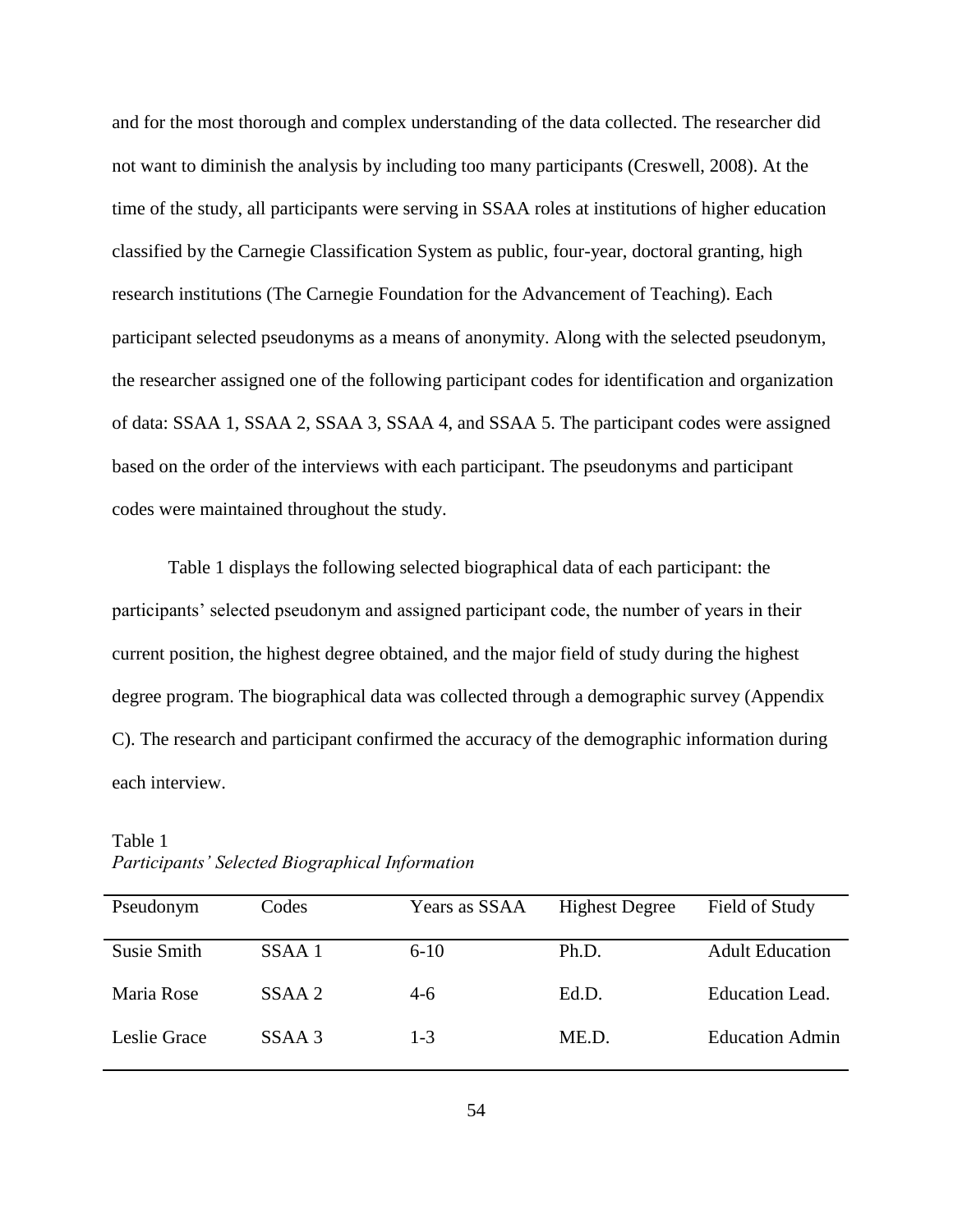| Linda Adams         | SSAA 4 | 4-6   | Ph.D. | <b>Education Admin</b>  |
|---------------------|--------|-------|-------|-------------------------|
| <b>Heather Bush</b> | SSAA 5 | $10+$ | Ed.D. | <b>Higher Education</b> |

### **Research Questions**

The primary purpose of the study was to explore how women entering into the field of student affairs chart a career pathway to successfully becoming an SSAA in a public, four-year doctoral granting research institution. The study was guided by three research questions, to aid in better examining the purpose and problem of the research:

- 1. What is the reason why women SSAAs chose to work in the field of higher education and primarily in student affairs at public research institutions?
- 2. What are the experiences (events, interactions, positive and negative encounters) that lead female SSAAs to stay in the student affairs profession and progress to their current position?
- 3. What advice would female SSAAs provide to other women in planning their pathway for career advancement to a senior-level student affairs administrative position?

The researcher conducted interviews using an interview guide (Appendix E), which had a total of 14 semi-structured questions. Additional probing questions were utilized for clarification.

### **Data Analysis**

The research questions posed in this study focused on three broad aspects of understanding the career progression of women SSAAs (a) the reason women SSAAs choose a career in student affairs, and desire to advance to an SSAA position at public four-year doctoral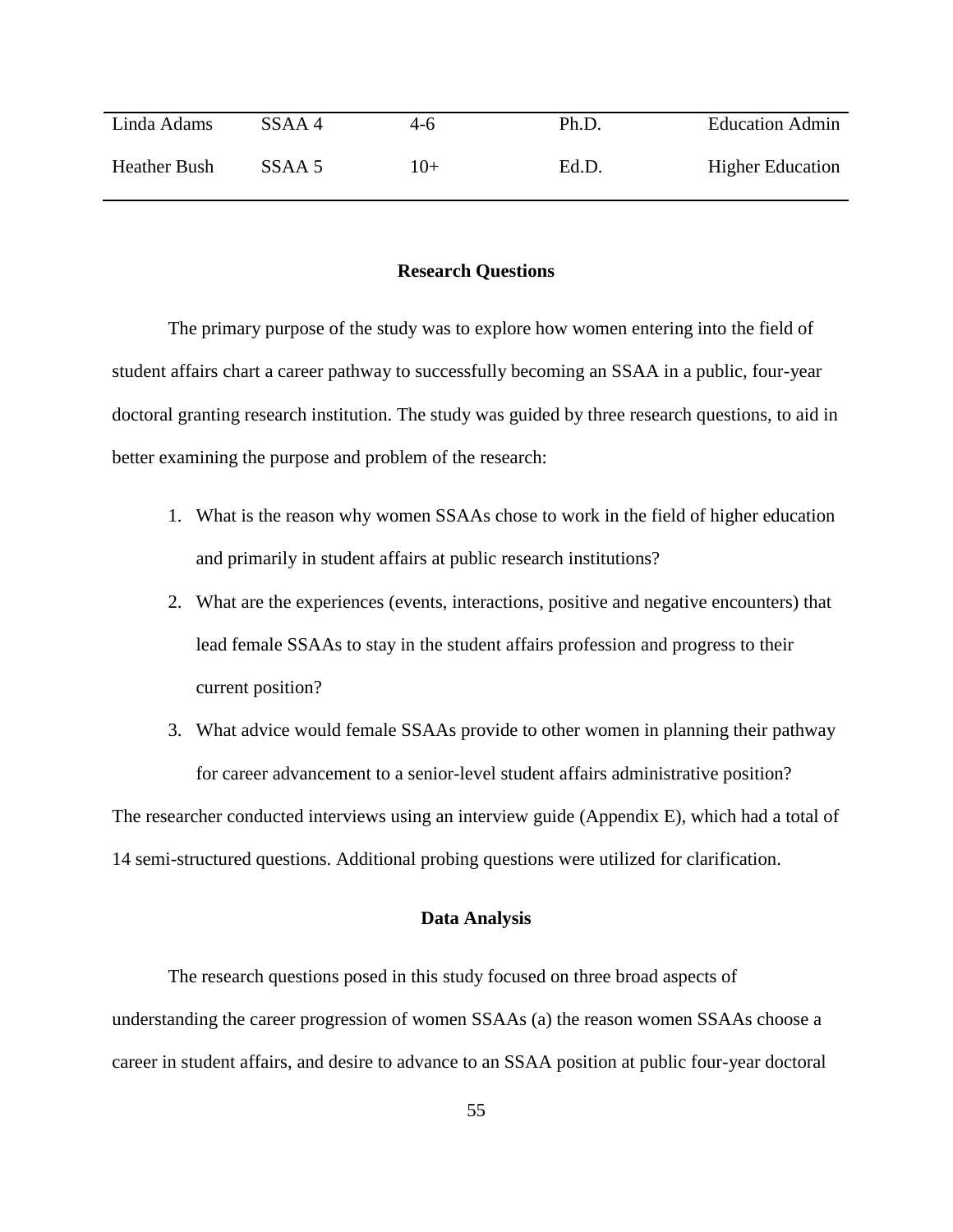granting research universities (b) the career progression experiences of the women SSAAs, and (c) advice that SSAAs would give to women in student affairs who aspire to advance to SSAA positions. Although there are no set guidelines for coding data in qualitative research, Creswell (2012) provided some general guidelines that the researcher followed throughout the course of this study. The main purpose of the coding process is to make sense of the data collected (Creswell, 2012). Coding and analysis occurred continuously throughout the data collection and analysis phases of the study, with the researcher employing a series of steps in order to recontextualize and decontextualize the data.

In order to get a general sense of the data and to prepare for organization, each transcript was read carefully and notes were made in the margins of the text. Next, the researcher read through each line of the transcript, placed brackets around text segments, and assigned a code word or phrase, which accurately described the meaning of each segment. This was the initial coding of the transcripts. Thirdly, the data was grouped into similar coded texts segments and redundant codes were eliminated. This reduced the number of codes (recontextualization). After reducing the number of codes the transcripts were revisited to see if new codes emerged. The codes were included in the grouped lists. Finally, quotes were highlighted and organized for the transcripts into each code group.

After the coding process, the researcher decontextualized the data by "reintegrating the data into themes that combine units of like meaning taken from the accounts of multiple research respondents" (Creswell, 2012, p. 872). Five major themes emerged from the coding process, which allowed for rich descriptions and a thorough understanding of the data collected in an effort to answer the research questions posed within the inquiry.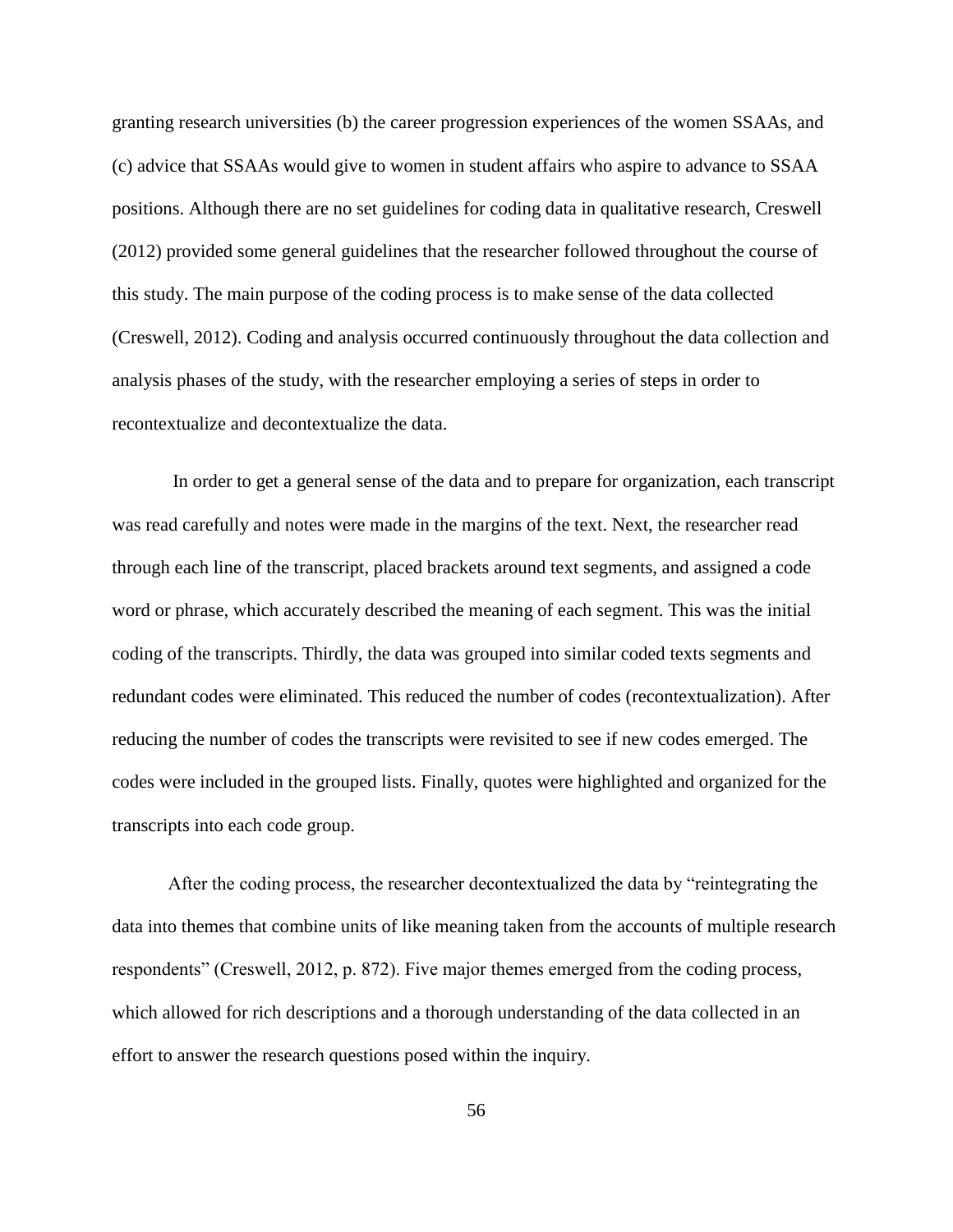### **Coding Results**

In-depth face-to-face interviews were the major source of data collected during the study. Each of the five participants was asked 14 questions using the interview protocol, which can be found in Appendix E. These questions directly related to the research questions posed.

The interviews were audio-recorded, and notes were taken on the interview protocol form in order for the researcher to accurately reflect the responses and information shared by each of the participants and record additional information. In qualitative inquiries, it is impossible to separate the researcher from the data collected, however efforts were made to convey the meanings of the data by the participants and not from the perspective of the researcher. Member checks were conducted with the participants, and the researcher kept a journal to reflect on notes and observations from the interview and experiences that were later analyzed in an effort to maximize accuracy and reduce bias. Each participant was identified in all of the data collected as well as the researcher's database by their respective pseudonym and assigned participant code. Additionally, references made to the institution, location, or other identifiable information was replaced with intentional words such as [institution], [college], [colleague], [partner], [mentor], and so forth. The use of bracketing provided confidentiality for the participants' responses and established consistency in the language and terms used throughout the study.

The data was recontextualized and decontextualized for the purpose of implementing an overall "across-case" or comparative approach in order to identify uniqueness and commonality among the cases. It is crucial for a qualitative researcher to develop an interpretation of the data that will accurately reflect each participant's experiences and will apply equally across all of the cases that constitute the complete data set (Merriam, 1998). For this reason, the researcher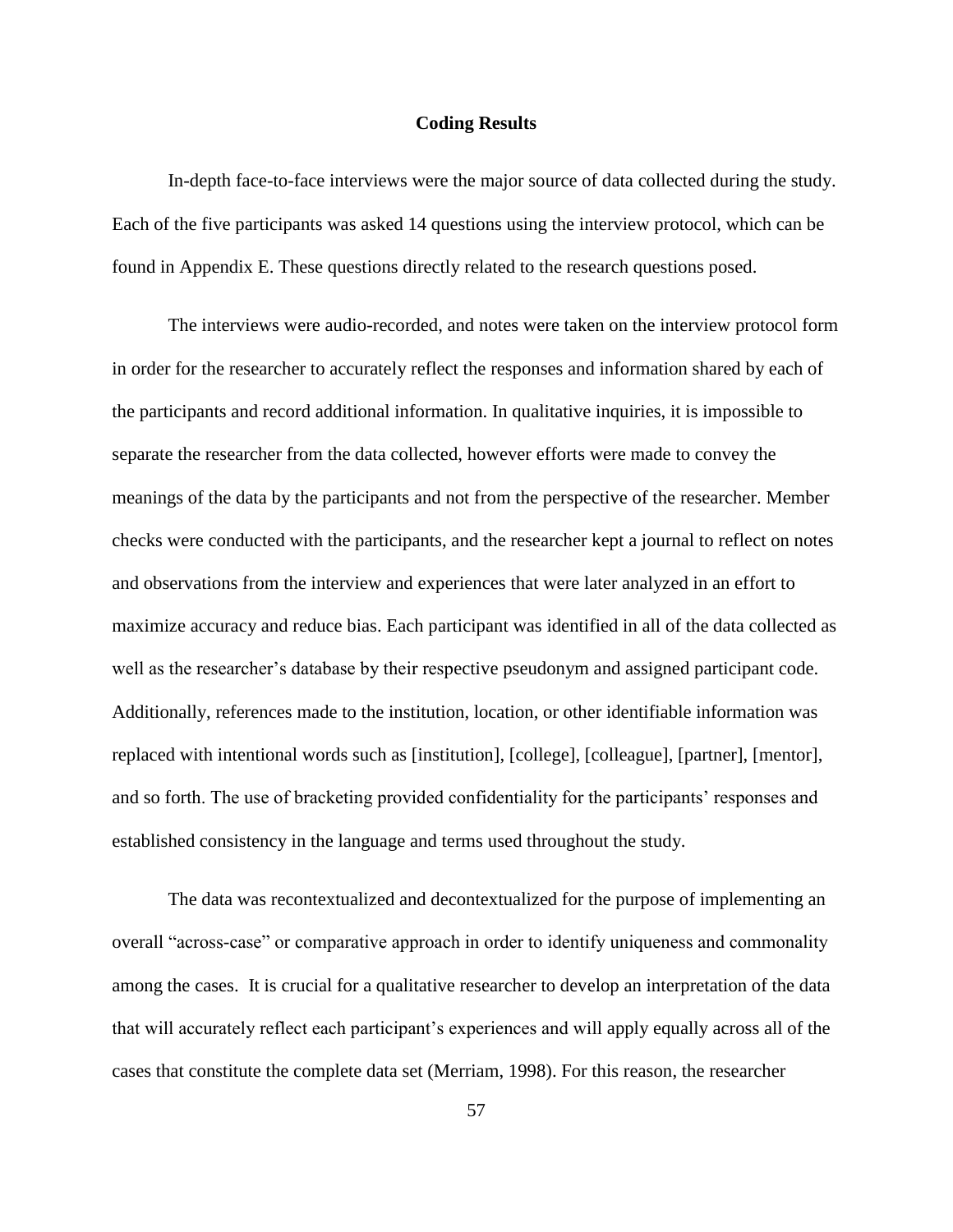analyzed each case individually and then performed a comparative analysis by coding and highlighting the commonalities found within the data.

### **Emergent Themes**

A total of 10 themes and two sub-themes emerged from the data. An overview of the themes and sub-themes is displayed in Table 2. The remainder of this chapter provides a detailed description of the emergent themes and sub-themes. Presentation of the data is organized by each of the three broad research questions, themes and sub-themes that emerged from the data. Selected responses from the participants' interviews identified during data analysis, were also included.

Table 2 Emergent Themes and Sub-themes

| RQ1         | RO <sub>2</sub>             | RO <sub>3</sub>           |
|-------------|-----------------------------|---------------------------|
| Involvement | Working with others         | Patience                  |
| Opportunity | <b>Personal Challenges:</b> | Professional              |
|             | Relocation &                | <b>Networks</b>           |
|             | <b>Sacrifices</b>           |                           |
|             | Male Leadership             | <b>Embracing Change</b>   |
|             | Mentoring                   | <b>Advanced Education</b> |

# **Choosing a Career in Student Affairs**

*Research Question One: What is the reason women SSAAs choose to work in the field of higher education and primarily in student affairs at public doctoral granting research universities?* 

Two major themes emerged from the data regarding research question one. The first theme related to the extra-curricular involvement experiences that the participants had during college. The second theme related to the choice to pursue a career at a public four-year doctoral granting institution and how job opportunities affected their decisions.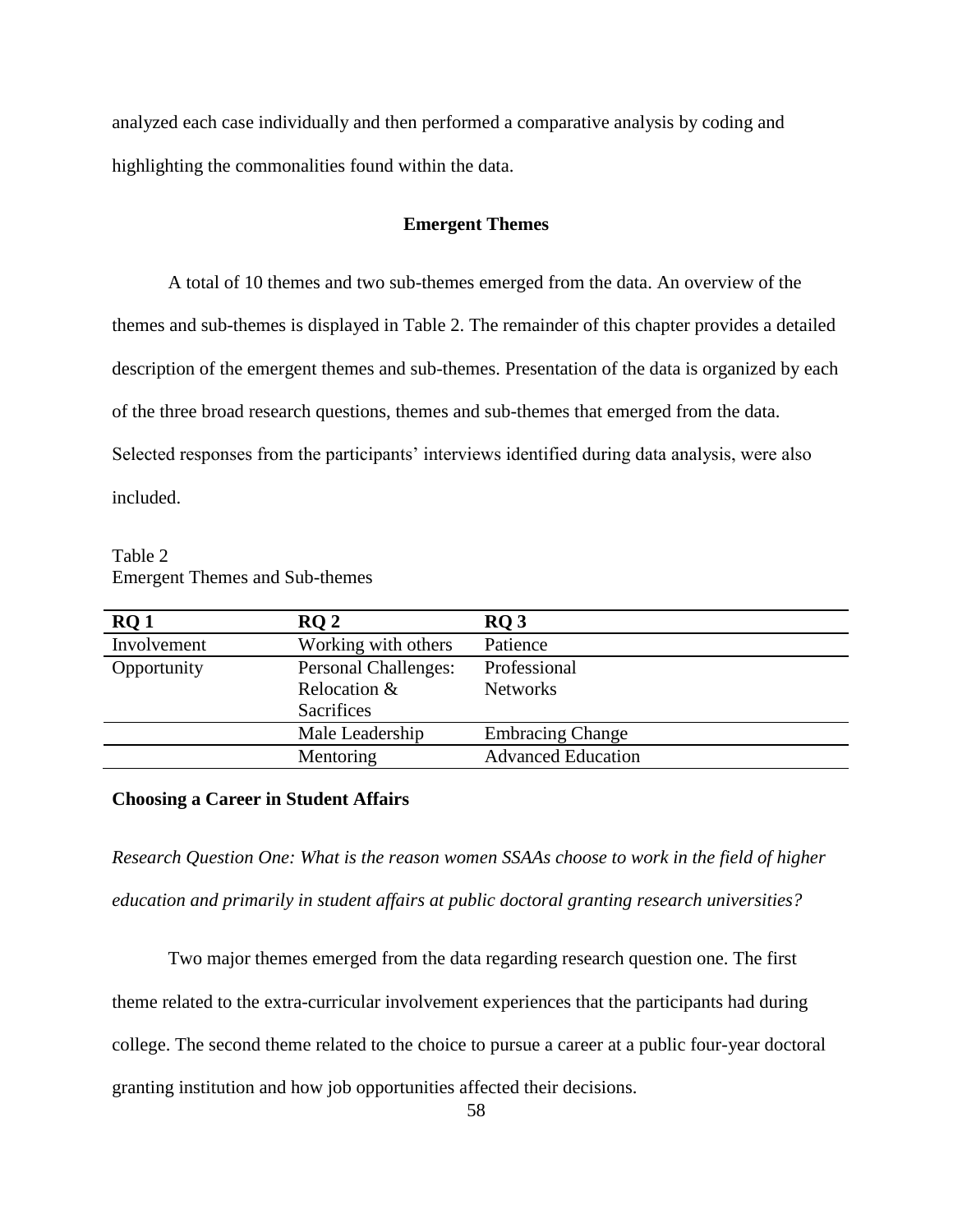*Involvement in College*: The women interviewed for the study all expressed an interest in

student affairs before entering their graduate degree programs based on experiences with their own extra-curricular activities and involvement as undergraduate students. The participants also provided insight about reasons why professionals they know chose a career in student affairs.

# *Leslie Grace*

I was heavily involved in high school and this carried on into college. I attended a fairly large public institution, but was from a small suburban area so I knew I needed to find my niche and feel connected to the university. I became involved through student government and participated in sorority rush. From there I was able to meet tons of students, faculty, staff and administrators who became instrumental in my decision to go into student affairs. I thought I wanted to become a fourth-grade teacher, but I found out during my junior year, that my institution had a master's program for student affairs, and I knew I wanted to stay there, graduate from the program and have a career in student affairs.

### *Susie Smith*

I think my desire for a career in student affairs started much like many of the graduate students and professionals I have come into contact with, through there experiences (good or bad), as undergraduate students. I was an RA for three years and from that experience I learned about housing, but also about the fundamentals of student development. I had a hall director that sort of took me in under her wing and groomed me to go into student affairs. I knew it was what I wanted to do my first year as an RA.

**Job Opportunity:** All of the participants are currently employed at public, doctoral

research institutions. Both *Leslie Grace,* and *Heather Bush* have been working at the same

institution from their entrance into student affairs (as entry-level professionals), to their

progression into their current SSAA roles. *Susie Smith Maria Rose* and *Linda Adams* have held

student affairs positions at two or more institutions before moving into their current SSAA roles.

*Maria Rose*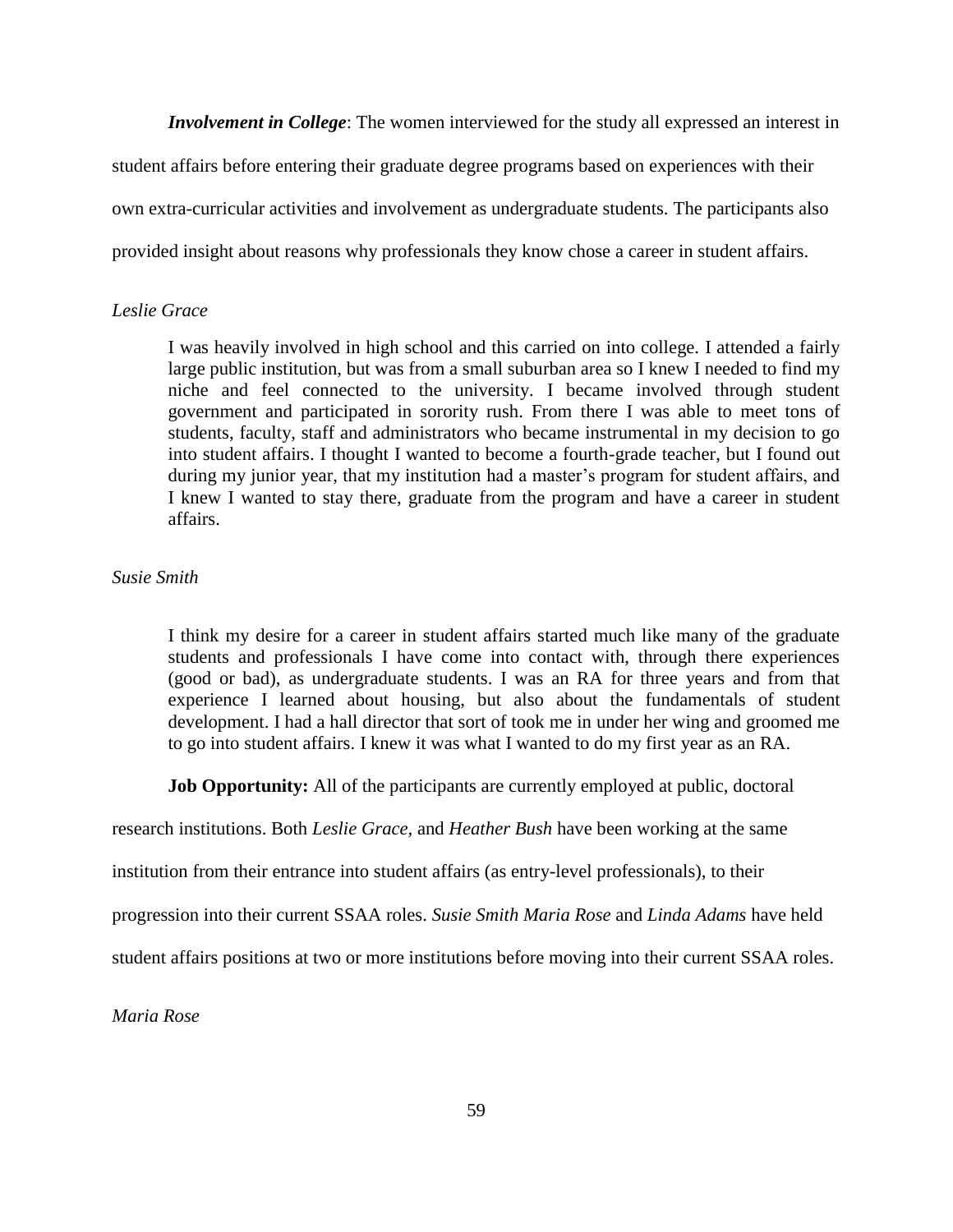Men run things on this [campus] and by in large in academia in general. At one of my former institutions, there were some structural and organizational changes that took place within the executive and senior administrative levels as well as in some student affairs offices. Positions that were not filled at that point were collapsed into other positions and titles were changed and so forth. As an example, in a department that once had a director and assistant director, they combined both of these roles into one position that became an associate director position. The young lady who transitioned into this role had been the assistant director for five years. They did not give her the title of director. In another department they did the same thing. Two positions were collapsed but they hired a man to take over the department and he became the director. It may not stand out to most people, but I thought it odd. From my perspective I think it was because she was a woman and he was a man. Women tend to get moved up or sort of shifted into positions with new titles that really do not offer them as much advancement as they deserve. Often times the pay is not equal to what a man would make if he transitioned into the same position. If it is the same he will most likely get a higher title for better pay. That's true career progression.

## *Linda Adams*

From what I see women generally have more lateral moves than men throughout their careers. It is easy to pick us out and move us around to different departments and offices at an institution and keep us at the same level. They try to make it seem like it is a benefit to us because we get different experiences, but ultimately it is not fair.

## *Heather Bush*

Women usually have to put in more time in the field or have more experience in different areas at the same level before they can move up. Often times women advance because they stick around longer and they become the obvious or easy choice. We enter the field and have more entry-level and mid-level jobs than men.

The idea of senior-leadership and career progression is not easily deciphered. In a way it is mystifying because of the lack of consistency among institutions. Titles are different, responsibilities and roles are different and they change. With all the change that occurs, women have the best chances of being overlooked or stifled in their advancement. It has happened for many women that I know.

Across the cases, evidence of challenges related to the desire to work at public, doctoral granting

research universities as opposed to other institutional types was a recurring trend among

participants.

*Maria Rose*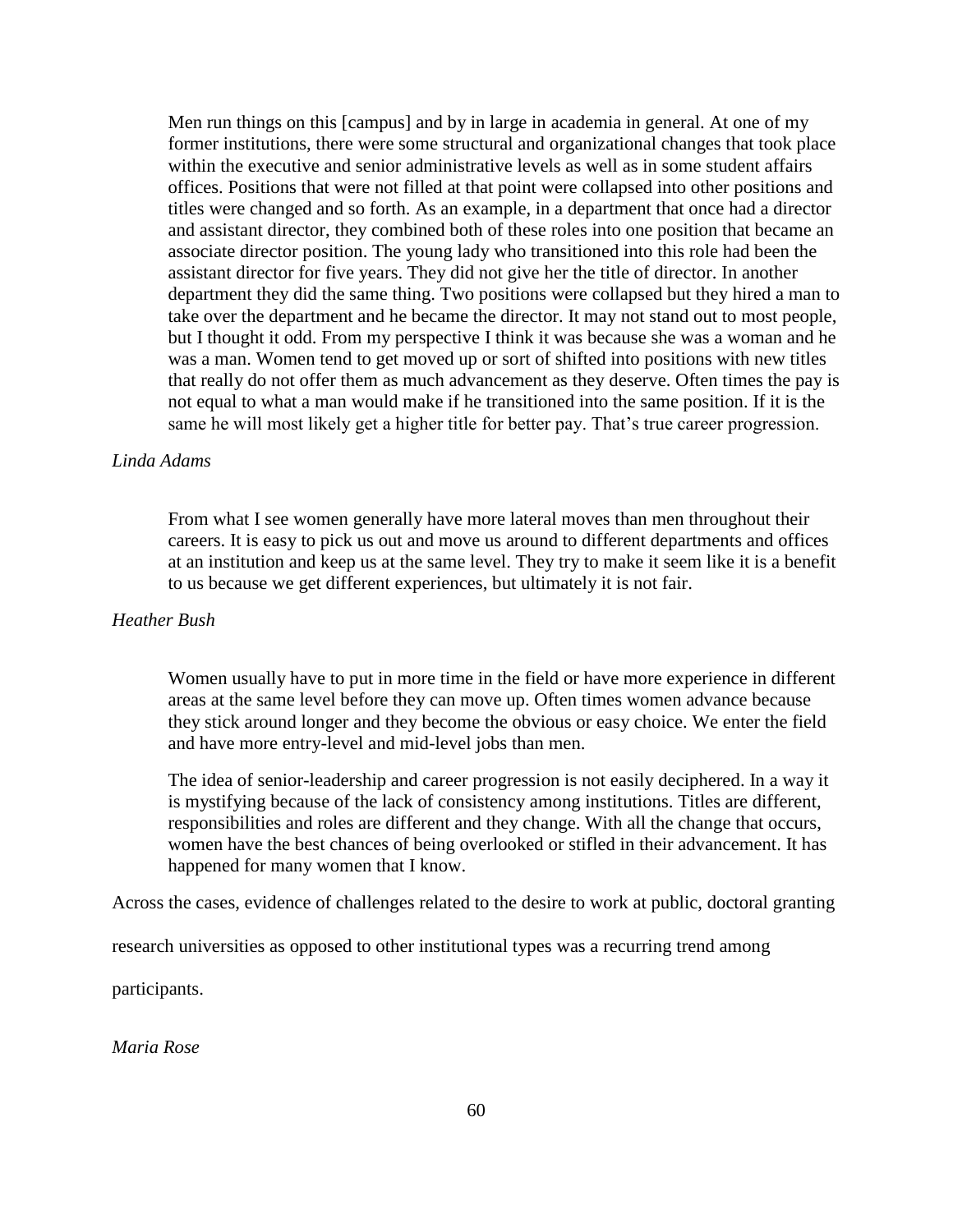Many people may want to work at certain institutions because of the prestige. If you are at a top research one university in your state then you will have a better chance of making a name for yourself within student affairs or higher ed[ucation] in general. Everyone wants to be where the resources and prestige are. Women just need to know the sacrifices or struggles they may face trying to make it at this type of institution. It is out of sync with our history.

## *Leslie Grace*

This is where I have always been and where I want to be. I cannot imagine myself at a smaller college or a private school. The culture and fit are better for me at this type of institution. It is a desirable place for many new professionals and those that seek to move closer to this area or to this institution specifically. I can see how it might be frustrating for women or anyone on the outside because they may think we never leave so new opportunities will not be available. The mission and vision of a public research institution aligns with my own ideas about college.

### *Heather Bush*

I needed to remain [at my current institution] because this was home for me and my family. My husband and I have both worked here and only here since we graduated from college. We have raised our children here, and want to retire here. Institutional choice for me has come in the form of wanting to remain exactly where I am at this school, not so much by institutional type. I do realize that a choice like this for another woman could cause her to remain in the same position if new opportunities do not arise or she cannot get another job at a higher level or the same campus.

If we had to relocated, I guess it would make sense to go to a similar or peer institution because that is what we have become accustomed to and the structure, inner-workings, politics, and culture would most likely be more similar than say a small liberal arts or community college.

The idea that women student affairs administrators often enter the field and become stuck

at the mid-management level (also known as bottlenecking syndrome) emerged as a theme. In

addition, the desire to work at a specific type of institution was another theme that derived from

the interview data collected across the cases.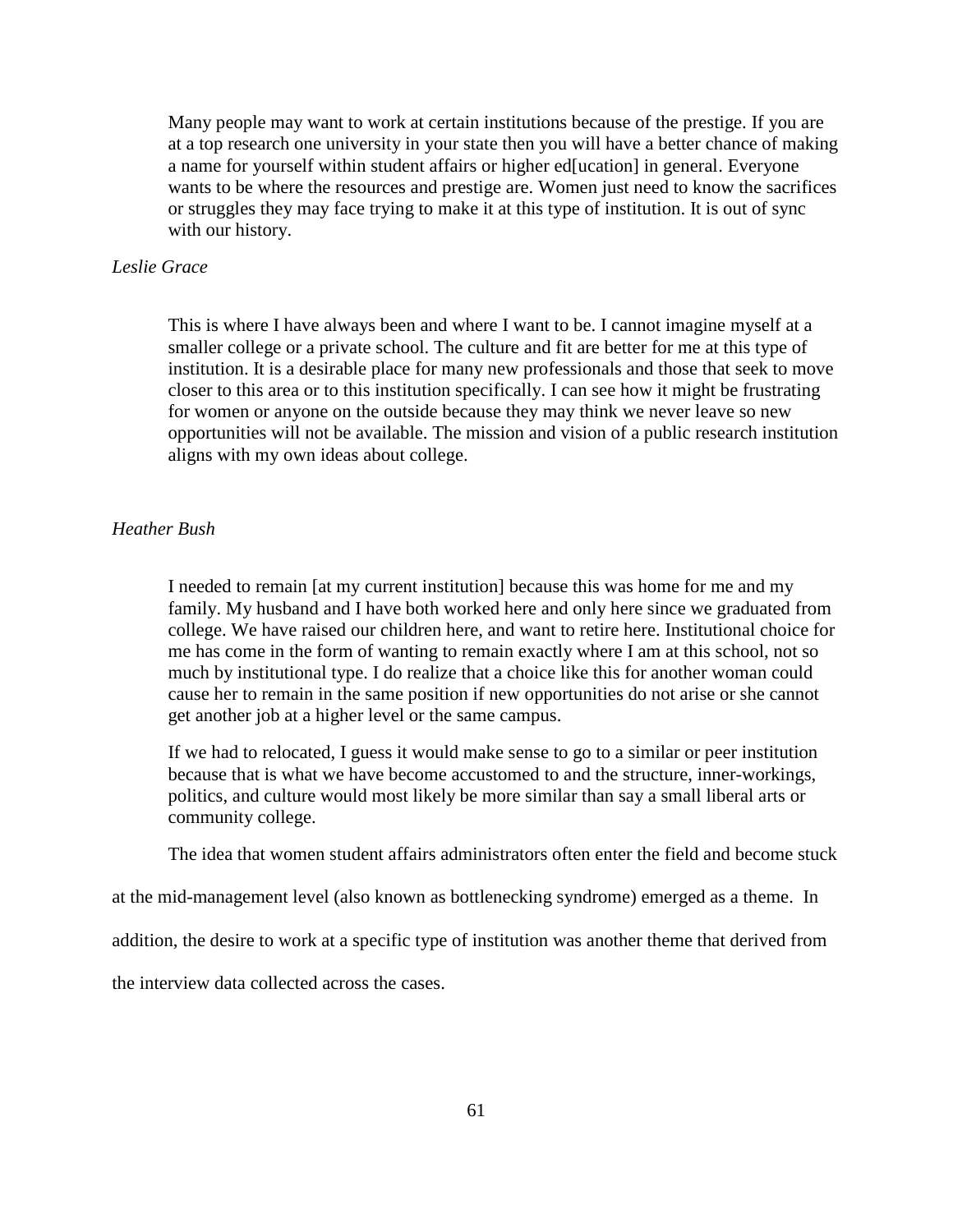## **Career Experiences**

*Research Question Two: What are the experiences (events, interactions, positive and negative encounters) that lead female SSAAs to stay in the student affairs profession and progress to their current position?*

Four themes and two sub-themes emerged from the data regarding the experiences of women SSAAs. The women discussed the importance of knowing how to work well with others and with diverse groups of students and staff. Also, the women provided detailed insight into the personal challenges they encountered as they attempted to advance within their careers. Two sub-themes (relocation and sacrifices) are described in an effort to better understand the personal challenges the women faced. The presence of male-dominated leadership and the effects of being a female minority in student affairs was another theme related to research question two. Finally, the importance of mentoring was the final theme related to the experiences of women SSAAs.

*Working with Others:* Knowing how to work well with diverse groups of people is essential to many professional fields in the work force. From the data this theme emerged with the participants noting a particular emphasis on appreciation for the skills and knowledge acquired through graduate education, training and other developmental opportunities focused on student development theories and practice. An appreciation for working with diverse groups of people within the work place was also described.

### *Maria Rose*

I realized just how important my classes about student development theory and all of the group work we did in my master's program were to my work as a professional…thinking back to the beginning of my career until this point I can say without a doubt that I still have to refer back to my textbooks, notes and even consult a previous professor of mine who is now a respected colleague and my mentor.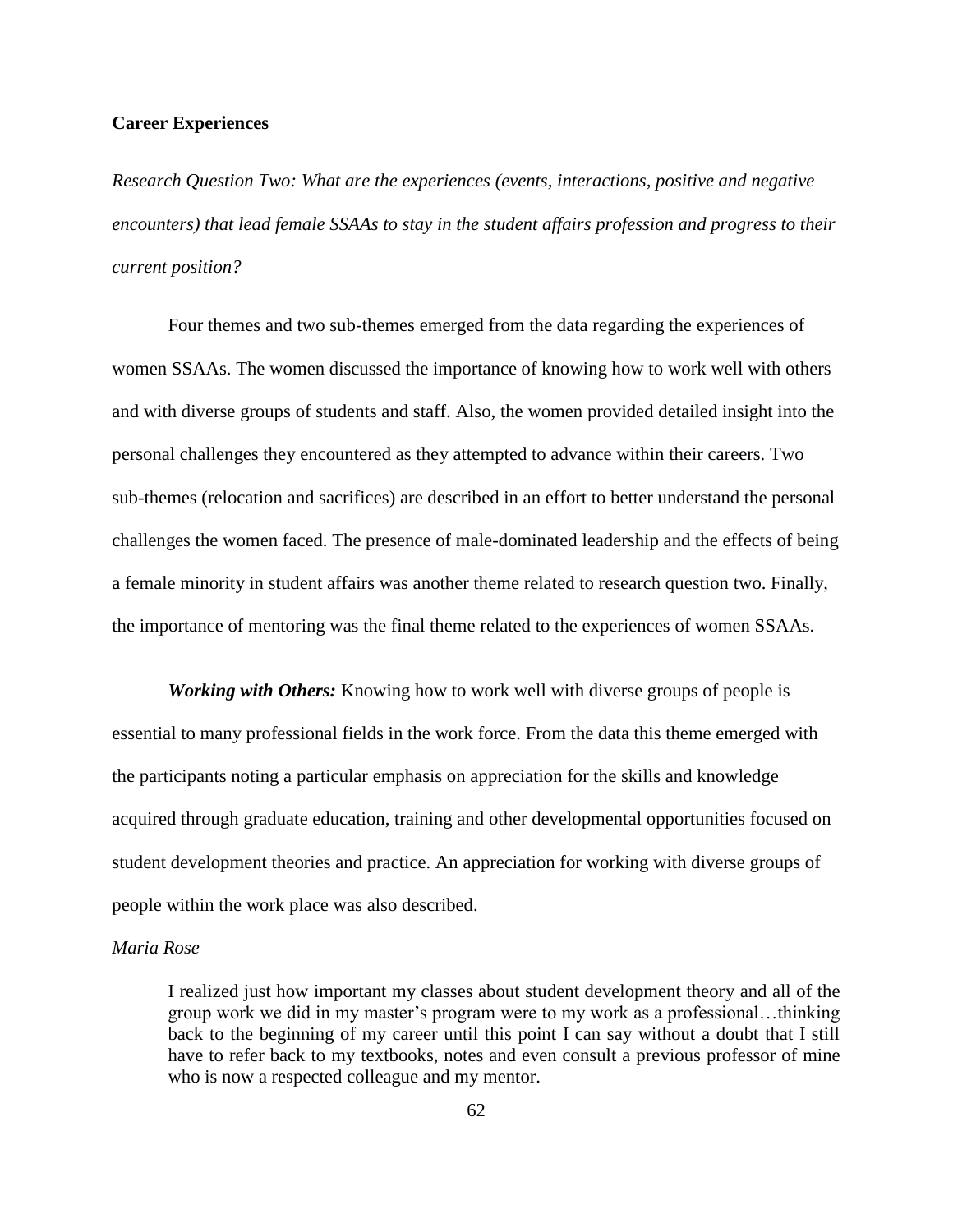I was never much for group work at first. Perhaps I felt inadequate or as though I did not belong in my classes or program. But the experience you gain from working with and learning about other people is priceless. It continues to help me know how to advise, supervise, lead, and also work alongside others. It's the basis for the team environments that you see in many students affairs offices.

#### *Susie Smith*

Our student population is changing and I am constantly working on new ways to incorporate topics such as cultural competence into the development opportunities for all of my staff who supervise and work directly with students. I admit I may not have gotten much of it during school, but working at one, and especially at this institution, I get the experience and I learn something new every day. I still hold my own values and biases just like most people, but I can confront them and learn and grow as well as figure out how to coexist with those different than I am. This helps me to develop other professionals as well. With the increases in technology and their effect on how we interpret communication developing good interpersonal skills is important.

# *Leslie Grace*

Being fresh out of my master's program and diving into the field in a fast-paced environment working directly with students with so much autonomy was challenging. There have been countless times that I have been unsure of myself. I often found myself taking notes on different issues and things I would discuss with students. I observed those I wanted to help in special ways and made note of that as well. At home and after work I would look back at theories and other notes and try to just work out plans on how to help students, to really reach them you know? Especially while I was advising. To connect with them, and also cover my rear so that they were never misguided. I had to build my own set of resources in a way. That could not have been done without the knowledge from my graduate program.

I have always been good at working with others, but in this area I have noticed that it requires more than that. We are sort of a hodgepodge. Everyone has their own strengths, experiences, weaknesses and skillsets. We fuse it together in different ways with different communication and work styles. You just absolutely have to know how to work with diverse groups of people. There is no chance at being accepted, promoted, or being merely successful without it.

*Personal Challenges-Relocation and Sacrifices***:** Each of the participants expressed

facing personal challenges within their career progression from entry-level student affairs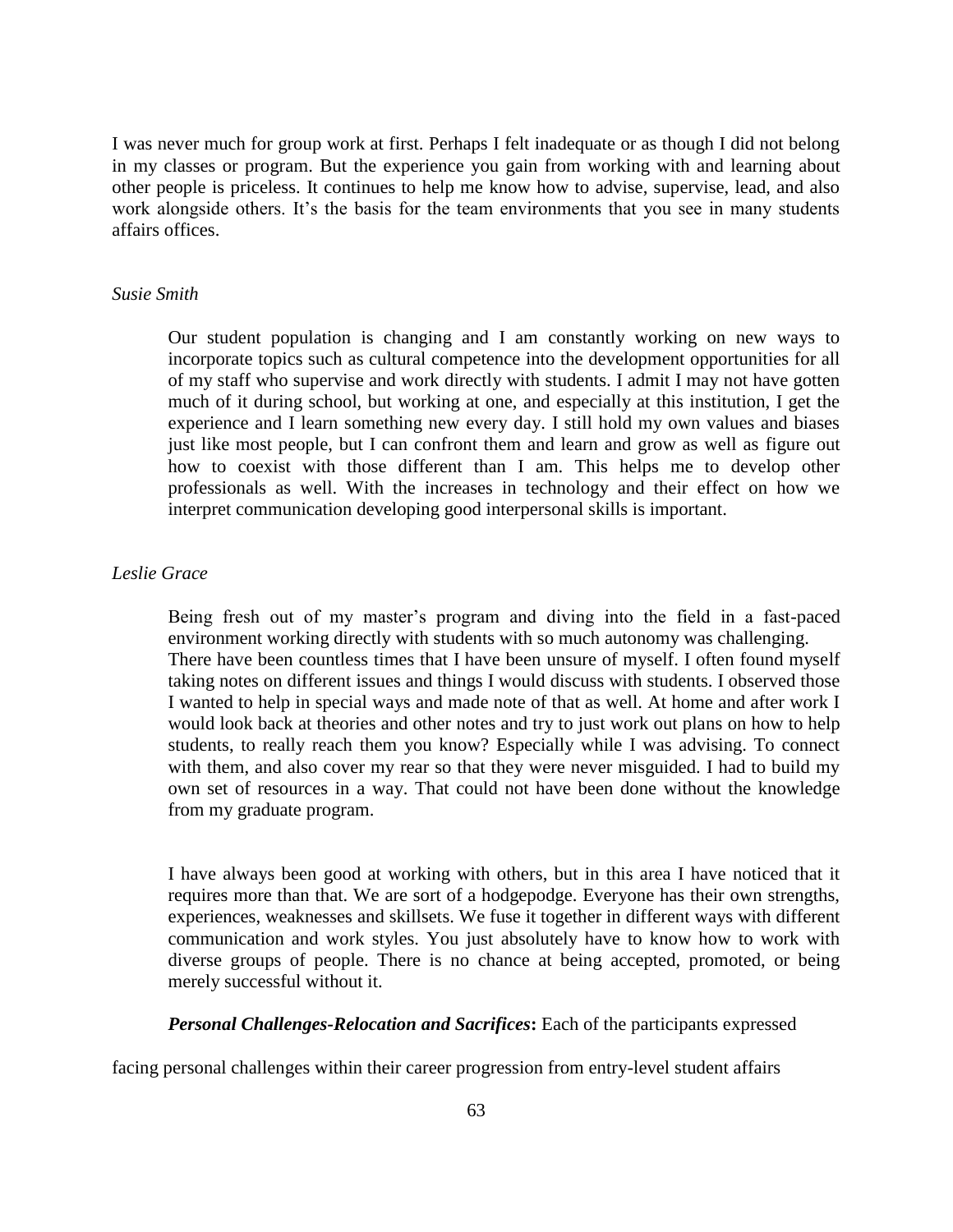positions to their current SSAA roles. Within this theme, two sub-themes emerged. *Relocation*  was a sub-theme that was described by the participants, as a personal challenge because they either did not expect to relocate as frequently as they had to for progression into a midmanagement position, or relocation was a personal challenge because it impacted their families. The impact of relocation on their established professional networks was a challenge that further impacted their career progression. The other sub-theme that emerged was the impact of personal and professional *sacrifices* that these women or other women they know had to make in order to progress to the next level.

#### *Susie Smith*

At my previous institution it was common for people to remain in their positions for longer periods of time than I anticipated, or that is normal elsewhere. I recall being advised that practitioners work in entry-level positions for no more than three years and then move on from there. When I progressed to an assistant level position my initial thoughts were to be there for about three years or so then I would move on or up again and eventually become a senior administrator somewhere. It did not take me more than two years to figure out that people at the top would remain at the top and this trickled down to me. So I had to seek out other opportunities elsewhere. Little did I know it would take two more institutions and several more years to reach this point. It has not been awful but it was not ideal either. With each move came a move for my husband and eventually for my two children.

## *Maria Rose*

Knowing women that have had to move around in order to keep progressing or even just to remain happy in their jobs has been a model for the way I thought my process would go. I do have the advantage of not having to consider anyone else other than myself. I can afford to be more selective than my fellow female [colleagues] and even some really good friends of mine that have moved all across this country for different experiences. They cannot simply look at institutional fit, benefits, and how they think they will fit in with a particular office or division. I can, but it surely has come at a price in another way.

My career was so important to me as a graduate student thinking about having to pay back student loans and help my family that it created a one track mind and one track path in which I only focused on moving forward and nothing else. I did not have much of a dating or social life, but I think that is a result of my institutional choices as well. I am happy with where I am now, but the sacrifices to get here have not been few. My work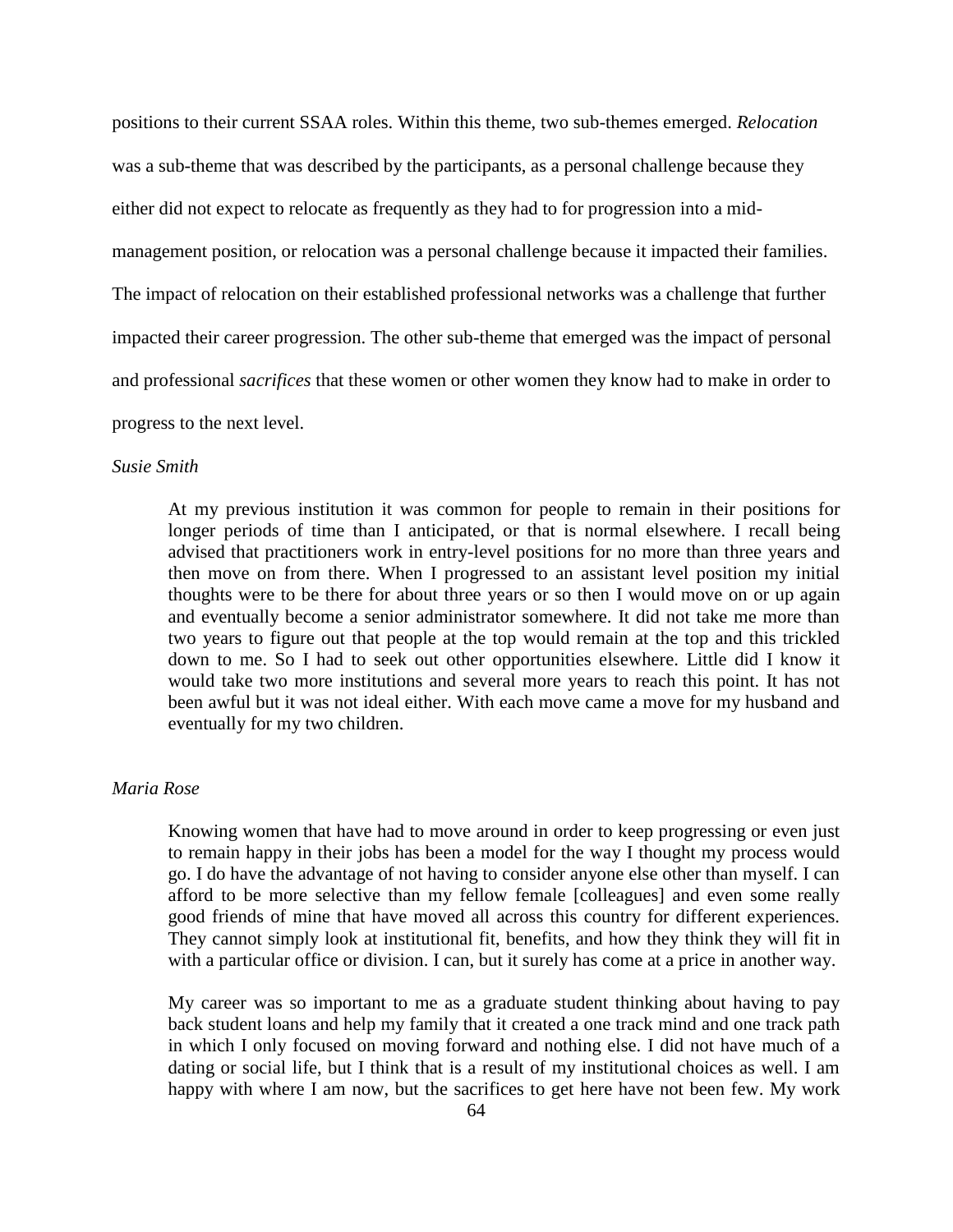has to keep me fulfilled because I get little chance for fulfillment outside of it. I am still hopeful that I will have a family one day but for now I can be happy about being where I am. It just does not happen this way every day for a woman especially a woman like me. I can take pride in that. I have to.

#### *Linda Adams*

I think women will always have to sacrifice more than men in order to balance the dualities of their roles and the many hats they wear. I remember asking a trusted advisor "do you think it is practical to think that I can be a good wife and mother but have a successful career at the same time?"...Now I know the answer to that question. One piece of the puzzle will never quite fit the way that it should. Someone or something will always suffer.

If there was a list that I could have added to over the years to tally up the sacrifices that I have made to get through college and grad school even before I started my career, it would probably take up at least one fourth of a composition book…Whether it is making the decision to commit and marry, have children, or remain single there can always be regrets and drawbacks. And personally I often had to deal with issues of poor timing. When is the right time to pursue this or that? Apply for this job even though it is across the country but a step up? Or stay here where I am comfortable and face being stuck?

#### *Heather Bush*

One of the pieces of advice I always heard the most was "don't get stuck, don't get stuck here." Well I have been at the same institution for over 15 years, but I do not consider myself to be stuck because what I sought and wanted I found and then some right here. Everything just sort of lined up. My husband works here on campus and has for years. This is my home community and my children were born and raised here. I think it is more of the opportunities and experiences that you can get that make the difference. In terms of barriers, I think women have many especially in this environment. I learned how to navigate and sort of ride my husband's coat tail to get around them. Other women that I know have not been as fortunate.

I left a job I had here several years ago when my son was born…He was very sick as a baby and though no one ever explicitly made me feel bad for being home or away from work so much with him, I felt guilty. I know my colleagues had extra responsibilities when I was away. A decision had to be made, so I made it in the best interest of my son and his health at the time. He needed his mother and I had to ensure his health and development. When I think of women who are administrators or even doctors, lawyers, any positions where they serve others or are leaders I often wonder what choices they have had to make and how they have affected their ability to move up or even stay at the top. As women we often cannot afford to take as many chances as men. We usually do the sacrificing and suffering.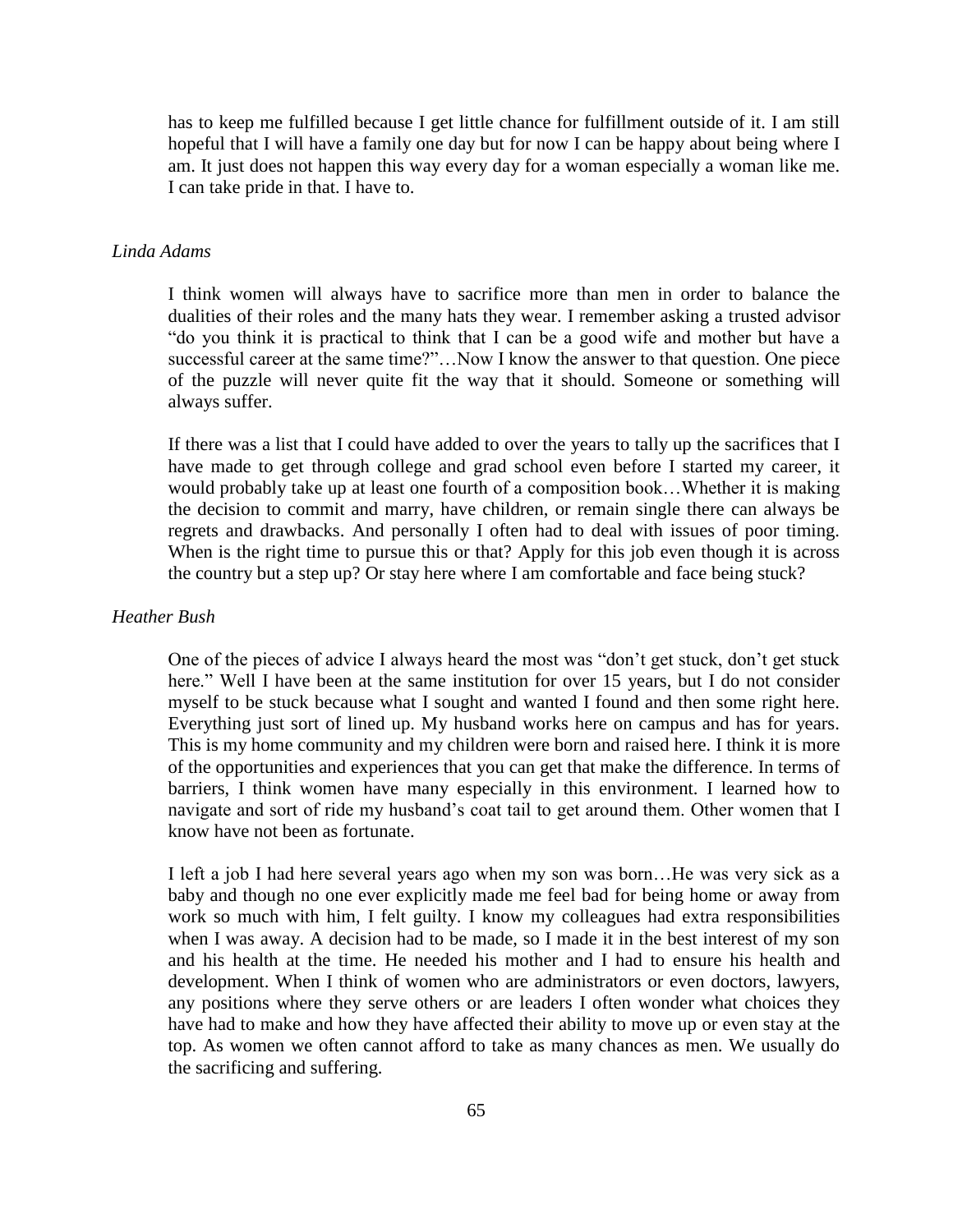*Male Leadership:* Women have earned the most graduate degrees, and enter the field of student affairs in higher numbers than men. However, men hold the majority of the senior level leadership positions within the field (Collins, 2009). One barrier that emerged as a theme from the data was that of attempting to progress from entry-level to senior-level student affairs administrative positions in institutions that are heavily male-dominated at the senior-level.

### *Maria Rose*

Men basically run this [campus] from the regents on down. That was a lesson I learned about higher education as a student before the start of my career. My ability to cultivate relationships and do my job effectively have been both positively and negatively influenced by men at this [institution]. There is a hierarchy that exists, a sort of good ole boy mentality that even some of my female colleagues play into. When I reflect on it, I can think of key situations where I felt like I was not taken seriously or where my ideas and opinions were not well received or even overlooked because I am a woman. It's a catch 22 because you want to stand up for yourself, but you do not want to be singled out as being overly emotional. Sometimes men mistake the passion that women have for emotion and think that is the way we lead, based on feelings. I feel like women are placed into a box even those like me who progress and find ourselves in leadership roles.

# *Linda Adams*

It may not always be malicious or intentional, but the presence and dominance of men at this [institution] and many others can be a great barrier to the progression of women. We can be in the background, but often cannot serve as the face or the major representative of the division or institution. That is engrained in the history of higher education.

*Mentoring:* The participants all acknowledged that finding a mentor on their same

campus or within the field of student affairs was of extreme importance. They considered this to

be one of the most rewarding experiences that helped them to identify their career goals.

Additionally, having a mentor allowed the participants an avenue to express frustration, share

ideas and successes, and get personal and professional advice from an outside person not within

their department or family. The participants shared how they were able to build relationships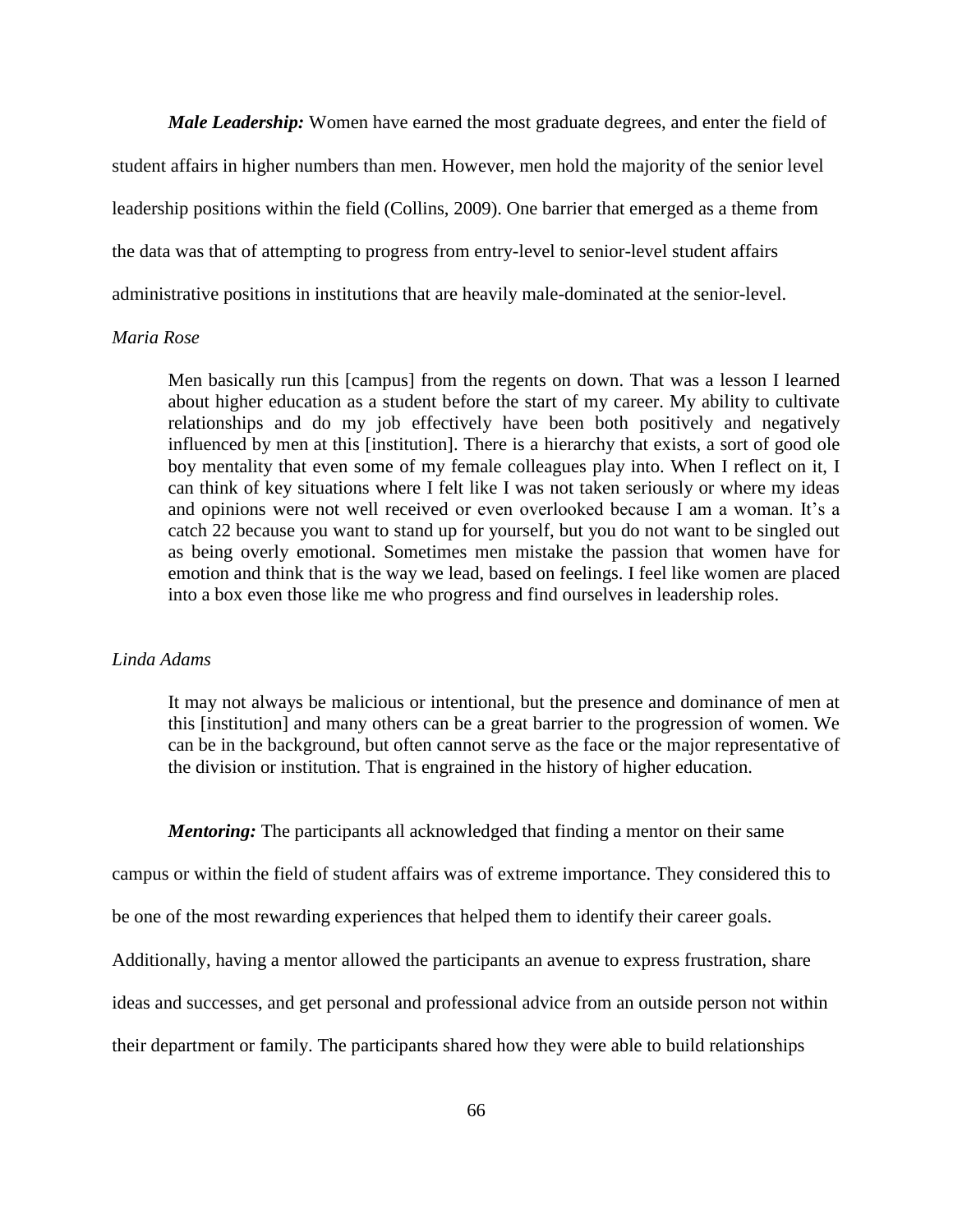with professionals that eventually became their mentors, and how they have been able to mentor

other professionals to help them achieve their career goals and find success.

# *Susie Smith*

Find someone who is more seasoned in the field and who is outgoing, successful and well-received. Cling on to that person. Study them, watch them, and then become their ally. Let that person know that they will be your mentor and work on building the trust and openness that a mentor/mentee relationship needs to grow strong. That was the best lesson I learned. It is what has helped me the most. I have a few people that I consider to be my mentors. Two are women and one is a man. He was on my dissertation committee and a former professor of mine.

I have looked to my mentors for support and encouragement along the way. Each of them helps me grow in a different way. They have been honest with me at times when I needed honesty the most out of anything else. You have to find people who will be positive, who care about you and who want to see you continue to grow and move forward. I don't think it can be done alone. Not in this particular field. You naturally come into contact with so many people. You naturally work with others in almost every area and position. Building good relationships is what it's all about.

### *Maria Rose*

Networking was the major issue that I had and it did not take very long for me to deduce that I needed this skill to get by and get ahead. At a regional conference I attended as a graduate student, I was at a networking reception standing in a corner and this lady approached me. We exchanged pleasantries and she could see my discomfort with the environment. She then took me around and introduced me to other people she knew as a member of the organization…we have been close since then. She is the extrovert and I am the introvert, but she has taught me how to manage my personality and build relationships with colleagues across campuses. She sort of mentors me in that way.

# *Leslie Grace*

One of the professors in my grad program became my mentor very early on. She always had such a great presence, and commanded the respect of others. She was well recognized in the field and took a vested interest into developing us as students for our work in student affairs. Although she no longer works here and I still do, we keep in touch. I often call upon her to help me sort out major decisions, or get her opinion or advice about challenges with other coworkers and students. I trust her. She has my best interest at heart.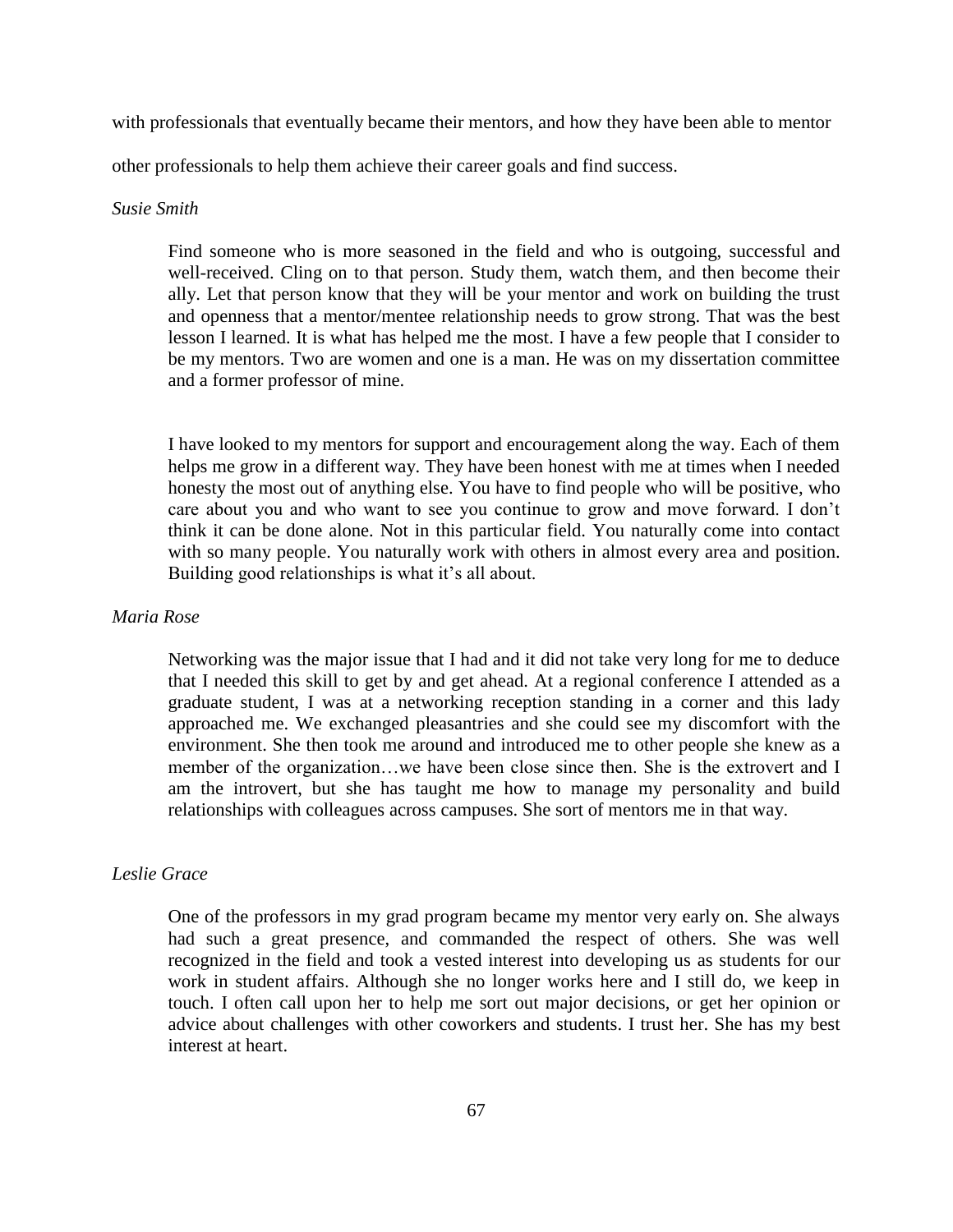## *Linda Adams*

Each week I have lunch with a group of colleagues across campus. We all come together to chit chat about how we are doing, how we are working towards our goals, and we ask questions, get and provide advice when needed. If we cannot meet we usually send emails or even text messages. It is a support system. In a way we are peer mentors for one another.

### *Heather Bush*

I like to mentor younger professionals and even graduate students. It helps me to learn from them and understand generational differences. That is what helps me to relate to those I work with and continues my development. It also allows them a sounding board.

#### **Advice for women who aspire to become SSAAs**

*Research Question Three: What advice would female SSAAs provide to other women in planning* 

*their pathway for career advancement to a senior-level student affairs administrative position?*

Though there is no clearly delineated career pathway leading to SSAA positions, all of

the participants managed to successfully overcome barriers and challenges in order to progress to

their current SSAA roles. There were, however, commonalities in the advice that each participant

provided for women who desire to progress from their current positions into SSAA roles. The

following themes emerged as a result of the data collected and analyzed across the individual

cases.

**Patience:** Each of the participants mentioned that women need to understand the changing nature and environments of higher education and view student affairs as an evolving process. As a result, patience is essential for both survival and progression.

### *Leslie Grace*

Be patient. The plan that you make for your life and especially your career may not always play out the way you envisioned it would. We are at a point where so many things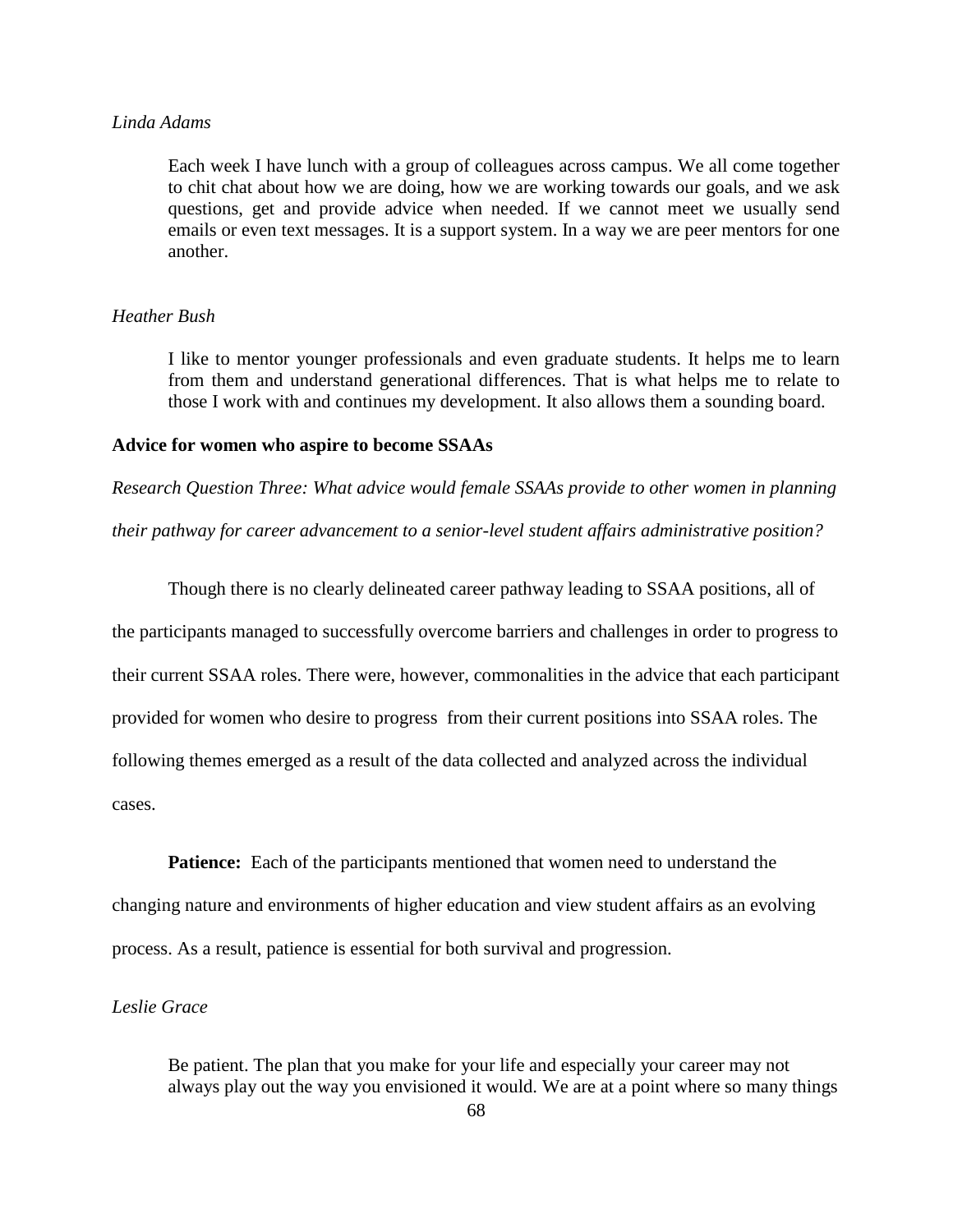are changing the best thing you can do is be patient, gain more knowledge and experience and re-chart your path as needed.

# *Heather Bush*

Things may not happen for you as quickly as you would like them to or think they should. Always have a contingency plan and be patient. We are in the midst of so much change in higher education, most of it simply due to our economy. These days career progression may not be as important as career endurance. Patience is instrumental.

**Establishing a Professional Network:** The importance of building relationships through

networking and finding a mentor were consistent throughout the participant's responses.

Similarly, the participants expressed the importance and benefits of being involved in on-campus

committees and organizations, as well as off-campus through professional organizations and

other professional developmental opportunities.

# *Leslie Grace*

Being involved has always been important to me and has always benefited me. I attend socials, sit on committees and volunteer in different areas with different activities whenever I can. I am also a member of a regional and national organization and attend conferences as a participant or presenter annually.

My first job here was advising in student activities and I loved it. I wanted to be the kind of advisor that I had as a student leader. Since then, I continue to advise or co-advise student organizations outside of my major job role. I find it fulfilling in allowing me to continue to work closely with students but also because it helped and has continue to help me make contacts and build relationships with different offices, departments, staff and faculty across campus.

### *Linda Adams*

Again finding a mentor and preserving that relationship is going to be important to women whether they are just entering the field or have been around for a long time. Mentors can change because values, ideas and experiences change. Women in student affairs need to know that this is alright.

Get involved as soon as you transition into a new position or new campus. Take the time to sit back and observe and really get a feel for the climate and culture in your office, division and institution. I can't tell you how many times I have encouraged professionals and especially female professionals new to an institution to get involved and start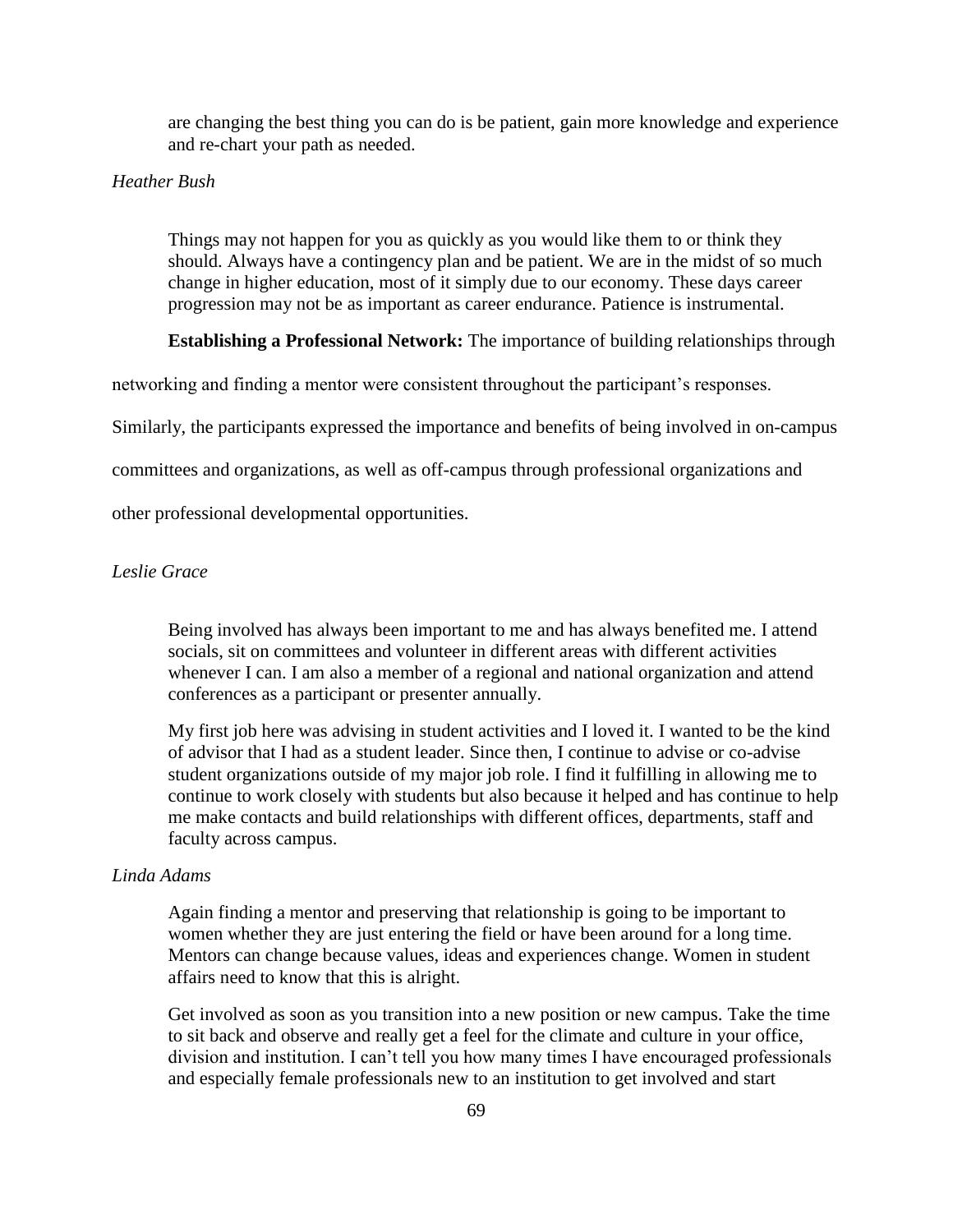meeting people. That age old saying of "it's not what you know but who you know" can be so very true in this arena.

### *Heather Bush*

Professional development and membership in professional organizations is important and provides some perks. One can build good networks that way. I try to meet and develop friendships and networks of people here but also at other institutions. It helps me to have resources and support, but also to connect other people to those that can help them in a variety of ways. Women especially need to be sure to be involved.

**Embracing Change:** The women interviewed for this study expressed the importance of

embracing change that can come at the departmental, division or institutional levels. Knowing

what to expect, remaining positive, and understanding how to work through changes that affect

them helped the participants to progress and remain successful despite barriers and adversity.

The SSAAs provided useful advice for women student affairs professionals that will face change

along their career path.

### *Susie Smith*

You can be assured that change is going to come. We have to continue to change in order to meet the needs of our institution and the students we serve. Mission statements change, visions change, and people in leadership from the top to bottom will change as well. The best advice I can give about change is to expect it, decide if you can handle it, and make a plan of action.

# *Maria Rose*

I cannot even begin to describe all of the different ways that change will occur, but if you look at institutional and nationwide trends in higher education and student affairs you can get a sense of what may come to pass at your institution and be better prepared for that which is inevitable.

# *Leslie Grace*

Women have to know how to be flexible, quickly adapt and bounce back. Do not feed into the negativity that often comes with change. In higher education change can be such a slow process at times and at other times it can swoop in really quickly.

## *Heather Bush*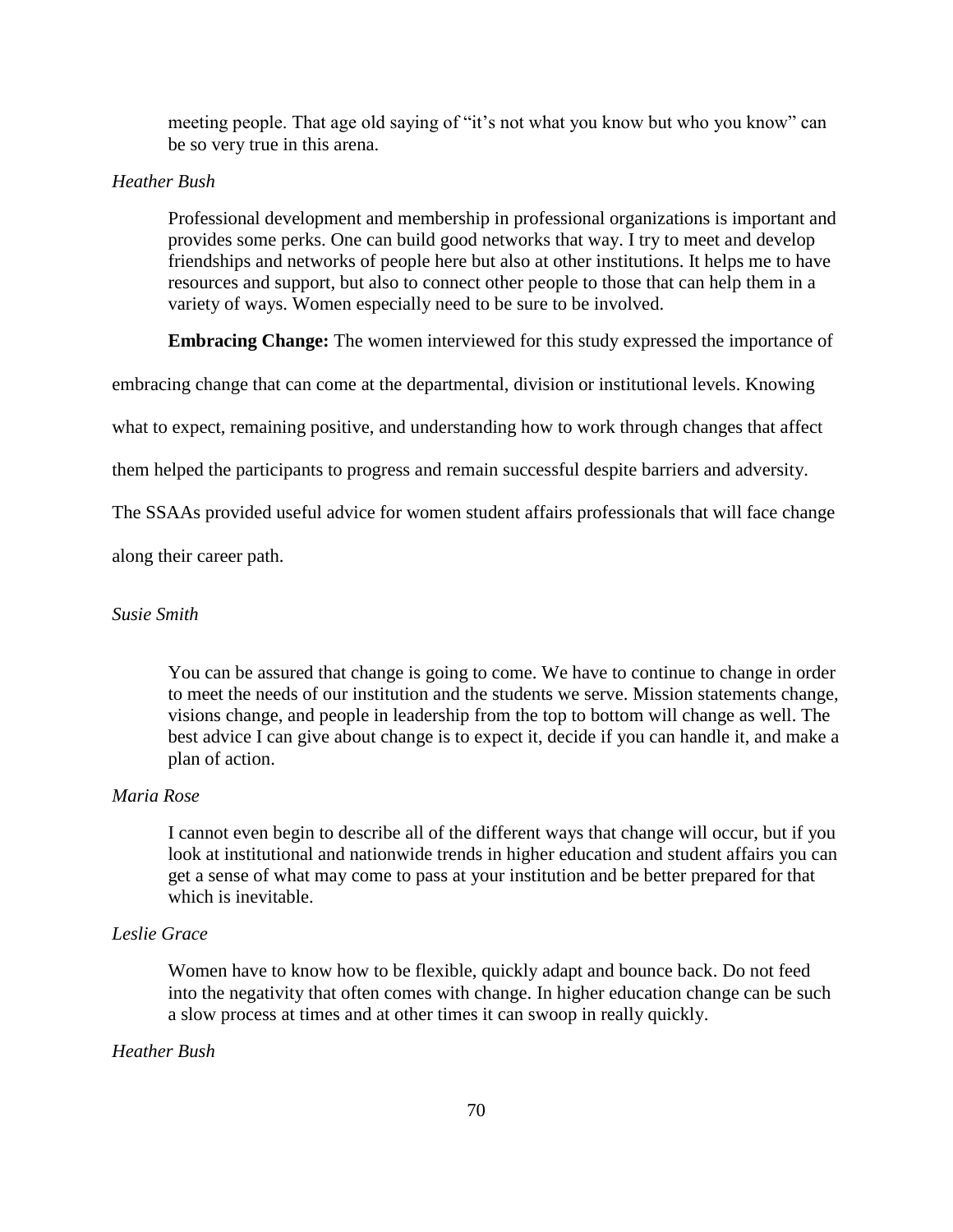I consider myself to be something like a veteran. I have been around a long time and have witnessed so much change. A successful practitioner, administrator, or professional has to expect that change will take place over the course of their time within a position or at an institution in general. Being able to quickly adapt and learn will make women successful and can also make them stand out.

**Advanced Education and Experience:** In order to progress into senior-level roles, all of

the SSAAs interviewed with the exception of *Leslie Grace* described the importance of having a

doctoral degree in their own advancement into an SSAA role. Gaining diverse experience in

multiple functional areas of student affairs and remaining knowledgeable on the current trends

and issues facing student development, student affairs and higher education in general were

noted by the participants.

### *Maria Rose SSAA 2*

I knew during my master's program that eventually I would need to get a doctorate degree if I wanted to advance to senior-level status. I looked at several institutional structures and did some research to see how many administrators were able to advance to senior-level status with just a master's degree. I did not find many, especially not at major research universities. The time that one chooses to enter a doctoral program will vary for different people based on a myriad of factors but it is important for women. We simply must have the education to back up all of the experience on our resumes and vitae.

### *Leslie Grace SSAA 3*

Experience can speak volumes about a candidate's expertise and capacity to perform well in certain roles. Get as much experience as you can in different functional areas of student affairs. It really starts in graduate programs because you get an indication of your pathway based on what you learn and your experiences.

At some point consider furthering your education in whatever way is relevant to you and your career goals. It can be through continuing education classes, another degree, or just seeking various professional development opportunities. One of my goals for instance is to learn Spanish because of the increase in that particular population of students on my campus. Discovering what will help you do your job or even your next job better is the advice I would give.

# *Heather Bush SSAA 5*

It's better to know a little about a lot of different areas than to know a lot about one particular area or department. If you want to go into a senior-level position, you may end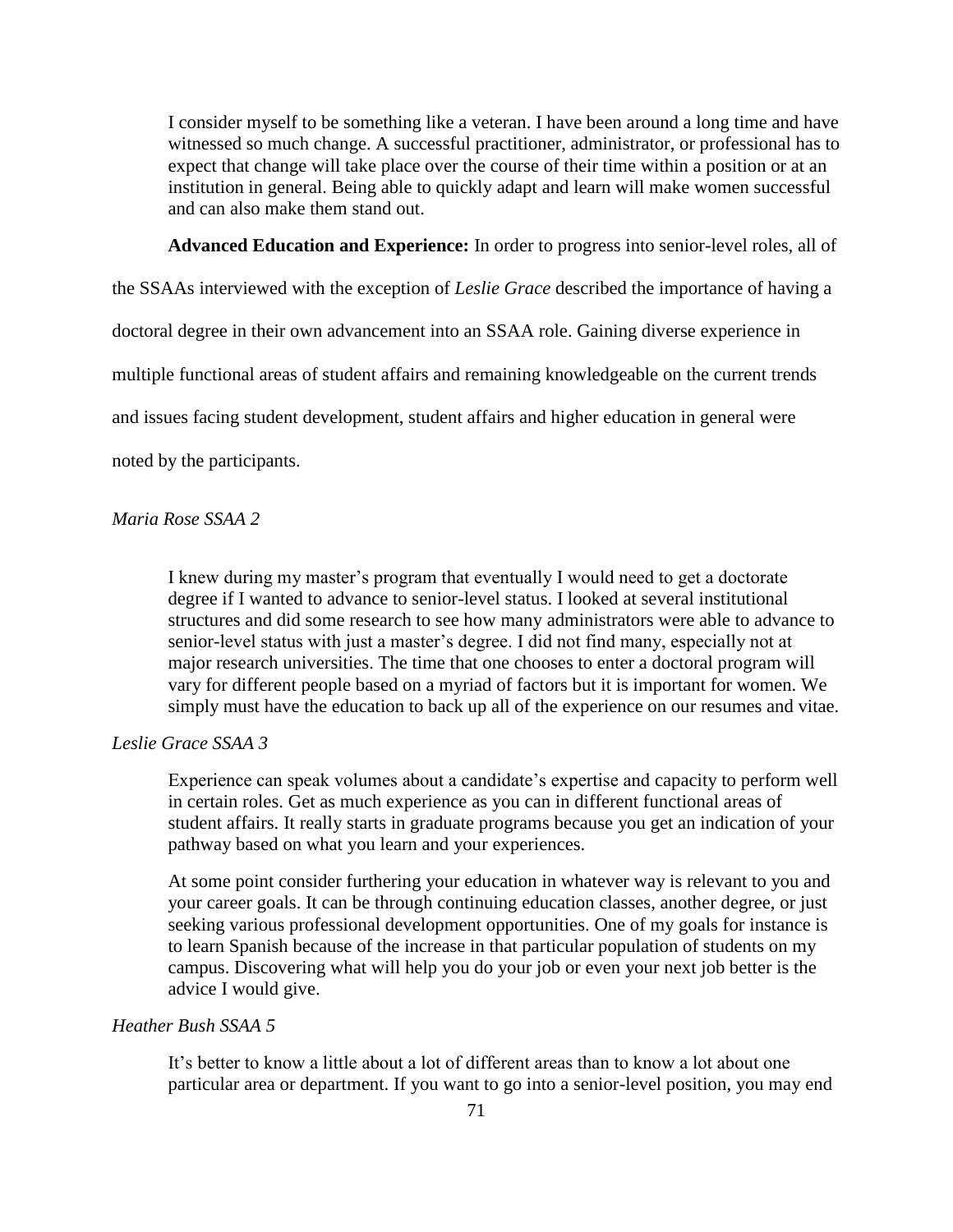up in charge of areas or departments within the division for which you have no experience. It is hard to lead that way, to be an effective leader anyway. You will not be seen as competent or get the respect from those whom you lead if you do not have diverse student affairs experience.

The education piece is equally important. At least five to seven years of experience and a doctorate degree give you a better chance and make you stand out more. I have been on many search committees and women without an advanced degree (and by this I mean a doctorate degree because a master's is standard for entry level) have been overlooked regardless of the required and preferred education that is listed in the position description. At the best institutions administrators want the best people for the job. Women you must prove yourself to be the best above other women and of course above men. For those in grad programs, know that if you do not continue your education now, you will need to know what point you will come back and get the PhD or EdD, because if you want to progress you will need it. Just look at it as a requirement.

Overall, the themes from research question three suggested that women who work in student affairs need a strong support system. Across the cases, the participants alluded to key aspects of building a support system including: identifying mentors on campus, and getting involved in professional organizations and professional development opportunities. The importance of embracing change and being patient suggested that women must display adaptability and resilience in order to be successful within the field.

Data analysis illustrated the importance of professional mentoring, the willingness to relocate for employment opportunities, and the importance of relationship building skills and the ability to work well with others as major factors influencing the career progression of women to SSAA roles. The participants cited strong involvement during their own undergraduate experience as reasons for choosing to enter the field. The presence of males in the majority of the leadership hierarchy, along with personal and professional sacrifices were perceived as detriments to progression into senior-level roles. Additionally, when women seek to progress to the senior-level, institutional choice is often a consideration. Finally, the participants offered advice for aspiring SSAAs noting that it is crucial to be patient, establish a strong professional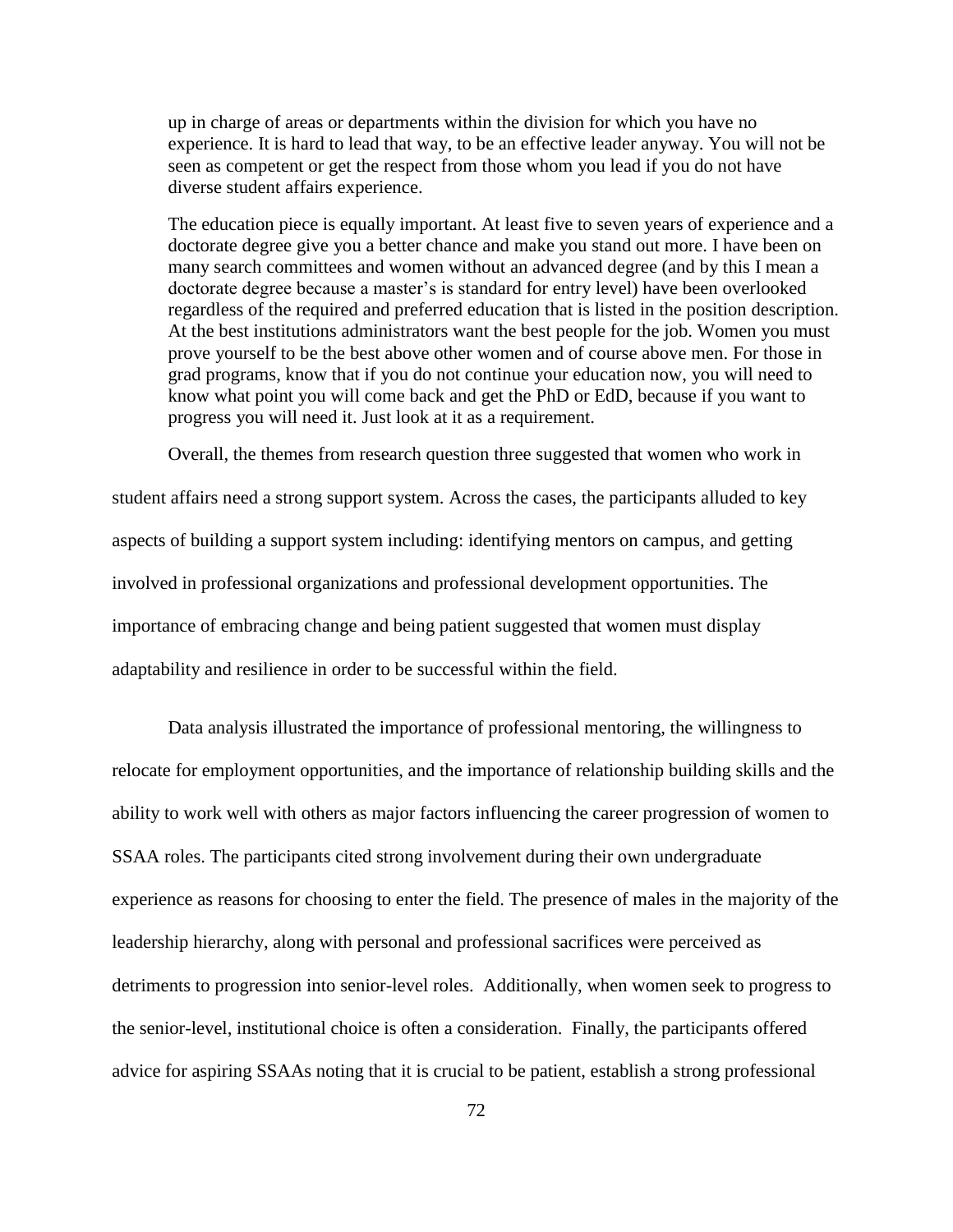network, embrace change well and obtain advanced degree and a variety of experience within student affairs.

### **Chapter Summary**

The themes that emerged from this inquiry were essential to understanding and attempting to answer the major research question of this qualitative inquiry, which was: how do women entering into the field of student affairs chart a career pathway that successfully leads to becoming an SSAA at public, doctoral granting research universities? Within this chapter, a description of the purpose and data collection process was provided in order to reiterate the overall purpose and set the tone for the results. Next, selected biographical information for each of the participants was provided to establish the background of each individual case study along with the research questions.

The remaining sections of chapter IV were the data analysis and coding results, which provided details regarding the process and procedures utilized by the researcher in order to analyze and code the data collected. Lastly, the emergent themes section provided a rich-detailed illustration of the 10 common themes and two sub-themes that emerged from the individual cases as a method for answering the research questions. The research questions were provided under each of the three broad categories, along with the themes and sub-themes. A brief description of each theme and sub-theme was included for understanding of its context within the case studies, and selected statements from the participant interviews were included for a more fundamental understanding of the emergent themes and results.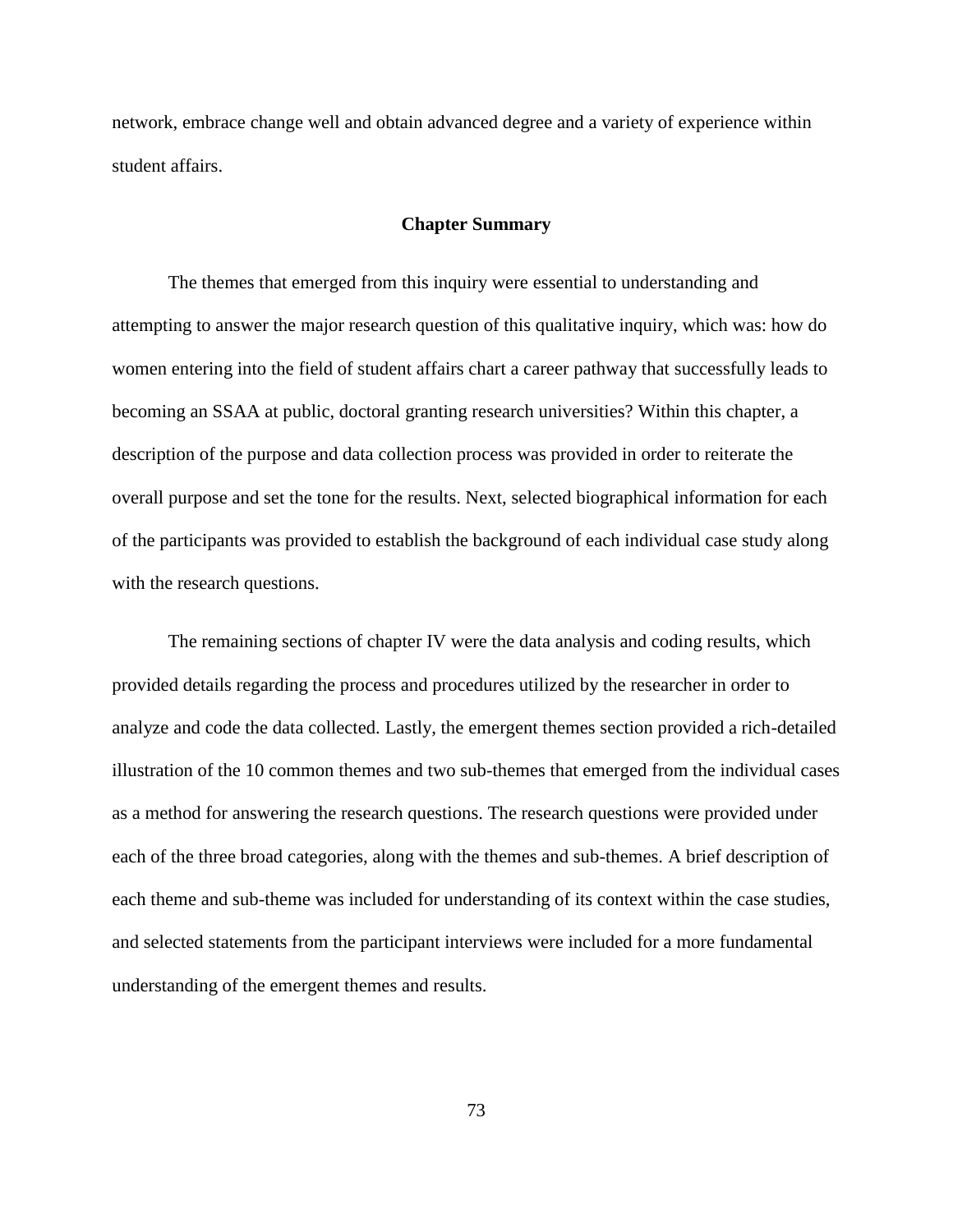## **CHAPTER V**

## **CONCLUSIONS AND RECOMMENDATIONS**

Although women hold a majority of the total positions in student affairs, they make up the minority of senior-level administrators. The purpose of this qualitative study was to gain a comprehensive understanding of the career progression challenges faced by senior student affairs administrators (SSAAs) by exploring their personal experiences. A case study design was utilized; five current senior-level student affairs administrators were interviewed as the major source of data collection. The SSAAs were the study's participants; they offered insight into their own experiences that led to their career progression, as well as advice for women entering or currently in the field who seek to advance to SSAA roles.

This chapter presents the findings of the study while making connections with the existing body of literature and offers conclusions. Additionally, the chapter includes the limitations arising during the course of the study. Finally, the chapter concludes with recommendations for future research and implications for improved practice within the field of higher education and student affairs in particular.

### **Summary of the Study Results**

The researcher utilized a qualitative approach with a comparative case study as the design. Interviews and written documents were triangulated to strengthen the findings and trustworthiness of the study. This section presents the findings of the study by research question and provides a summary of the findings as identified from the data analysis.

**Research Question One: What is the reason women SSAAs chose to work in the field of higher education and primarily in student affairs at public four-year doctoral granting research institutions?**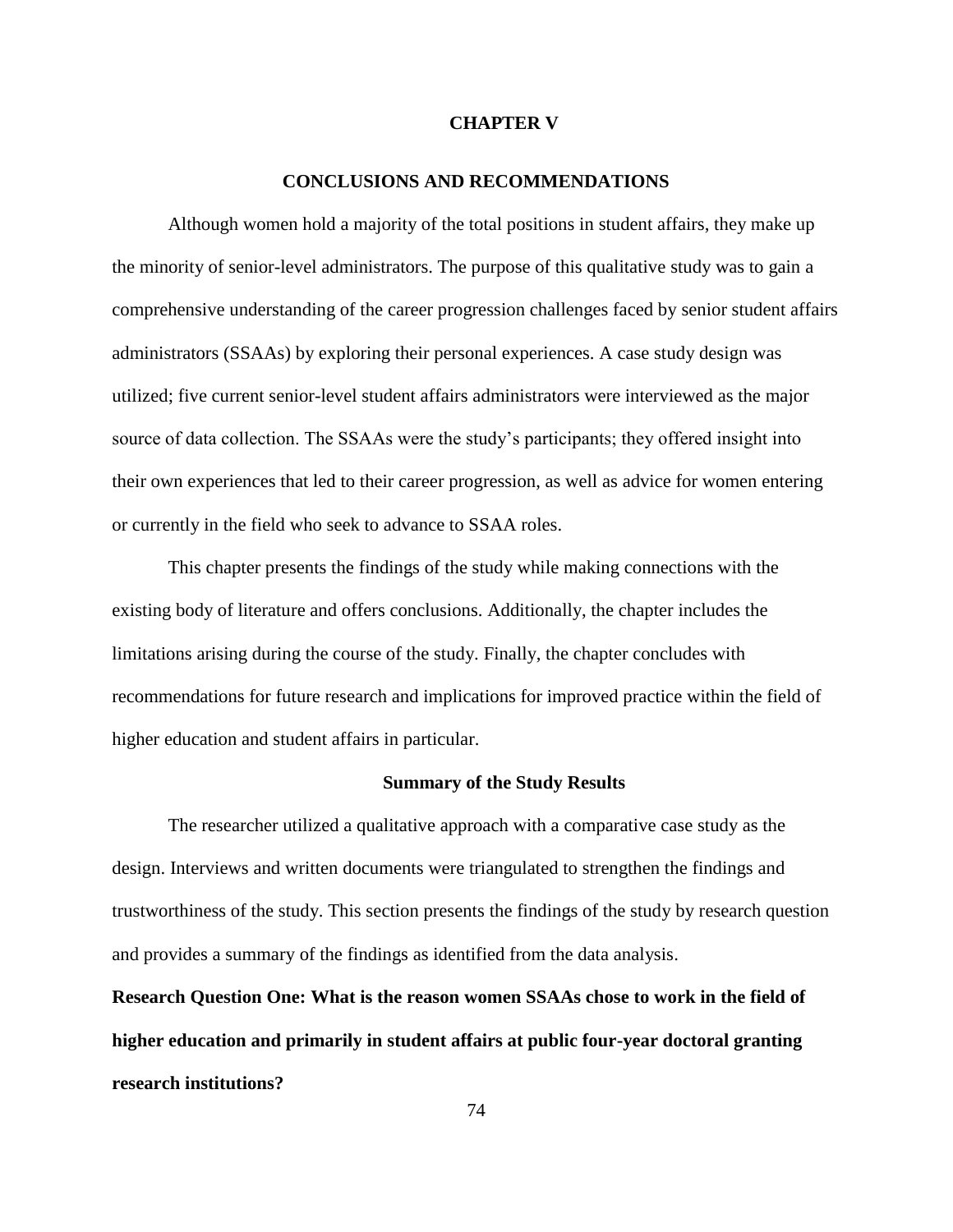In analyzing the data in research question 1, two themes emerged from the participant interviews. Overall, the participants expressed an interest in entering the student affairs profession based on experiences they had as undergraduate students. Involvement was the theme that emerged based on these responses. More specifically, the SSAAs discussed their cocurricular activities and leadership experiences as a motivating factor for selecting a career in student affairs. *Susie Smith* posited being involved on campus and becoming student leaders provided women with the opportunity to build meaningful relationships with student affairs professionals such as their organization advisors, who influenced their decision to work within the field. *Leslie Grace* felt that a former advisor motivated her to pursue graduate studies in a student affairs program.

The second theme related to the desire of the participants to work at four-year doctoral granting research universities. Institution choice emerged as the second theme related to entry into the field of student affairs. Overall, the women in the study described feeling a sense of comfort and familiarity with working in institutions similar to where they attended college, and the desire to profess at what they viewed was the most prestigious public research institution within their respective states. For example, *Leslie Grace* and *Heather Bush* both entered the field of student affairs through positions at their respective undergraduate institutions, which were four-year doctoral granting research institutions, and they have progressed to their current SSAA roles. On the contrary, *Susie Smith, Maria Rose, and Linda Adams*, have held student affairs positions at two or more institutions before advancing to their current SSAA roles.

**Research Question Two: What are the experiences (events, interactions, positive and negative encounters) that lead female SSAAs to stay in the student affairs profession and progress to their current position?**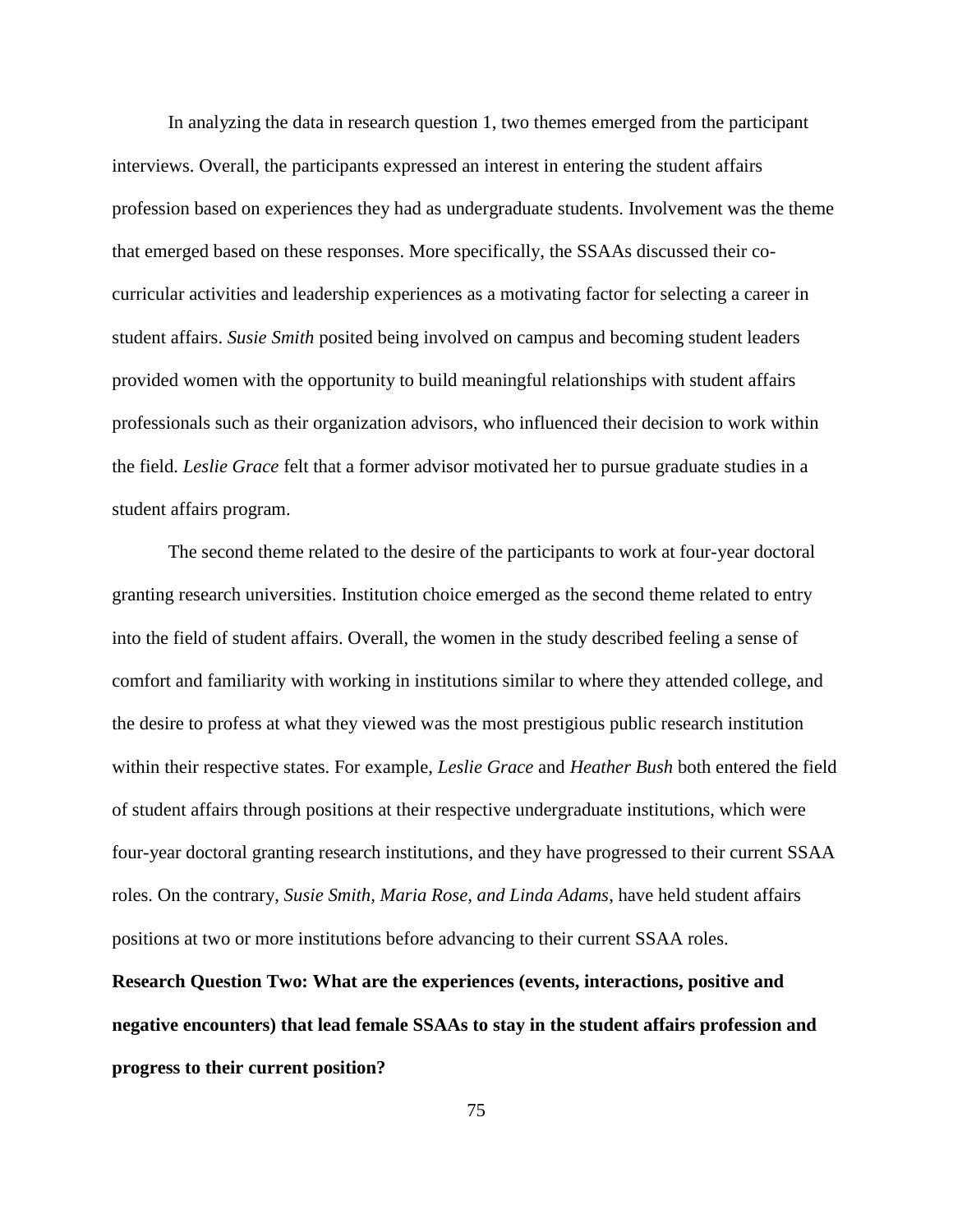Four themes and one sub-theme emerged from the analysis of the data concerning research question two. The first theme, working with others, was formed from the interviews of the participants and their insight on the importance of being able to work well with diverse groups of people. The participants noted an appreciation of the skills and knowledge they acquired through graduate studies and professional development opportunities and experiences. *Susie Smith and Leslie Grace* highlighted the importance of knowledge of student development theories and the ability to put theories into practice through experiences working with diverse groups of students.

Personal challenges were the next theme that emerged from research question two. Within this theme two sub-themes were identified relating to the need for women to be willing to *relocate* for employment opportunities and make *sacrifices* in order to achieve career advancement. Within the context of relocation, *Susie Smith and Maria Rose 2* both advanced into senior-level positions by moving for new job opportunities as opposed to advancing within the same institution where they held their first student affairs position. Additionally, they described not knowing that they would have to relocate as often as they did in order to advance from their entry-level positions.

In terms of other sacrifices, *Maria Bush* alluded to having an advantage over other women because she was single and did not have a family to consider in the process of seeking and accepting new job opportunities in order to advance. For *Linda Adams,* the sacrifices she considered when making career decisions involved her roles as both wife and mother outside of her professional career. *Heather Bush* expressed having to manage dual roles of wife, mother, and career professional, and made the decision to leave a job within the field temporarily to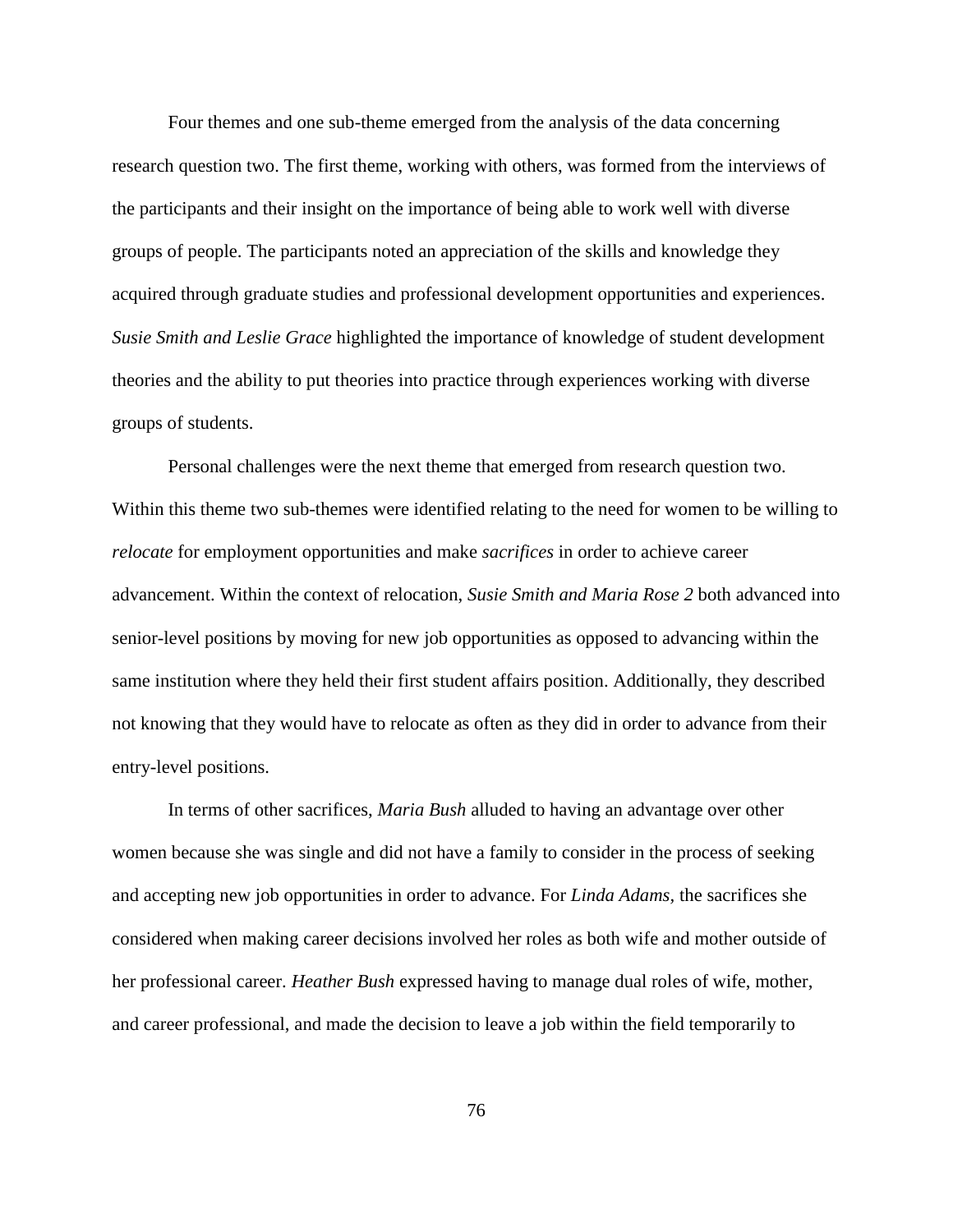become a "stay at home mother" for the purpose of caring for her son who was ill for an extended period of time.

The third theme that emerged from research question two was the presence and impact of male dominated leadership in research universities and student affairs. Overall, the participants suggested that the dominance of male leadership made it difficult for women to advance to senior-level roles. They cited inconsistencies in the attitudes and belief in their competence by male leaders as a detriment that hindered their progress. *Leslie Grace* offered testimony from a former colleague who confided in her about concerns she had with her former male boss whom she felt often doubted her competence and ability to lead her team of professionals effectively.

Finally, mentoring was the fourth theme that emerged from the analysis of the data as a positive aspect of the SSAAs experiences and a benefit to their career advancement. Identifying a mentor on campus or within the student affairs profession was described by all of the participants as having a positive impact on their personal and professional growth. The participants expressed an appreciation for having found a mentor to confide in and provide them with advice and support. Most of the women still have mentors in their current positions. **Research Question Three: What advice would female SSAAs provide to other women in planning their pathway for career advancement to a senior-level student affairs administrative position?**

Three themes resulted from the data analysis across the cases concerning this research question. All of the participants identified the importance of patience as a much needed and valued trait for women in student affairs seeking to progress to SSAA roles. Patience materialized from the notion that higher education is an ever-changing system and having the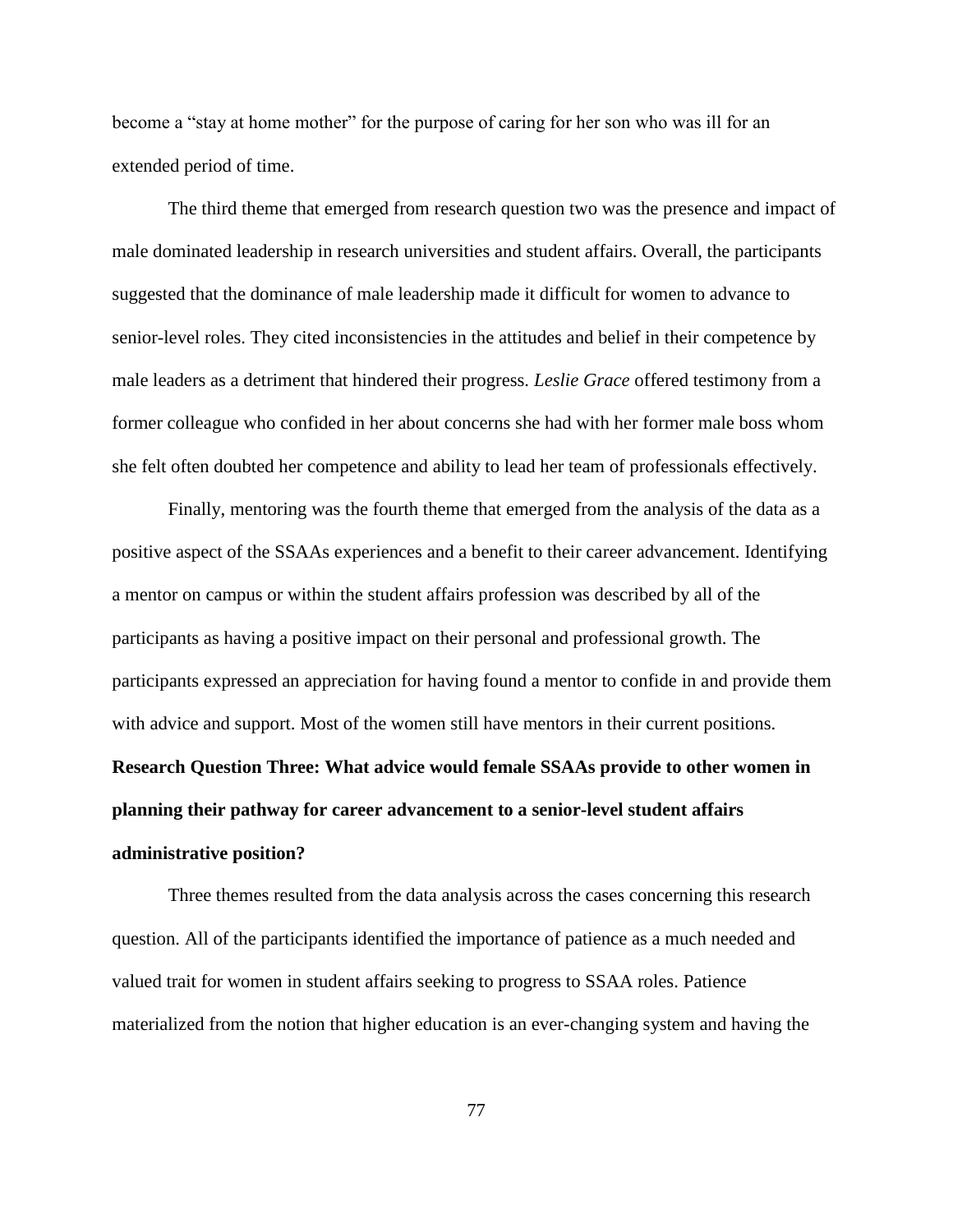ability to embrace changes, deal with a multitude of issues, and remain successful was essential for survival and progress.

In addition to patience, embracing change was another theme that came together from the experiences of the participants. The women in the study provided insight on understanding that the career plans professionals establish for themselves may continue to change based on the institution, system of higher education, new opportunities, obstacles, and challenges. In fact, *Heather Bush* noted that often women must need to re-cast their career path and redefine goals if they want to remain successful in the field of student affairs.

From the analysis of the interviews, it was evident that the participants believed that securing advanced education and training benefited them in their pursuit of career advancement. Obtaining graduate-level education and continued training was the next theme associated with research question three. All of the participants with the exception of one obtained a doctoral degree. Additionally, each of the participants alluded to participating in regular trainings and continued education opportunities that ultimately helped them to be successful at their jobs and to move forward with more responsibilities and career advancement.

Finally, establishing a network of professionals through mentoring and involvement was the last theme that emerged from the interviews related to advice that SSAAs would provide to aspirants. Consistent throughout the participant's responses was the advice that having a support system of professionals is essential for continued growth and success. Each participant noted having at least one mentor. *Heather Bush* expressed the importance of being a mentor for younger professionals as a way to give back and help other women grow personally and professionally. Being involved in institutional, regional, and/or national organizations was described as an important way to network and gain social capital within student affairs.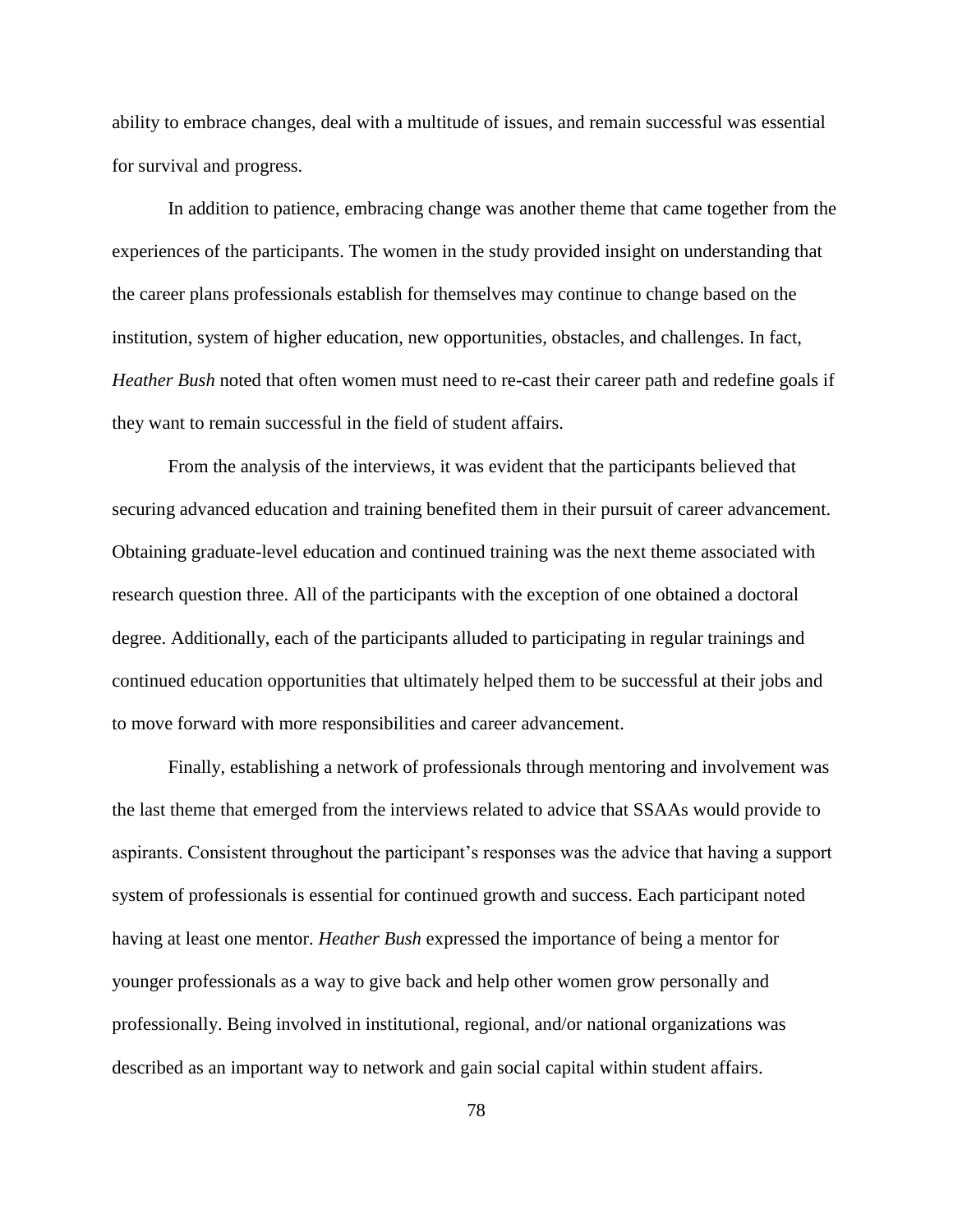#### **Discussion of the Findings and Conclusions**

The number of women entering the field of student affairs has continued to grow over the past 25 years. The literature alludes to an even greater increase over the next decade. However, the literature is lacking with studies concerning how women can chart a career pathway and successfully navigate into senior-level positions in the field of student affairs. This study provided empirical evidence of the experiences five women SSAAs faced during their careers in becoming SSAAs at doctoral granting, research universities. This section provides a discussion of the findings and conclusions based on the research and literature. The discussion of the findings and conclusions are examined for each research question.

### **Research Question 1**

A key focus of the study was understanding the reason why women initially become interested in student affairs and choose to pursue a career in the field along with gaining insight into their desire to advance to senior-level status at public four-year doctoral granting research institutions. Involvement in college as an undergraduate was a major finding related to research question one. The participants had unique experiences during their time as college students that led to their initial interest in the field. Additionally, they were encouraged by advisors and student affairs professionals to look at career opportunities in student affairs. This motivated them to pursue graduate-level education and work in student affairs.

Scholars and practicioners (Albin & Dungy, 2005; Anderson, Guido-DiBrito, & Morrell, 2000; Banas, 2010) have suggested that many people choose to enter the field of student affairs based on their own active campus involvement and leadership experiences gained during the undergraduate college years. In a qualitative study on the journeys of colleagues in student affairs, Taylor-Costello (2009) reflected on her own decision to pursue a career in student affairs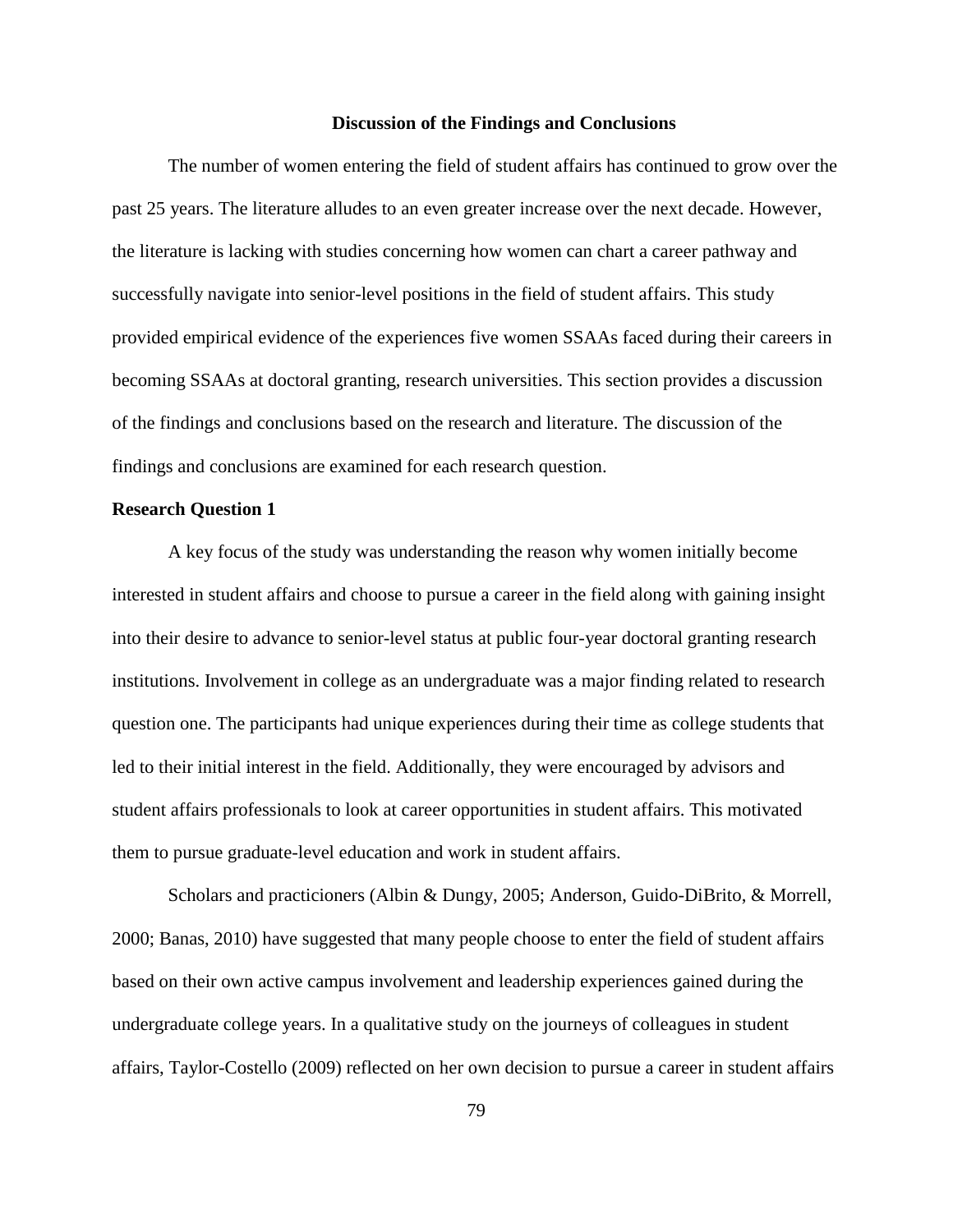and the influence of two mentors who were both student affairs professionals at the institution where she held her first entry-level position. She entered the field in a non-traditional way, after completing her undergraduate education. Based on her experiences in residence life and her desire to develop and advance within the field that eventually led her to pursue a graduate degree in student affairs administration.

Women have played a major role in shaping higher education and particularly student affairs throughout the years. Historically, women were hired as student affairs practitioners in order to assist in the development and needs of female college students. This study provided evidence of the continued need for women interested in student affairs administration to build relationships with other women students on campus, who can assist them with their development and unique needs. Although the study's findings did not directly determine that mentors influenced women more than men in choosing a career in student affairs, the literature and the study both identify women are needed to serve as mentors for other women and they can help shape the perception of women (Biddix, 2011; Blackhurst, 2000; Spangler, 2011).

In terms of institutional choice, public, doctoral granting research institutions are often seen as the most prestigious universities in higher education. In 2007, the Chronicle of Higher Education reported that women held less than half of the senior-level college administrative positions among various institutional types including: doctoral, master's, baccalaureate, and twoyear institutions. The Chronicle noted the highest concentration of women senior-level student affairs administrators can be found at two-year institutions, where in 2009, they made up more than half of all women SSAAs within the field (Chronicle of Higher Education, 2007). This study focused on women who were current SSAAs at public four-year doctoral granting research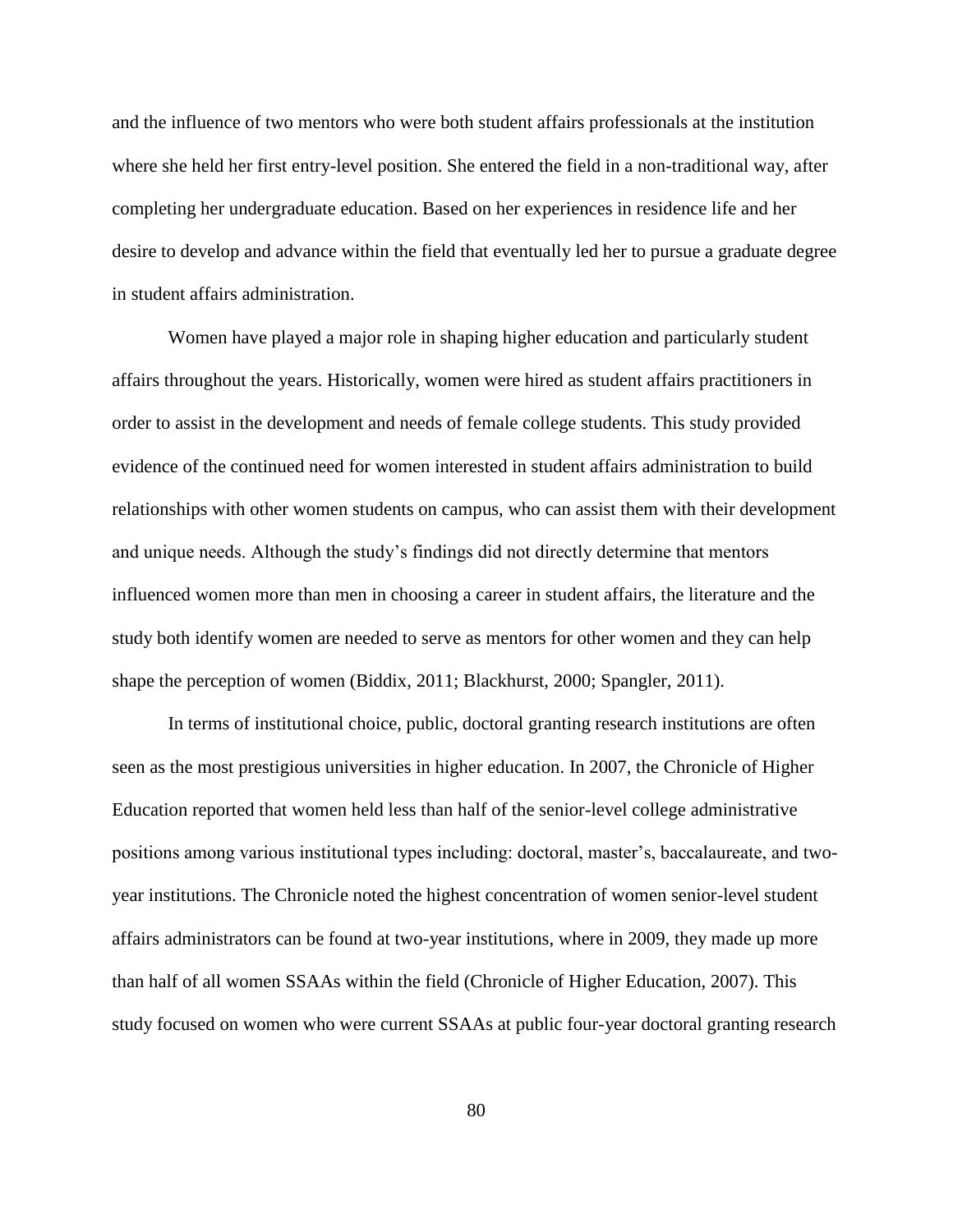institutions specifically because they have the lowest percentage of female SSAAs. In 2009, women at these institutions made up only 43% (CUPA, 2009).

The prestige of working at a doctoral granting research institution and obtaining an SSAA position was expressed across the cases within the study. This study shed light on the importance of the difficulty women still face in achieving senior-level positions at public research universities. For women in the study, as with many women earning graduate degrees in student affairs in public research universities entering into a career in this particular type of institution and advancing up the ranks is a goal. Since so many women interested in the profession have attended a public research university either as an undergraduate or graduate student, it is natural that this is where they feel most comfortable. However, women should recognize that rewarding careers in student affairs and opportunities for advancement exist in other four-year and two-year colleges and universities.

### **Research Question 2**

The experiences of all student affairs professionals are unique and diverse. The second research question was purposed to engage the participants to provide insight into their lived experiences (events, interactions, and positive and negative encounters). The question sought to discover what made women SSAAs remain in the field of student affairs, and how they successfully climbed the ladder of career progression to advance to their current positions at public, four-year doctoral granting research universities.

A major finding of the study was learning how to work well with diverse groups of people. The participants asserted that this skills was essential in student affairs but even more so for women administrators. College student populations are becoming increasingly diverse, and with this diversity is the need for professionals who possess a sufficient skill-set in developing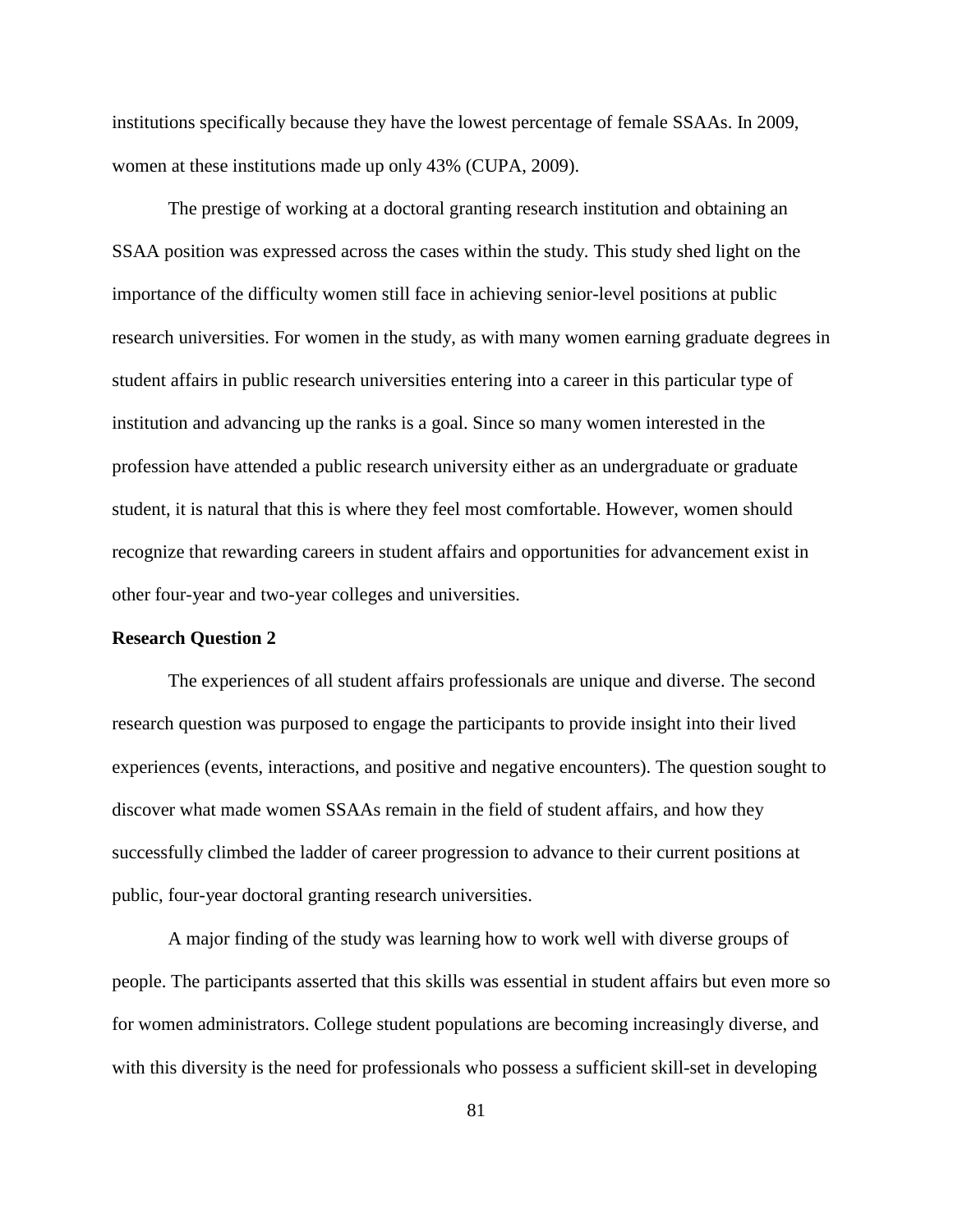and working with diverse students and professionals (Evans, Forney, Guido, Patton, & Renn, 2010). Graduate coursework and experience provided the participants in the study with opportunities to engage in peer learning from diverse adults, as well as work together with others in group settings. *Maria Rose* spoke of the importance of having a solid base in learning student development theory, which she received in her graduate classes and obtaining diverse perspectives and insight from other classmates. Likewise she also discussed an appreciation that grew from working in groups on projects and papers in classes because it helped her work well with and learn more about others. Women need to learn and be able to apply student development theories and continue during their career with professional development opportunities focused on cultural competence and working with others. These skills, knowledge, and ability are essential to the success of student affairs professionals (Evans et al., 2010). *Susie Smith* cited the importance of providing professional development opportunities to her staff members to increase their cultural competence and abilities to work well with diverse groups of students. Student affairs professionals must be culturally competent and able to work with diverse populations of students, staff, and administrators in order to be successful.

The study exposed some common challenges for the participants in regards to their career progression. The participants consistently discussed relocation for professional advancement and making personal sacrifices as challenges women administrators face. More than half of the participants were surprised by the number of times they had to relocate for new job opportunities that would allow them to continually progress in the student affairs profession. *Susie Smith* described being surprised that she had to leave the institutions where she held entry-level and mid-management level positions in order to advance to the senior-level. While there are many entry-level and mid-level positions, the number of positions available at the senior level narrows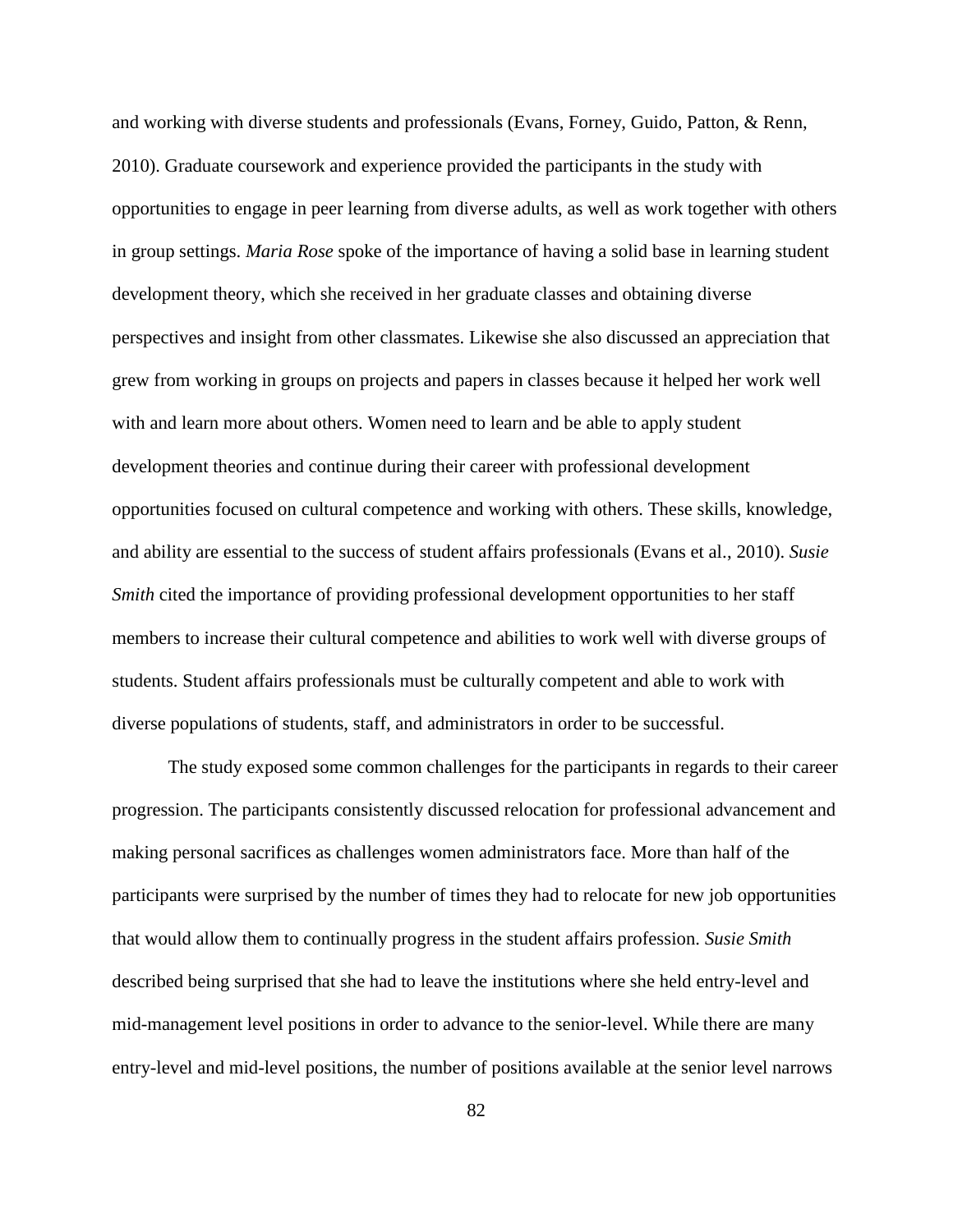and turnover is less than at the lower levels of student affairs. Constantly moving in order to continue the ladder of career progression can add stress to women, many of whom are already dealing with the stressors of balancing multiple roles, often times not required of men.

Moreover, the stress and uncertainty of a clearly defined career pathway yields negative effects on women and their perception of the student affairs profession, as well as their place within the field. Barr (1990) commented that the confusion and stress of relocation and uncertainty resulting from the absence of a career path "often requires professionals to leave their current schools" (Barr, 1990, p. 168). To this end, Holmes (1982) stated that "the tenure of an administrator, especially a top level administrator is not usually a long one and when it becomes necessary or advisable to leave, the choices are not simple ones" (Holmes, 1982, p. 29). Biddix's (2011) study on career paths in student affairs resulted in the identification of career path trends that may assist one in identifying popular career choices; however the lack of research on specific career paths has not been fully explored. The findings from the existing literature corroborate the evidence of the harmful effects of the absence of a clearly defined pathway for career progression for women within the field.

This study identified experiences that current women SSAAs have had that they believe hindered and helped them to climb the ladder to senior-level status. Finding a mentor to increase one's support network, being involved in professional development opportunities and professional organizations, working well with others, and having the ability to work well with others helped the SSAAs to successful advance in career status. Contrarily, although the women successfully progressed, working in an environment where men are the majority of the leaders, struggling between work-life balance and having to make sacrifices and relocate for promotions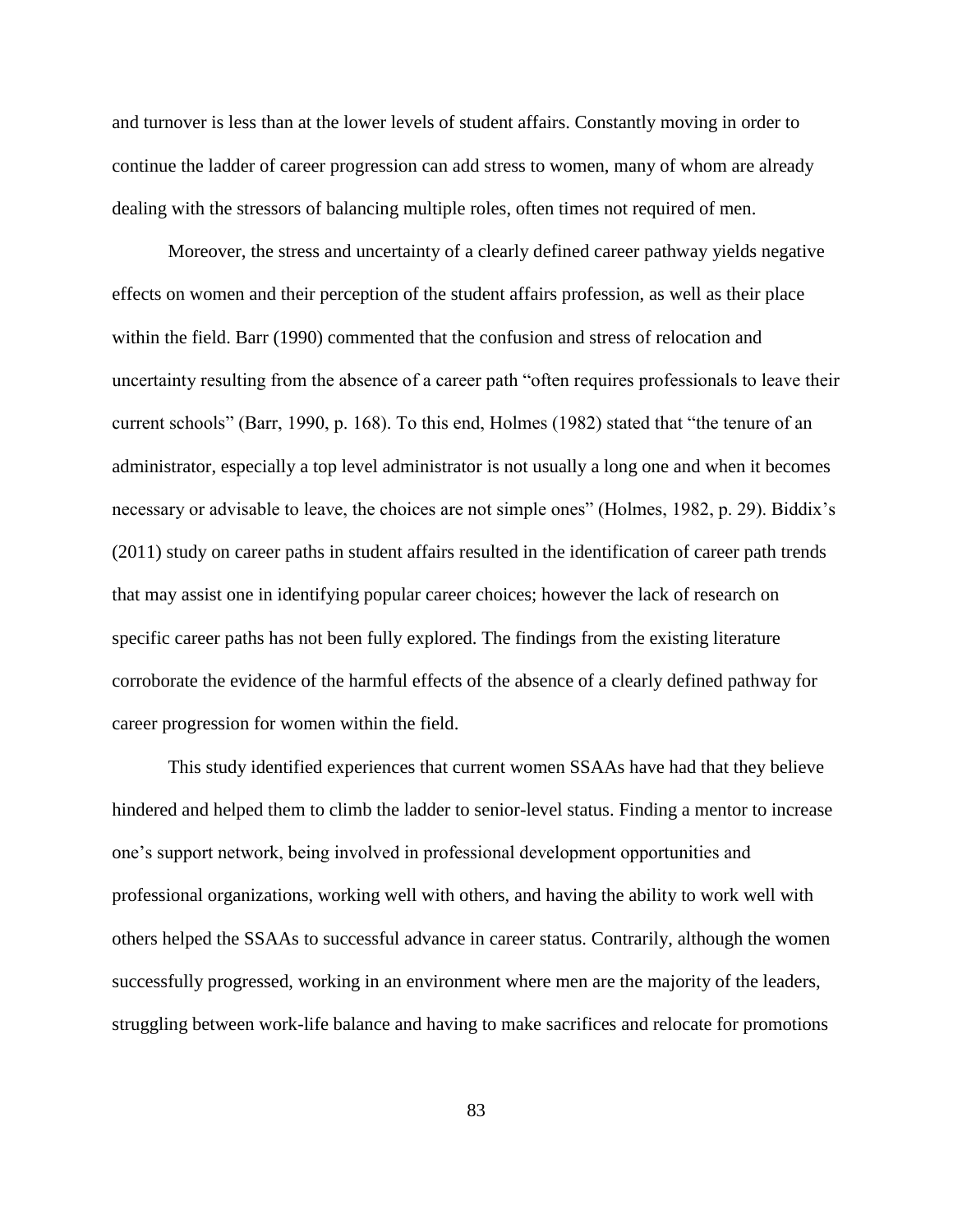hindered the women from progressing. These findings help to continue the identification and discussion of career path trends to SSAA roles.

Making sacrifices was also a finding of the study that had an effect on the personal and professional lives of the study's participants. The participants unanimously felt that relocating to seek employment along with other commitments of professional work in student affairs created challenges for managing their dual roles as working professionals with being wives and mothers. Bailey (2011) asserted that women face tough choices regarding balancing their career goals with dual roles of mothers, wives, and caregivers. Her research illustrated the direct connection between personal and professional roles. In a more recent study of nine female former student affairs administrators, Waltrip (2012) discovered that role conflict between being a wife, mother, and professional administrator influenced many women to leave the field before reaching the SSAA level. The literature is replete with studies that reinforce the notion that in today's society women still maintain the primary "responsibility for caregiving and domestic work…regardless of whether they are employed full-time" or not (Stimpson, 2009, p. 67). *Linda Adams* indicated that she believes women will always have to sacrifice more than men in order to balance dual roles. She further described her own experiences and belief that women cannot have both successful careers and be good mothers unless sacrifice comes into play having a negative effect on one of the roles being balanced.

Furthermore, *Maria Rose* contributed her own thoughts and experiences on personal sacrifices by sharing that the fear of not advancing to senior-level status and having the financial capacity for basic living needs and paying off student loans have caused her to put off having a family and therefore not adding on dual life roles. Scholars such as Marshall (2004) pointed out that women tend to be held to different standards than their male counterparts, and therefore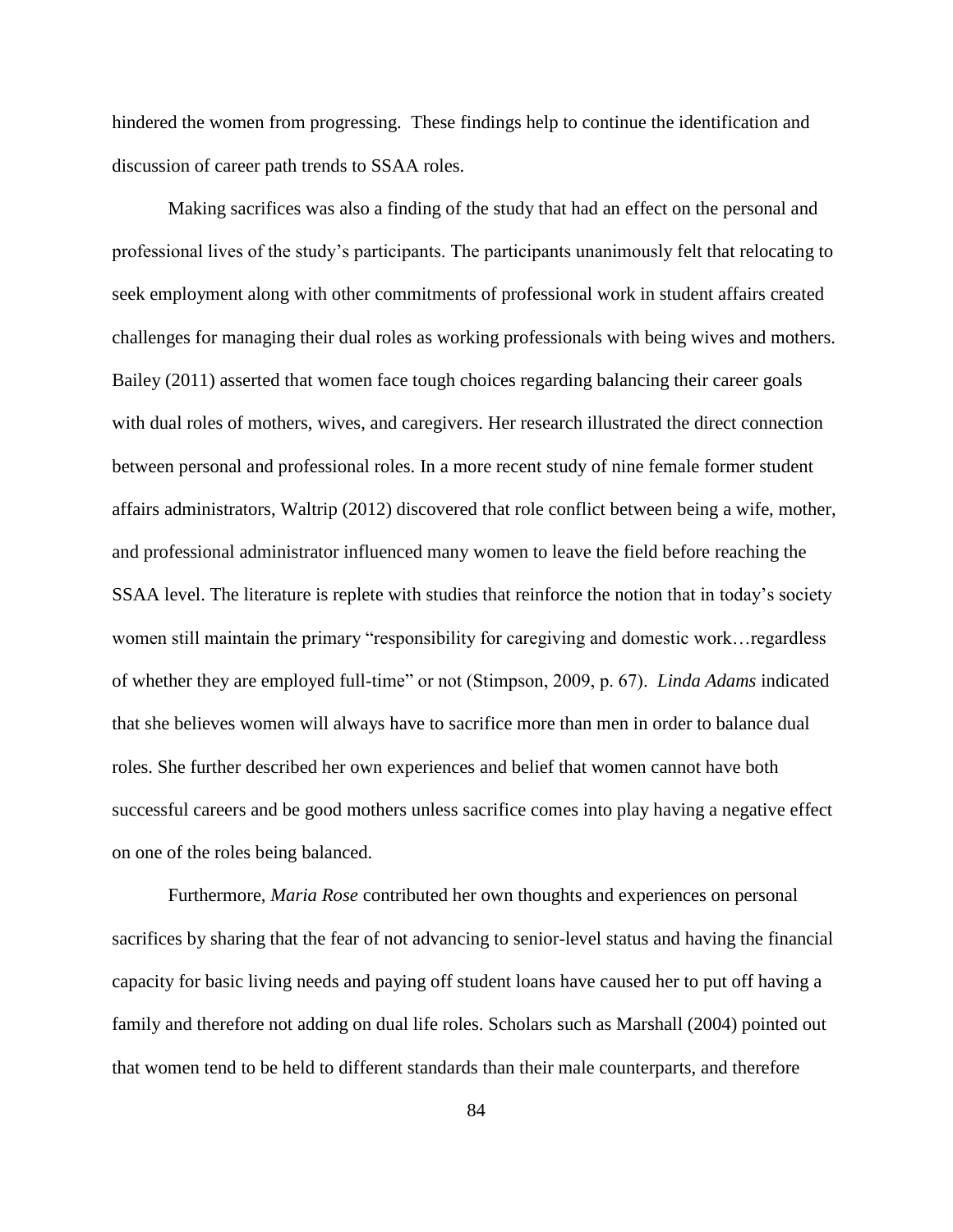managing dual roles at work and home often have a great impact on women. Collins (2009) asserted that these days many women are choosing to live a lifestyle with establishing and progressing in their student affairs careers as a priority over establishing a family and developing intimate relationships .The development of variations in lifestyles and personal priorities can be seen as a major factor needing more attention and development to fully understand its impact on women in student affairs. This study provided personal experiences and insight into decisions that women have to make in order to manage their career goals and desires, with their personal roles. It adds a wealth of knowledge on issues that women face in balancing multiple roles and career advancement as managing a work-life balance to the current body of literature. Women must be more intentional about professional career planning in order to achieve SSAA positions due to the many obstacles they will face.

Another obstacle women student affairs administrators encounter is the existence of male-dominated executive/senior leadership in higher education and student affairs. Men developed the initial leadership networks that exist in higher education. Although the number and percentage of women attending and working in higher education has grown substantially over time, executive leadership of colleges and universities remains centrally male-oriented and dominated. Chilwniak (1997) proclaimed, "the academy has comfortably reproduced itself for several centuries and a male-dominated, patriarchal culture has been solidly established" (Chilwniak, 1997, p. 6). This male-dominated culture has led to an environment in which male leadership has become commonplace and poses a detriment to the promotion of women. *Maria Rose* provided a candid depiction of life on her campus as a female SSAA. Within her shared experiences, she depicted the male leadership on her campus as being a top-down hierarchy in which a "good ole boy" mentality existed. She expressed that for her, it has been important to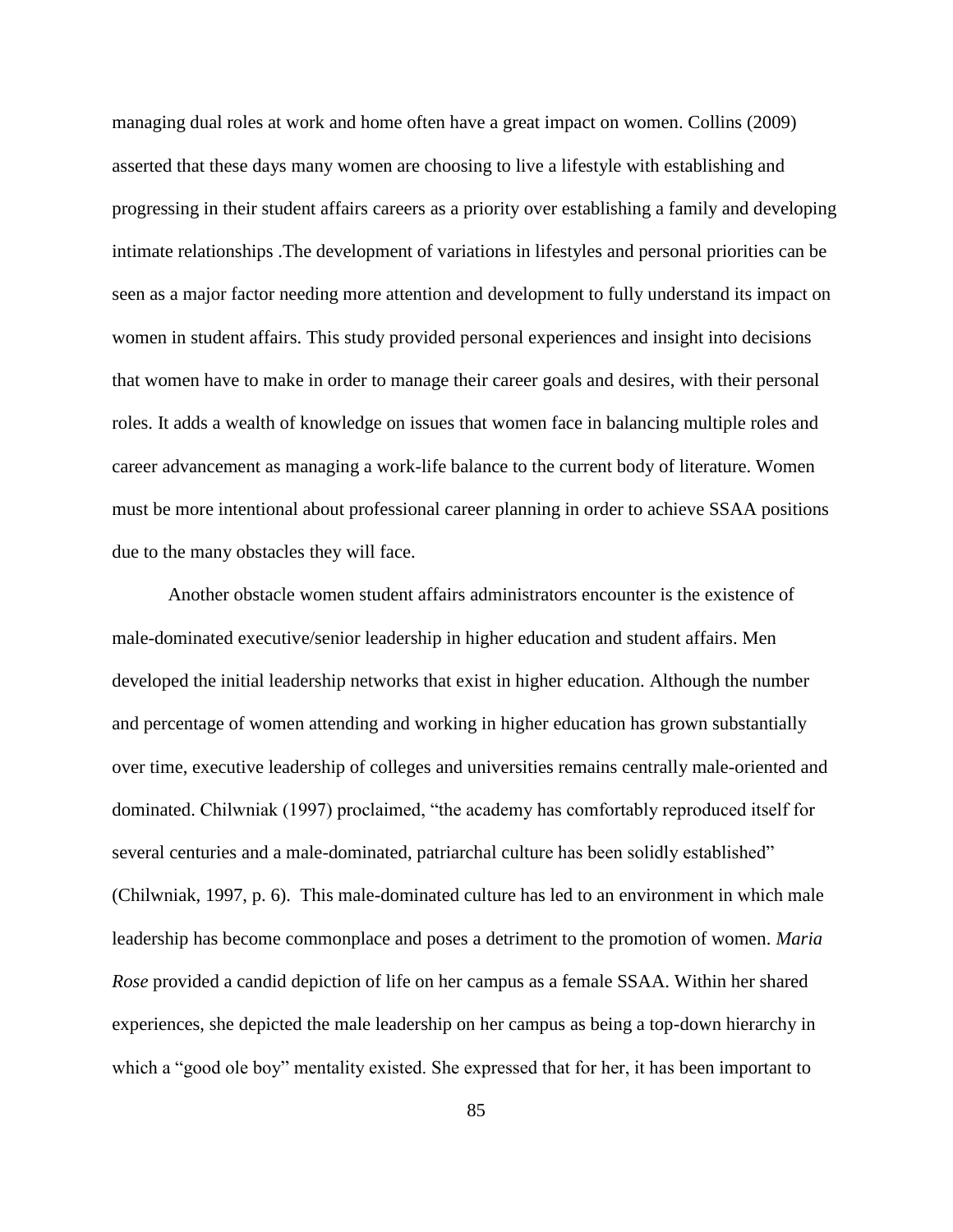gain strong professional relationships with male leaders who could contribute to her success and participation in leadership at her institution. Finding a voice, feeling heard, and standing up for herself are aspects of her overall development and well-being that contributed to her journey as a student affairs professional. Levinson and Levinson (1996) contributed to the body of knowledge surrounding the personal and professional development of women by introducing the concepts of dreams, conflicts, feelings, crises, and accomplishments that make up the "journey" of women's lives and experiences (Levinson & Levinson, 1996). It is extremely important that women develop a professional network of both male and female colleagues if they are to successfully climb to senior-level positions in public research universities.

Within the study, participants also provided anecdotes to explain the issues that surround women and their ability to advance in a male-dominated hierarchy. The idea of the "glassceiling" effect comes into play when looking at the field as a whole and how women continue to remain stagnated at the mid-level. The glass ceiling in student affairs has led to "bottle-necking" of women at the mid-levels of administration. Bottlenecking was defined as the inability for a person to progress or be promoted to a senior-level or executive position within their current institution, and therefore remaining stagnant at their current level. Bottlenecking has affected many women in student affairs in the competition for limited senior and executive positions. Both visible and invisible barriers exist in student affairs that impede the potential for the advancement of women administrators beyond the mid-management level (Collins, 2009). From the findings of this study along with the existing literature, it can be concluded that careful attention should be paid to the effects of male-dominated leadership on women entering and attempting to progress within the field of student affairs. Women need to identify possible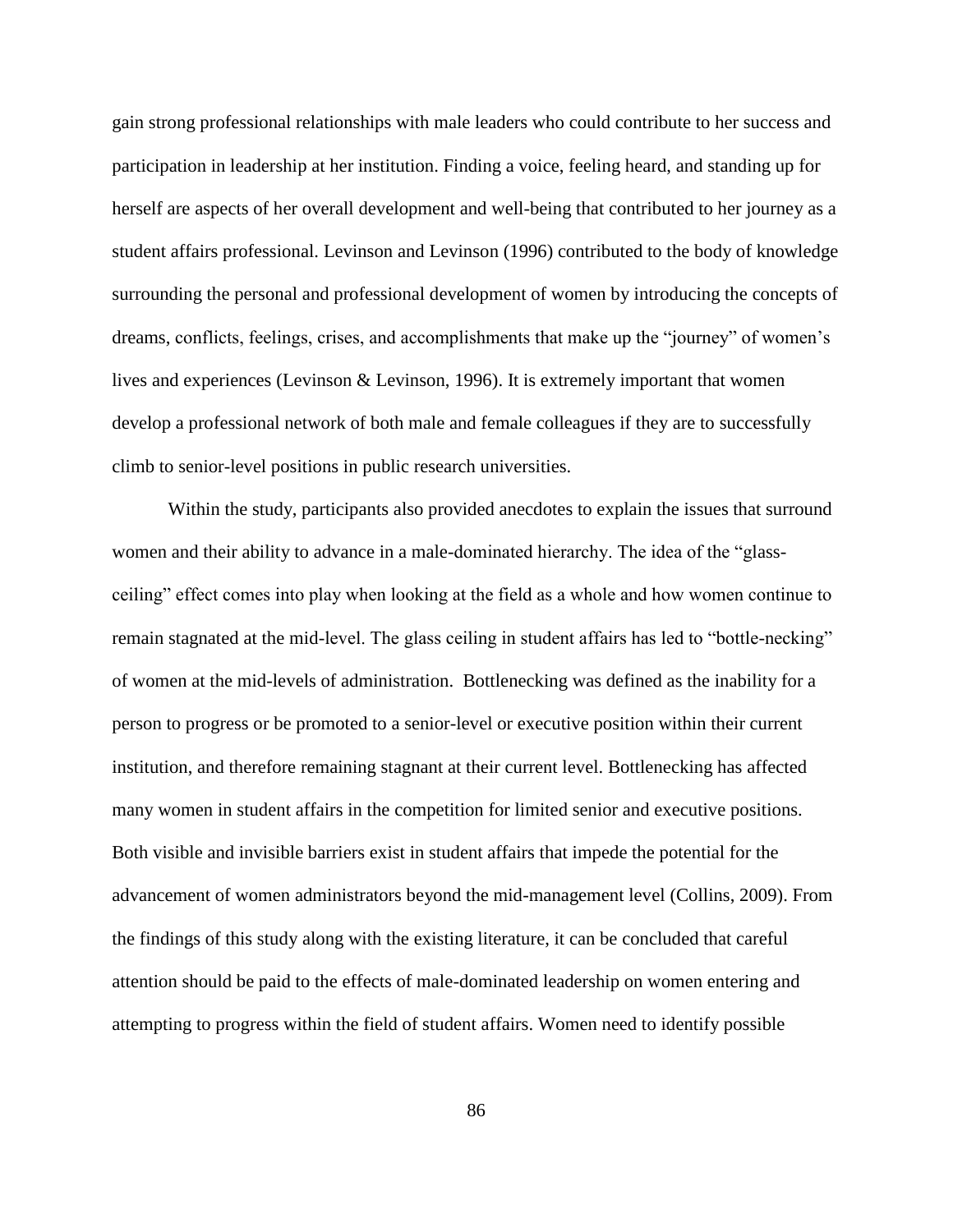barriers and strategically plan on how to overcome the obstacles faced in career development to senior-levels of student affairs administration.

Finally, the participants reported that finding a mentors, whether on their own campus or elsewhere in the field of student affairs is an important component in their continued development and success as student affairs professionals. Mentoring helps women to identify their career goals and how to achieve them. It is difficult, if not impossible to make the career journey alone, everyone, especially women need the advice of trusted mentors who have had similar challenges and experiences. The literature supports the importance of developing trusted mentors from time of entry into the professional realms of higher education and student affairs (Bailey, 2011; Biddix, 2011; Blackhurst, 2011; Collins, 2009; Spangler, 2011; Waltrip, 2012). Within the literature mentoring was defined by the existence of a relationship between upperlevel and lower-level professionals in which the upper-level professional provides support, guidance, feedback, and advice to the lower-level professional in an effort to assist them with their development, goal setting, and goal attainment. Likewise, mentoring has also opened the doors to networking, professional development, and employment opportunities (Kuh et al., 1983; Collins, 2009).

#### **Research Question 3**

Through the final research question, the study sought to identify significant advice for women who seek to enter and/or progress within the field of student affairs. The findings are consistent with the current literature, and underscore the importance of planning, intentionality, and the development of a support network. The SSAAs in this present study believed that establishing a network of colleagues by becoming involved on-campus and in professional associations are essential to the growth and development of women in student affairs. This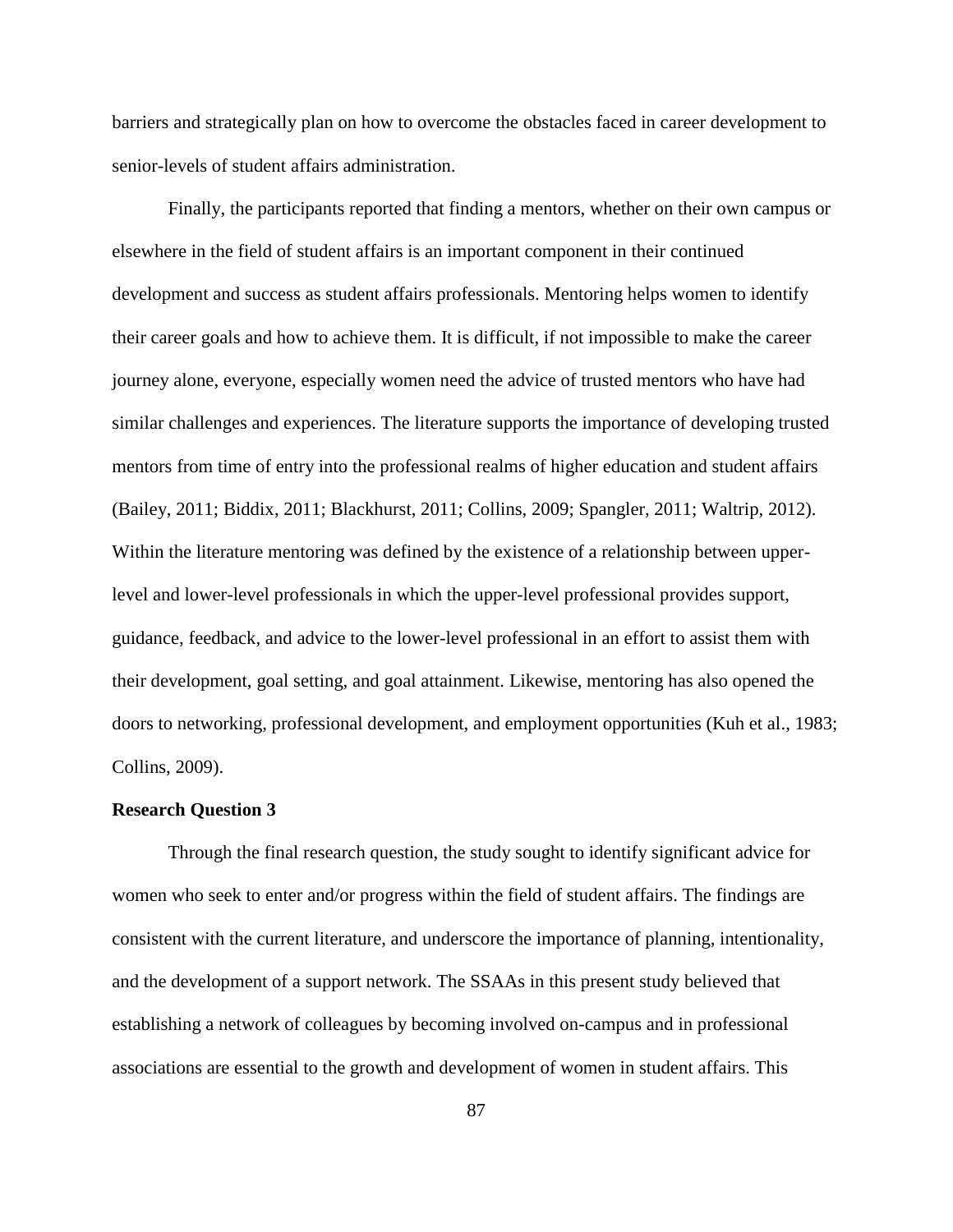finding is similar to previous studies and literature including Collins (2009), Bailey (2011), and Spangler (2011). The participants strongly encouraged new professionals to join and participate in various professional organizations for women such as the AAUW (American Association of University Women), and NASPA (the National Association of Student Personnel Administrators), among others.

Embracing and leading change was another major finding of the study associated with advice current SSAAs would provide for women aspiring to advance to the senior-level. Change is an integral part of all colleges and universities in today's higher education environment and women that are positive and seek opportunities that changes presents will have a better chance of career advancement. *Susie Smith, Leslie Grace and Heather Bush* all noted the value of patience as important for career progression. They advised women to be flexible and prove that they can adapt quickly when change occurs. *Heather Bush* stated that dealing with change over the course of a long career has helped her to remain successful in the field and guide other less experienced women in adapting and responding to changes. Uniquely, *Maria Rose* advised women student affairs professionals to pay close attention to the institutional and nationwide trends in higher education and student affairs and be prepared in advance for inevitable changes.

The findings from research question three also correlate with the data on job satisfaction for women in student affairs. Current research (Bailey, 2011; Blackhurst, 2000; Dale, 2007) has implied that women in student affairs are more satisfied with their jobs when they are aware of what is expected of them. From the findings of this study, understanding and embracing change in student affairs working environments can increase job satisfaction and ultimately retention for women in student affairs. This can also help them to identify areas of growth and development for advancement.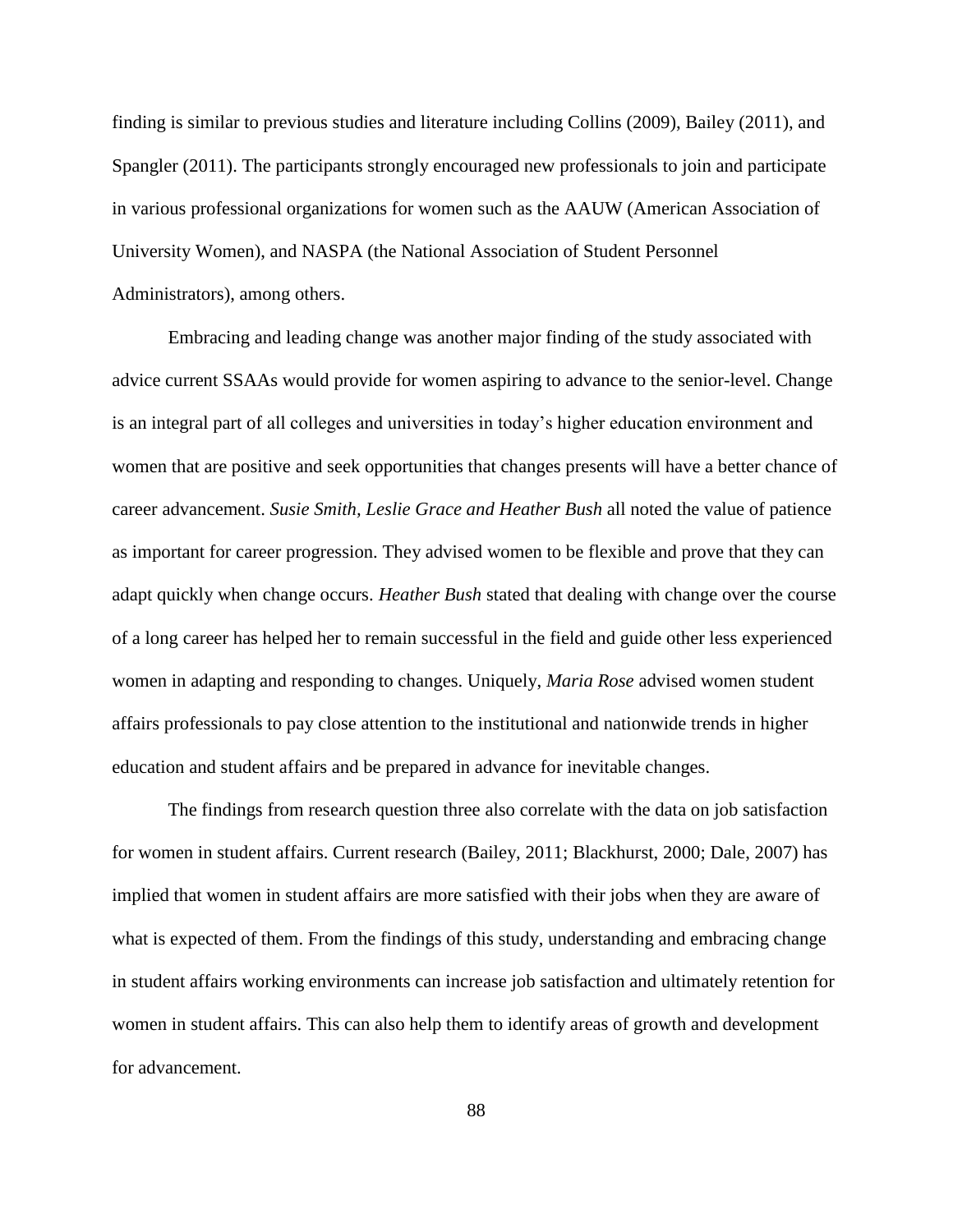Finally, all of the study's participants (except for *Leslie Grace*) expressed the importance of having advanced education through obtaining a doctorate degree and committing to becoming a lifelong learner within the field. It is recommended that women professionals gain diverse experiences in multiple areas of student affairs by the participants. Since the field of student affairs is so diverse, the more experience and skills women can learn, the better there chances for career advancement (Biddix, 2011; Kuh et al., 1983; Tull & Freeman, 2008). *Heather Bush* described feeling blessed to be able to work and gain knowledge in a variety of areas as opposed to focusing all of her experience in one functional area of student affairs. Senior-level positions often require oversight and leadership of multiple functional offices and departments, particularly in public research universities. Having work experience in different areas creates an environment of trust and competence from professionals in senior-level and executive level administrative positions (the career makers) (Komives, & Woodard, Jr., 2003).

#### **Limitations**

As with all research, this study had limitations. The purpose of this qualitative study was to gain a comprehensive understanding of the career progression challenges faced by senior student affairs administrators (SSAAs) by exploring their personal experiences. The study took an introspective look at the current phenomenon through the shared experiences of current women SSAAs who served as participants for the study.

Transferability is a common limitation that often emerges in qualitative inquires. In this study, the researcher focused on a small number of participants in an effort to concentrate on their actual personal experiences. According to Creswell (2008) the use of multiple cases aids in providing a full examination of the issue of concern that is the focus of the study (Creswell, 2008). The limited focus provided an in-depth and rich analysis that contributed to the existing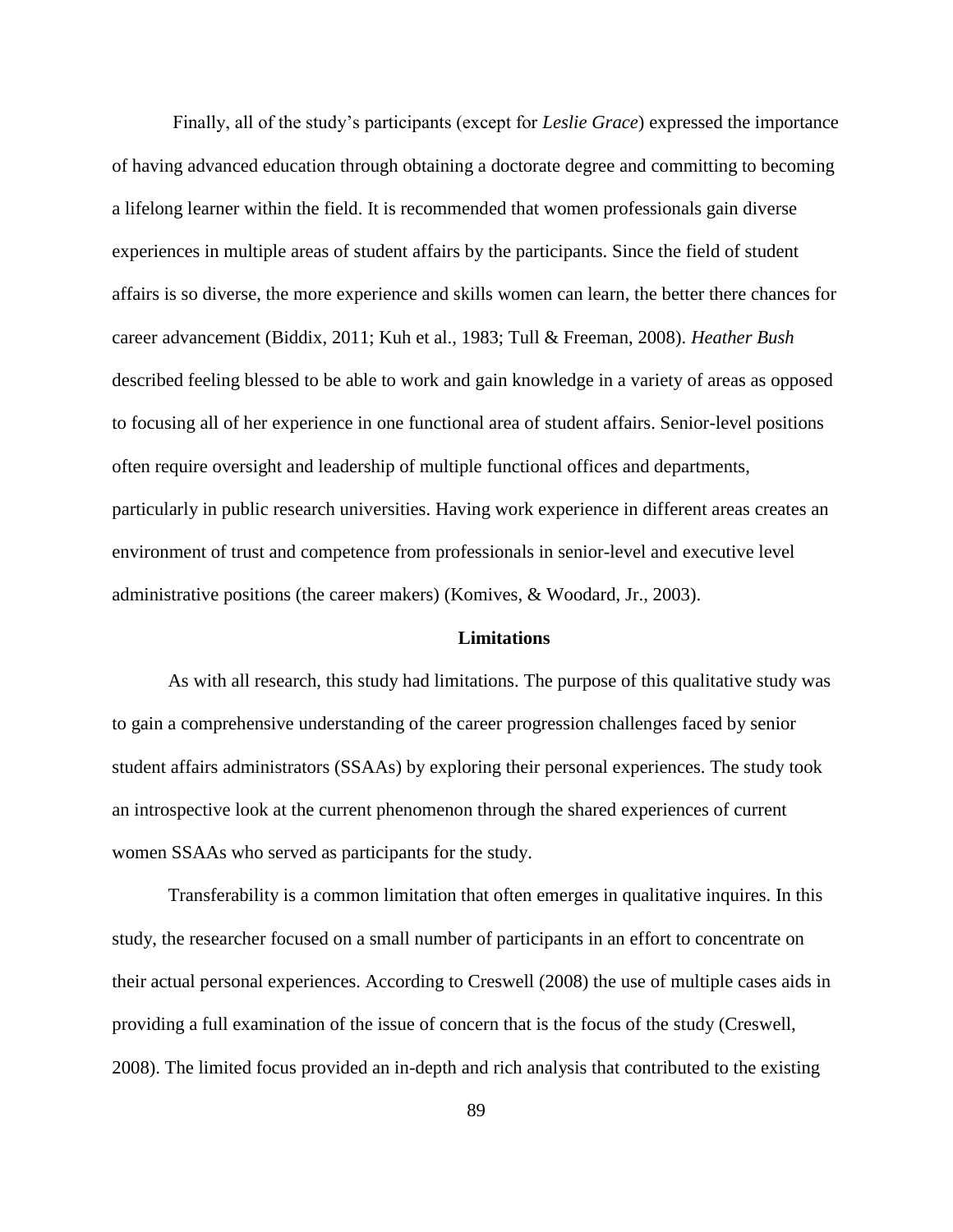body of literature regarding the topic of career progression of women SSAAs, particularly from entry-level to SSAA status. The study was limited to only public research universities in a twostate region of the southern U.S.

Another limitation concerned the sampling methods that were employed. There was no sufficient database identified for use in selecting participants therefore, the researcher implemented homogenous sampling to identify women who met the desired criteria. The researcher utilized a series of steps outlined in the methodology in order to identify potential participants. It is possible that this sampling method could have potentially limited some women SSAAs who met the criteria from participation in the study. The researcher did however seek knowledge from trusted professionals within the field to identify and verify information on women who met the criteria for participation in the study.

#### **Recommendations for Future Research**

The profession of student affairs continues to develop and change based on current trends in higher education, as well as a dedication to meet the needs of the students served by professionals at various institutions. In light of the continual and projected growth of women within the field, more research is needed to guide the profession into providing equal opportunity for women and men who seek to enter and advance in the field of student affairs.

1. Replicating this study with SSAAs in other types of colleges and universities could further validate the assertions posed from the results and add to the existing body of literature on career progression of women in student affairs. Additional studies should examine the progression pathway for women SSAAs in private research universities.

2. Because the institutional type examined in this study involved an environment where women hold the lowest percentage of SSAA positions, a study of community college SSAAs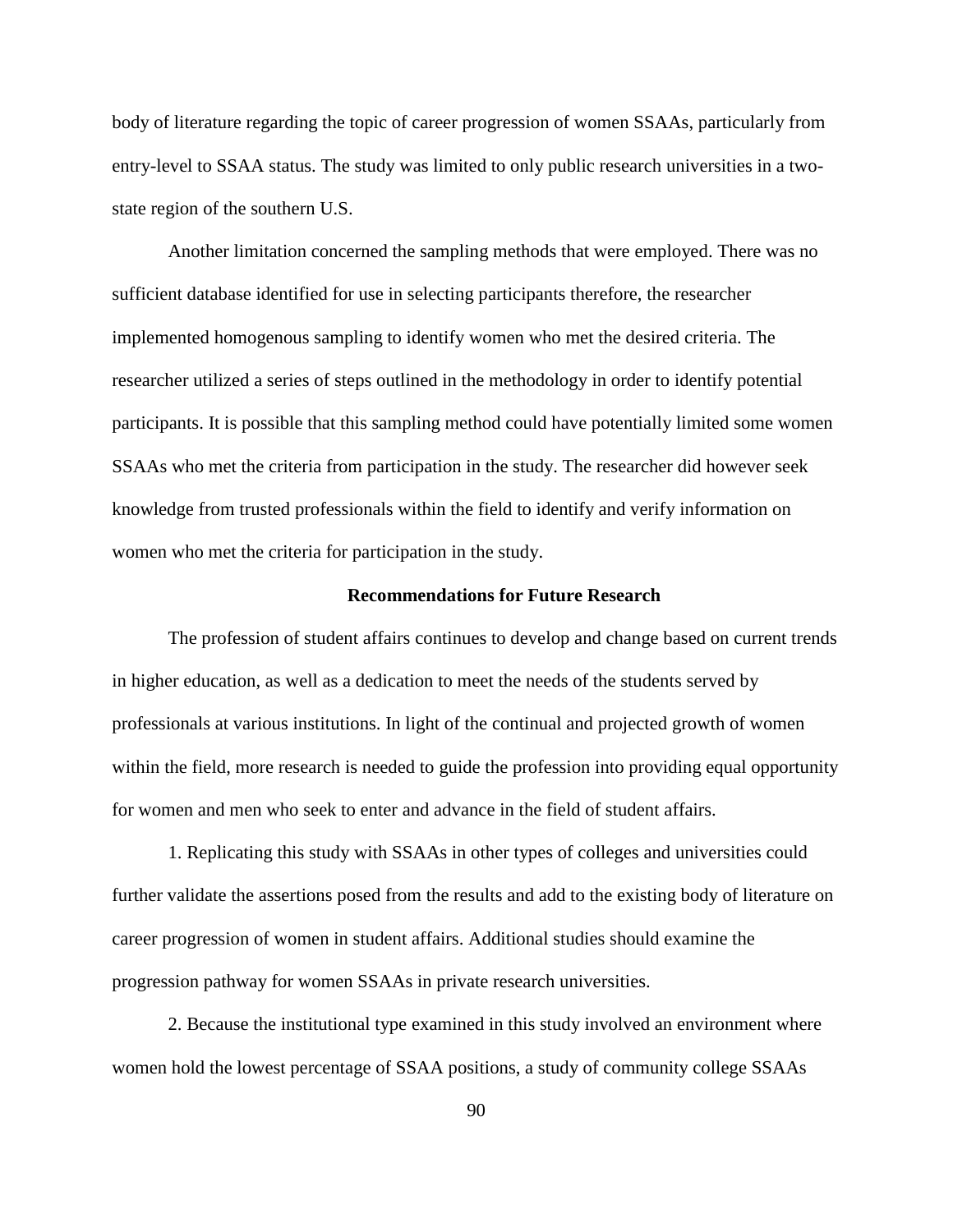may be of value. Since women hold over 50% of the SSAA positions in two-year colleges, a similar study may yield valuable information for planned career advancement in four-year institutional types. Additionally, the results and conclusions derived from replicating this study using participants who currently serve in SSAA positions at community colleges could be compared to this study as a means of better understanding differences and similarities between women's experiences at two very different types of institutions.

3. Another study that would be beneficial to this body of research would be a quantitative study based on a nationally representative sample of women SSAAS at doctoral granting, research-intensive universities (public and private) across the nation. The focus of this study could be on planning career advancement and how to overcome typical obstacles women face.

4. Furthermore, participants for the study have been in the field of student affairs and in their current SSAA roles for different lengths of time. This broad range of participant experience can potentially limit the understanding of this phenomenon as it relates to women currently in the field with various lengths of experience. A study including women SSAA participants who have been in the field of student affairs and in their SSAA roles for specific amounts of time may also benefit the existing research. Finally, the focus of this study was on the actual experiences (good and bad) that women faced in attempting to progress to the senior-level. A study focusing on the actual career pathways of women from entry-level to senior-level (incorporating a longer timeframe for data collection) could also be beneficial to developing a better picture of actually identifying a set career pathway for women from entry-level to senior-level positions.

#### **Recommendations for Improved Practice**

This study generated recommendations for improved practice that may be beneficial for many stakeholder groups including: (a) faculty, administrators, and students in graduate-level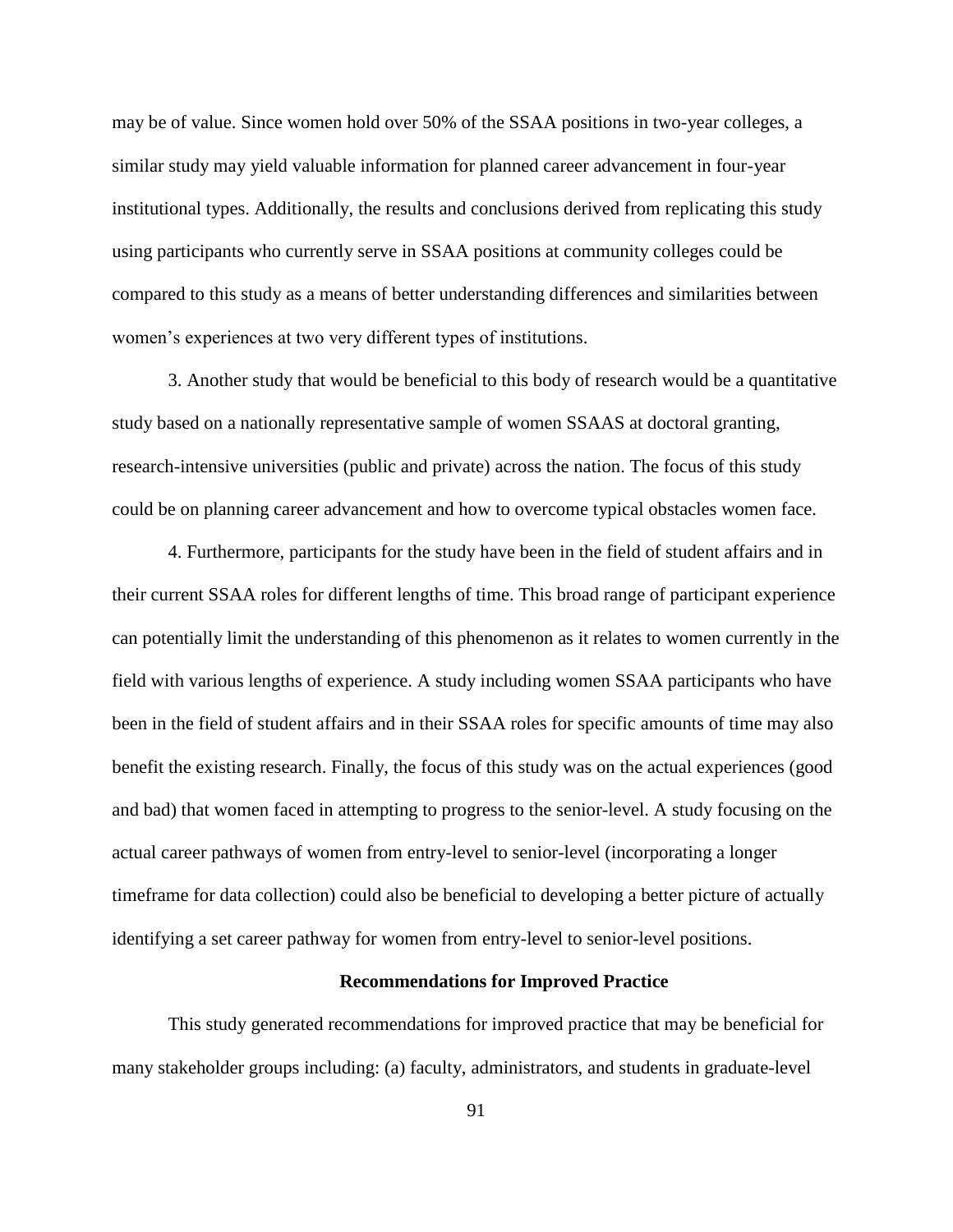student affairs programs; (b) professional organizations at the state, regional, and national levels who provide data, as well as professional development opportunities for members; (c) college hiring committees, and hiring administrators at various institutions; and (d) perspective, entrylevel, and mid-level women student affairs professionals who aspire to progress to senior-level student affairs administrative positions.

1. Graduate programs that prepare students for careers in student affairs need to be aware of the issues and challenges that women face when seeking to determine their career goals but also in being intentional in identifying a career pathway to achieve these goals. From the results of this study, program administrators and faculty can include curriculum and practical experiential opportunities that would help students begin the process of identifying career goals and developing a professional network prior to entering the profession. Specific attention to career trends can assist in identifying internship, practicum, and professional development experiences specifically related to the student's functional areas of interest for seeking employment after graduation. Finally, graduate program administrators and faculty can encourage women to gain more leadership experience, and incorporate literature on the perceptions of female leaders in management, higher education, and student affairs in the classroom to increase overall knowledge of students before they enter the field as professionals.

2. Professional organizations such as NASPA, CUPA, AAUW, and ACPA (American College Personnel Association) should provide more focused professional development and mentoring opportunities for graduate students and entry and mid-level professionals. These organizations can benefit from this qualitative case study, by incorporating its findings into their strategic initiatives targeting the recruitment, attrition, and retention of women within the field. Opportunities such as educational sessions at conferences, webinars, and knowledge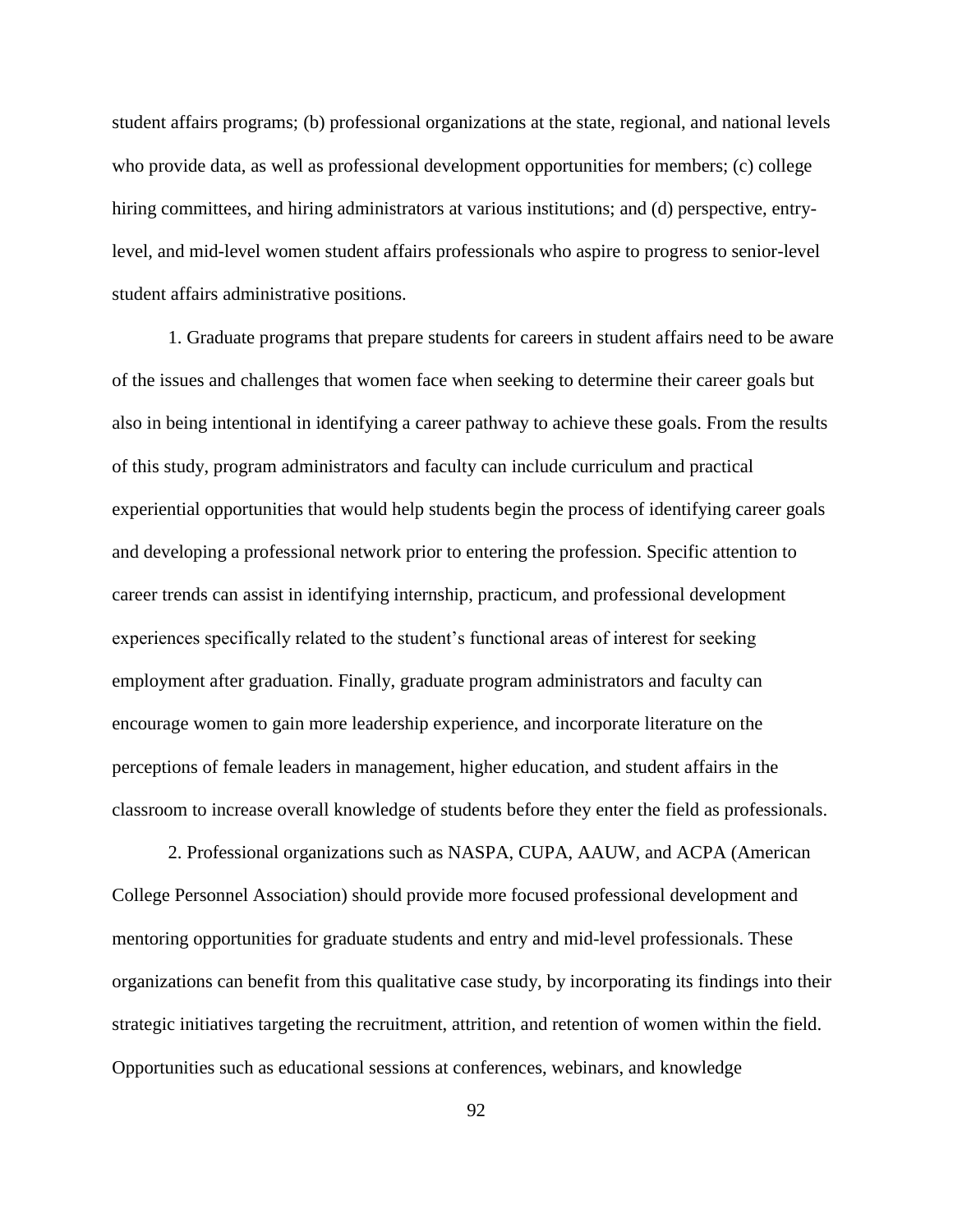communities with a specific focus on issues involving career progression planning can open up the doors for meaningful dialogue, peer learning, and a deeper understanding in an effort to provide greater opportunities. Additionally, it would benefit women in the field to have specific professional development networks and knowledge communities whose purpose is to implement initiatives to assist women in balancing dual roles between their personal and professional lives. Male administrators need to gain a better understanding of the unique roles female professionals must take on in life. This may encourage men to be more supportive of their female colleagues.

3. In addition, the findings suggest certain factors such as mentoring have proven to be useful to women within the field. Senior women student affairs professionals should reach out to graduate students and entry-level professionals with advice and encouragement. Mentoring works both ways. A mentoring experience can benefit senior professionals in gaining a better understanding of the problems and issues facing newer professionals entering the field. Through mentoring, women student affairs administrators can gain professional relationships with senior administrators and gain insight into career planning, goal-setting, and learning how to build a professional network of colleagues. Professional mentoring relationships can help newer professionals better understand how to navigate the complexities of working in a field where men comprise the majority of leaders, while also becoming acclimated to campus cultures and change.

4. College-level hiring administrators and committees can make use of the findings and literature in order to make needed changes to job descriptions, qualifications, and expectations, and make more informed hiring decisions. The findings of the study suggest that women need a supportive climate in order to thrive, develop, and progress. Administrators making hiring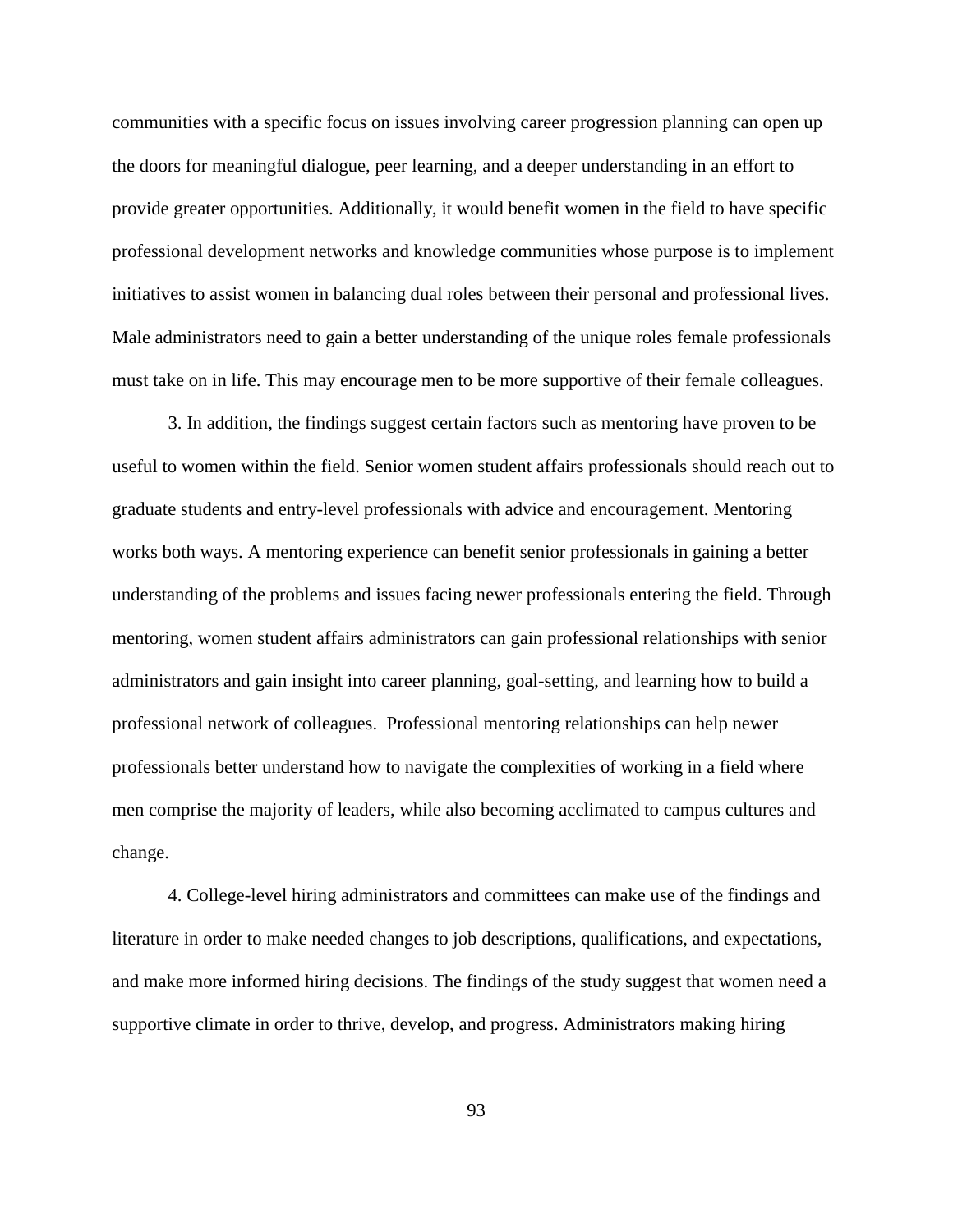decisions understand the challenges faced by many female professionals and collectively work to create a workplace that values supported mentoring, and the need for professional development.

Finally, women who are graduate students in student affairs master's programs seeking to enter the field must take greater personal initiative in being intentional about mapping out a pathway for professional career advancement. They need to begin early in their career to learn the most about their options, potential challenges, and how to overcome barriers in order to adhesive their professional goals. Women at the entry and mid-levels seeking to advance into SSAA positions can use the findings from this study to make meaning of their own experiences, and understand the potential complexities associated with progressing especially at public doctoral granting institutions. Additionally, women pursuing careers and/or advancement in student affairs need to have knowledge of the factors and skills that can help them to successfully progress to senior-level roles including: mentoring, professional development, diverse work experiences, and advanced education.

#### **Summary**

The purpose of this qualitative study was to examine the career progression experiences of five women senior-level student affairs administrators at public research universities. The study was guided by three research questions and provided career choices and career progression of women attempting to chart a career path to senior-level administrative roles. In particular, the experiences, events, interactions, positive and negative encounters and institutional choices were examined thereby making the comparative case study significant in addressing the phenomenon. Furthermore, the SSAAs provided advice for women who seek to enter the field or who are currently in the field with the desire to advance to the senior-level.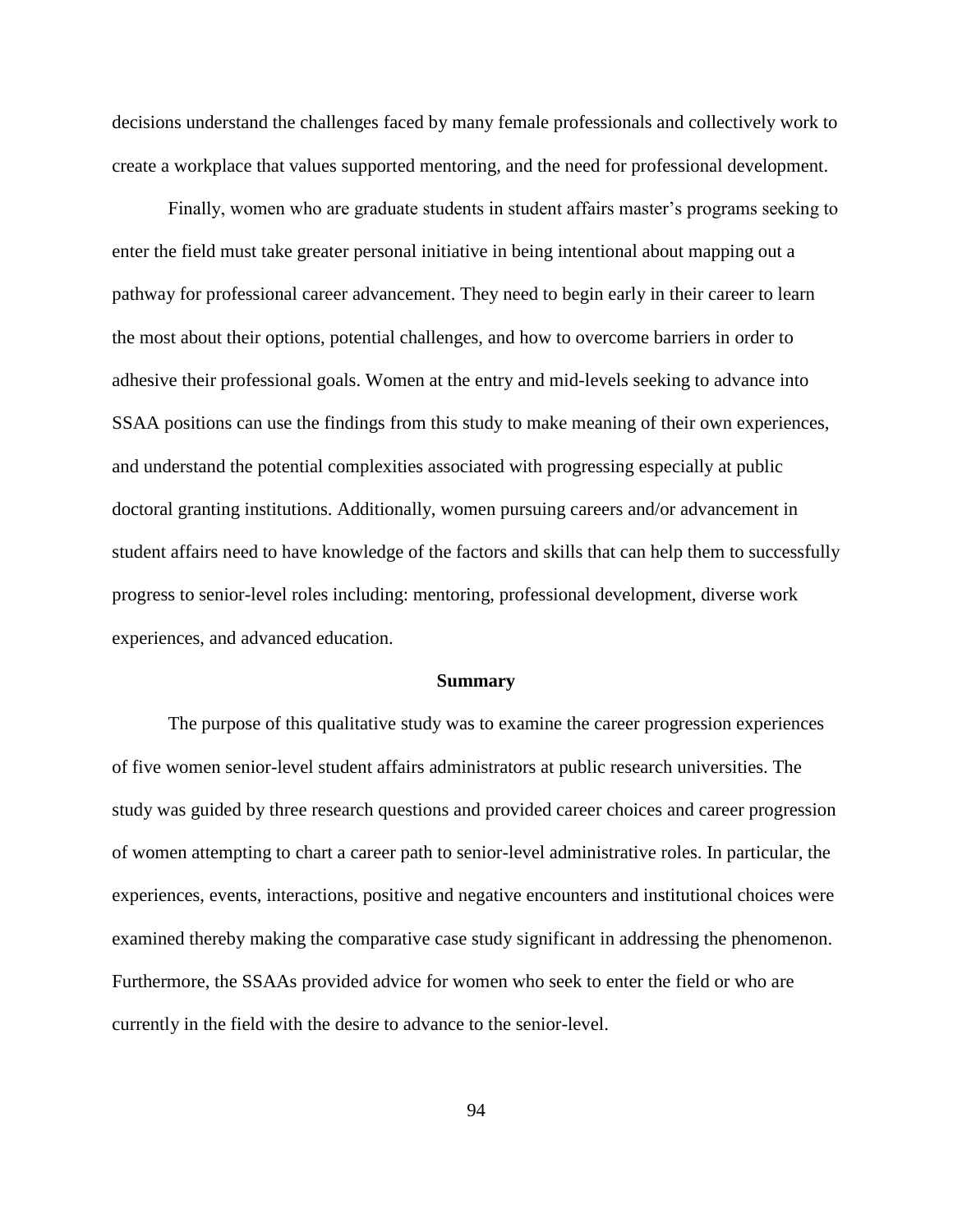One of the major intentions of the study was to provide readers with data-rich findings that could better equip them in understanding the needs of women professionals in the field of student affairs. The study was thereby conducted through the lens of feminism targeted at considering how gender directly impacts the phenomenon. In this study, women were the focus, and insight they provided regarding barriers that impeded their advancement to senior-level roles served as an indication that gender can have a detrimental impact in the advancement of women to SSAA positions. For example, within the sub-theme of sacrifices, the SSAAs discussed their experiences with work-life balance, dual roles, role ambiguity, and other stressors related to the intersection of their personal and professional lives. Furthermore, the data confirm that working in an environment with a predominately male leadership is detrimental to the success of women because men often do not understand their unique needs. Though gender plays a role in the successful advancement of women, through the findings and conclusions of the study, women can potentially understand how to navigate the system in order to successfully progress.

It is clear that women can expect to experience both positive and negative encounters that will affect their career progression. More specifically, the findings suggest that institutional choice, the ability to work well with others and build relationships, having a mentor, and networking all play a positive role in overcoming barriers and the ability to chart a career pathway. Also, advice provided by the participants of the study can be used to assist women in identifying the competencies, skills, diverse experiences, and abilities needed in order to successfully advance their careers. Finally, the study complimented the existing literature on women professionals in student affairs, and expounded upon the experiences of women at public, doctoral granting universities.

95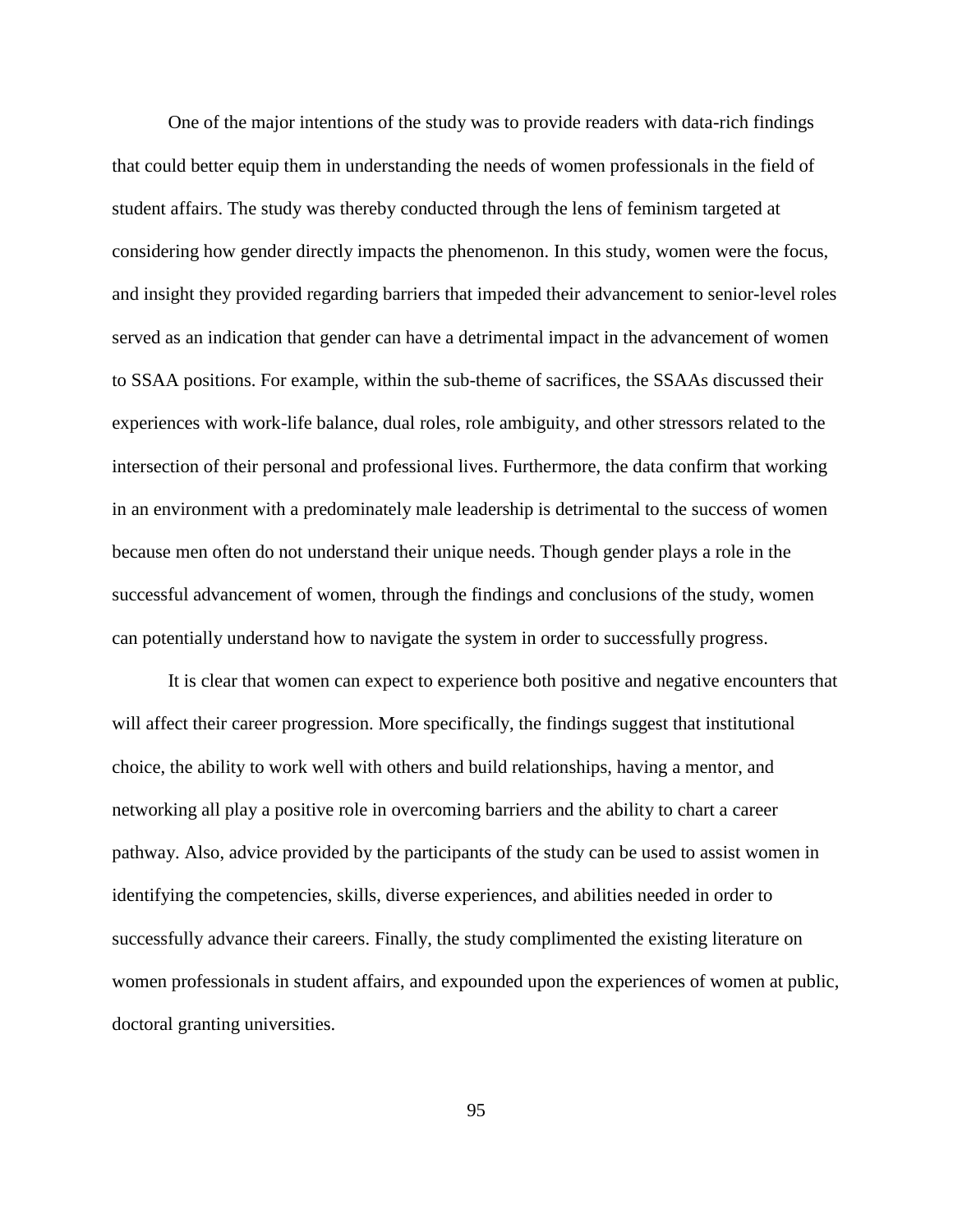It is projected that women will continue to be the majority of new entrants into the field of student affairs administration for years to come. Although the number of women at the seniorlevel has increased, there is still space for more females in leadership roles in our nation's leading colleges and universities. Women however must be intentional in creating a meaningful and rewarding career in student affairs and develop their pathway to the top.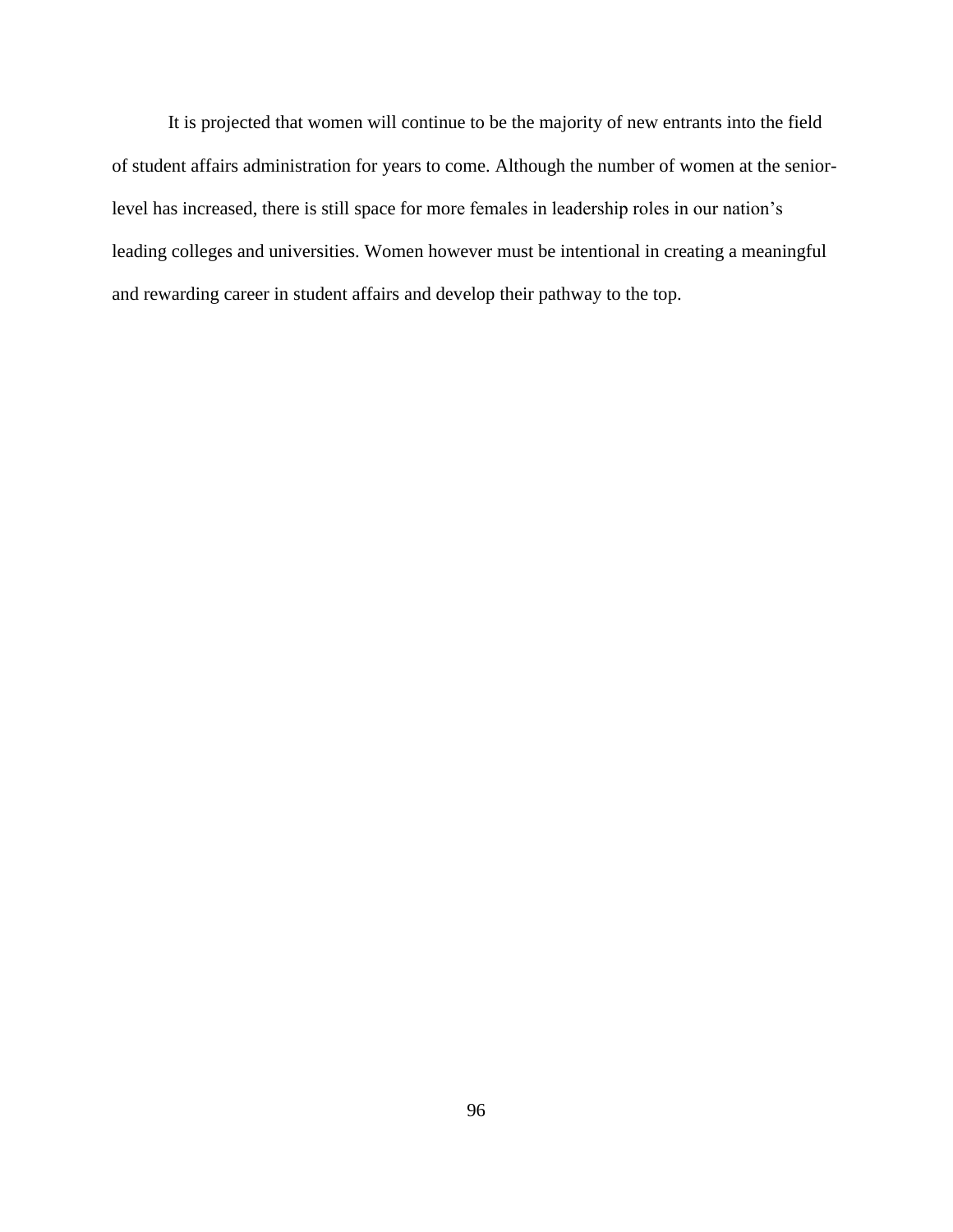#### **REFERENCES**

- Albin, J. A., & Dungy, G. J. (2005). Professional associates: Journeys of colleagues in student affairs. *New Directions for Student Services, (111),* 89-97.
- American Council on Education. (2007). *The American College President: 2007 Edition 20th Anniversary*. American Council on Education. ACE Fulfillment Department 191, Washington DC.
- Anderson, C. M. (1993). *A case study of the career acquisition and professional experiences of female chief student affairs officers.* (Doctoral Dissertation). Retrieved from ProQuest, UMI Dissertations Publishing, 1993, 9416219.
- Anderson, J. E. (1998). A comparison of female and male senior student affairs officers' job satisfaction, life satisfaction, and inter-role conflict. Unpublished doctoral dissertation, Department of Educational Leadership and Policy Studies, University of Northern Colorado.
- Anderson, J. E., Guido-DiBrito, F., & Morrell, J. S. (2000). Factors which influence satisfaction for student affairs administrators. In L. S. Hagedorn (Ed.), *Positive outcomes: Satisfaction of postsecondary faculty and staff (pp. 99-110).* New Directions in Institutional Research, no. 105. San Francisco, CA: Jossey-Bass.
- Barr, M. J. (1990). Growing staff diversity and changing career paths. In M. J. Barr, M. L. Upcraft & Associates (Eds.), *New futures for student affairs: Building a vision for professional leadership and practice (pp. 160-177).* San Francisco, CA: Jossey-Bass.
- Bailey, K. (2011). *Women in student affairs: Navigating the roles of mother and administrator.*  (Doctoral Dissertation). Retrieved from ProQuest, UMI Dissertations Publishing, 2012, 3500089.
- Banas, M. (2010). *A study of the impact of mentoring relationships on the entry level job search process in the field of student affairs.* (Ed.D., University of Missouri – Columbia).
- Belch, H. A., & Strange, C. C. (1995). View from the bottleneck: Middle managers in student affairs. *NASPA Journal*, *32*, 208-221.
- Belk, A. (2006). *Perceptions of career advancement factors held by black student affairs adminstrators: A gender comparison.* (Doctoral Dissertation). Retrieved from ProQuest, UMI Dissertations Publishing, 2006, 3252097.
- Benisom, E., & Marshall, C. (2003). Like it or not: Feminist critical policy analysis matters. *The Journal of Higher Education*, *74*, 337-349.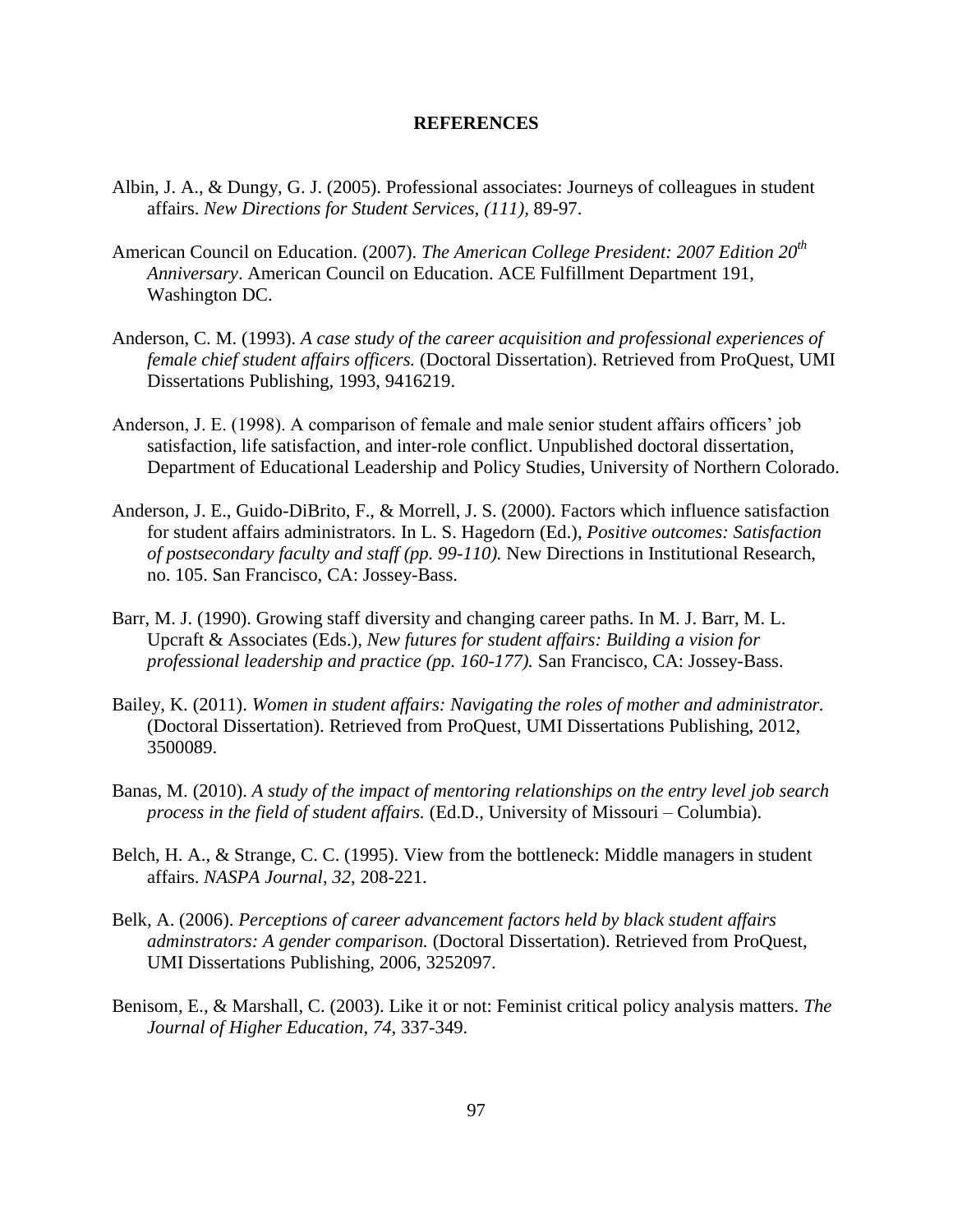- Biddix, J. P. (2011). "Stepping Stones": Career paths to the SSAO for men and women at fouryear institutions. *Journal of Student Affairs Research and Practice, 48*(4), 443-461.
- Blank, K. J. (1981). *Fourteen women chief student affairs officers: An exploratory study of their personal and career histories.* (Doctoral Dissertation). Retrieved from ProQuest, UMI Dissertation Publishing, 1981, 8122932.
- Blackhurst, A. E. (2000). Effects of mentoring on the employment experiences and career satisfaction of women student affairs administrators. *NASPA Journal, 37*(4), 573-585.
- Blackhurst, A. E., Brandt, J. E., & Kalinowski, J. (1998). Effects of personal and work-related attributes on the organizational commitment and life satisfaction of women student affairs administrators. *NASPA Journal*, *35*, 86-99.
- Brown, R. D. (1987). Professional pathways and professional education. In L. V. Moore & R. B. Young (Eds.), *Expanding opportunities for professional education* (pp. 5-18). San Francisco, CA: Jossey-Bass.
- Burkhalter, J. P. (1984). *The career patterns of chief student personnel administrators.* (Doctoral Dissertation). Retrieved from ProQuest, UMI Dissertations Publishing, 1984, 8411948.
- Carnegie Foundation for the Advancement of Teaching (2010). [http://classifications.carnegiefoundation.org.](http://classifications.carnegiefoundation.org/)
- Chronicle of Higher Education. (2007). College enrollment by gender: Selected years. Retrieved May 13, 2013, from<http://chronicle.com/weekly/almanac/2006/nation/010503.htm>
- Chliwniak, L. (1997). Higher education leadership; Analyzing the gender gap. *ASHE-ERIC Higher Education Reports,* 25(4), 1-97.
- Clifford, G. J. (1989). *Lonely voyagers: Academic women in coeducational institutions, 1870- 1937*. New York: Feminist Press of the City University of New York.
- Collins, K. M. (2009). *Those who just said "no!": Career-life decisions of middle management wmken in student affairs administration.* (Doctoral Dissertation). Retrieved from ProQuest, UMI Dissertations Publishing, AAI336759 (201022560).
- Creswell, J. W. (2007). *Qualitative inquiry and research design: Choosing among five approaches.* (2<sup>nd</sup> ed.). Lincoln, NE: Sage Publications.
- Creswell, J. W. (2008). Educational research: Planning, conducting, and evaluating quantitative and qualitative research. (3rd ed.). Lincoln, NE: Pearson , Merril.
- Creswell, J. W. (2009). *Research design: Qualitative, quantitative, and mixed methods approaches.* Lincoln, NE: Sage Publications.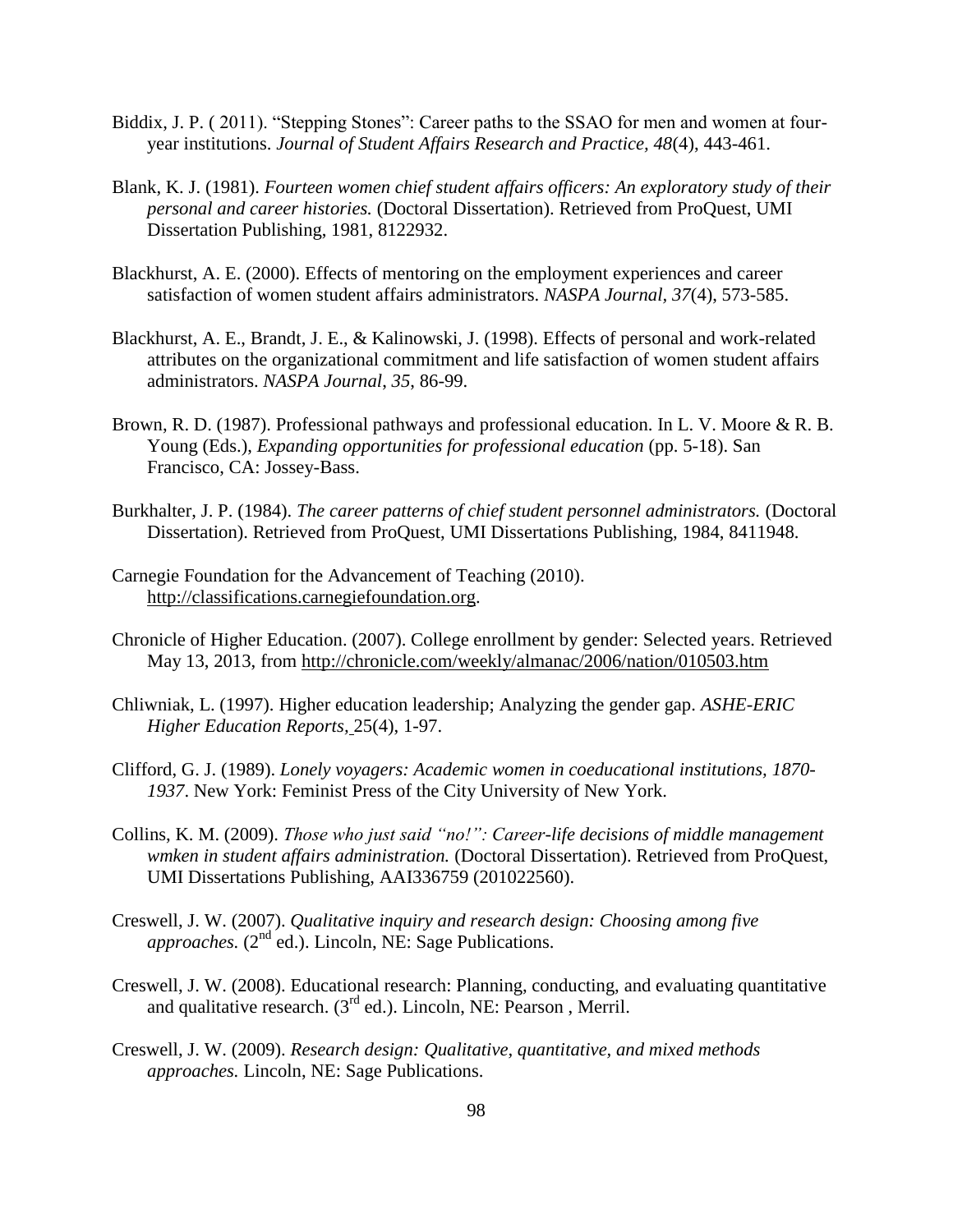- Creswell, J. W. (2012). *Qualitative inquiry and research design: Choosing among five approaches.* (3rd ed). Los Angeles, CA: Sage
- Creswell, J. W., & Miller, D. L. (2000). Determining validity in qualitative inquiry. *Theory into practice 39*, 124-130.
- College and University Professional Association for Human Resources. (2009). 2008-2009. CUPA-HR administrative compensation survey. CUPA-HR Surveys. Knoxville, TN: Author. Retrieved from<http://cupahr.org/surveys/adcompsurveydata08.aspz>
- Dale, D. C. (2007). *Women student affairs leaders: Advancing and succeeding in higher education senior leadership teams* (Doctoral dissertation). Retrieved from ProQuest, UMI Dissertations Publishing, 2007, 3260766.
- Denzin, N. K., & Lincoln, Y. S. (2005). N*The Sage handbook of qualitative research*.Thousand Oaks, CA: Sage.
- Dickerson, A. M., Hoffman, J. L., Anan, B. P., Vong, L. K., & Bresciani, M. J. (2011). A comparison of senior student affairs officers and student affairs preparatory program faculty expectations of entry-level professionals' competencies. *Journal of Student Affairs Research and Practice,* 48(4), 463-479.
- DiMaggio, P. J., & Powell, W. W. (1991). Introduction In W. W. Powell & P. J. DiMaggio (Eds.) *The new institutionalism in organizational analysis*. (pp. 1-38). Chicago: The University of Chicago Press.
- Engstrom, C. M., McIntosh, J. G., Ridzi, F. M., & Kruger, K. (2006). Salary determinants for senior student affairs officers: Revising gender and ethnicity in light of institutional characteristics. *NASPA Journal 53*(2), 243-263.
- Evans, G. A. (2001). World on our backs. *Community College Journal of Research & Practice, 25*(3), 181-192.
- Evans, N. J. (1988). Attrition of student affairs professionals: A review of the literature. *Journal of College Student Development, 29*(1), 19-24.
- Evans, N. J., Forney, D. S., Guido, F. M., Patton, L. D., & Renn, K. A. (2010)*. Student development theory in college: Theory, research, and practice (2<sup>nd</sup> Eds.). San Francisco,* CA: Jossey-Bass.
- Frankforter, S. A. (1996). The progression of women beyond the glass ceiling. *Journal of Social Behavior and Personality*, *11*, 121-132.
- Graham, P. A. (1978). Expansion and exclusion: A history of women in American higher education. *Signs: Journal of Women in Culture and Society, 3*(1), 759-773.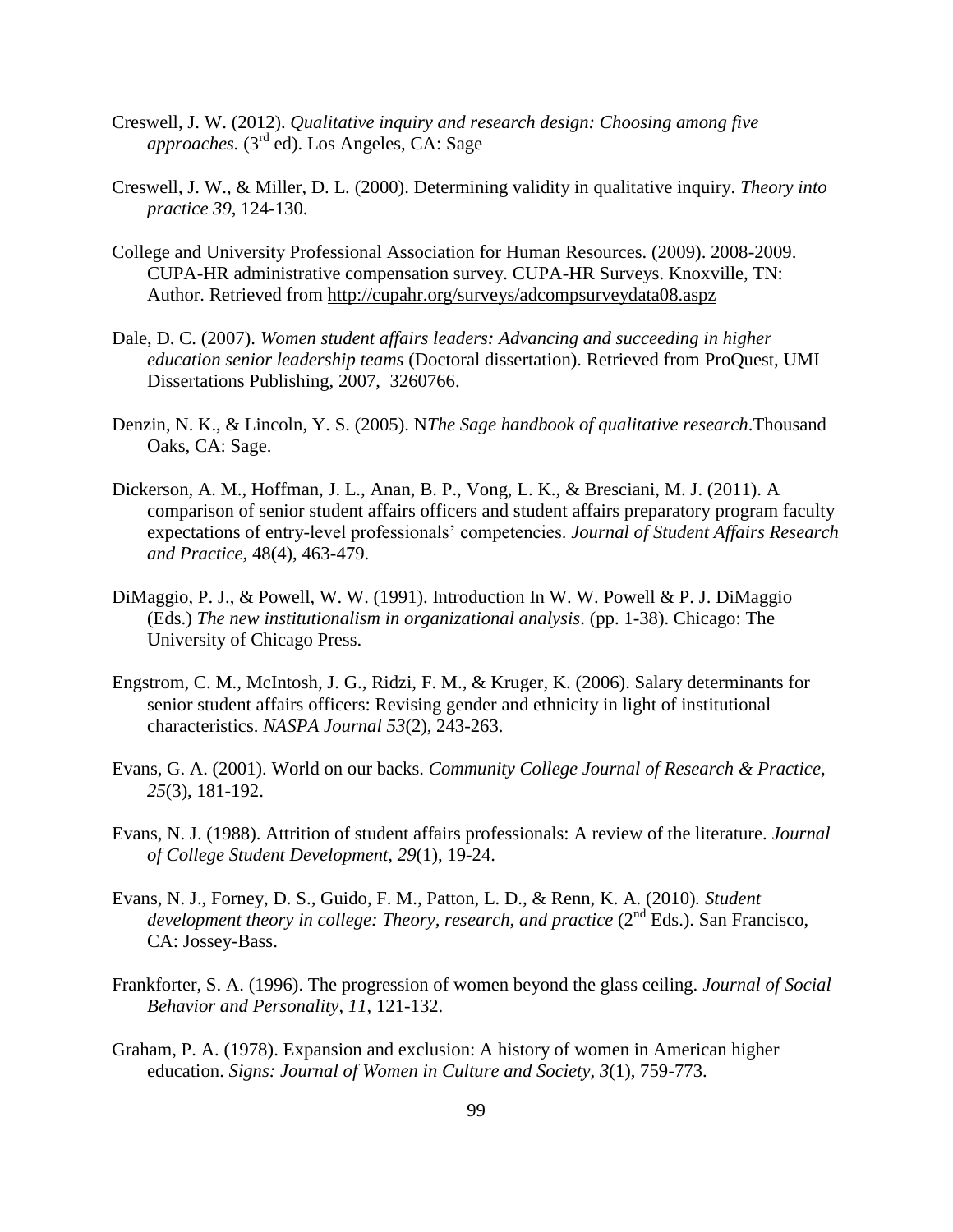- Guendouzi, J. (2006). "The guilt thing": Balancing domestic and professional roles. Journal of *Marriage and Family*, *68,* 901-909.
- Gutherie, V. L., Woods, E., Cusker, C., & Gregory, M. (2005). A portrait of balance: Personal and professional balance among student affairs educators. *College Student Affairs Journal*, *24*(2), 110-127.
- Hart, J. (2006). Women and feminism in higher education scholarship: An analysis of three core journals. *The Journal of Higher Education*, *77*, 40-61.
- Holmes, D. R. (1982). Exploring career patterns in student affairs. *NASPA Journal, 20,* 27-35.
- Houdyshell, M. E. (2007). *In the middle: How the experience defines mid-career for student affairs professionals*. (Doctoral Dissertation). Retrieved from ProQuest, UMI Dissertations Publishing, 3282124.
- Ihle, E. L. (1991). *Historical perspectives on women's advancement in higher education administration*. Unpublished manuscript. American Educational Research Association. ERIC.
- Jones, S. R., & Komives, S. R. (2001). Contemporary issues of women as senior student affairs officers. In J. Niddiffer & C. T. Bashaw (Eds.), *Women administators in higher education: Historical and contemporary perspectives* (1st ed., pp. 231-248). Albany, NY: State University of New York Press.
- Kramarae, C. (2001). *The third shift: Women learning online*. Washington, DC: American Association of University Women Educational Foundation.
- Kuh, G. D., Evans, N. J., & Duke, A. (1983). Career paths and responsibilities of chief student affairs officers. *NASPA Journal, 21*(1), 39-47.
- Jackson, F. L., & O'Callaghan, E. M. (2009). What do we know about glass ceiling effects? A taxonomy and critical review to inform higher education research. *Research in Higher Education, 50*, 460-482.
- Komives, S. R., & Woodard Jr, D. B. (2003). *Student services: A handbook for the profession*   $(4<sup>th</sup> Eds.)$ . San Francisco: Jossey-Bass.
- LEADING THE WAY. (cover story). (2012). *Diverse: Issues in Higher Education, 29*(2), 10-15.
- Lincoln, Y. S. & Guba, E. G. (1985). *Naturalistic inquiry*. Beverly Hills: Sage.

Lorden, L. P. (1998). Attrition in the student affairs profession. *NASPA Journal, 35*(3), 207-216.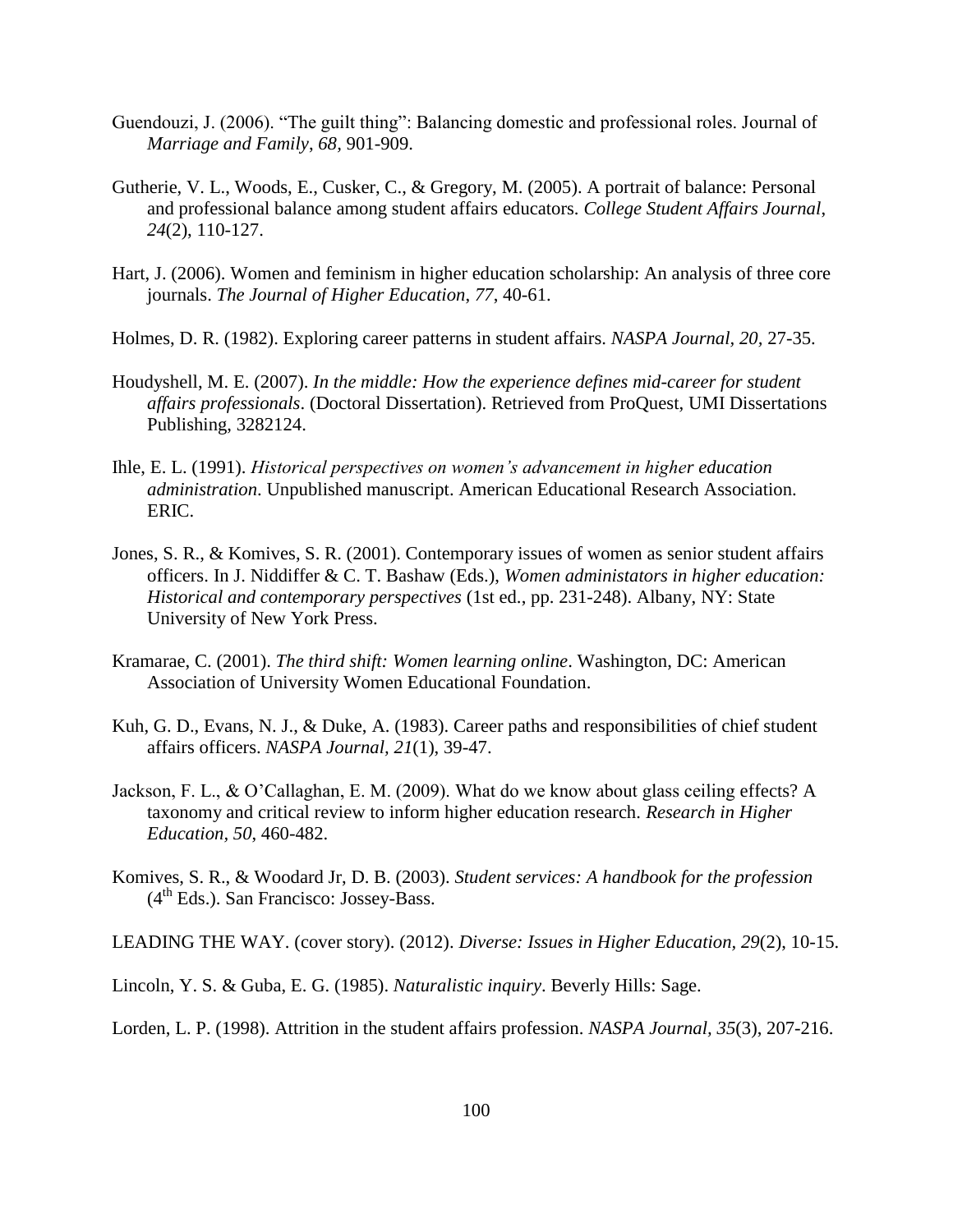Levinson, D. J. & Levinson, J. D. (1996). *The seasons of a woman's life*. New York: Ballantine Books.

- Marshall, S. M. (2009). Women higher education administrators with children: Negotiation personal and professional lives. *NASPA Journal about Women in Higher Education*, *2*, 188- 221.
- Marshall, S. M. (2004). The skillful art of managing work and family. In K. A. Renn & C. Hughes (Eds). Roads Taken: *Women in Student Affairs at Mid-Career*, pp. (89-100). Sterling, VA: Stylus.
- Manning, K. (2009). Increasing women's senior-level leadership in student affairs. *Studen*t *Affairs Leader, 37*(*23*), 6-8.
- MacDermid, S. M., & Wittenborn, A. K. (2007). Lessons from work/life research for developing human resources. *Advances in Developing Human Resources*, *9*, 556-568.
- McEwen, M. K., Williams, T. E., & McHugh Engstrom, C. (1991). Feminiazation of student affaris: A qualitative investigation. *Journal of College Student Development, 32,* 440-446.
- Merriam, S. B. (1998). *Qualitative research and case study applications in education*. San Francisco: Jossey-Bass.
- Morley, L. (2005). Opportunity or exploitation? Women and quality assurance in higher education. *Gender and Education, 17*(4), 411-429.
- National Association of Student Personnel Administrators (NASPA). (2004 January). *Materials to accompany the 2004 NASPA Alice Manicur Symposium*. Clearwater, Florida.
- National Center for Educational Statistics (1995). Digest of education statistics. United States Department of Education. Washington DC: U.S. Government Printing Office.
- National Center for Educational Statistics (2013). "*Number of professional staff at 4-year and 2 year Title IV institutions and administrative offices, by primary function/occupational activity and Carnegie classification: United States, fall 2009."* Retrieved on March 20, 2014 from [http://nces.ed.gov.](http://nces.ed.gov/)
- National Center for Education Statistics (2013). *"Enrollment, staff, and degrees conferred in postsecondary institutions participating in Title IV programs, by type, and control of institution, sex of student, type of staff, and type of degree: Fall, 2008, fall 2009, and 2008- 09.*" United States Department of Education. Retrieved on April 15, 2014 from [http://nces.ed.gov.](http://nces.ed.gov/)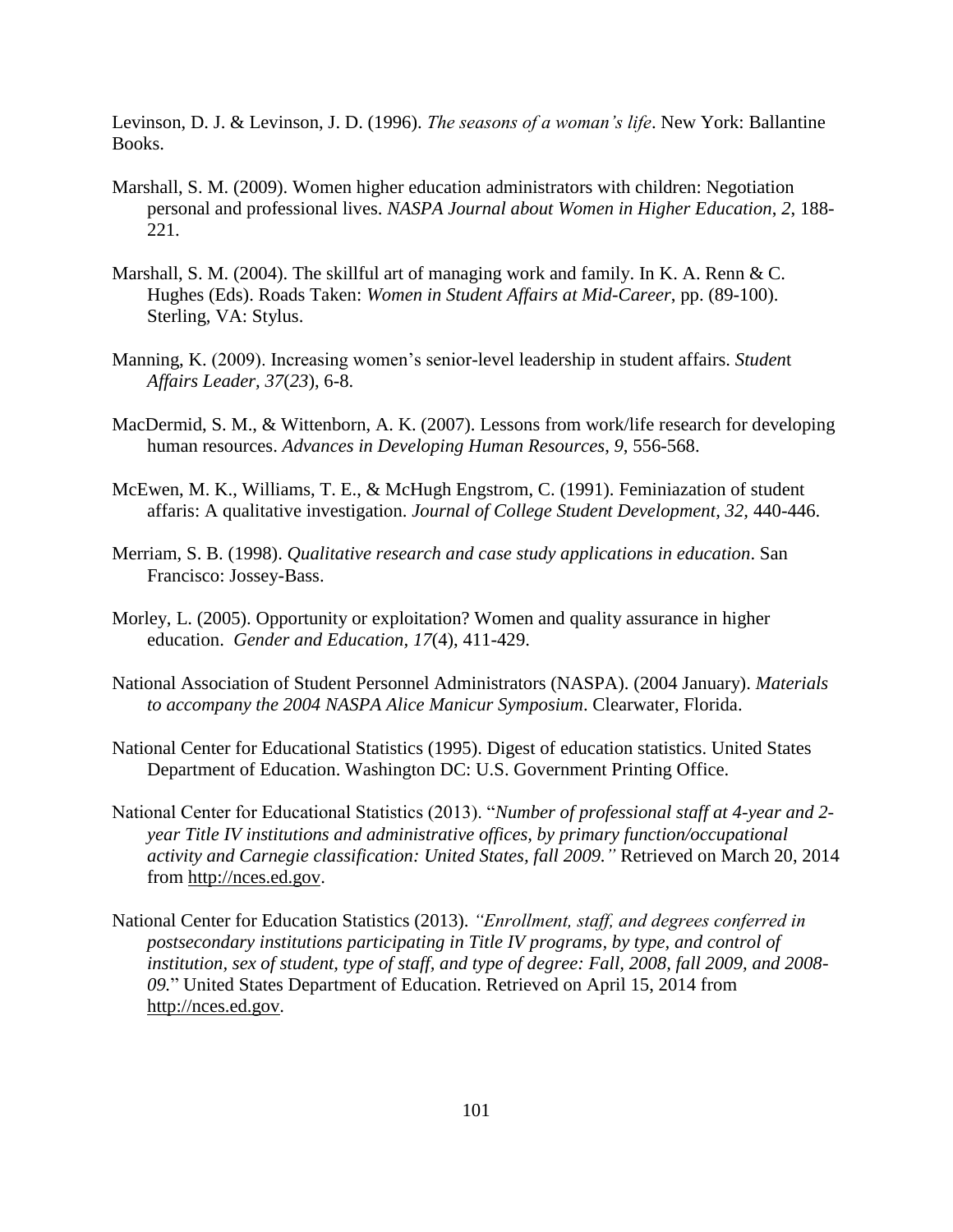- National Center for Education Statistics (2012). *"Employees in degree-granting institutions, by sex, employment status, control and level of institution, and primary occupation: Selected years fall 1991 through fall 2011"*. Retrieved on April 15, 2014 from http:nces.ed.gov.
- Nidiffer, J., Bashaw, C. T., & State Univ of N. Y. (2001). *Women administrators in higher education: Historical and contemporary perspectives. SUNY series, frontiers in education*.
- Patil, S. (2008). Perceptions of female managers in male-dominated industries: Effects of gender rarity, performance, and diversity justification. *The Michigan Journal of Business*, *92*(2), 39-77.
- Powell, G. N., & Butterfield, D. A. (1994). Investigating the "glass ceiling" phenomenon: An empirical study of actual promotions to top management. *The Academy Management Journal, 37*(1), 66-86.
- Ropers-Huilman, R., & Winters, K. T. (2011). Feminist research in higher education. *The Journal of Higher Education*, *82*(6), 667-690).
- Schreiber, P. J. (1998). Women's career development patterns. *New Directions for Adult and Continuing Education, 80*, 5-13*.*
- Schwartz, R. A. (1997). Reconceptualizing the leadership roles of women in higher education: A brief history on the importance of deans of women. *The Journal of Higher Education, 68*(5), pp. 502-522.
- Schott, N. L. (2004). *Mentoring and its association with leadership self-efficacy for women senior student affairs officers.* (Doctoral Dissertation). Retrieved from ProQuest, UMI Dissertations Publishing, 2004, 314803.
- Scott, F. J. (2003). *African American female senior student affairs officers: A case study of ten career pathways at both historically black institutions and predominantly white institutions.*  (Doctoral Dissertation). Retrieved from ProQuest, UMI Dissertations Publishing, 2003, 3008182.
- Simmons, W. W. (2008). When it comes to choosing a boss, Americans still prefer men. Retrieved from the Gallup website,<http://www.gallup.com/poll/2128> on March 14, 2012.
- Solomon, B. M. (1985). *In the company of educated women: A history of women and higher education in America*. New Haven, CT: Yale University Press.
- Spangler, S. B. (2011). *Three shifts, one life: Personal and professional experiences of female student affairs administrators*. (Doctoral Dissertation). Retrieved from ProQuest, UMI Dissertations Publishing, 2011, 3460640.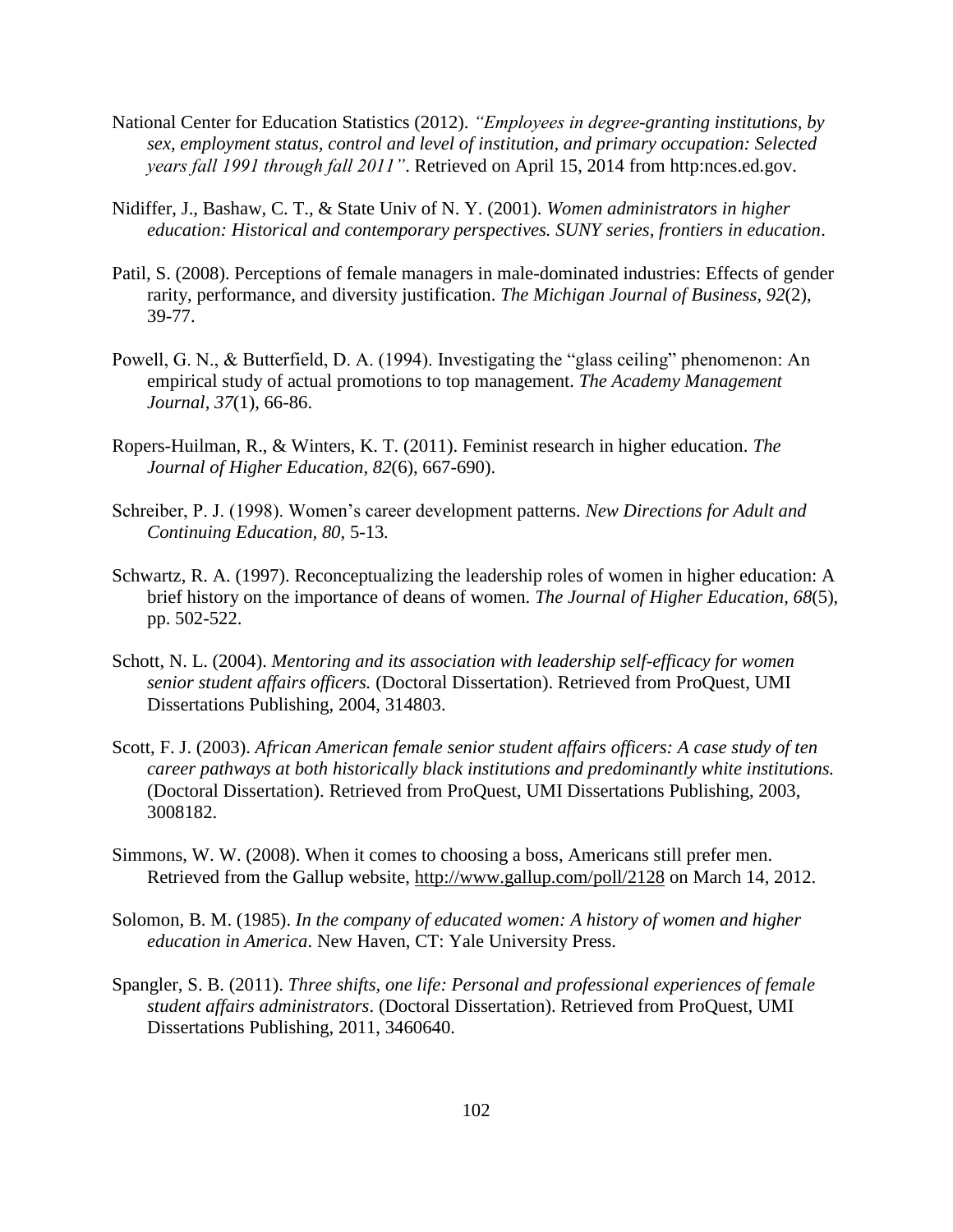- Spurlock, R. L. (2009). *Work, nonwork, and network: The public and private lives of chief student affairs officers* (Doctoral dissertation). Retrieved from ProQuest, UMI Dissertations Publishing, 2009, 3384329.
- Stake, R. E. (2005). Qualitative case studies. In N. K. Denzin & Y. S. Lincoln (Eds.), *The Sage handbook of qualitative research* (3rd ed., pp.443-466). Thousand Oaks, CA: Sage.
- Stimpson, R. L. (2009). An exploration of senior student affairs officers' career and life paths. (Doctoral Dissertation). Retrieved from ProQuest, UMI Dissertations Publishing, 2009, DP1913.
- Tack, M. (2004). Women's success in higher ed: The key factors. *Administrator, 44*(3), 2-
- Talbot, M., & Rosenberry, L. K. M. (1931). *The history of the American Association of University Women, 1881-1931.* New York: Houghton Mifflin.
- Taylor-Costello, J. C. (2009). *Women leaders in student affairs: A case study exploring career choices*. (PhD., The University of Nebraska)
- The Chronicle of Higher Education Archives. (2008). *"Characteristics of Senior College Administrators by Type of Institution, 2007."* Washington DC.
- Tischler, L. (2004). Where are the women? *Fast Company, 79*, 52-60.
- Tull, A., & Freeman, J. (2008). Chief student affairs officer titles: Standardization of titles and broadening of labels. *NASPA Journal, 45*(3), 265-281.
- Tuttle, K. N. (2004). *The historical perspective of women administrators in American higher education.* (Unpublished Doctoral Dissertation). University of Kansas, Lawrence, KS.
- Waltrip, L. H. (2012). Voices from the field: Stories of women who chose to leave their careers as student affairs professionals. (Doctoral Dissertation). Retrieved from ProQuest, UMI Dissertations Publishing, 2012, 3569506
- Williams, J. C. (2005). The glass ceiling and the maternal wall in academia. *New Directions for Higher Education*, *130*, 91-105.
- Winegard, T. A. (2010). Interactions of senior-level student affairs administrators with parents of traditional-age undergraduate students: A qualitative study. Retrieved from http://digitalcommons.unl.edu/cedsedaddis/20 on June 29, 2012
- Yin, R. K. (2003). *Case study research: Design and method (3<sup>rd</sup> ed.)*. Thousand Oaks, CA: Sage.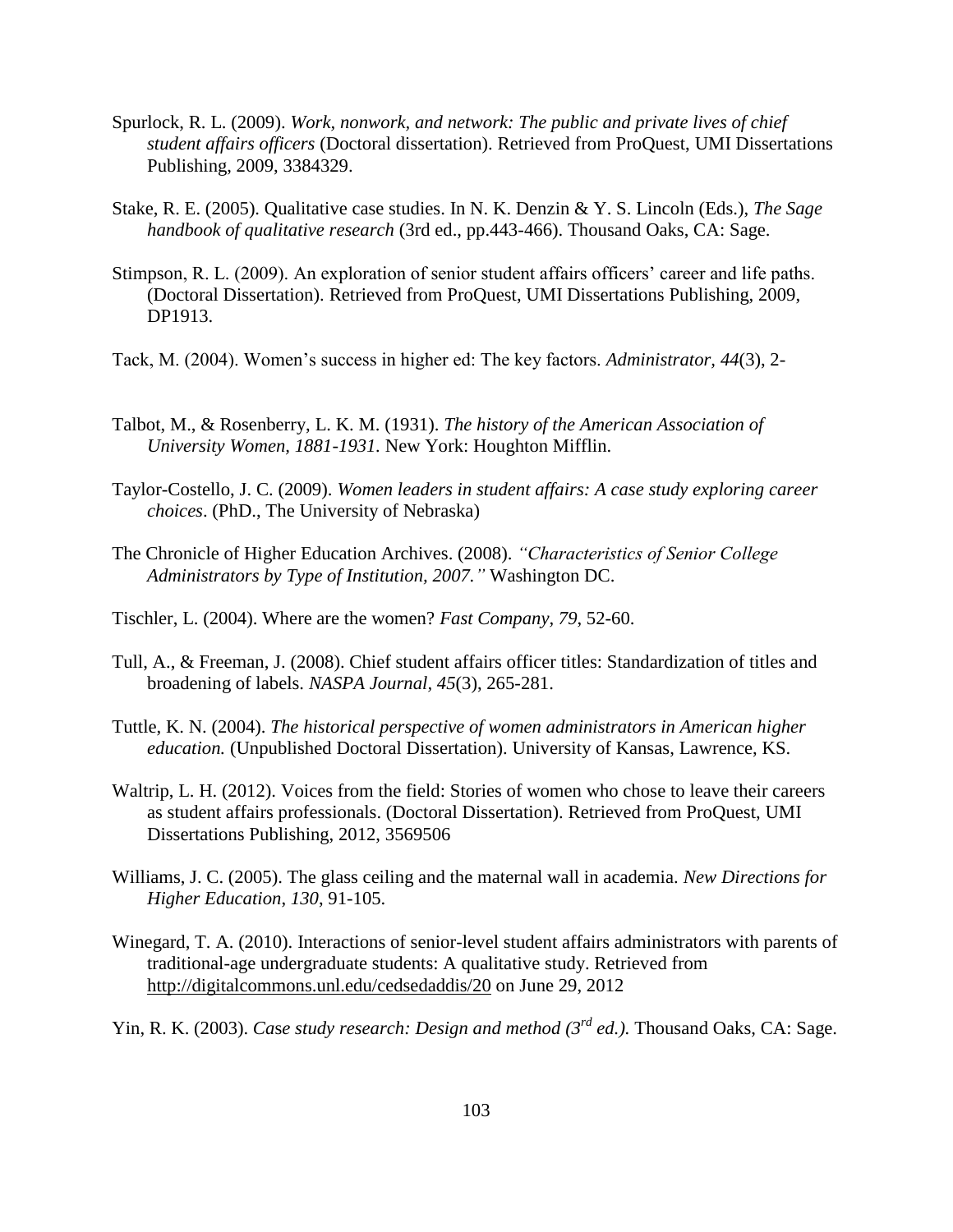## Appendix A

#### Request for Participation

From: Devan S. Ford

To: SSAA Name and Title

SSAA Address

Date:

Dear [SSAA Name],

My name is Devan Ford and I am a doctoral student in the Higher Education Administration program at the University of Arkansas. In addition to my studies, I am also employed as a full-time program coordinator at Texas A&M University, in College Station Texas.

I am the principal researcher in a qualitative study examining the career progression of women that are senior-level student affairs administrators at public four-year doctoral granting research institutions. Your current position at (name of institution), along with your exceptional credentials meet the sampling criteria of my research, and therefore I would like to invite you to participate in the study.

As a study participant, you would be included in the following:

- 1. Completion of a brief demographic survey
- 2. The submission of your current resume and/or curriculum vitae
- 3. A 60-90 minute interview. I would like to conduct face-to-face interviews, but would be willing to conduct telephone interviews as an alternative option. An interview guide will be provided in advance for your review.
- 4. You will also be provided with a typed copy of your interview transcript for your revision and verification.

Please note that all information collected will be kept confidential to the extent allowed by the law and University of Arkansas policy. **It is my goal to interview research participants for this study during the time frame of April 1, 2013 and April 15, 2013. You may reply to this email to communicate your participation decision by March 29, 2013. Should you choose to participate, I will contact you to schedule a 60-90 minute interview appointment**. You will also receive a copy of the demographic survey, a letter of informed consent required by the Institutional Review Board, and a guide containing the interview questions.

I sincerely hope that you will contribute to the research in the field of student affairs, by accepting participation in this study. Your time is valued, and your consideration is much appreciated.

Sincerely, Ms. Devan S. Ford, MS.Ed Graduate Student- University of Arkansas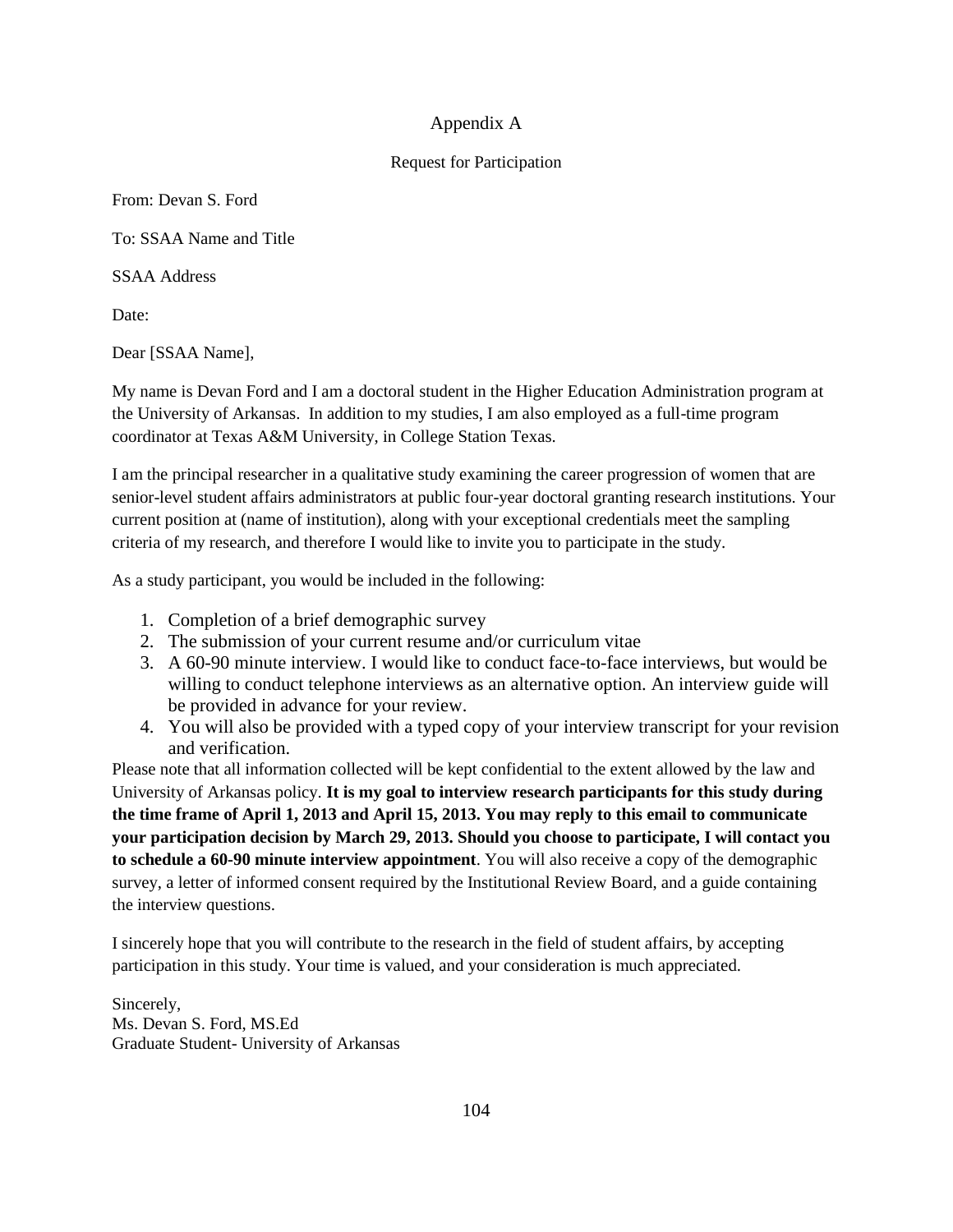#### Appendix B

#### Informed Consent

**Title:** Rising to the Top: Career Progression of Women Senior-Level Student Affairs Administrators **Principal Researcher:** Ms. Devan Ford, College of Education and Health Professions, University of Arkansas

**Faculty Advisor:** Dr. John W. Murry Jr., College of Education and Health Professions, University of Arkansas

#### **WHAT YOU SOULD KNOW ABOUT THE RESEARCH STUDY**

*Description/Purpose*: The purpose of this qualitative study is to gain an understanding of how women professionals entering the field of student affairs in public, four-year doctoral granting research institutions can chart a career pathway from their entry point to senior student affairs administrator (SSAA) positions.

*Risks and Benefits:* There are no risks associated with participation in this study. The potential benefits are a contribution to the research on women administrators in student affairs and particularly their pathways to career progression into senior-level roles.

*Participation:* Participation in this study is voluntary. You have the right to decline participation in the study, or withdraw participation at any time without penalty. It is anticipated that there will be 5 participants in this study. Although the study will take place over a period of two to three months, your involvement will include one interview, and the opportunity to review and verify your interview transcript.

*Confidentiality:* All information collected will be kept confidential by the principal researcher (Devan Ford), to the extent allowed by the law and University of Arkansas policy. Participants will select their pseudonyms to be used during the research process. Code names will be used for the institutions. Materials submitted to the principal researcher will be coded using the participant's pseudonym.

*Compensation*: There is no compensation for participation in this study. Participants will however be entered into a drawing for a \$50 Target Gift Card, and will be provided with a copy of the results upon completion of the study.

*Results and Questions Regarding the Study:* You have the right to request feedback about the results of the study or pose questions. You may contact the Principal Researcher, Devan Ford at X, or the Faculty Advisor, Dr. John Murry Jr. X You may also contact the University of Arkansas Research Compliance Office at 479-575-2208 or irb@uark.edu.

I have read the above statement and understand the purpose of the study, my rights as a participant, confidentiality, and compensation. I have been able to ask questions, express concerns for clarification and have a clear understanding of my participation in this study including potential benefits and risks. I understand that participation is voluntary and that no rights have been waived by signing the consent form. I have been provided with a copy of the consent form.

| Name (print) | Signature | Date |
|--------------|-----------|------|
|              |           |      |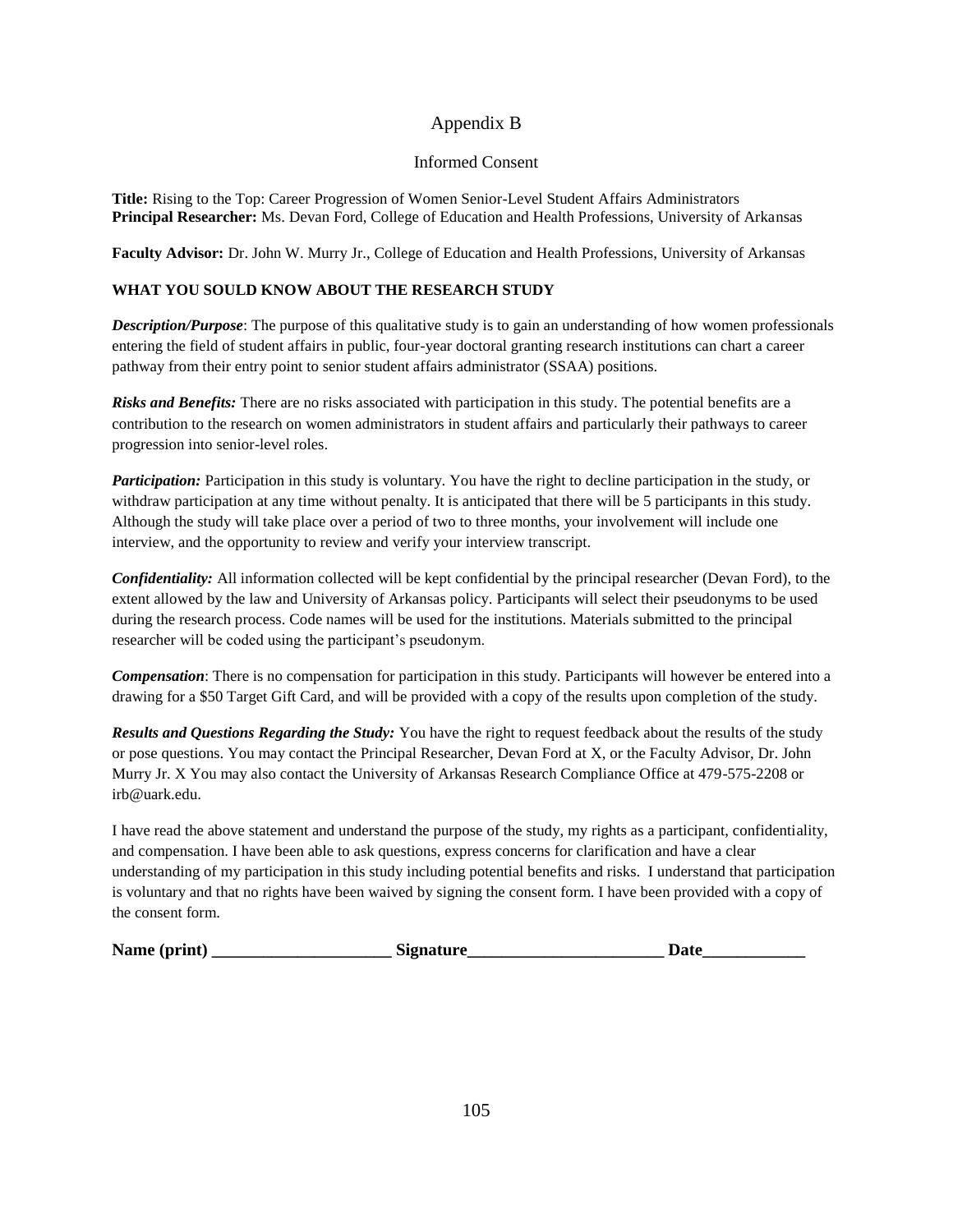# Appendix C

# Demographic Survey: SSAA Profile

|                                                                                                                                                                               | Please include a first and last name                                                                              |
|-------------------------------------------------------------------------------------------------------------------------------------------------------------------------------|-------------------------------------------------------------------------------------------------------------------|
|                                                                                                                                                                               |                                                                                                                   |
|                                                                                                                                                                               |                                                                                                                   |
|                                                                                                                                                                               |                                                                                                                   |
| Please indicate your race:<br>American Indian or Alaska Native<br>Asian American or Pacific Islander<br><b>Black or African American</b><br>Hispanic/Latina<br>White<br>Other | Please indicate your Date of Birth (MM/DD/YYY)                                                                    |
|                                                                                                                                                                               |                                                                                                                   |
| Less than 1 year                                                                                                                                                              |                                                                                                                   |
| 1-3 years                                                                                                                                                                     |                                                                                                                   |
| 4-6 years                                                                                                                                                                     |                                                                                                                   |
| 6-10 years                                                                                                                                                                    |                                                                                                                   |
| 10 or more years                                                                                                                                                              |                                                                                                                   |
|                                                                                                                                                                               | <b>Previous Employment:</b> Please indicate the two positions you held and the institution for each prior to your |
| current role.                                                                                                                                                                 |                                                                                                                   |
|                                                                                                                                                                               |                                                                                                                   |
|                                                                                                                                                                               |                                                                                                                   |
|                                                                                                                                                                               |                                                                                                                   |
| Please indicate your highest degree earned:                                                                                                                                   |                                                                                                                   |
| PhD or EdD                                                                                                                                                                    |                                                                                                                   |
| Professional Degree                                                                                                                                                           |                                                                                                                   |
| Master's Degree                                                                                                                                                               |                                                                                                                   |
| Bachelor's Degree                                                                                                                                                             |                                                                                                                   |
|                                                                                                                                                                               |                                                                                                                   |
|                                                                                                                                                                               |                                                                                                                   |

**Please send an electronic copy of your current resume and/or curriculum vitae to Devan Ford at XX.**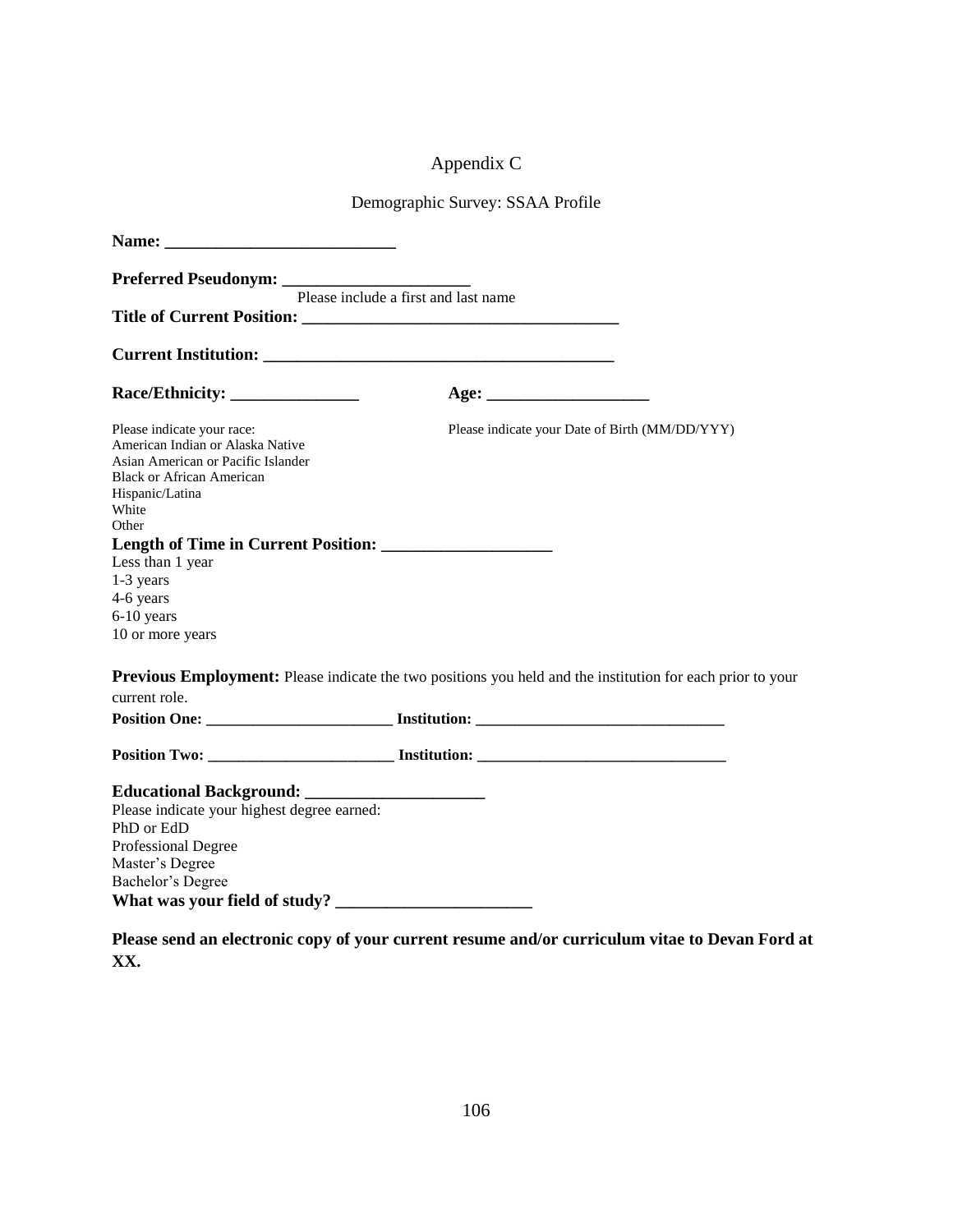#### Appendix D

#### Interview Guide

#### Rising to the Top: Understanding the Career Progression of Women Senior-level Student Affairs Administrators

- 1. When did you enter the field of student affairs?
- 2. How did you come to choose this field as a profession?
- 3. What are your areas of supervision and other job responsibilities within your current position?
- 4. Can you describe your work experience or career path to your current role?
- 5. How do you believe institutional choices affect a woman's career progression into SSAA roles?
- 6. What skills/competencies/knowledge did you acquire during your education that you believe contributed to your career progression into an SSAA role?
- 7. What positive experiences have you had that you believe affected your career progression?
- 8. How were you able to identify a pathway to progress into an SSAA role?
- 9. What challenges have you faced that have come as a result of your career path to your current SSAA role?
- 10. Can you identify some barriers that you or other women SSAAs that you know of have faced in their current roles?
- 11. What advice would you give to women in entry-level student affairs positions seeking to advance to SSAA roles?
- 12. What advice would you give to women in mid-management student affairs positions seeking to advance to SSAA roles?
- 13. What advice would you give to women in masters' level student affairs programs ultimately seeking to advance into SSAA roles?
- 14. Can you describe your career goals?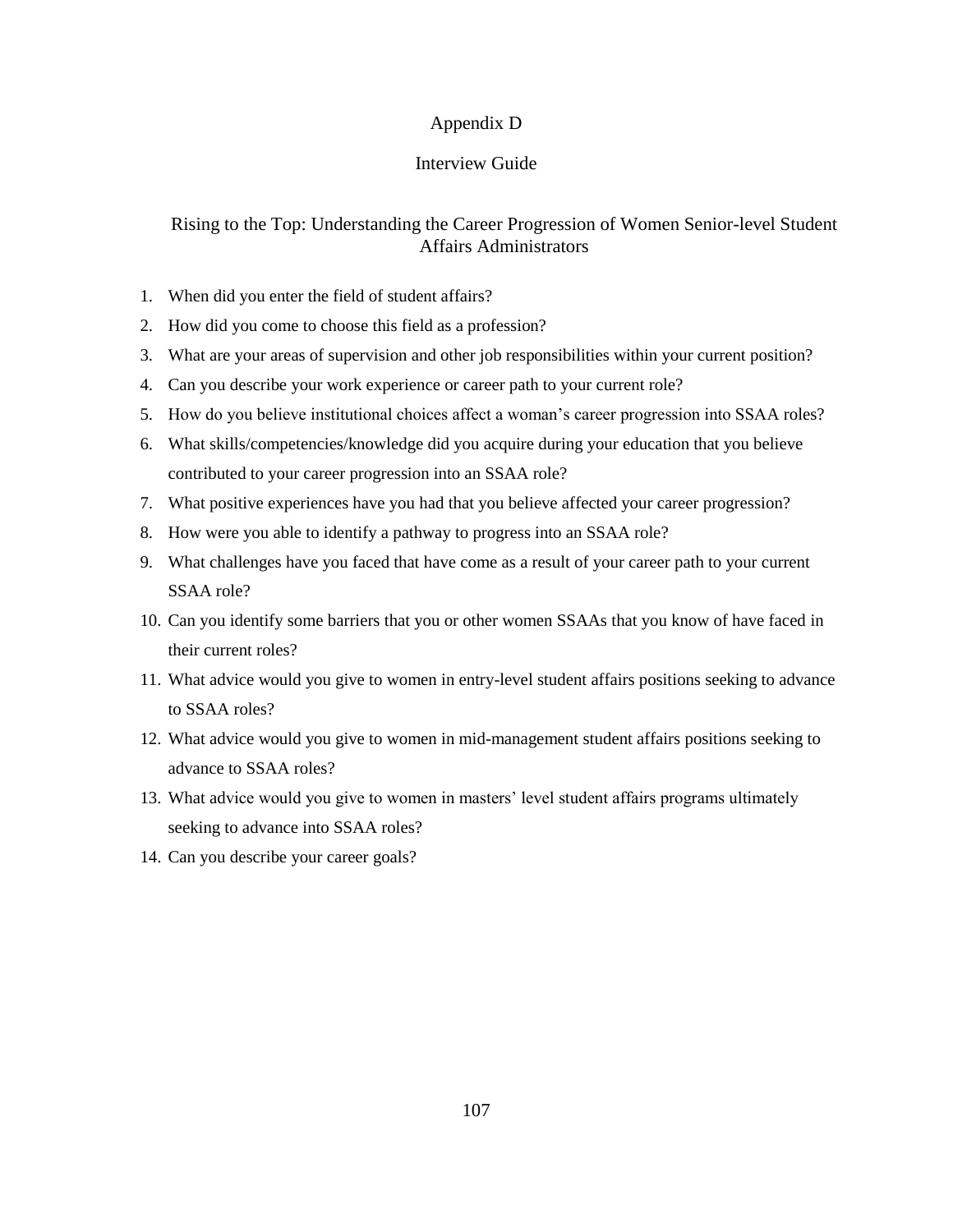# Appendix E

## Confirmation Email for SSAA Participants

**From:** Devan S. Ford, Doctoral Student/Principal Researcher **To:** Participant Name **Date: Subject:** Study Participation Confirmation

## **Dear [Participant Name],**

Thank you for volunteering to participate in this study! I look forward to meeting and interviewing you on (Date and Time of Interview) at (Location of Interview). For your reference, I have attached a copy of the following documents for your review and/or completion:

- IRB Required Informed Consent Form
- Demographic Survey
- Interview Guide

Please sign the IRB consent form and complete the demographic survey. For the purpose of confidentiality, please scan/email the completed forms and your resume/curriculum vitae to me at [X.](mailto:dxf013@uark.edu) The consent form will be held for my records; please keep a copy for your records.

If you have any questions or need any additional information, please contact me at X. Again, thank you for your participation, and I look forward to talking with you on (Insert Date and Time).

Sincerely,

Ms. Devan S. Ford Doctoral Student Candidate University of Arkansas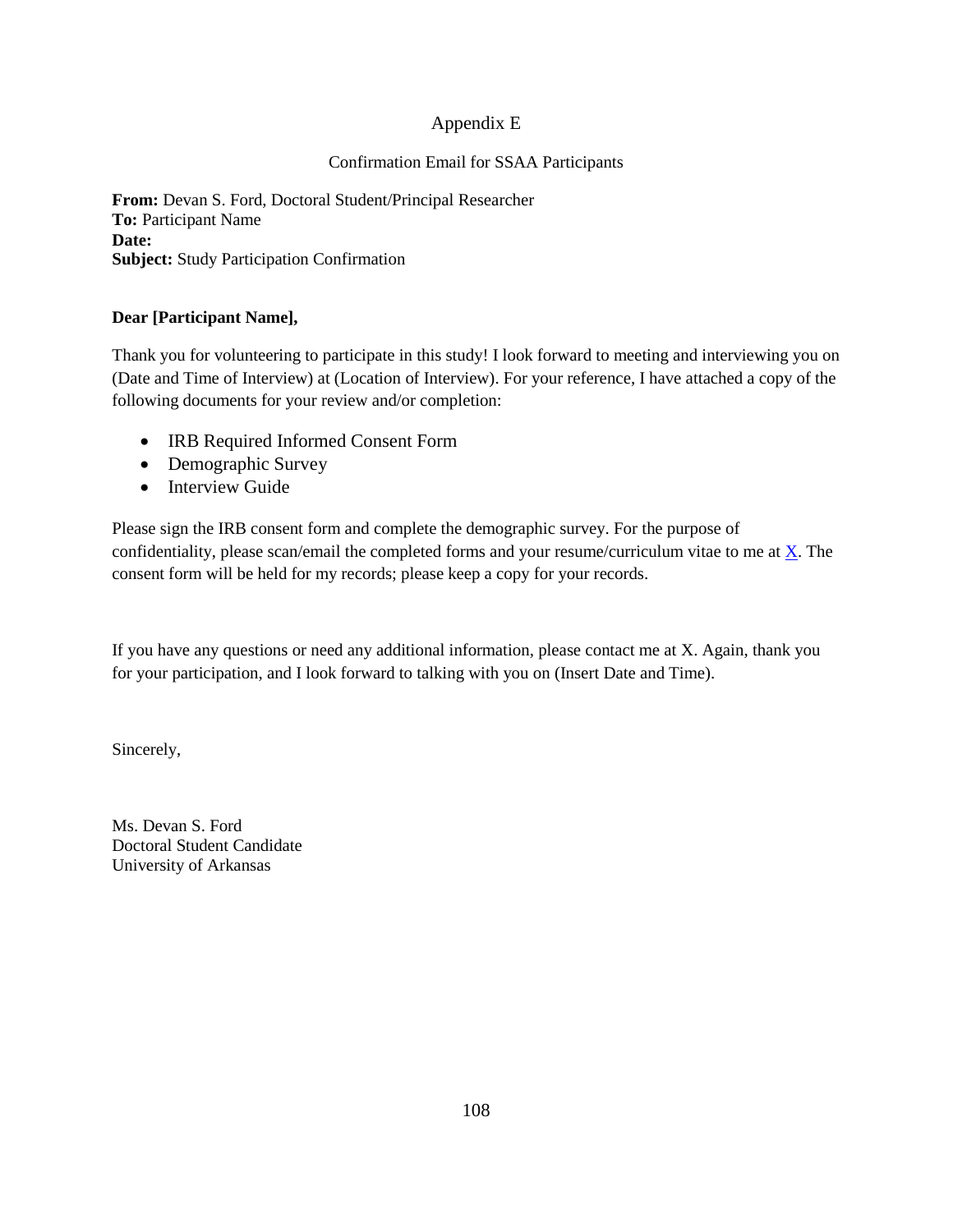# Appendix F

# Thank You Letter

## (Handwritten on a Thank You Card)

Date:

Dear Participant,

I would like to sincerely thank you for allowing me to interview you for my dissertation research study. The insight you provided on charting a career path to advancing to senior-level status for women in student affairs is invaluable to my study, as well as to the women who aspire to become SSAAs. I know that you are very busy, so again I appreciate you taking the time to visit with me. I look forward to sharing the finished product with you!

Sincerely,

Devan Ford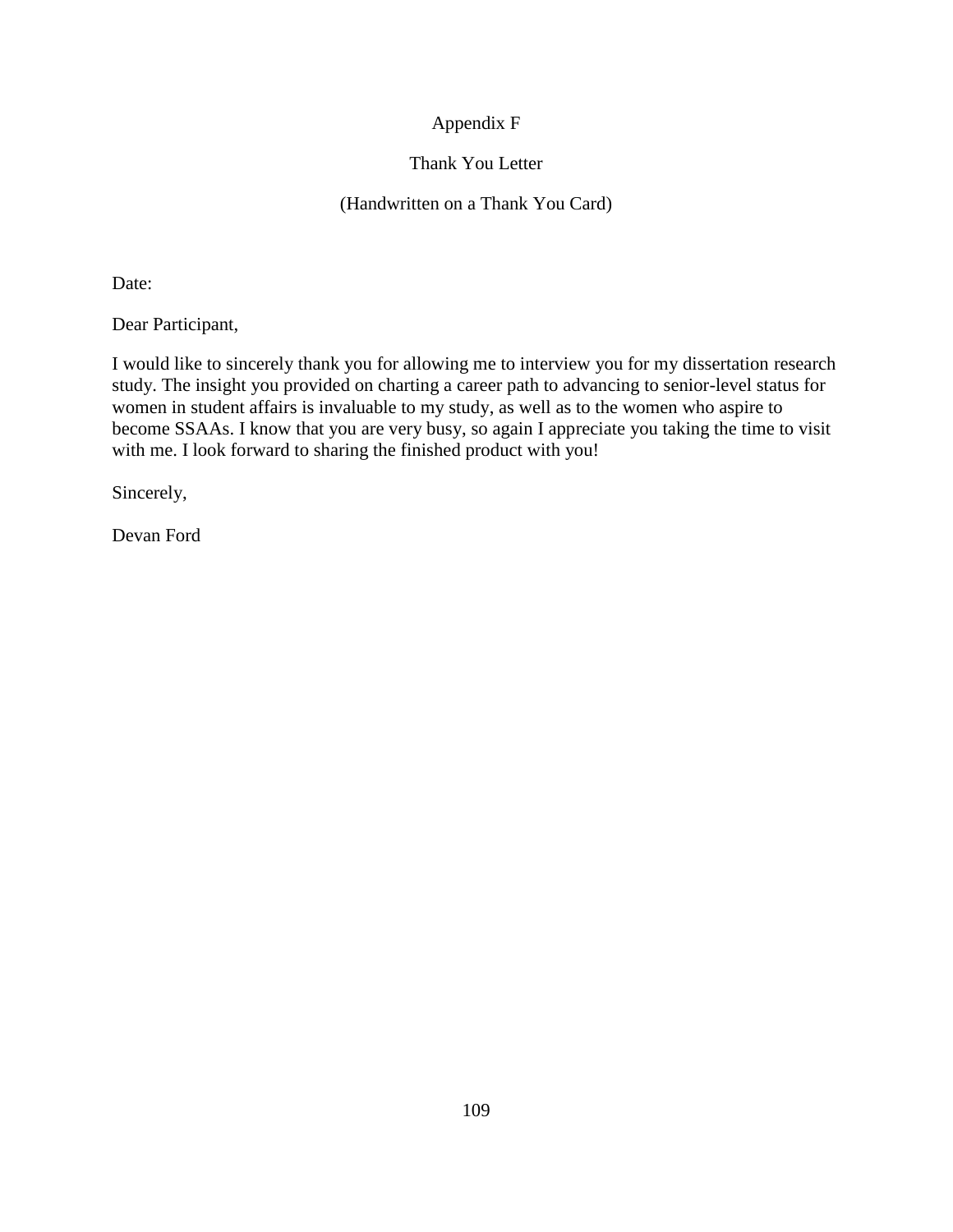# Appendix G

# Member Checking Correspondence

From: Devan Ford Date Sent: To: Subject: Interview Transcript

Dear (SSAA):

I would like to sincerely thank you for allowing me to visit you at your campus and conduct a face-to-face interview with you for my dissertation study through the University of Arkansas. The insight you provided on charting a career path to advancing to senior-level status for women in student affairs is invaluable to my study, as well as to the women who aspire to become SSAAs.

I have attached a transcript from our interview to this email. I will pull essential quotes and ideas from the transcript for my research. To ensure accuracy of the information as it was presented to me on the day of your interview, I am asking that you review the transcript and let me know if any changes need to be made. I want to reiterate that identifying information including: names, places, etc. will remain confidential by either redaction or through the use of the pseudonyms you selected.

I would like to receive and feedback that you may have by **August 2, 2013**. If I do not receive a response from you by that time, I will assume you have no changes. Again, thank you for your support of my research and participation in the study.

Sincerely,

Devan Ford